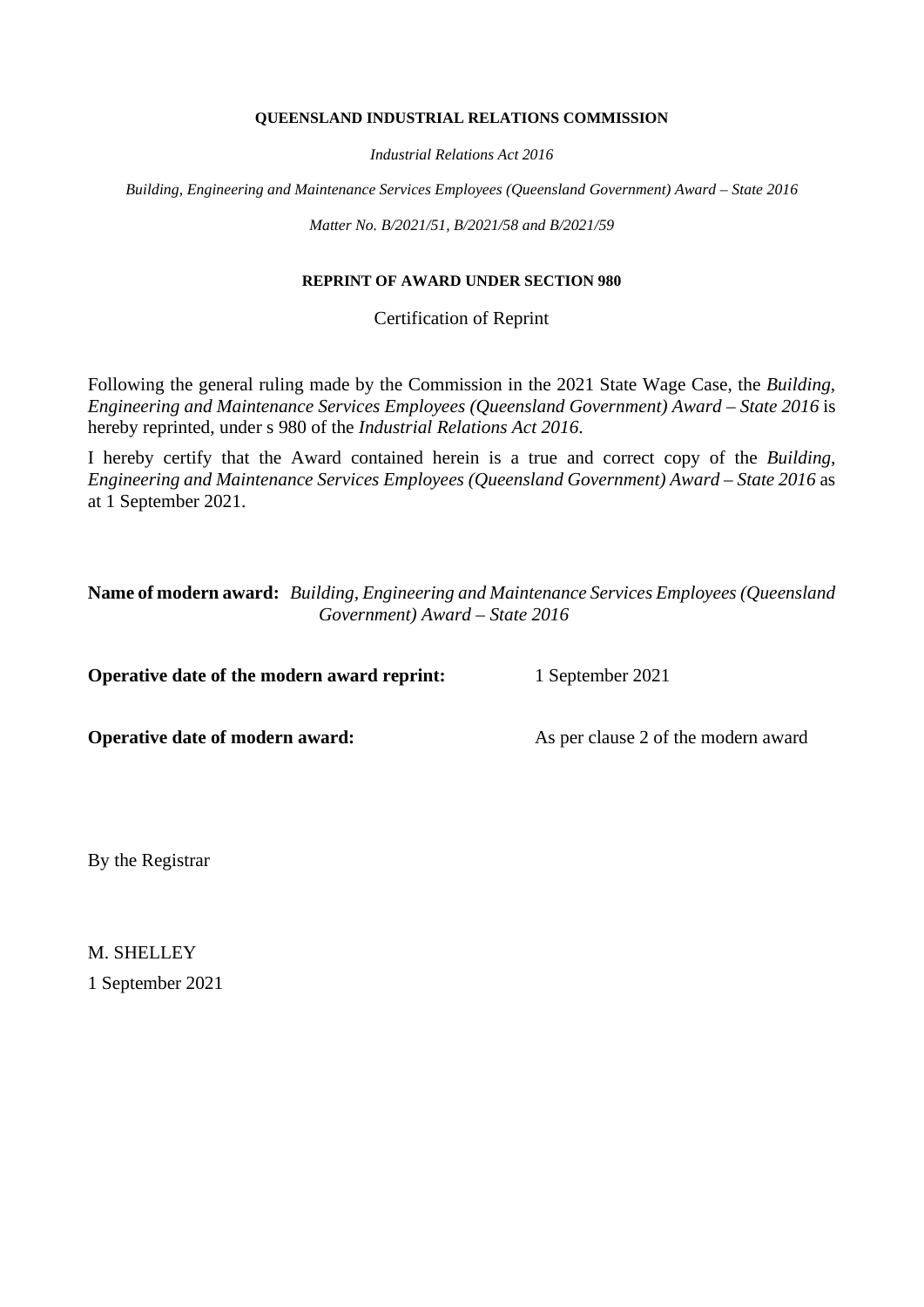# **BUILDING, ENGINEERING AND MAINTENANCE SERVICES EMPLOYEES (OUEENSLAND GOVERNMENT)**  $AWARD - STATE 2016$

**Table of Contents** 

# Page  $1<sub>1</sub>$  $\overline{2}$ . 3.  $\overline{4}$  $\overline{5}$ . 6.  $7<sub>1</sub>$ PART 3 - Types of Employment, Consultation and Termination of Employment............................ 9  $\mathbf{R}$  $\mathbf{Q}$  $10<sub>l</sub>$ 11. 12.  $13<sub>1</sub>$  $14.$ 15.  $16.$ 17. 18 19. 20.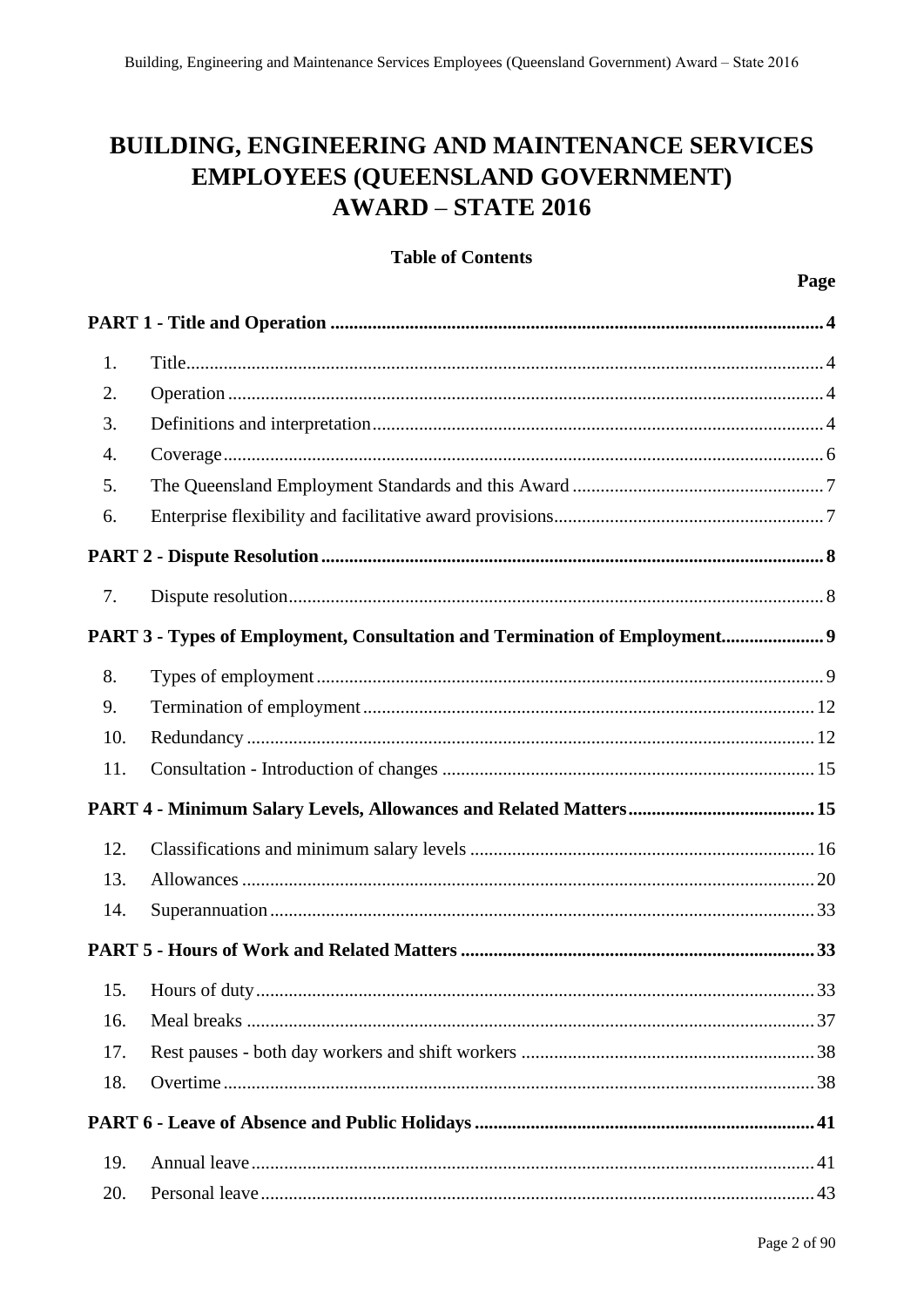|  |  | Building, Engineering and Maintenance Services Employees (Queensland Government) Award - State 2016 |  |  |  |  |  |  |
|--|--|-----------------------------------------------------------------------------------------------------|--|--|--|--|--|--|
|--|--|-----------------------------------------------------------------------------------------------------|--|--|--|--|--|--|

| 21. |                                                                                          |  |
|-----|------------------------------------------------------------------------------------------|--|
| 22. |                                                                                          |  |
| 23. |                                                                                          |  |
| 24. |                                                                                          |  |
|     | PART 7 - Transfers, Travelling and Working Away from Usual Place of Work 47              |  |
| 25. |                                                                                          |  |
| 26. |                                                                                          |  |
|     |                                                                                          |  |
| 27. |                                                                                          |  |
|     | PART 9 - Occupational Health and Safety Matters, Equipment, Tools and Amenities  51      |  |
| 28. |                                                                                          |  |
| 29. |                                                                                          |  |
|     |                                                                                          |  |
| 30. |                                                                                          |  |
| 31. |                                                                                          |  |
| 32. |                                                                                          |  |
| 33. |                                                                                          |  |
|     | Schedule 1 - Classification Structure and Level Descriptors - Building Trades Stream  57 |  |
|     | Schedule 2 - Classification Structure and Level Descriptors - Engineering Stream  64     |  |
|     |                                                                                          |  |
|     | Schedule 4 - Procedures for Classification and Reclassification of Employees 80          |  |
|     |                                                                                          |  |
|     |                                                                                          |  |
|     | Schedule 7 - Phasing in of Wage Rates of Employees in the Engineering Stream 88          |  |
|     | Schedule 8 - Certain Provisions Applying to Employees of Queensland Health  90           |  |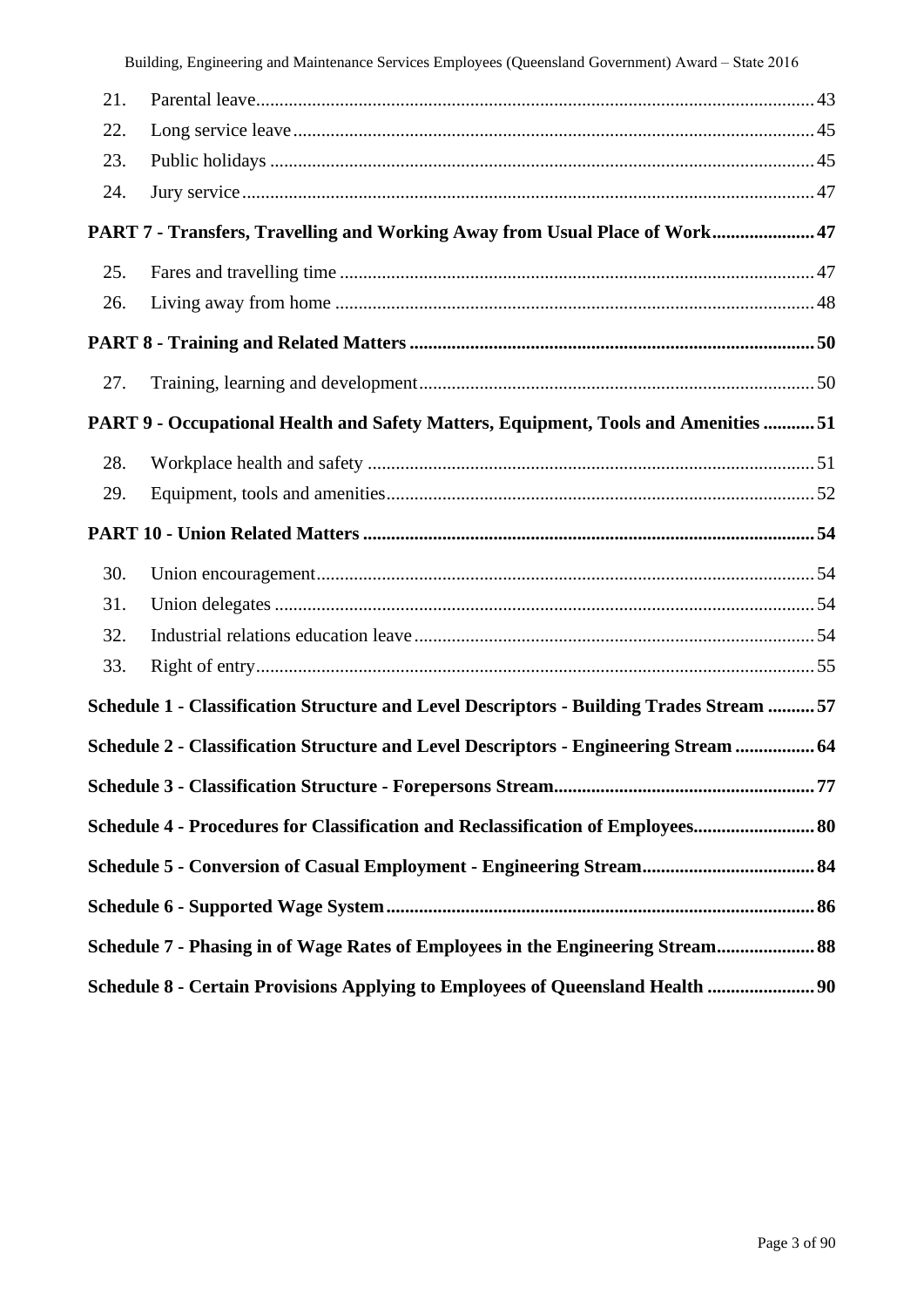# **PART 1 - Title and Operation**

# **1. Title**

This Award is known as the *Building, Engineering and Maintenance Services Employees (Queensland Government) Award – State 2016*.

# **2. Operation**

This Award, made on 26 April 2016, operates from:

- 1 June 2016 for employees covered by the *State Government Entities Certified Agreement 2015*; and
- 1 March 2017 for employees of:
	- o Department of Health or Hospital and Health Services;
	- o Department of Transport and Main Roads covered by the *Transport and Main Roads Operational Employees Certified Agreement 2011*; and
	- o Department of Housing and Public Works covered by the *QBuild Field Staff Certified Agreement 8 (2011)*.

# **3. Definitions and interpretation**

Unless the context otherwise requires, in this Award:

**Act** means the *Industrial Relations Act 2016*

**afternoon shift** means a shift finishing after 1800 and at or before 2400, or in the case of the Engineering stream where the majority of the shift falls between those hours

**Australian Qualifications Framework (AQF)** means the national system of recognition for the issue of vocational qualifications

**building maintenance work** means the repair and renovation of buildings and structures necessitating the use of building tradespersons' or labourers' skills and/or tools. This definition excludes work necessitating extensive structural changes, external or internal, which requires significant changes to floor plans or work which requires the use of major fixed scaffold and the erection of such scaffolding

**Building trades stream** has the meaning ascribed to it at clause 12.1(a)

**chief executive** means a person appointed to that role pursuant to the provisions of an Act mentioned in clause 4.1(a) or, for the purposes of this Award, such other person to whom the chief executive has delegated specific authorities

**classification level** comprises a minimum salary rate plus a range of increments through which employees will be eligible to progress

**Commission** means the Queensland Industrial Relations Commission

**continuous shift work** means work done by employees where the hours of work are regularly rotated in accordance with a shift roster covering 24 hours per day over a 7 day week

**continuous shift worker** means a person who works continuous shift work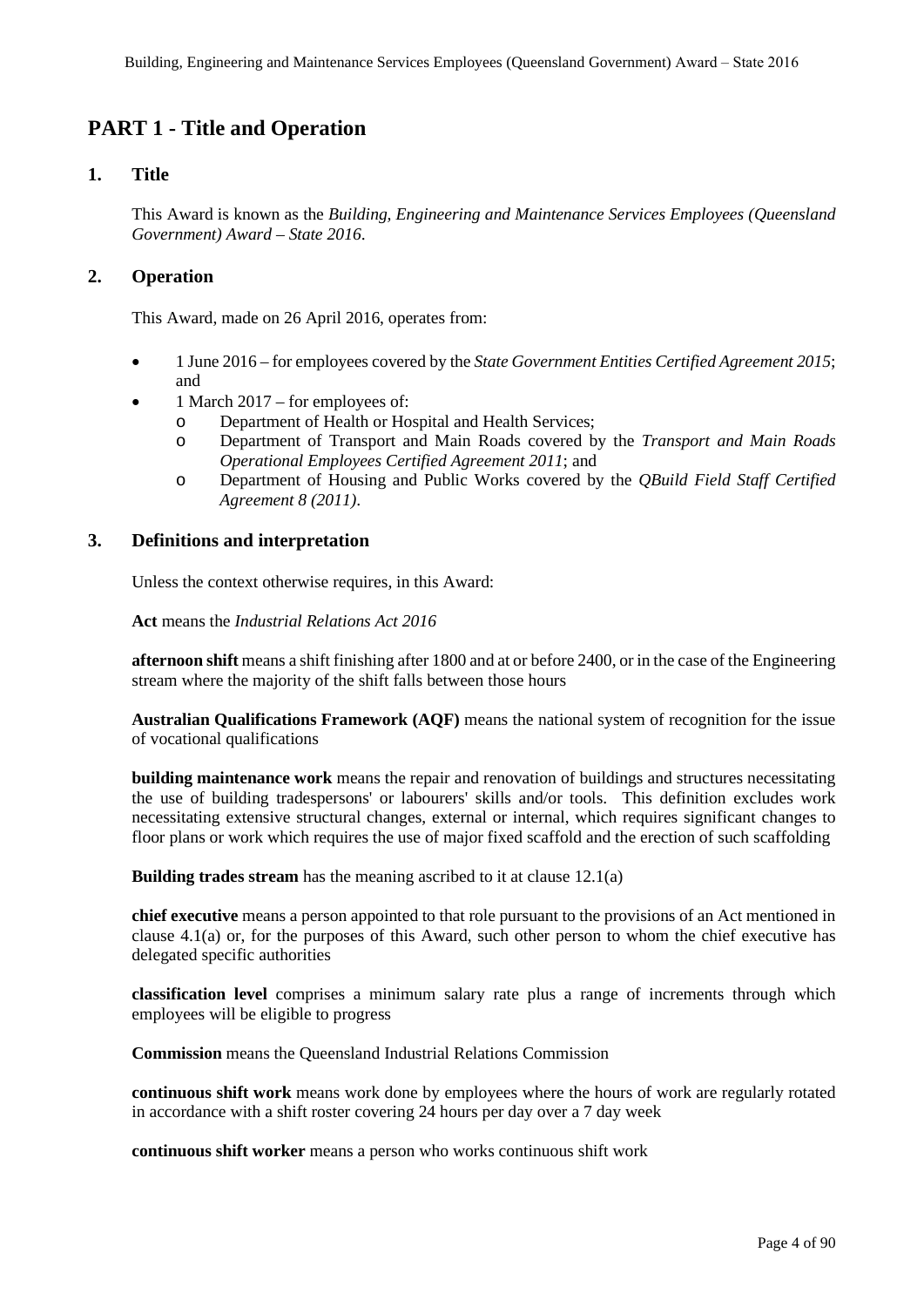**country work** means any work in respect of which the distance, or the travelling facilities, to and from such a place of work make it reasonably necessary for the employee to live and sleep at some place other than the employee's usual place of residence at the time of commencing such work

**day shift** means any shift worked as part of a non-continuous shift work system or a continuous shift work system which is not an afternoon shift or a night shift

**day work** means a single period of work (excluding a meal break) performed during the spread of ordinary hours which is not part of a non-continuous shift work system or a continuous shift work system

**day worker** means a person who works day work

**department** means a department as defined in section 7 of the *Public Service Act 2008*

**depot, workshop or facility (DWF) based employee** means an employee who is permanently or principally employed in a depot, workshop or facility owned or operated by their employer

**directive** means a ruling, or part of a ruling, made under section 53 or section 54 of the *Public Service Act 2008*

**employee** means a person described in clause 4.1(a) of this Award

**Engineering stream** has the meaning ascribed to it at clause 12.1(b)

**Forepersons stream** has the meaning ascribed to it at clause 12.1(c)

**generic level statement** means a broad, concise statement of the duties, skills and responsibilities indicative of a given classification level

**Hospital and Health Service** means a Hospital and Health Service established in accordance with the *Hospital and Health Boards Act 2011*

**increment** means for all employees an increase in salary from one paypoint to the next highest paypoint within a classification level

**junior** means an employee under 21 years of age other than an apprentice or a trainee as defined in the *Further Education and Training Act 2014*, engaged in any non-trade calling to which this Award applies

**night shift** means a shift finishing after 2400 and at or before 0800, or in the case of Engineering stream where the majority of the shift falls between those hours

**non-continuous shift work** means work regularly rotated in accordance with a roster which prescribes 2 or more shifts (day, afternoon or night) per day, but does not cover a 24 hour per day operation over a 7 day week (see continuous shift work)

**non-continuous shift worker** means a person who works non-continuous shift work

**ordinary hourly rate** shall, unless the context indicates otherwise, mean the ordinary fortnightly rate for a relevant classification of employee divided by the ordinary fortnightly working hours prescribed by this Award for the same classification of employee

**paypoint** means the specific rate of remuneration payable to employees within a classification level

**public holiday** has the same meaning as that provided in Schedule 5 of the Act

**QES** means the Queensland Employment Standards contained in Part 3 of Chapter 2 of the Act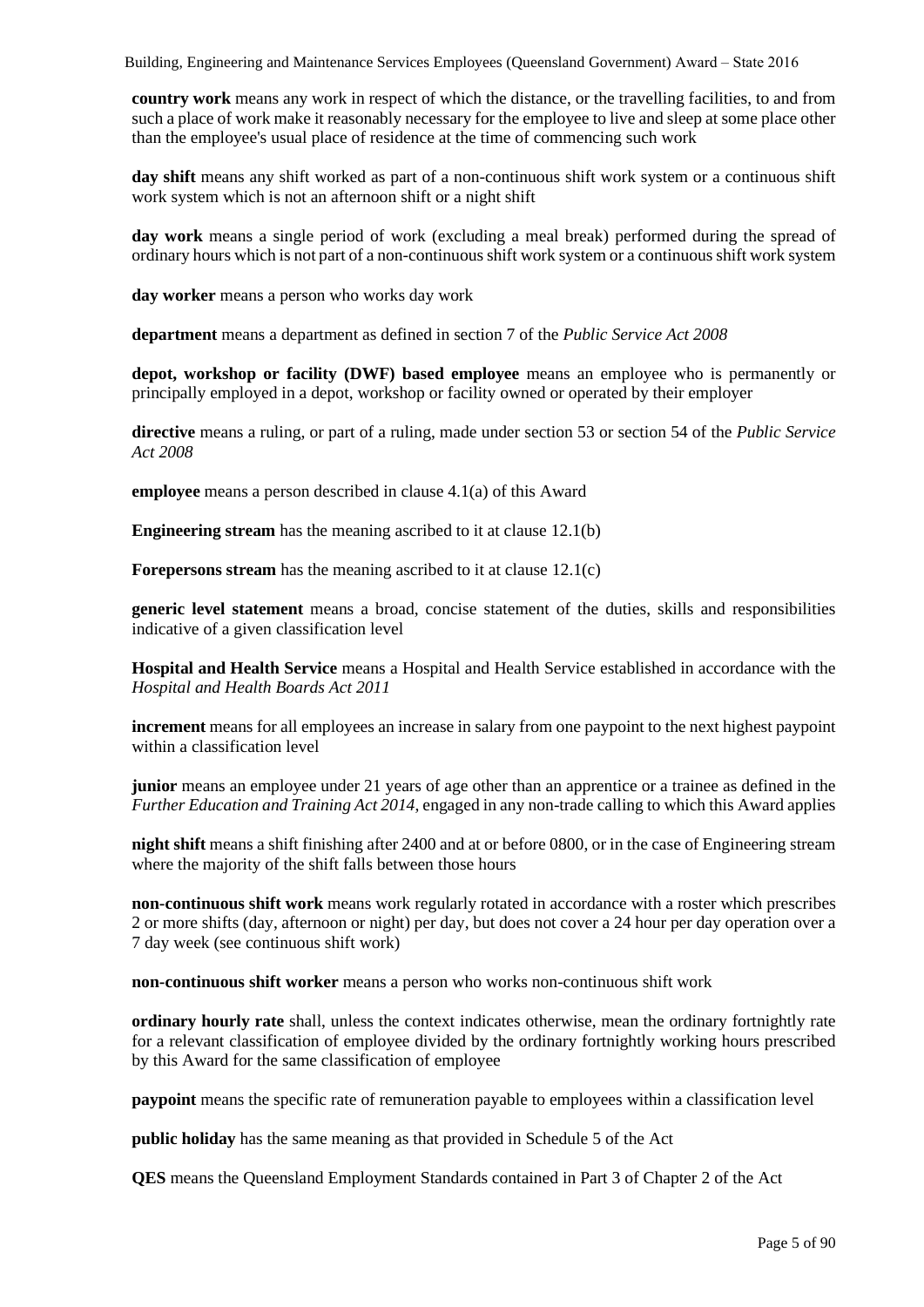**radial based employee** means an employee who is regularly required to commence work at a work site other than a depot, workshop or facility owned or operated by their employer

**rostered day off** means a day, other than a scheduled day off, on which an employee is not rostered for duty as a result of time accrued under the method of working ordinary hours implemented in accordance with clauses 15.1(a) to (f), inclusive, or clause 15.2

### **scheduled day off** means:

- for an employee whose ordinary hours of duty are Monday to Friday: Saturday and Sunday
- for an employee whose ordinary hours of duty include a Saturday and/or Sunday: one of the two days each week, or four days each fortnight, that the employee is not rostered for duty in accordance with clause 15.1(g). Depending on the working arrangements, a Saturday and/or Sunday may also be a scheduled day off

**shift work** means work performed by an employee on day shift, afternoon shift or night shift, either solely or in any combination thereof, as part of a non-continuous shift work system or a continuous shift work system

**shift worker** means an employee who works shift work

**spread of ordinary hours** has the meaning ascribed to it in clause 15.3(a)

**union** means one of the industrial organisations of employees mentioned in clause 4.1(c)

### **4. Coverage**

- **4.1** This Award applies to:
- (a) employees whose salaries or rates of pay are fixed by this Award employed pursuant to:
	- (i) section 147 of the *Public Service Act 2008*; or
	- (ii) section 67 of the *Hospital and Health Boards Act 2011*; or
	- (iii) section 22 of the *Libraries Act 1998*; or
	- (iv) section 21 of the *Queensland Art Gallery Act 1987*; or
	- (v) section 14 of the *Queensland Museum Act 1970*; and
- (b) (i) each chief executive (however titled) of a government department, public service office, declared public service office or other entity which employs employees covered by this Award; and
	- (ii) each Hospital and Health Service,

in their capacity as the employer of such employees covered by this Award; and

- (c) the following industrial organisations of employees:
	- (i) Automotive, Metals, Engineering, Printing and Kindred Industries Industrial Union of Employees, Queensland;
	- (ii) Construction, Forestry, Mining & Energy, Industrial Union of Employees, Queensland;
	- (iii) Plumbers & Gasfitters Employees' Union Queensland, Union of Employees;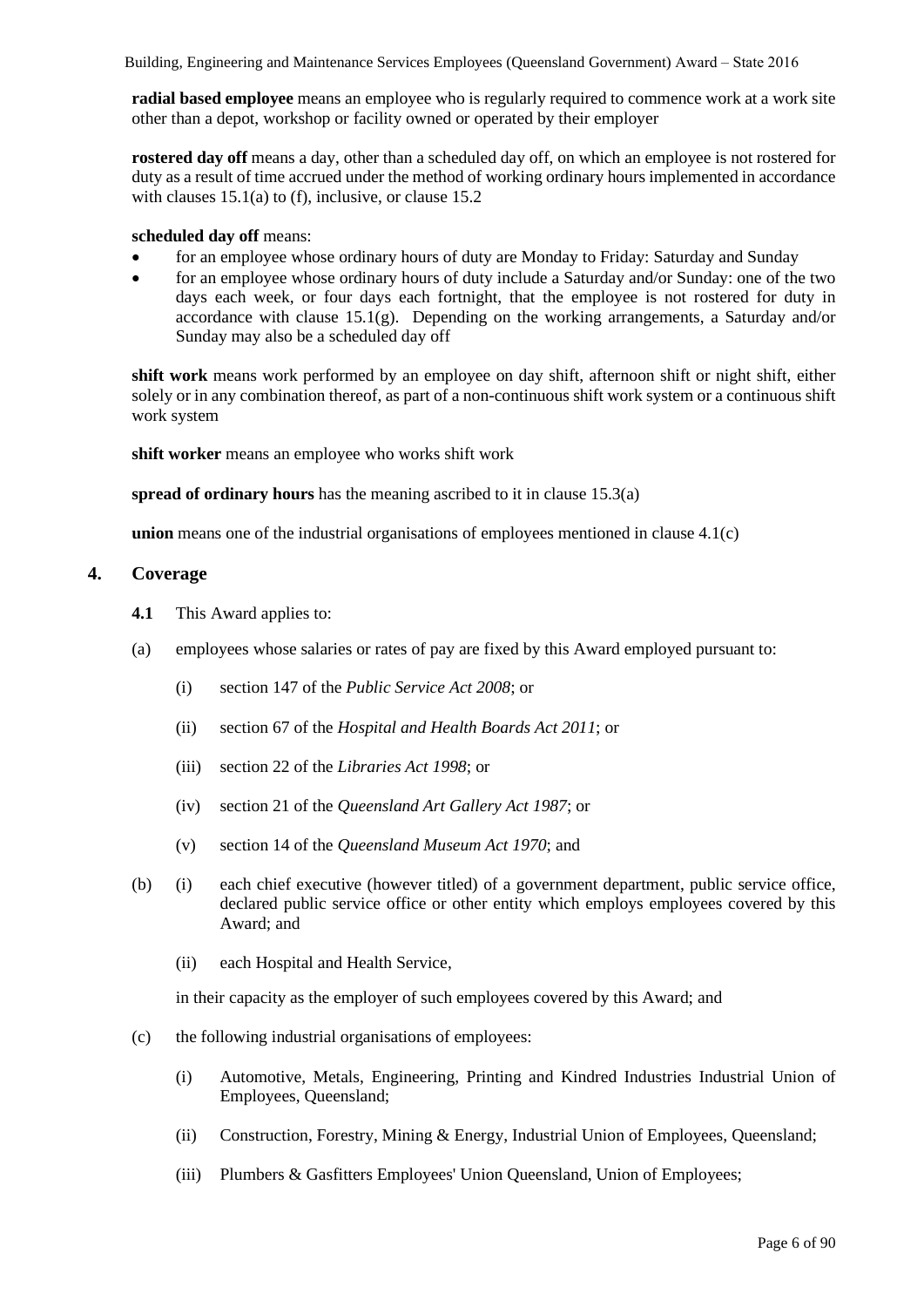- (iv) The Australian Workers' Union of Employees, Queensland;
- (v) The Electrical Trades Union of Employees Queensland; and
- (vi) Together Queensland, Industrial Union of Employees,

to the exclusion of any other award.

**4.2** For employees of the Department of Health or Hospital and Health Services, Schedule 8 provides for additional terms and conditions of employment.

# **5. The Queensland Employment Standards and this Award**

This Award together with the QES provide for a minimum safety net of enforceable conditions of employment for employees covered by this Award.

# **6. Enterprise flexibility and facilitative award provisions**

# **6.1 Enterprise flexibility**

- (a) As part of a process of improvement in productivity and efficiency, discussion should take place at an enterprise level to provide more flexible working arrangements, improvement in the quality of working life, enhancement of skills, training and job satisfaction and to encourage consultative mechanisms across the workplace.
- (b) The consultative processes established in an enterprise in accordance with clause 6.1 may provide an appropriate mechanism for consideration of matters relevant to clause 6.1(a). Union delegates at the place of work may be involved in such discussions.
- (c) Any proposed genuine agreement reached between an employer and employees in an enterprise is contingent upon the agreement being submitted to the Commission in accordance with Chapter 4 of the Act and is to have no force or effect until approval is given.

# **6.2 Procedures to implement facilitative award provisions**

Wherever facilitative provisions appear in this Award which allow for determination of the conditions of employment by agreement between the chief executive and the union, or the chief executive and the majority of employees affected, the following procedures shall apply:

- (a) Facilitative award provisions can be negotiated between management and employees who are directly affected by such proposals or between management and the union depending on the particular award provisions.
- (b) Employees may be represented by their local union delegate/s and shall have the right to be represented by their local union official/s.
- (c) Facilitative award provisions can only be implemented by agreement.
- (d) In determining the outcome from facilitative provisions neither party should unreasonably withhold agreement.
- (e) Agreement is defined as obtaining consent of greater than 50% of employees directly affected or of the union depending upon the particular award provisions.
- (f) Where a provision refers to agreement by the majority of employees affected, all employees directly affected shall be consulted. This consultation shall be undertaken where practicable as a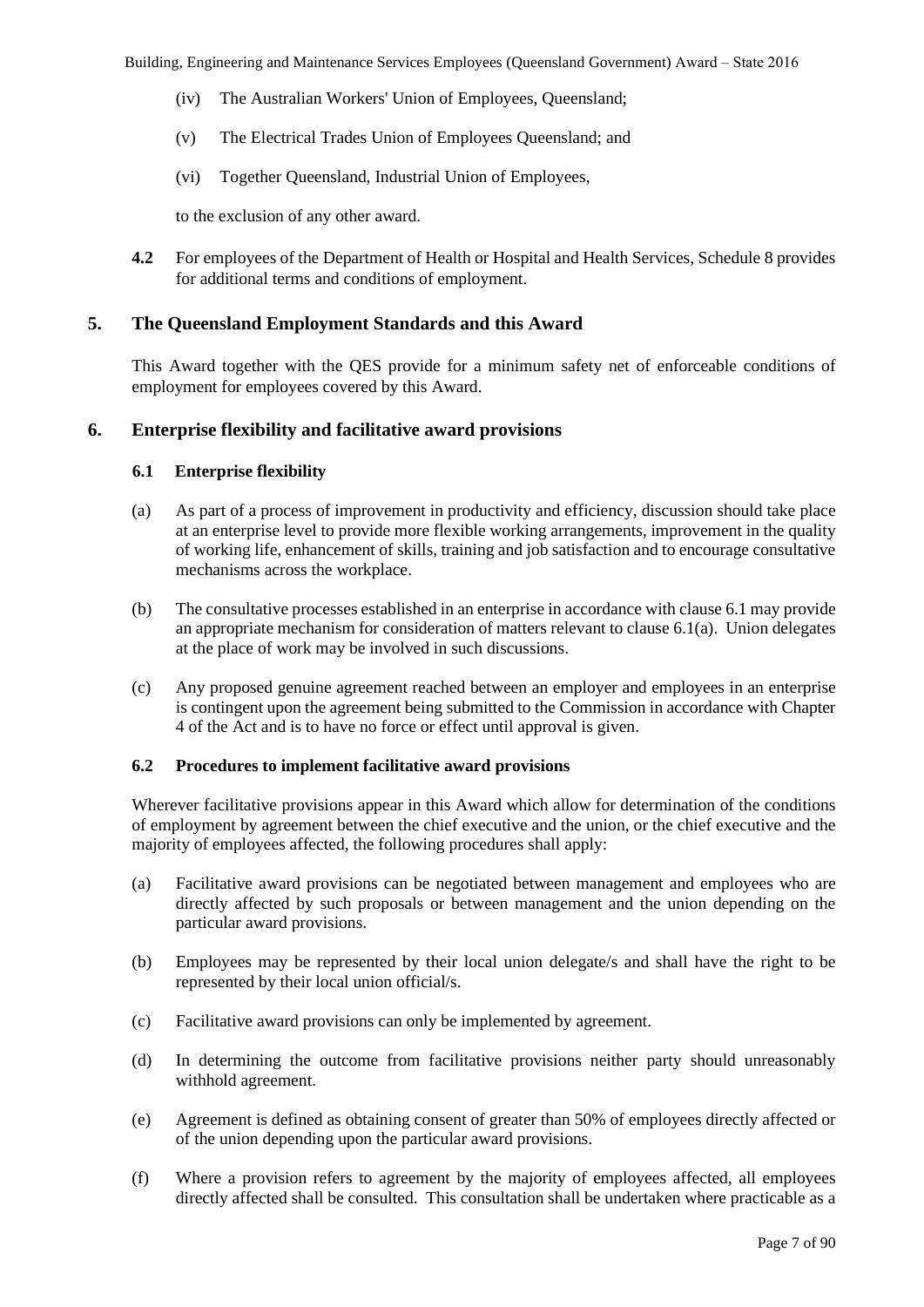group, or in groups. Should the consultation process identify employees with specific concerns which relate to either equity or occupational health and safety issues, such concerns may be catered for on an individual basis subject to operational requirements.

- (g) Any agreement reached must be documented and shall incorporate a review period.
- (h) Where the agreement relates to either the working of ordinary hours on other than a Monday to Friday basis, the introduction of shift work or a change to the shift roster, the relevant union/s are to be notified in writing at least one week in advance of agreement being sought.

# **PART 2 - Dispute Resolution**

# **7. Dispute resolution**

### **7.1 Prevention and settlement of disputes - Award matters**

- (a) The objectives of this procedure are the avoidance and resolution of any disputes over matters covered by this Award by measures based on the provision of information and explanation, consultation, co-operation and negotiation.
- (b) Subject to legislation, while the dispute procedure is being followed normal work is to continue except in the case of a genuine safety issue. The *status quo* existing before the emergence of a dispute is to continue whilst the procedure is being followed. No party shall be prejudiced as to the final settlement by the continuation of work.
- (c) There is a requirement for management to provide relevant information and explanation and consult with the appropriate employee representatives.
- (d) In the event of any disagreement between the parties as to the interpretation or implementation of this Award, the following procedures shall apply:
	- $(i)$  the matter is to be discussed by the employee's union representative and/or the employee/s concerned (where appropriate) and the immediate supervisor in the first instance. The discussion should take place within 24 hours and the procedure should not extend beyond 7 days;
	- (ii) if the matter is not resolved as per clause  $7.1(d)(i)$ , it shall be referred by the union representative and/or the employee/s to the appropriate management representative who shall arrange a conference of the relevant parties to discuss the matter. This process should not extend beyond 7 days;
	- (iii) if the matter remains unresolved it may be referred to the chief executive for discussion and appropriate action. This process should not exceed 14 days;
	- (iv) if the matter is not resolved then it may be referred by either party to the Commission.
- (e) Nothing contained in this procedure shall prevent a union or the employer from intervening in respect of matters in dispute should such action be considered conducive to achieving resolution.

### **7.2 Employee grievance procedures - other than Award matters**

- (a) The objectives of the procedure are to promote the prompt resolution of grievances by consultation, co-operation and discussion to reduce the level of disputation and to promote efficiency, effectiveness and equity in the workplace.
- (b) The following procedure applies to all industrial matters within the meaning of the Act: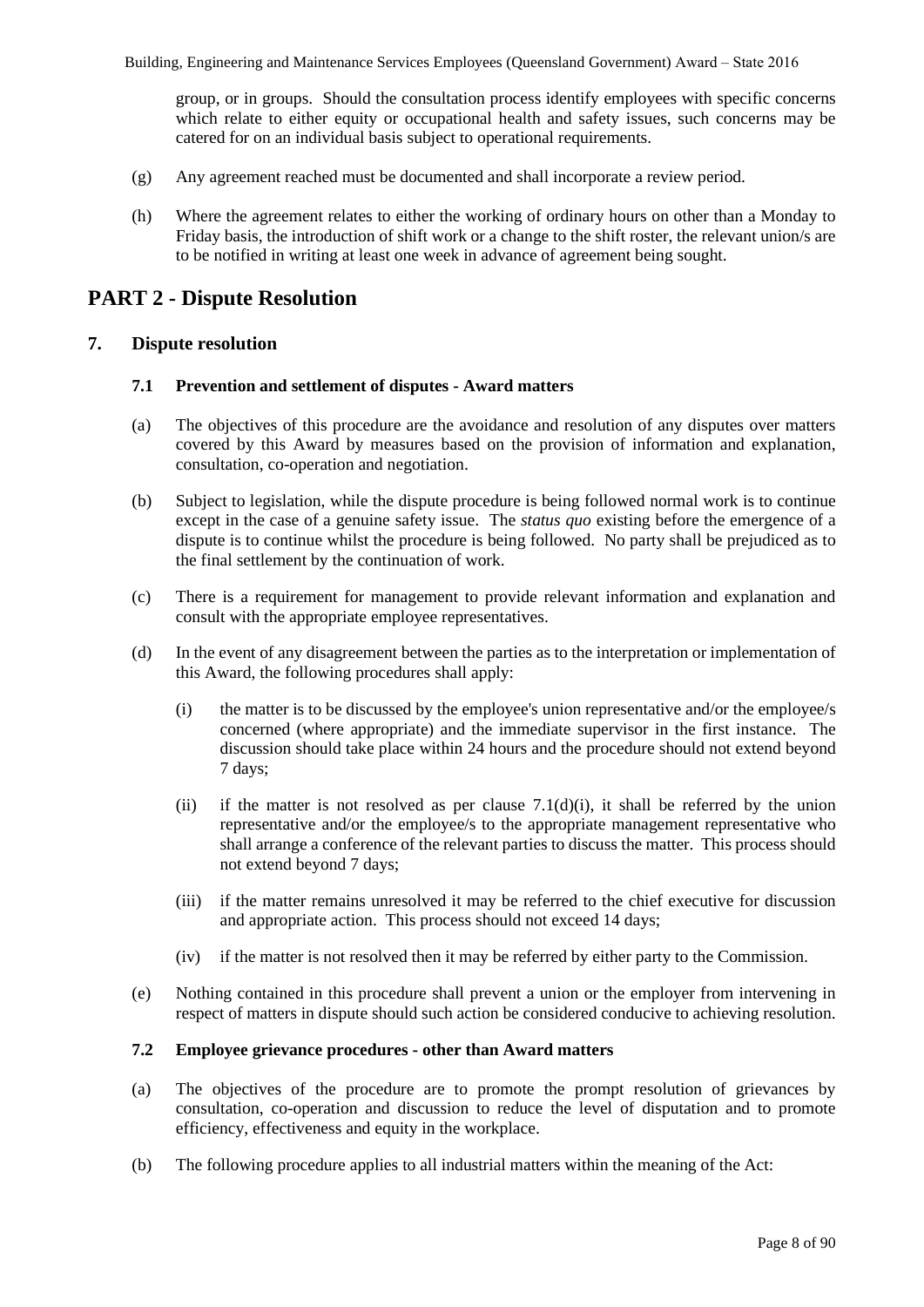- Stage 1: In the first instance the employee shall inform such employee's immediate supervisor of the existence of the grievance and they shall attempt to solve the grievance. It is recognised that an employee may exercise the right to consult such employee's union representative during the course of Stage 1.
- Stage 2: If the grievance remains unresolved, the employee shall refer the grievance to the next in line management ("the manager"). The manager will consult with the relevant parties. The employee may exercise the right to consult or be represented by such employee's union representative during the course of Stage 2.
- Stage 3: If the grievance is still unresolved, the manager will advise the chief executive and the aggrieved employee may submit the matter in writing to the chief executive if such employee wishes to pursue the matter further. If desired by either party the matter shall also be notified to the relevant union.
- (c) The chief executive shall ensure that:
	- (i) the aggrieved employee or such employee's union representative has the opportunity to present all aspects of the grievance; and
	- (ii) the grievance shall be investigated in a thorough, fair and impartial manner.
- (d) The chief executive may appoint another person to investigate the grievance. The chief executive may consult with the relevant union in appointing an investigator. The appointed person shall be other than the employee's supervisor or manager.
- (e) If the matter is notified to the union, the investigator shall consult with the union during the course of the investigation. The chief executive shall advise the employee initiating the grievance, such employee's union representative and any other employee directly concerned of the determinations made as a result of the investigation of the grievance.
- (f) The procedure is to be completed in accordance with the following time frames unless the parties agree otherwise:
	- Stage 1: Discussions should take place between the employee and such employee's supervisor within 24 hours and the procedure shall not extend beyond 7 days.
	- Stage 2: Not to exceed 7 days.
	- Stage 3: Not to exceed 14 days.
- (g) If the grievance is not settled the matter may be referred to the Commission by the employee or the union.
- (h) Subject to legislation, while the grievance procedure is being followed normal work is to continue except in the case of a genuine safety issue. The *status quo* existing before the emergence of a grievance or dispute is to continue while the procedure is being followed. No party shall be prejudiced as to the final settlement by the continuation of work.
- (i) Where the grievance involves allegations of sexual harassment an employee should commence the procedure at Stage 3.

# **PART 3 - Types of Employment, Consultation and Termination of Employment**

# **8. Types of employment**

(a) An employee may be employed on a full-time, part-time or casual basis.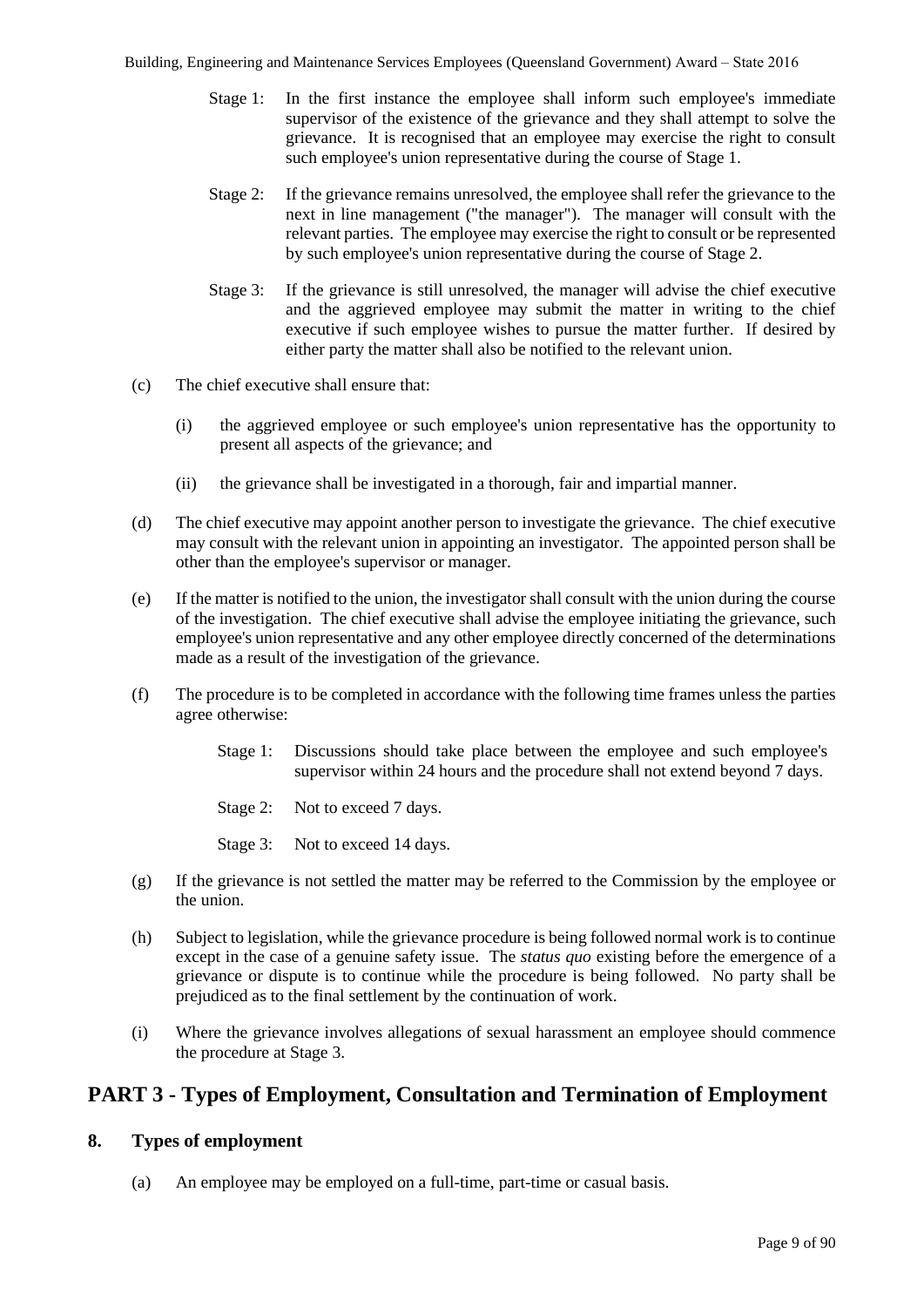(b) Employees shall be advised of the basis of their employment in writing upon appointment.

# **8.1 Full-time employment**

A full-time employee is one who is engaged to work an average of 38 ordinary hours per week.

# **8.2 Part-time employment**

- (a) A part-time employee is an employee who:
	- (i) is engaged to work a regular pattern of ordinary hours each week or fortnight which are less than the ordinary hours worked by an equivalent full-time employee; and
	- (ii) receives, on a *pro rata* basis, the same salary and conditions of employment to those of an equivalent full-time employee who performs the same kind of work.
- (b) For each ordinary hour worked a part-time employee shall be paid no less than 1/76th of the minimum fortnightly rate of pay for their classification.
- (c) Before commencing part-time employment, the employee and employer must agree in writing:
	- (i) the number of ordinary hours to be worked by the employee;
	- (ii) the days upon which ordinary hours will be worked; and
	- (iii) the usual daily starting and finishing times.
- (d) The terms agreed in clause 8.2(c) may be varied by mutual agreement and any variation must be recorded in writing.
- (e) All time worked by a part-time employee in excess of the agreed hours on any one day or, in the case of a day worker, outside the spread of ordinary hours prescribed in clause 15.3, is to be paid at the appropriate overtime rate prescribed in clause 18.2.
- (f) The minimum payment on any day when ordinary hours are worked shall be for 3 hours' work to be made in respect to each engagement.
- (g) For employees engaged in the Building trades stream, the minimum weekly engagement is 10 hours per week.

# **8.3 Casual employment**

- (a) (i) A casual employee is an employee who is engaged and paid as such.
	- (ii) A casual employee cannot be employed to work more ordinary hours than are worked by an equivalent full-time employee each week or fortnight, as the case may be.
- (b) A casual employee is entitled to receive, on a *pro rata* basis, the same pay and conditions of employment, other than leave entitlements, to those of an equivalent full-time employee who performs the same kind of work.
- (c) For each ordinary hour worked a casual employee shall be paid no less than 1/76th of the minimum fortnightly rate of pay for their classification plus a casual loading of 23%.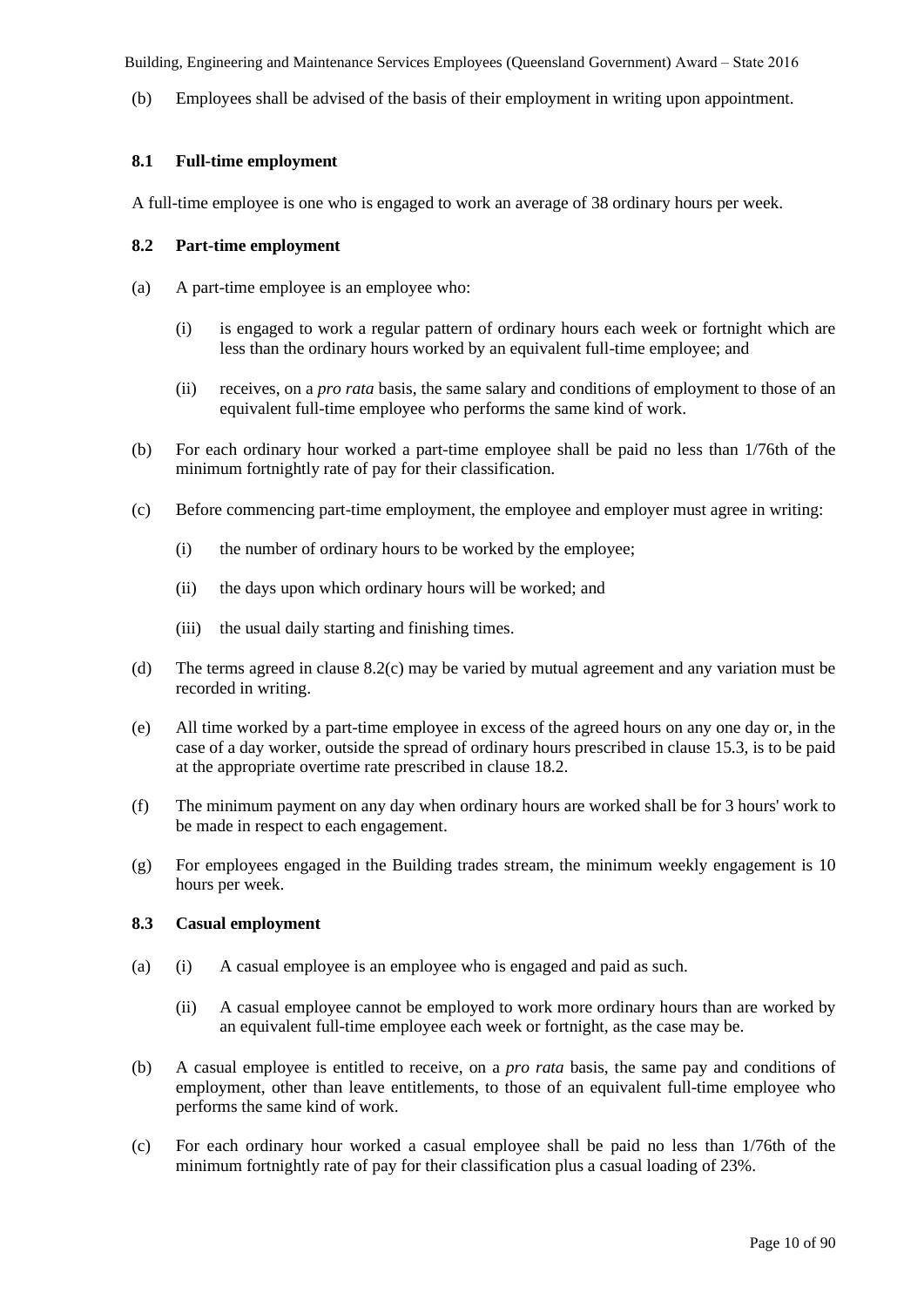- (d) The casual loading of 23% is paid instead of annual leave, paid personal/carer's leave, notice of termination, redundancy benefits and the other attributes of full-time or part-time employment. The loading constitutes part of the casual employee's salary for the purpose of calculating overtime, weekend penalties, public holiday and shift payments, where relevant.
- (e) For employees engaged in the Building trades stream, termination of employment by either party shall be by giving 2 hours' notice, or payment/forfeiture in lieu thereof.
- (f) For employees engaged in the Engineering and Forepersons streams, each casual engagement stands alone with a minimum payment as for 3 hours' work.
- (g) The long service leave entitlement of casual employees is recorded in clause 22.
- (h) For employees in the Engineering stream, Schedule 5 contains provisions about conversion to full-time or part-time employment.

# **8.4 Probationary employment**

- (a) Except where the employer and an employee agree to a different period or no period of probation prior to commencement of employment, the engagement of a full-time or part-time employee will in the first instance be subject to a probationary period of 3 months duration. If a period of probation of longer than 3 months is agreed, it must:
	- (i) be agreed in writing; and
	- (ii) be a reasonable period having regard to the nature and circumstances of the employment.
- (b) The employer may terminate the employment of an employee who is on probation at any time during the probationary period.
- (c) Where an employee's service is considered satisfactory or where an employee's service exceeds the designated probationary period or agreed extension the employee's appointment will be deemed to be confirmed.

# **8.5 Anti-discrimination**

- (a) In fulfilling their obligations under this Award, the parties must take reasonable steps to ensure that neither the Award provisions nor their operation are directly or indirectly discriminatory in their effects. Discrimination includes:
	- (i) discrimination on the basis of sex, relationship status, family responsibilities, pregnancy, parental status, breastfeeding, age, race, impairment, religious belief or religious activity, political belief or activity, trade union activity, lawful sexual activity, gender identity, sexuality and association with, or in relation to, a person identified on the basis of any of the above attributes;
	- (ii) sexual harassment; and
	- (iii) racial and religious vilification.
- (b) Nothing in clause 8.5 is to be taken to affect:
	- (i) any different treatment (or treatment having different outcomes) which is specifically exempted under the *Anti-Discrimination Act 1991*;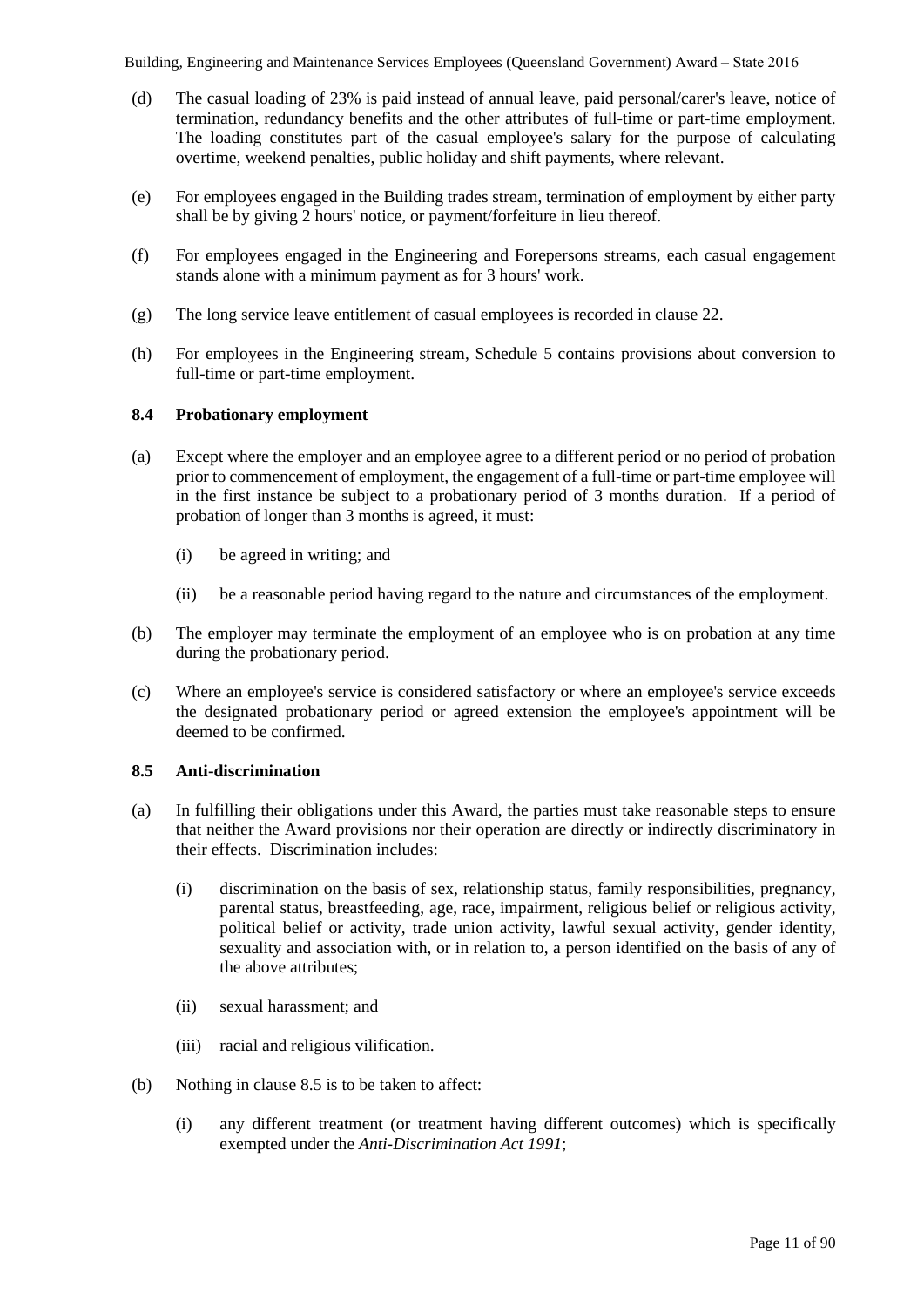(ii) an employee, employer or registered organisation, pursuing matters of discrimination, including by application to the Australian Human Rights Commission/Anti-Discrimination Commission Queensland.

# **9. Termination of employment**

# **9.1 Notice of termination by the employer**

Notice of termination by the employer is provided for in Division 13 of the QES. Clauses 9.2 to 9.5 supplement the QES provisions.

# **9.2 Notice of termination by an employee**

- (a) Unless otherwise agreed between the employer and an employee, the notice of termination required by an employee, other than a casual employee, will be:
	- (i) for an employee engaged within the Building trades stream one week or one week's salary forfeited in lieu;
	- (ii) for an employee engaged within the Engineering stream the same amount of notice as that required of an employer, save and except that there is no additional notice based on the age of the employee concerned;
	- (iii) for an employee engaged within the Forepersons stream two weeks or two weeks' salary forfeited in lieu.
- (b) If an employee fails to give the required notice the employer will have the right to withhold monies due to the employee with a maximum amount equal to the ordinary time rate of salary for the period of notice not provided.

# **9.3 Notice cannot be offset**

In the absence of mutual agreement between the employer and the employee, annual leave or any part thereof cannot be considered as or nominated as notice for the purpose of giving notice of termination of employment.

# **9.4 Job search entitlement**

Where an employer has given notice of termination to an employee for reasons other than redundancy, the employee must be allowed up to one day's time off without loss of pay for the purpose of seeking other employment. The time off is to be taken at times that are convenient to the employee after consultation with the employer.

# **9.5 Statement of employment**

An employer shall, in the event of termination of employment, provide upon request to an employee who has been terminated a written statement specifying the period of employment and the classification or type of work performed by the employee.

# **10. Redundancy**

# **10.1 Redundancy pay**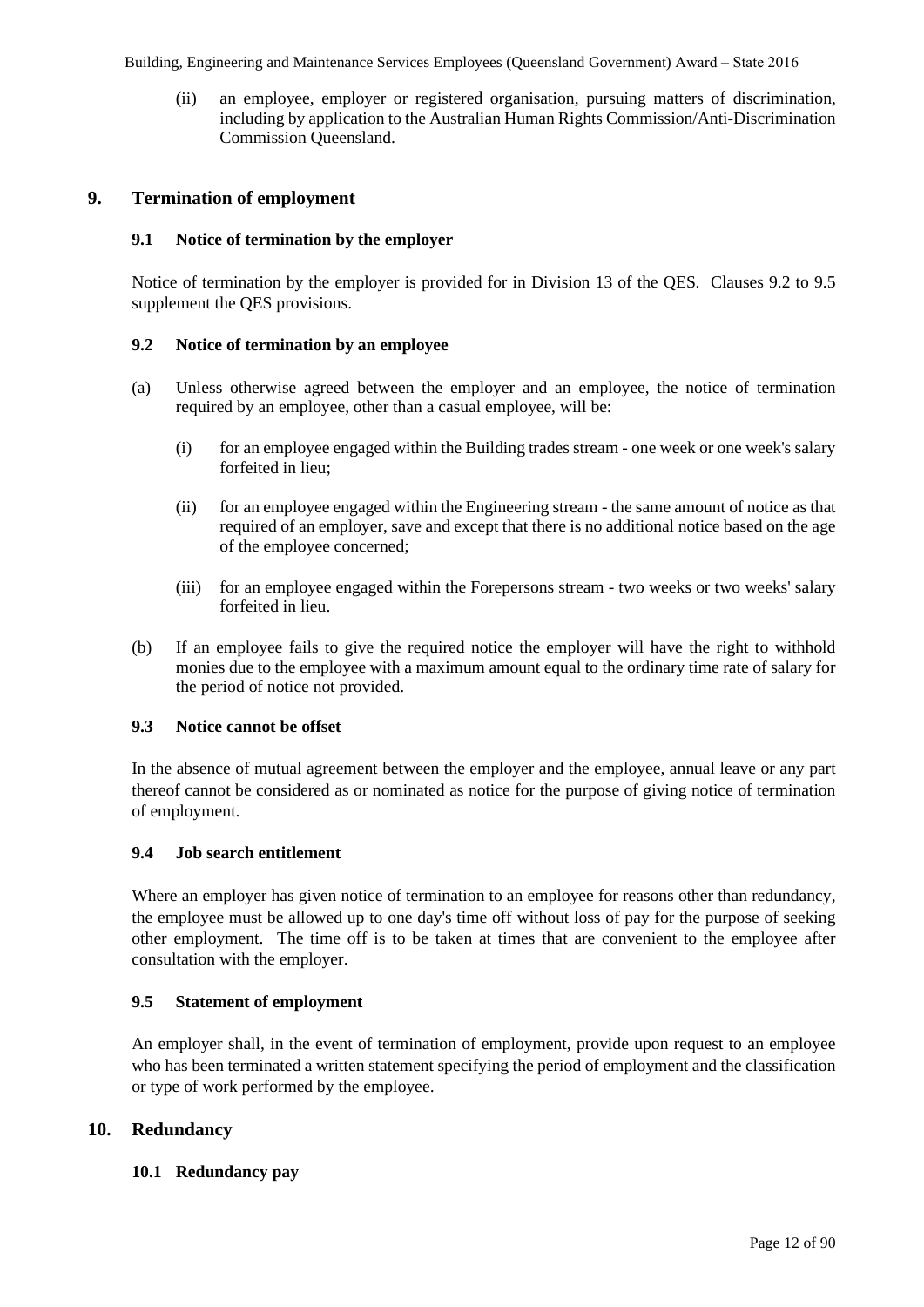Redundancy pay is provided for in Division 13 of the QES. Clauses 10.2 to 10.9 supplement the QES provisions.

*Note: Where a directive about redundancy and retrenchment covers an employee, the provisions of the directive apply to the employee to the extent it provides a more generous entitlement.*

# **10.2 Consultation before termination**

- (a) Where an employer decides that the employer no longer wishes the job an employee has been doing to be done by anyone, and this is not due to the ordinary and customary turnover of labour, and that decision may lead to termination of employment, the employer shall consult the employee/s directly affected and, where relevant, their union/s.
- (b) The consultation shall take place as soon as it is practicable after the employer has made a decision which will invoke the provisions of clause 10.2(a) and shall cover the reasons for the proposed terminations and measures to avoid or minimise the terminations and/or their adverse effects on the employee/s concerned.
- (c) For the purpose of the consultation the employer shall, as soon as practicable, provide in writing to the employee/s concerned and, where relevant, their union/s, all relevant information about the proposed terminations including the reasons for the proposed terminations, the number and categories of employees likely to be affected, the number of workers normally employed and the period over which the terminations are likely to be carried out.
- (d) Notwithstanding the provision of clause 10.2(c), the employer shall not be required to disclose confidential information, the disclosure of which would be adverse to the employer's interests.

# **10.3 Transfer to lower paid duties**

- (a) Where an employee is transferred to lower paid duties by reason of redundancy the employee shall be entitled to the same period of notice of transfer as the employee would have been entitled to if the employee's employment had been terminated under the redundancy pay provisions of the QES.
- (b) The employer may, at the employer's option, make payment in lieu thereof of an amount equal to the difference between the former amounts the employer would have been liable to pay and the new lower amount the employer is liable to pay the employee for the number of weeks of notice still owing.
- (c) The amounts must be worked out on the basis of:
	- (i) the ordinary working hours to be worked by the employee; and
	- (ii) the amounts payable to the employee for the hours including, for example, allowances, loadings and penalties; and
	- (iii) any other amounts payable under the employee's employment contract.

# **10.4 Employee leaving during notice period**

An employee given notice of termination in circumstances of redundancy may terminate their employment during the period of notice. The employee is entitled to receive the benefits and payments they would have received under this clause had they remained in employment until the expiry of the notice, but is not entitled to payment instead of notice.

# **10.5 Job search entitlement**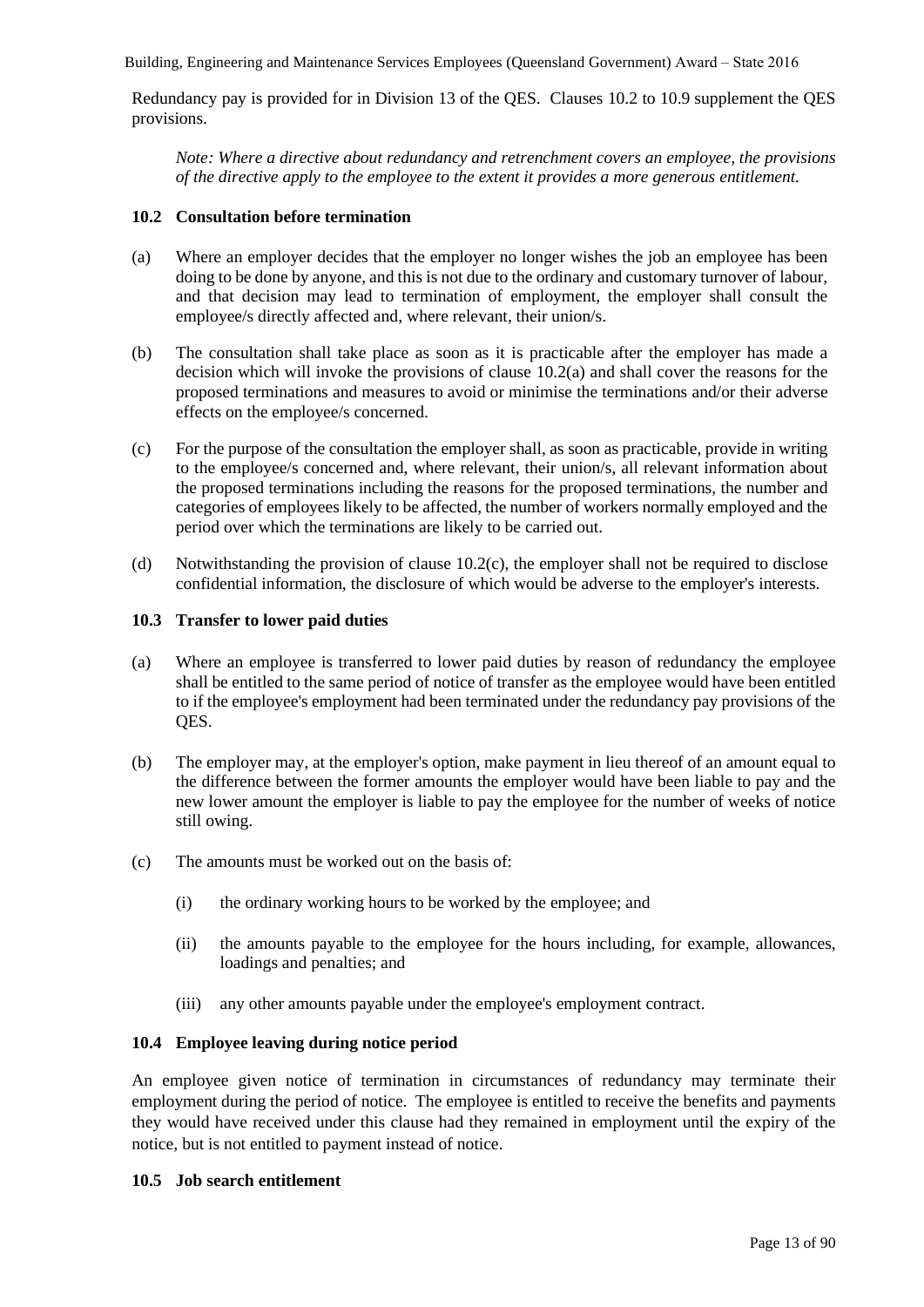- (a) An employee given notice of termination in circumstances of redundancy must be allowed up to one day's time off without loss of pay during each week of notice for the purpose of seeking other employment.
- (b) If the employee has been allowed paid leave for more than one day during the notice period for the purpose of seeking other employment the employee must, at the request of the employer, produce proof of attendance at an interview or the employee will not receive payment for the time absent. For this purpose a statutory declaration will be sufficient.
- (c) Clause 10.5 applies instead of clause 9.4 in cases of redundancy.

# **10.6 Transmission of business**

- (a) Where a business is, whether before or after the date of commencement of this Award, transmitted from the employer (transmittor) to another employer (transmittee) and an employee who at the time of such transmission was an employee of the transmittor of the business becomes an employee of the transmittee:
	- (i) the continuity of the employment of the employee shall be deemed not to have been broken by reason of such transmission; and
	- (ii) the period of employment which the employee has had with the transmittor or any prior transmittor shall be deemed to be service of the employee with the transmittee.
- (b) In clauses 10.6 and 10.7, 'business' includes trade, process, business or occupation and includes a part or subsidiary (which means a corporation that would be taken to be a subsidiary under the Corporations Law, whether or not the Corporations Law applies in the particular case) of any such business and 'transmission' includes transfer, conveyance, assignment or succession whether by agreement or by operation of law and 'transmitted' has a corresponding meaning.

# **10.7 Exemption where transmission of business**

The provisions of clause 10.6 are not applicable where a business is, before or after the date of commencement of this Award, transmitted from the employer (transmittor) to another employer (transmittee) in any of the following circumstances:

- (a) where the employee accepts employment with the transmittee which recognises the period of continuous service which the employee had with the transmittor and any prior transmittor to be continuous service of the employee with the transmittee; or
- (b) where the employee rejects an offer of employment with the transmittee:
	- (i) in which the terms and conditions are substantially similar and no less favourable, considered on an overall basis, than the terms and conditions applicable to the employee at the time of ceasing employment with the transmittor; and
	- (ii) which recognises the period of continuous service which the employee had with the transmittor and any prior transmittor to be continuous service of the employee with the transmittee.

# **10.8 Alternative employment**

An employer, in a particular case, may make application to the Commission to have the general severance pay prescription amended if the employer obtains acceptable alternative employment for an employee.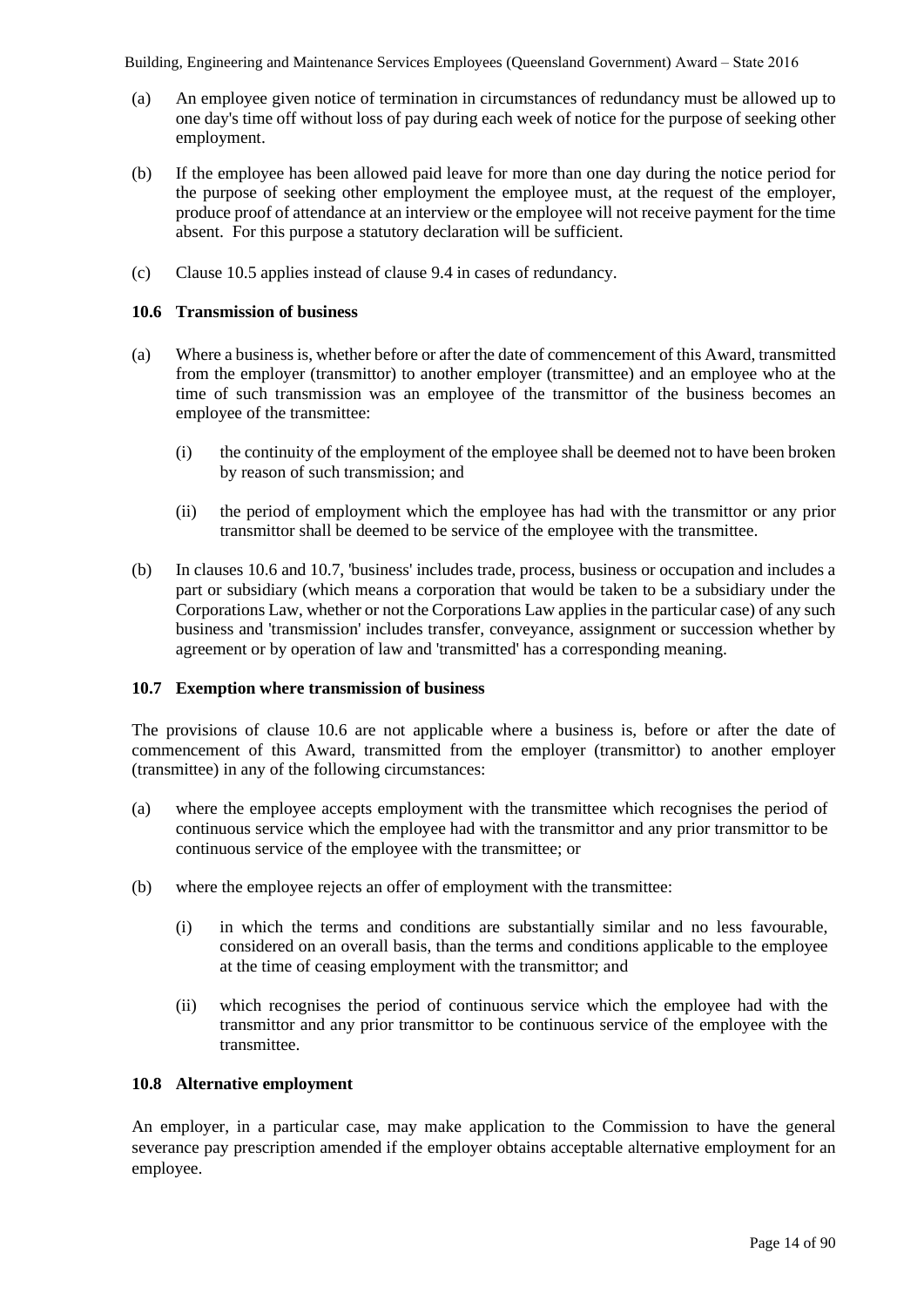# **10.9 Employees exempted**

Clauses 10.1 to 10.8 shall not apply:

- (a) where employment is terminated as a consequence of misconduct on the part of the employee; or
- (b) to an employee engaged for a specific period or task/s; or
- (c) to a casual employee; or
- (d) to an employee with less than one year's continuous service, in which case the general obligation on the employer should be no more than to give the relevant employee an indication of the impending redundancy at the first reasonable opportunity and to take such steps as may be reasonable to facilitate the obtaining by the employee of suitable alternative employment.

# **11. Consultation - Introduction of changes**

# **11.1 Employer's duty to notify**

- (a) Where an employer decides to introduce changes in production, program, organisation, structure or technology that are likely to have significant effects on employees, the employer shall notify the employees who may be affected by the proposed changes and, where relevant, their union/s.
- (b) 'Significant effects' includes termination of employment; major changes in the composition, operation or size of the employer's workforce or in the skills required; the elimination or diminution of job opportunities or job tenure; the alteration of hours of work; the need for retraining or transfer of employees to other work or locations and the restructuring of jobs.
- (c) Where the Award makes provision for alteration of any of the matters referred to in clauses 11.1(a) and (b) an alteration shall be deemed not to have significant effect.

# **11.2 Employer's duty to consult over change**

- (a) The employer shall consult the employees affected and, where relevant, their union/s about the introduction of the changes, the effects the changes are likely to have on employees (including the number and categories of employees likely to be dismissed, and the time when, or the period over which, the employer intends to carry out the dismissals) and ways to avoid or minimise the effects of the changes (e.g. by finding alternate employment).
- (b) The consultation must occur as soon as practicable after making the decision referred to in clause 11.1.
- (c) For the purpose of such consultation the employer shall provide in writing to the employees concerned and, where relevant, their union/s, all relevant information about the changes including the nature of the changes proposed, the expected effects of the changes on employees, and any other matters likely to affect employees.
- (d) Notwithstanding the provision of clause 11.2(c) the employer shall not be required to disclose confidential information, the disclosure of which would be adverse to the employer's interests.

# **PART 4 - Minimum Salary Levels, Allowances and Related Matters**

*(Note: The wage rates and salary levels prescribed in this Award do not apply to employees to whom the provisions of Schedule 6 (Supported Wage System) apply.)*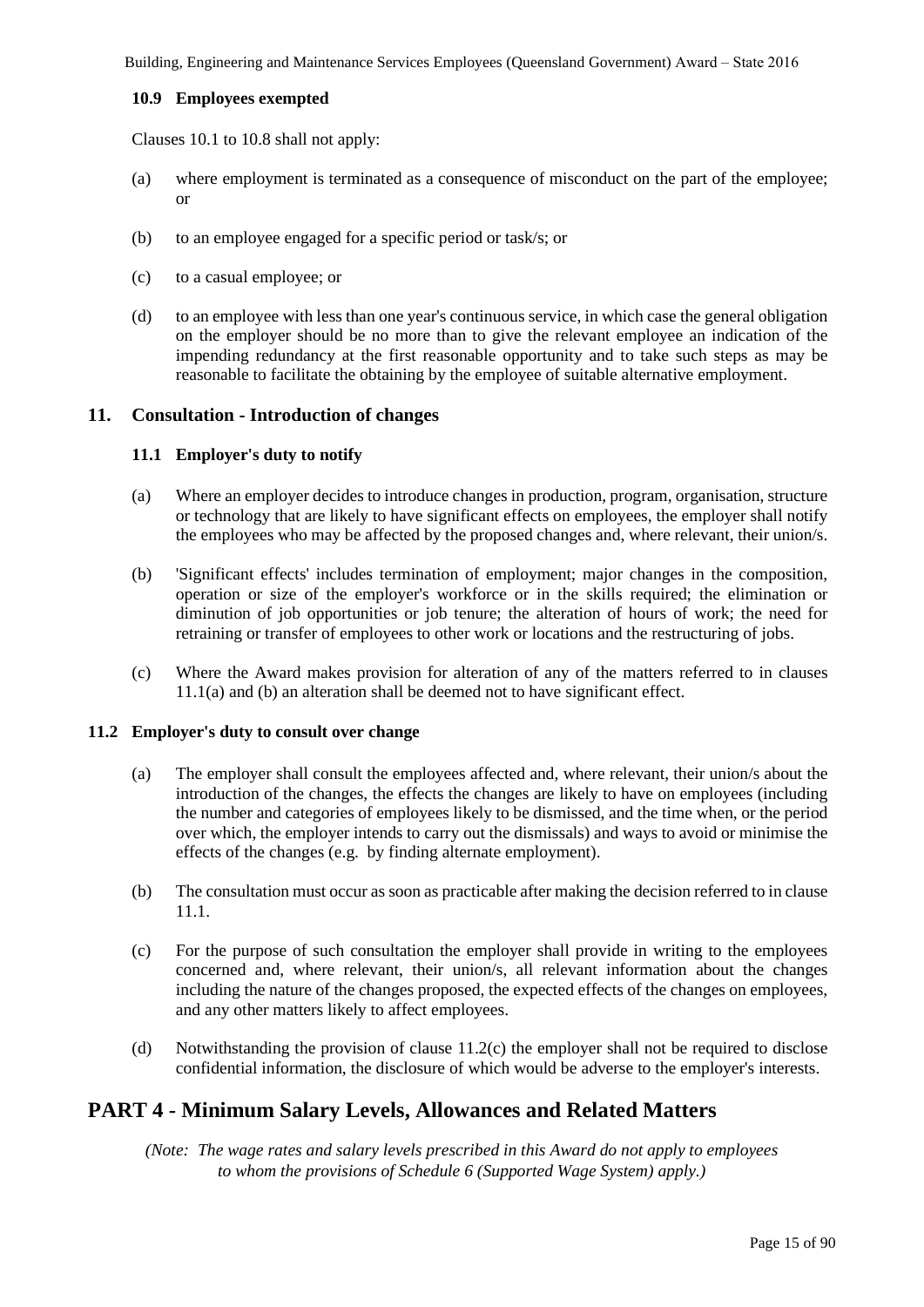# **12. Classifications and minimum salary levels**

### **12.1 Classification structure**

Employees covered by this Award are to be classified into one of three streams as follows:

### (a) **Building trades stream**

The Building trades stream comprises employees engaged in classifications contained in this Award on the following work:

- (i) the preparation, manufacturing or assembly of joinery components;
- (ii) all aspects of masonry work;
- (iii) the working of all types of glass, including glass laminate, clear plastic, sheet acrylic or any substitute;
- (iv) all facets of plumbing work;
- (v) the manufacture of signs as well as signwriting work;
- (vi) the demolition of buildings, the construction of new buildings, the construction of additions to existing buildings, and the necessary alterations of existing buildings, to make them conform to any new additions; and
- (vii) building maintenance work.

### (b) **Engineering stream**

- (i) The Engineering stream comprises those roles in the industries and occupations of engineering, metal working, electrical/electronic, fabricating and vehicle building and to all allied industries.
- (ii) Within the Engineering stream three broad groups (electrical/electronic, fabrication/vehicle building and mechanical) and five vocational fields (trade, technical, engineering/production, supervisor/trainer/coordinator and professional) are recognised.

### (c) **Forepersons stream**

The Forepersons stream comprises employees engaged in the roles of foreperson and workshop foreperson.

### **12.2 Allocation to stream and classification levels**

- (a) Allocation of employees in the Building trades, Engineering, or Forepersons streams to classification levels within those streams shall be in accordance with the classification level descriptors or definitions contained in Schedules 1, 2 and 3 and procedures for classifying/reclassifying employees at Schedule 4.
- (b) Employees engaged in the Forepersons stream who are appointed pursuant to section 147 of the *Public Service Act 2008* shall have their previous service as a public service employee counted for the purpose of determining their commencing paypoint and calculation of their salary increment, provided that the employee is reappointed within 12 months of cessation of employment and the employee's previous employment was terminated other than by way of disciplinary action.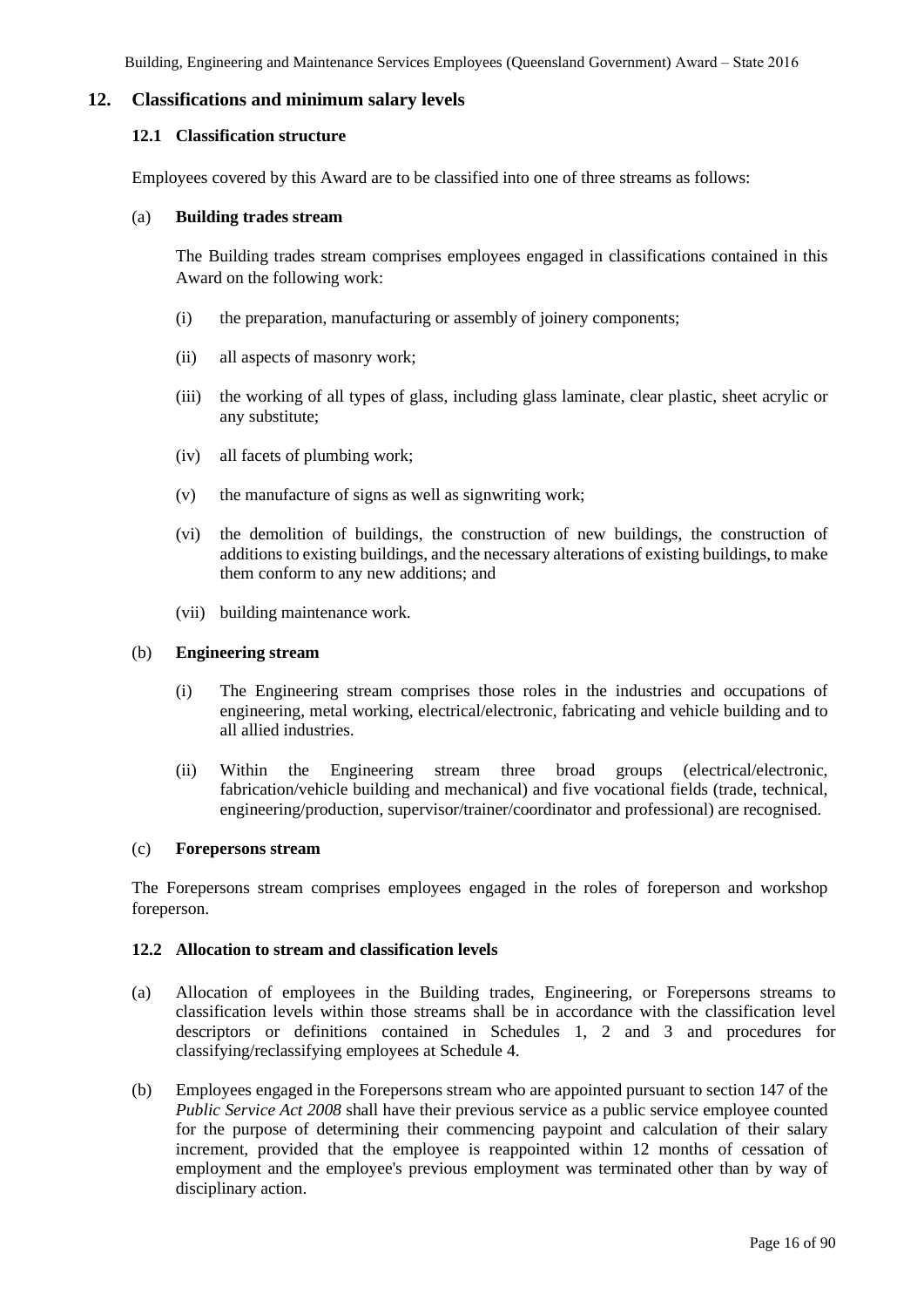(c) Notwithstanding clauses 12.2(a) and (b), an applicant who is appointed to a position in the Forepersons stream may, at the discretion of the relevant employer, be offered and appointed to any paypoint within a level based on recognition of skills, knowledge and abilities.

# **12.3 Minimum wage levels**

### (a) **Building trades stream**

The minimum salaries payable to employees within the Building trades stream are prescribed in the table below:

| <b>Classification Level</b>                                                      | <b>Notional</b><br><b>Relativity to</b><br>tradesperson's<br>rate<br>$\frac{0}{0}$ | Award Rate <sup>1</sup><br>Per Fortnight<br>$\frac{1}{2}$ | Annual<br>Salary <sup>3</sup><br>$\frac{1}{2}$ |
|----------------------------------------------------------------------------------|------------------------------------------------------------------------------------|-----------------------------------------------------------|------------------------------------------------|
| <b>Building worker</b>                                                           |                                                                                    |                                                           |                                                |
| Building worker, level 1 (a),<br>new entrant - upon commencement in the industry | 85                                                                                 | 1,685                                                     | 43,960                                         |
| Building worker, level 1 (b), after 3 months in the<br>industry                  | 88                                                                                 | 1,717                                                     | 44,795                                         |
| Building worker level 1 (c), after 12 months in the<br>industry                  | 90                                                                                 | 1,735                                                     | 45,264                                         |
| Building worker level 1 (d)                                                      | 92.4                                                                               | 1,760                                                     | 45,917                                         |
| Building worker, level 2                                                         | 96                                                                                 | 1,798                                                     | 46,908                                         |
| <b>Building tradesperson</b>                                                     |                                                                                    |                                                           |                                                |
| Building tradesperson, level 1 (Tradesperson's rate)                             | 100                                                                                | 1,849                                                     | 48,239                                         |
| Building tradesperson, level 2                                                   | 105                                                                                | 1,905                                                     | 49,700                                         |
| Building tradesperson, level 3                                                   | 110                                                                                | 1,962                                                     | 51,187                                         |

*Notes:* 

- <sup>1</sup> Includes the arbitrated wage adjustment payable under the 1 September 2021 Declaration of General Ruling.
- **²** Rounded to the nearest dollar.
- **³** Annual salaries (fortnightly rate x 26.089) are for reference purposes only.

# (b) **Engineering stream**

(i) The minimum salaries payable to employees aged 20 years and over within the Engineering stream are prescribed in the table below:

| <b>Classification Level</b>           | <b>Notional Relativity to</b><br>tradesperson's rate<br>$\frac{6}{9}$ | <b>Award Rate<sup>1</sup></b><br>Per Fortnight<br>$\mathbb{S}^2$ | Annual<br>Salary <sup>3</sup><br>$\frac{1}{2}$ |
|---------------------------------------|-----------------------------------------------------------------------|------------------------------------------------------------------|------------------------------------------------|
| $C14*$                                | 79                                                                    | 1,617                                                            | 42,186                                         |
| C13                                   | 82                                                                    | 1,657                                                            | 43,229                                         |
| C12                                   | 87.4                                                                  | 1,711                                                            | 44,638                                         |
| C11                                   | 92.4                                                                  | 1,760                                                            | 45,917                                         |
| C <sub>10</sub> (Tradesperson's rate) | 100                                                                   | 1,849                                                            | 48,239                                         |
| C9                                    | 105                                                                   | 1,905                                                            | 49,700                                         |
| C8                                    | 110                                                                   | 1,962                                                            | 51,187                                         |
| C7                                    | 115                                                                   | 2,013                                                            | 52,517                                         |
| C <sub>6</sub>                        | 125                                                                   | 2,126                                                            | 55,465                                         |
| C <sub>5</sub>                        | 130                                                                   | 2,183                                                            | 56,952                                         |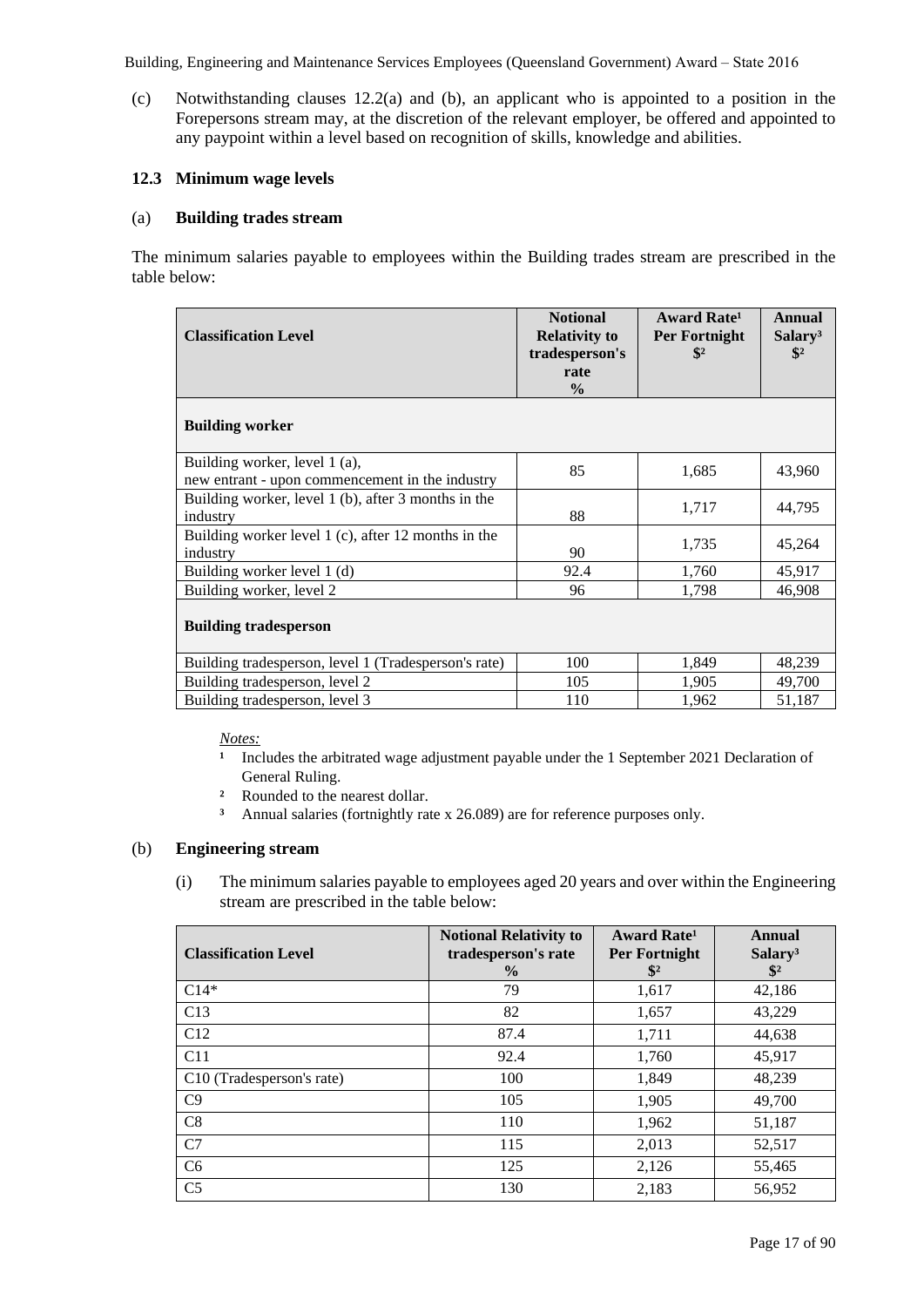| <b>Classification Level</b> | <b>Notional Relativity to</b><br>tradesperson's rate | <b>Award Rate</b> <sup>1</sup><br><b>Per Fortnight</b> | Annual<br>Salary <sup>3</sup> |
|-----------------------------|------------------------------------------------------|--------------------------------------------------------|-------------------------------|
|                             | $\frac{0}{0}$                                        | $\mathbb{S}^2$                                         | $\frac{1}{2}$                 |
| C <sub>4</sub>              | 135                                                  | 2,240                                                  | 58,439                        |
| C <sub>3</sub>              | 145                                                  | 2,352                                                  | 61,361                        |
| C2(a)                       | 150                                                  | 2,408                                                  | 62,822                        |
| C2(b)                       | 160                                                  | 2,510                                                  | 65,483                        |

*Notes:* 

- <sup>1</sup> Includes the arbitrated wage adjustment payable under the 1 September 2021 Declaration of General Ruling.
- **²** Rounded to the nearest dollar.
- **³** Annual salaries (fortnightly rate x 26.089) are for reference purposes only.
- **\*** In addition to the C14 rate a surplus amount of \$4.20 shall be paid, such surplus amount being non-adjustable.
- (ii) Provisions for the phasing in of wage rates of employees in the Engineering stream without relevant work experience or qualifications are provided in Schedule 7.
- (iii) Junior employees within the Engineering stream shall be entitled to not less than the following proportion of the respective rate prescribed for the C12 level:

| Under 19 years of age        | 75% |
|------------------------------|-----|
| 19 and under 20 years of age | 85% |

Junior rates shall be calculated in multiples of \$0.10 with any result of \$0.05 or more being taken to the next highest \$0.10 multiple.

### (c) **Forepersons stream**

The minimum salaries payable to employees within the Forepersons stream are prescribed in the table below:

| <b>Classification Level</b> | Paypoint                | Award Rate <sup>1</sup><br><b>Per Fortnight</b><br>$\frac{1}{2}$ | <b>Annual</b><br>Salary <sup>3</sup><br>$\frac{1}{2}$ |
|-----------------------------|-------------------------|------------------------------------------------------------------|-------------------------------------------------------|
| Level 3                     | $\mathbf{1}$            | 2,157                                                            | 56,274                                                |
|                             | $\boldsymbol{2}$        | 2,199                                                            | 57,370                                                |
|                             | $\mathbf{3}$            | 2,245                                                            | 58,570                                                |
|                             | $\overline{\mathbf{4}}$ | 2,291                                                            | 59,770                                                |
| Level 4                     | $\mathbf{1}$            | 2,383                                                            | 62,170                                                |
|                             | $\boldsymbol{2}$        | 2,458                                                            | 64,127                                                |
|                             | 3                       | 2,535                                                            | 66,136                                                |
|                             | 4                       | 2,608                                                            | 68,040                                                |
| Level 5                     | 1                       | 2,674                                                            | 69,762                                                |
|                             | $\mathbf{2}$            | 2,758                                                            | 71,953                                                |
|                             | 3                       | 2,847                                                            | 74,275                                                |
|                             | 4                       | 2,932                                                            | 76,493                                                |
| Level 6                     | 1                       | 3,055                                                            | 79,702                                                |
|                             | $\boldsymbol{2}$        | 3,137                                                            | 81,841                                                |
|                             | $\mathbf{3}$            | 3,214                                                            | 83,850                                                |
| Level 7                     | $\mathbf{1}$            | 3,364                                                            | 87,763                                                |
|                             | $\boldsymbol{2}$        | 3,443                                                            | 89,824                                                |
|                             | 3                       | 3,523                                                            | 91,912                                                |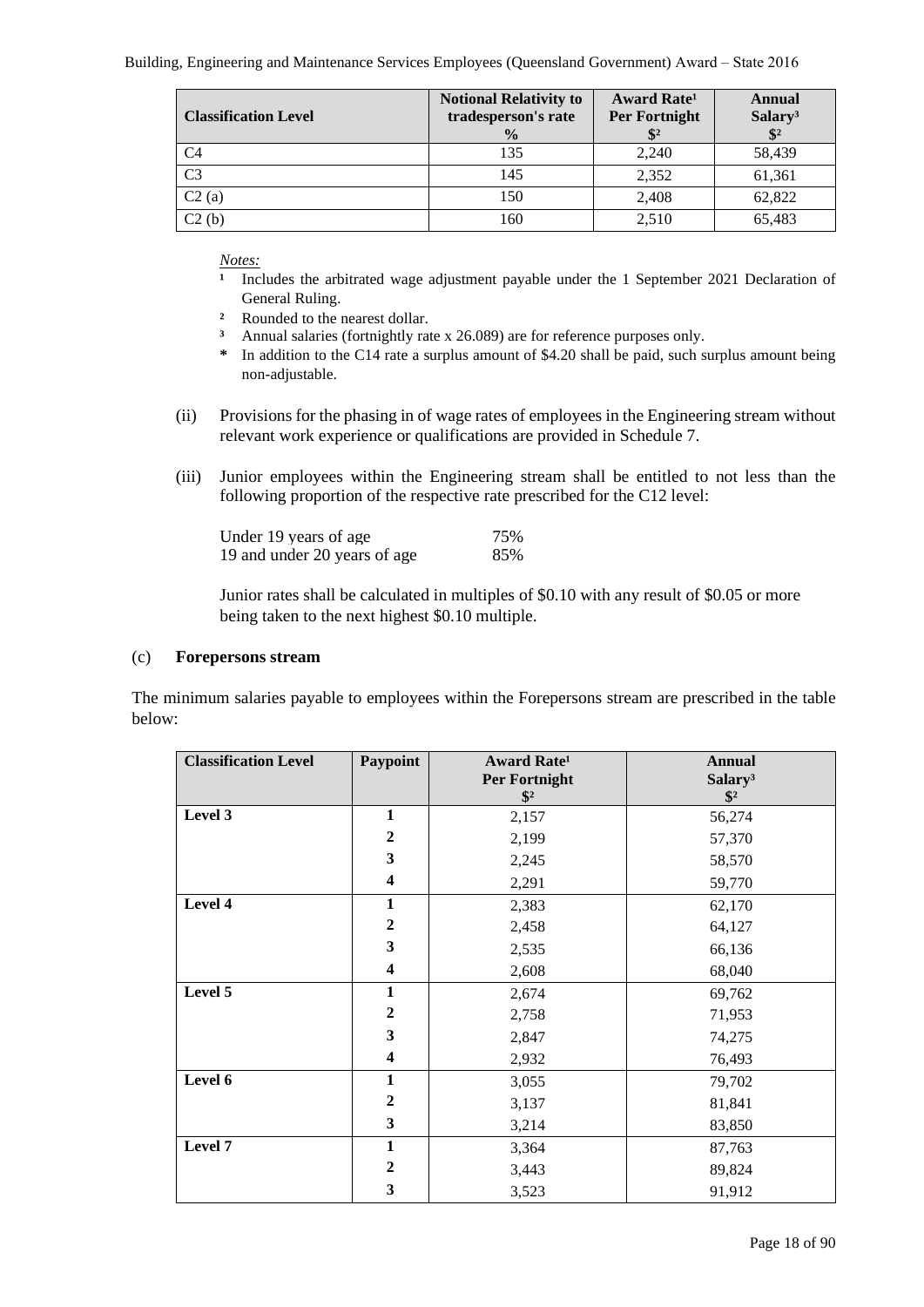### *Notes:*

- Includes the arbitrated wage adjustment payable under the 1 September 2021 Declaration of General Ruling.
- **²** Rounded to the nearest dollar.
- **³** Annual salaries (fortnightly rate x 26.089) are for reference purposes only.

### **12.4 Payment of wages and salaries**

- (a) Unless otherwise agreed between an employer and a majority of its employees, wages and salaries shall be paid fortnightly and may, at the discretion of the employer, be paid by electronic funds transfer, cash or cheque.
- (b) Payment of outstanding wages and other entitlements to an employee who has terminated their employment or had their employment terminated shall be made no later than 24 hours after the employee's employment ceases.

# **12.5 Incidental and peripheral tasks**

- (a) An employer may direct an employee to carry out duties that are within the particular employee's skill, competence and training provided:
	- (i) such duties are not designed to promote deskilling;
	- (ii) the direction does not affect the employee's entitlement to higher or other duties allowances provided in this Award; and
	- (iii) all such directions are consistent with the employer's responsibilities to provide a safe and healthy working environment.
- (b) An employee engaged in the Forepersons stream who is appointed to or relieving in a role within a classification level may be allocated and subsequently reallocated to any role within that particular classification level.

# **12.6 Mixed functions - Building trades stream**

- (a) An employee engaged for more than 4 hours on any one day on work which carries a higher rate than their ordinary classification shall be paid the higher rate for the whole day. If employed for 4 hours or less on any one day the employee shall be paid at the higher rate for 4 hours.
- (b) Builder's labourers who during any one week perform jackhammer work for a total of twenty hours or more, irrespective of the number of days involved, shall be paid at the rate prescribed for a Building Worker level 1 (c) for the whole of the time so worked during that week.

# **12.7 Performance of higher duties - Forepersons stream**

An employee engaged in the Forepersons stream directed to temporarily fill a position for more than three consecutive working days at a higher classification level within the same stream shall be paid at a rate no less than the first paypoint of the classification level of the position being temporarily filled.

*Note: Where a directive about higher duties covers an employee, the provisions of the directive apply to the employee to the extent it provides a more generous entitlement.*

# **12.8 Movement between classifications levels**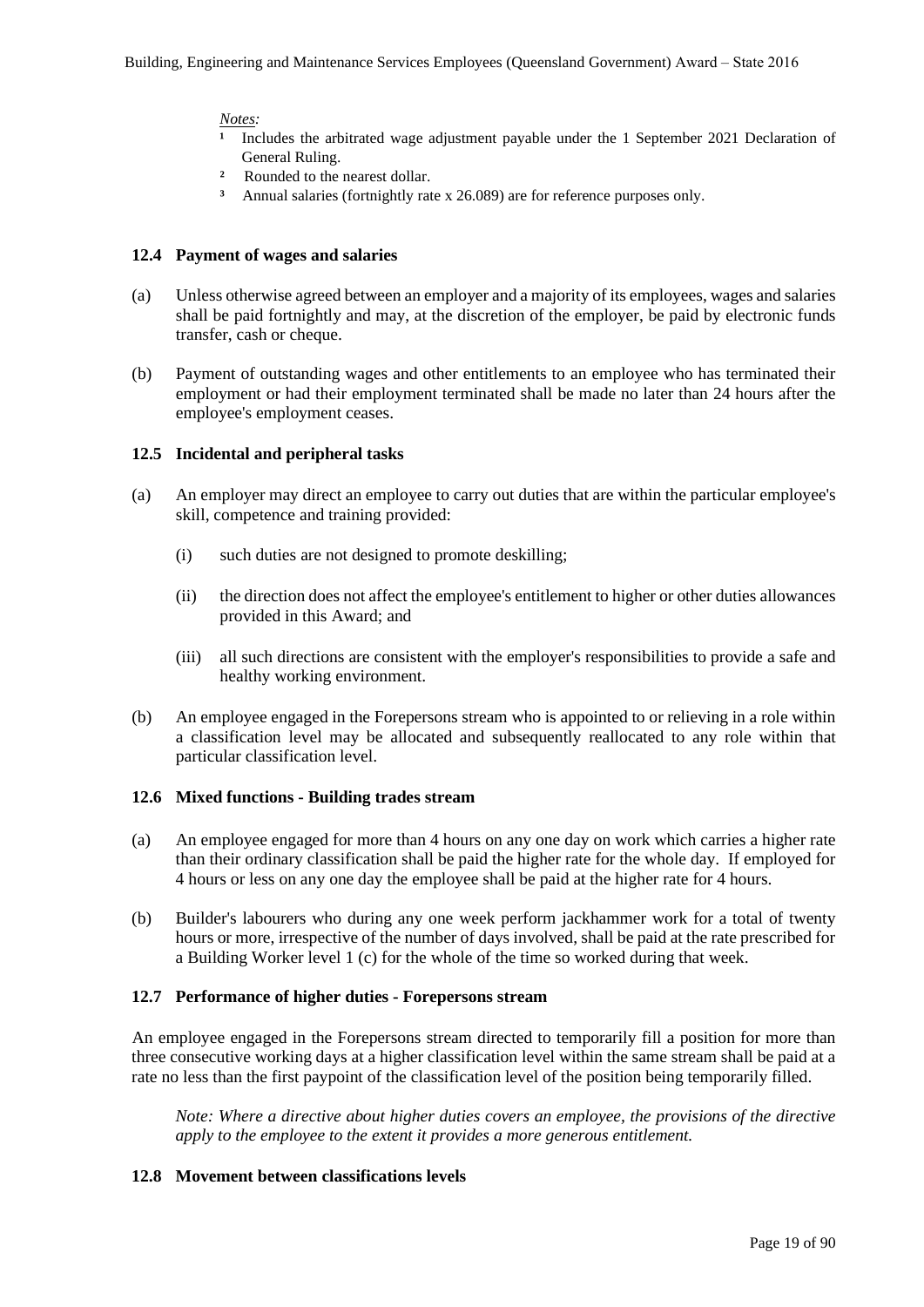- (a) For employees engaged in the Building trades and Engineering streams:
	- (i) Except where classification level descriptors or definitions provide for service based progression, movement between classification levels will be based on appointment on merit to vacancies.
	- (ii) Procedures for classification and reclassification are provided in Schedule 4.
- (b) For employees engaged in the Forepersons stream:
	- (i) Movement between classification levels will be based on appointment on merit to vacancies.
	- (ii) Subject to clause 12.2(c) an employee promoted to a position at a higher classification level within the same stream shall be appointed to paypoint one of that higher classification level.

# **12.9 Movement within classification levels (increments) - Forepersons stream only**

Movement within classification levels within the Forepersons stream is to be based on meeting the following requirements:

- (a) Except in the case of a promotion from one classification level to another, an increase is not to be made to the salary of any employee until:
	- (i) In the case of a full-time or a part-time employee: the employee has received a salary at a particular classification and paypoint for a period of 12 months.
	- (ii) In the case of a casual employee with 12 months' **continuous service** with the same employer:
		- (A) the employee has received a salary at a particular classification and paypoint for a period of at least 12 months; and
		- (B) the employee has worked 1,200 ordinary hours in such classification.

For the purpose of clause 12.9(a)(ii), **continuous service** for a casual employee is considered to be broken if more than three months, excluding any public holidays, has elapsed between the end of one employment contract and the start of the next employment contract.

- (b) Notwithstanding anything contained elsewhere in this Award, an employee in the Forepersons stream is not entitled to move to the next salary increment level by virtue of the Award unless:
	- (i) In the case of employees in level 3: the conduct, diligence and efficiency of the employee has been certified by the chief executive to have been and to be satisfactory.
	- (ii) In the case of employees in levels 4, 5, 6 and 7: performance objectives have been achieved as certified by the chief executive.

# **13. Allowances**

(a) The allowances prescribed in clause 13 shall be paid irrespective of the times at which work is performed and, unless specifically provided, shall not be subject to any premium or penalty.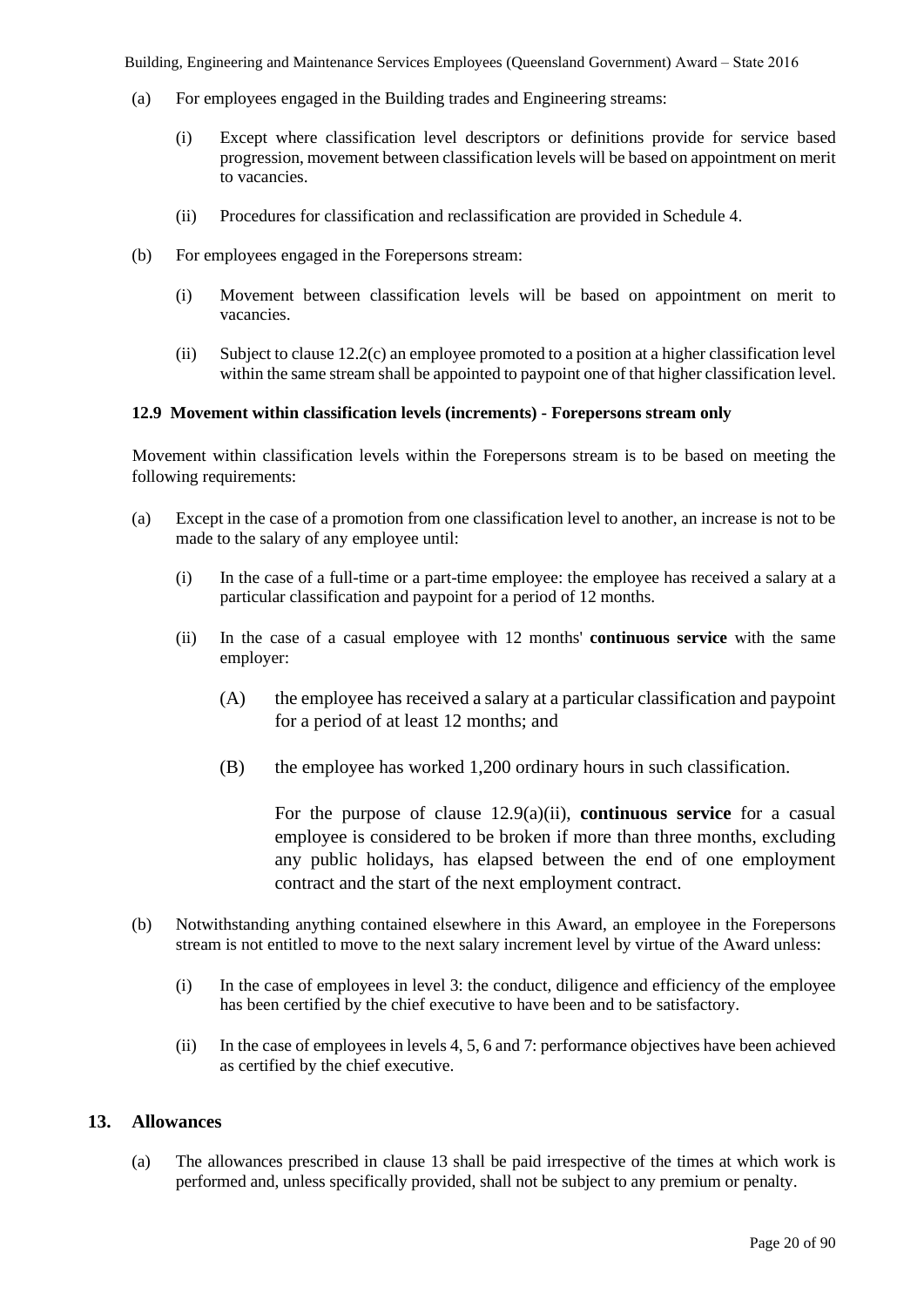- (b) For employees engaged in the Building trades stream, where more than one of the allowances provides payments for disabilities of substantially the same nature, then only the highest of such rates shall be payable.
- (c) Subject to clause 13(b) and except where as otherwise prescribed, where more than one of the disabilities appearing in clause 13 is present on a job, an employee shall receive payment for each disability (accumulation of special rates).
- (d) Subject to clauses 13(b) and (c) and unless otherwise specified, where more than one of the conditions in clauses 13.26 (repair work allowance), 13.28 (rubbing allowance), 13.31 (special material handling allowance), 13.32 (special responsibilities allowance), 13.33 (special substance allowance) and 13.34 (special tool using allowance) are met the allowance is payable in respect of each condition so met.

For example, if an employee engaged in the Engineering stream is required to use both a chainsaw and an explosive powered tool in the same day, they are to receive the allowance set out in clause 13.34 (special tool using allowance) for each of the two tools used in that day.

# **13.1 Asbestos**

- (a) An employee required to use materials containing asbestos or to work in close proximity to employees using such materials shall be provided with and shall use all necessary safeguards as required by the appropriate occupational health authority and where such safeguards include the mandatory wearing of protective equipment (i.e. combination overalls and breathing equipment or similar apparatus) such employees shall be paid an additional \$0.97 per hour for the actual time so engaged.
- (b) An employee engaged in asbestos eradication shall be paid an additional \$2.64 per hour worked in lieu of all special rates, except those for hot work, cold work, swing scaffold and second hand timber. **Asbestos eradication** is defined as work on or about buildings involving the removal or any other method of neutralisation of any materials which consist of, or contain, asbestos.
- (c) The following provisions apply to employees engaged in the process of asbestos eradication:
	- (i) All aspects of asbestos work will meet, as a minimum standard, the National Health and Medical Research Council codes, as amended from time to time, for the safe demolition/removal of asbestos based materials.
	- (ii) Without limiting the effect of the above provision, any person who carries out asbestos eradication work shall do so in accordance with the legislation/regulations prescribed by the appropriate authorities.
	- (iii) Respiratory protective equipment, conforming to the relevant parts of the appropriate Australian Standard (i.e. 1716 "Specification for Respiratory Protective Devices") shall be worn by all personnel during work involving eradication of asbestos.

# **13.2 Bricklayers on repair work**

- (a) Subject to clause 13.2(b) an employee engaged in repairing the brickwork of furnaces shall be paid for such work at not less than one and one-sixth times the ordinary rate.
- (b) Work at a temperature of 43 degrees Celsius or over shall be paid for at one and one-thirds times the ordinary rates.

# **13.3 Building trade employees in Public Hospitals**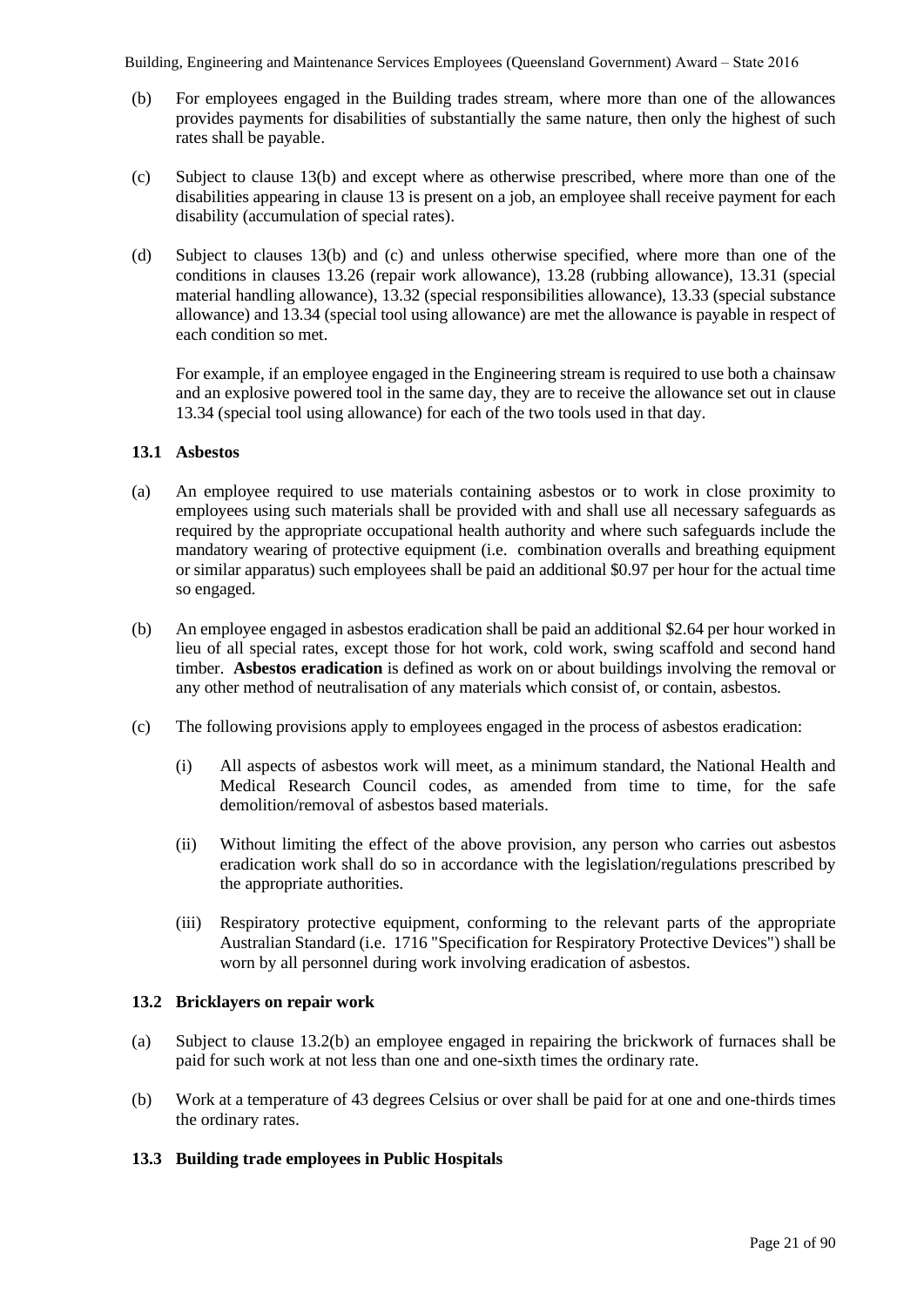Building trade employees in Public Hospitals shall be paid an allowance of \$15.30 per week, for all purposes of this Award, which shall be in substitution for the allowances set out in clauses 13.9(b) (construction - underpinning), 13.10(a)(i) (dirty work), 13.15 (insulation work), 13.16 (labourers mixing wet concrete or compo), 13.25 (plasterers top-dressing floors), 13.33(b) and (c) (obnoxious or toxic substances), 13.34(b) (explosive powered tools) and 13.41 (work in excessive heat).

# **13.4 Cleaning bricks allowance**

An employee required to clean down bricks using acids or other corrosive substances shall be paid an additional \$0.73 per hour for the actual time so engaged.

# **13.5 Cleaning flues allowance**

An employee engaged in cleaning flues, when required to work inside such flue, shall be paid an additional \$4.46 per day.

# **13.6 Cold chamber allowance**

An engine driver in charge of refrigeration plants, except plants under the capacity of three tonnes per day, who go into cold chambers shall be paid an additional \$0.56 per hour for the actual time so engaged.

# **13.7 Confined space**

An employee required to work in a place that the dimension or nature of which necessitates working in a stooped or otherwise cramped position and/or without sufficient ventilation shall be paid an additional \$0.97 per hour for the actual time so engaged.

# **13.8 Construction/onsite allowance**

- (a) Except as provided elsewhere in this Award, an employee working on building construction work (as defined in clause  $13.8(b)(i)$ ), or reconstruction, alteration, repair and/or maintenance work (as defined in clause 13.8(b)(ii)), shall be paid an allowance of \$35.25 per week, for all purposes of this Award, to compensate for the following disabilities:
	- (i) climatic conditions when working in the open on all types of work;
	- (ii) the physical disadvantages of having to climb stairs or ladders;
	- (iii) dust blowing in the wind on building sites;
	- (iv) sloppy and muddy conditions associated with the initial stages of the erection of the building;
	- (v) dirty conditions caused by the use of foam oil or from green timber;
	- (vi) the disability of working on all types of scaffolds other than a single plank swing scaffold or a bosun's chair;
	- (vii) the lack of the usual amenities associated with factory work (e.g. recreational facilities, sanitary conveniences etc.);
	- (viii) drippings from newly poured concrete;
	- (ix) all other present disabilities not specifically compensated or allowed for by any other provisions of this Award:
- (b) For the purposes of this clause: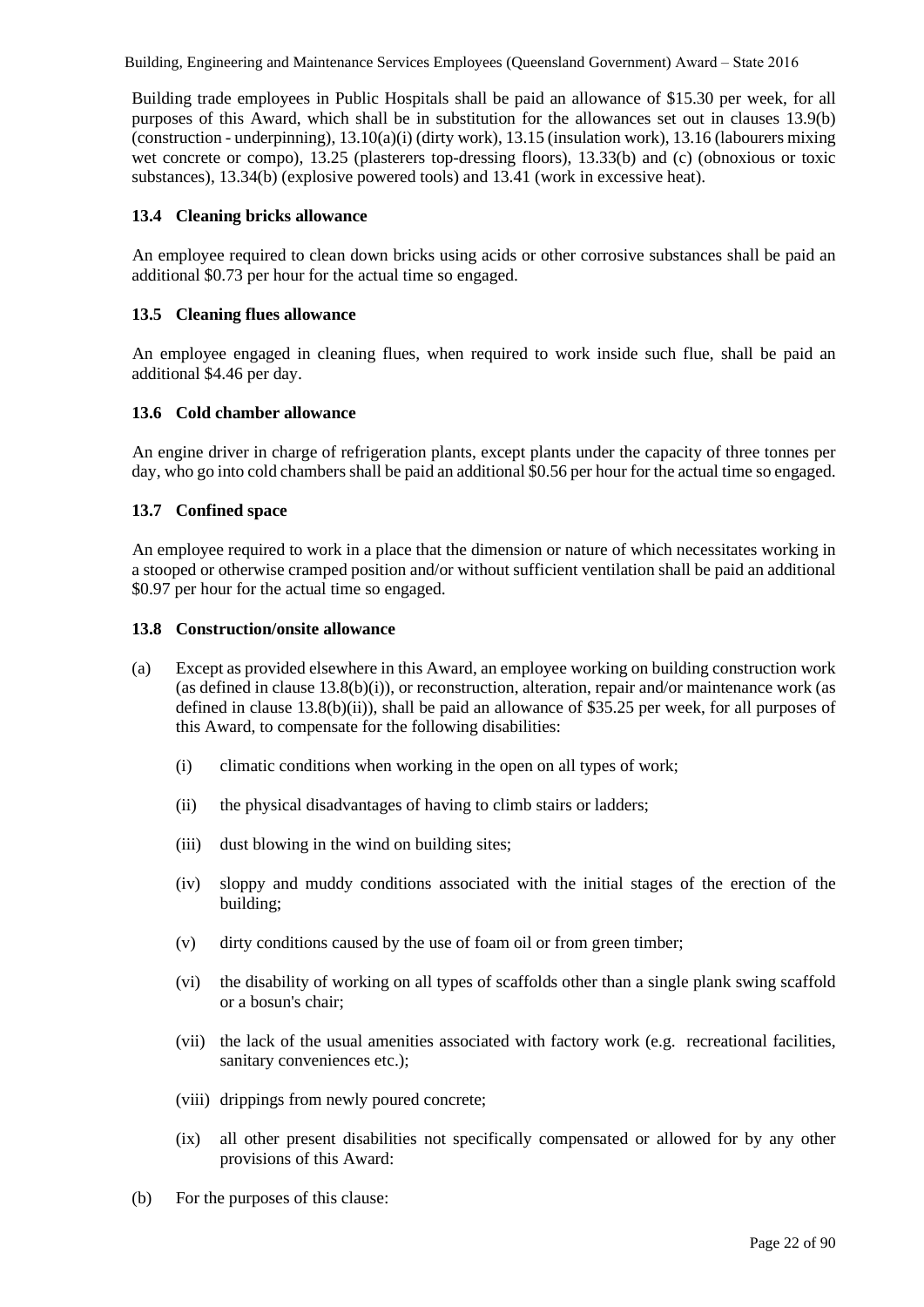- (i) **building construction work** shall mean the construction of new buildings, the construction of additions to existing buildings and necessary alteration of existing buildings to make them conform to any new additions, and the demolition of buildings and shall be deemed to include all electrical work carried out during such work;
- (ii) **reconstruction, alteration, repair and/or maintenance work** shall mean and include all work including electrical work performed on site on the reconstruction, alteration, repair and/or maintenance of wharves, jetties, piers, bridges, overpasses, underpasses, and incidental concrete work, pipelines, water storage towers, sewerage construction work, dams, barrages, weirs, or similar structures, culverts, box culverts, kerbing, channelling, roads, traffic islands and concrete ornamental lakes and land reclamation. This definition shall not, in relation to dams, weirs and barrages, include the following classes of work:
	- (A) operation of the dam, weir or barrage;
	- (B) construction or maintenance of tourist facilities;
	- (C) gardening, grasscutting or other agricultural operations.
- (c) Employees working "on site" on structures which are primarily civil or mechanical engineering structures or installations, such as wharves, jetties, piers, bridges, overpasses, underpasses and incidental concrete work, pipelines, water storage towers, sewerage construction work, dams, barrages, weirs or similar structures, construction of culverts, box culverts, kerbing, channelling, roads, traffic islands and concrete ornamental lakes and land reclamation and/or land clearing associated with estate development and building construction, shall be paid the allowance as provided in clause 13.8(a) and shall be subject to the same proviso as contained in clause 13.8(d).
- (d) Where a separate "on site" or construction allowance applies on a particular project, the allowance of \$35.25 per week shall be in substitution except where such allowance exceeds \$35.25 when the higher amount shall be paid. Such allowance shall form part of the weekly wage in the calculation of overtime payments, annual leave pay, public holiday pay, sick pay and long service leave pay.
- (e) Employees receiving payment pursuant to clause 13.8 shall not be entitled to any payment dealing with dirty work (clause 13.10) or repair of unclean vehicles work (clause 13.26(b)).

### **13.9 Construction allowances - Building trades stream**

- (a) Bagging Employees engaged upon bagging brick or concrete structures shall be paid an additional \$0.73 per hour for the actual time so engaged.
- (b) Underpinning An additional \$0.97 per hour for the actual time so engaged shall be paid for all work done in underpinning walls or in confined situations, such as holes or shafts, provided that the depth of such holes or shafts is 1.8 metres or over.

### **13.10 Dirty work allowance**

- (a) An employee engaged on unusually dirty work to which no other allowance applies shall be paid an allowance as follows:
	- (i) for the Building trades stream \$0.80 per hour for actual time so engaged;
	- (ii) for the Engineering stream and Forepersons stream \$0.70 per hour for actual time so engaged.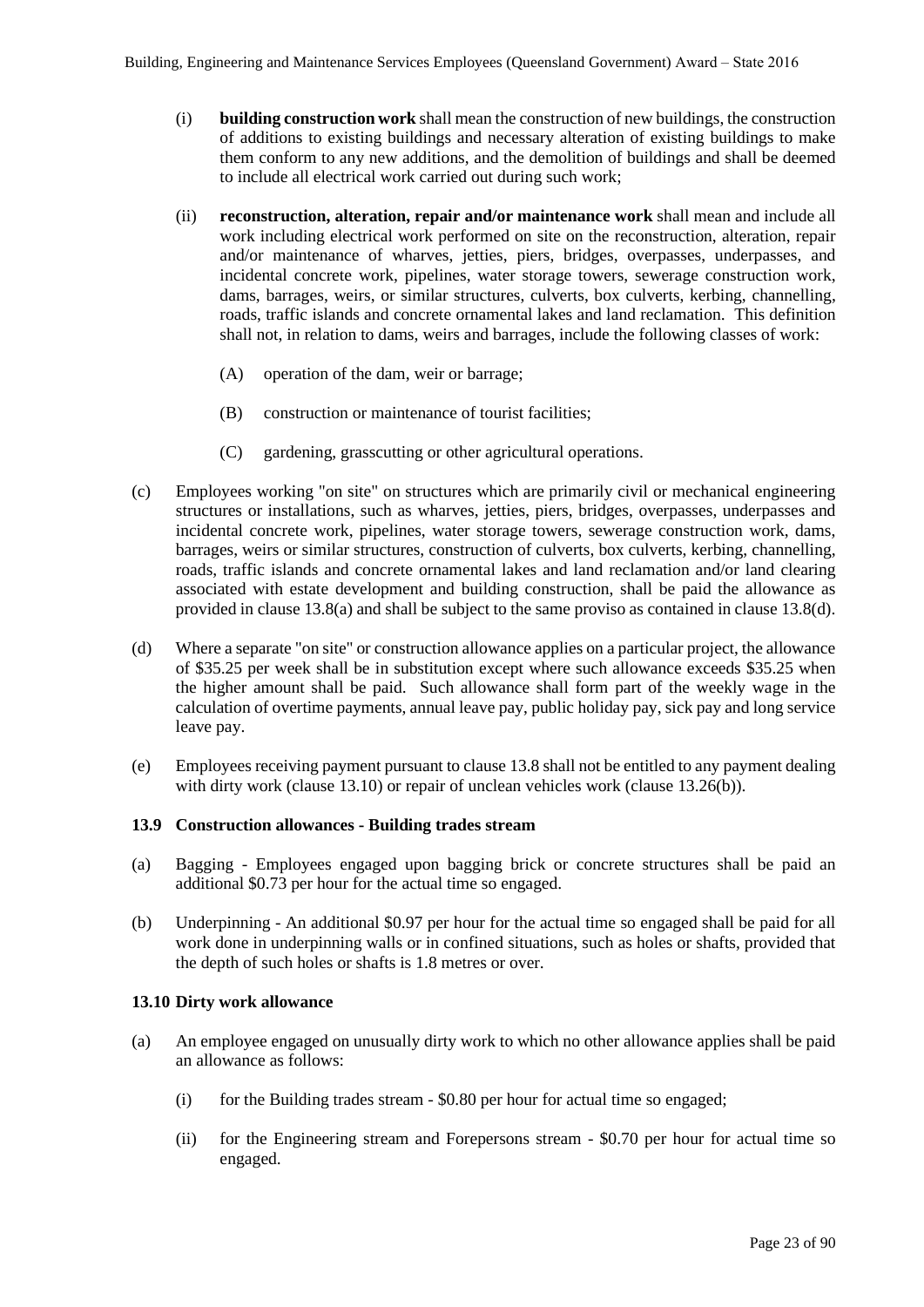- (b) Clause 13.10 does not apply if the employee is in receipt of an allowance for firing boilers (clause 13.32(a)(i)) or second-hand articles (clause 13.29).
- (c) Dirty work conditions may be found in the following places:

dismantling machinery, engine rooms, boilers, cyaniding, chlorinating, all dry crushing and grinding plants, sanitary works, artificial manure works, at pit top, all work done in lift shafts, all electrically driven vehicles that have been in use, all work performed between ceilings and roofs in buildings that have been in use, in using tar or bitumen, or where tar or bitumen has been used and is not dry and in overhauling and/or repairing transformers where the employee's clothing becomes soiled with oil, and other work which is of an unusually dirty or offensive nature.

### **13.11 Divisional and District parities**

(a) In addition to the rates of wages set out in this Award the following weekly amounts shall be paid to employees employed in the Divisions and Districts referred to hereunder:

| <b>Division and District</b>        | Per week |
|-------------------------------------|----------|
| Northern Division, Eastern District | 1.10     |
| Northern Division, Western District | 3.25     |
| <b>Mackay Division</b>              | 0.90     |
| Southern Division, Western District | 1 () 5   |

- (b) Divisions:
	- (i) Northern Division That portion of the State along or north of a line commencing at the junction of the sea coast with the 21st parallel of south latitude; then from that latitude due west to 147 degrees of east longitude; then from that longitude due south to 22 degrees 30 minutes of south latitude; then from that latitude due west to the western border of the State.
	- (ii) Mackay Division That portion of the State within the following boundaries: Commencing at the junction of the sea-coast with the 21st parallel of south latitude; then from that latitude due west to 147 degrees of east longitude; then from that longitude due south to 22 degrees of south latitude; then from that latitude due east to the sea coast; then from the sea-coast northerly to the point of commencement.
	- (iii) Southern Division That portion of the State not included in the Northern or Mackay Divisions.
- (c) Districts:
	- (i) Northern Division:

Eastern District - That portion of the Northern Division along or east of 144 degrees 30 minutes of east longitude.

Western District - The remainder of the Northern Division.

(ii) Southern Division:

Eastern District - That portion of the Southern Division along or east of a line commencing at the junction of the southern border of the State with 150 degrees of east longitude; then from that longitude due north to 25 degrees of south latitude; then from that latitude due west to 147 degrees of east longitude; then from that longitude due north to the southern boundary of the Mackay Division.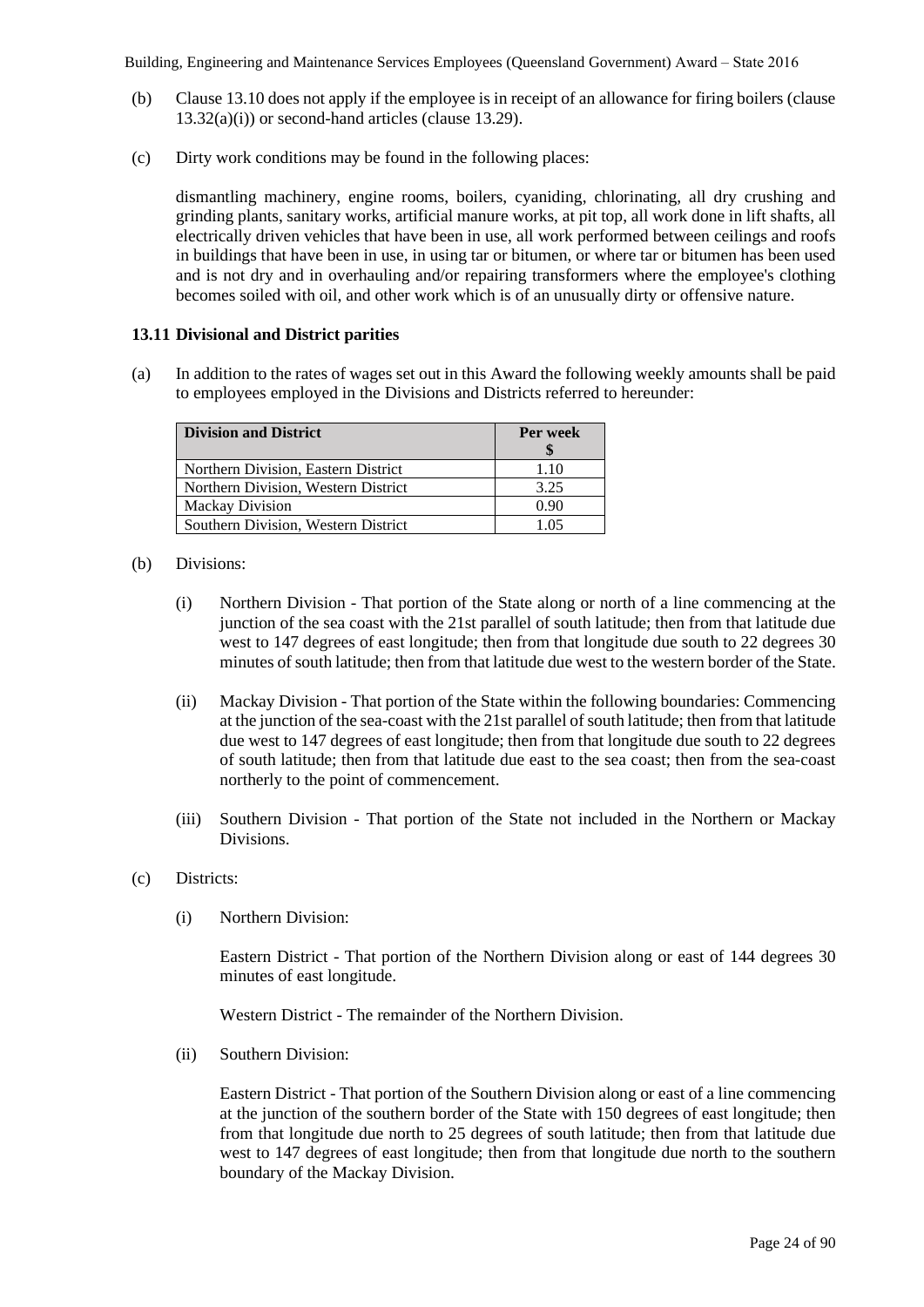Western District - The remainder of the Southern Division.

# **13.12 First-aid allowance**

- (a) An employee holding a certificate in first-aid issued by the Queensland Ambulance Service or equivalent qualification who is appointed in writing by the chief executive as a first-aid attendant shall be paid an additional \$3.77 per day.
- (b) This allowance shall be treated as part of the ordinary rate of pay for the purposes of annual leave (but not loading on leave), sick leave, long service leave and all other paid leave.

# **13.13 Grindstone allowance**

The employer shall provide a power driven grindstone of a type suitable for maintaining employees' hand tools at every shop, job or building site as required. In event of there being no grindstone provided the employer shall pay to each employee an additional \$4.75 per week.

# **13.14 Height allowance**

- (a) An employee required to perform work at a height from 15.25 to 22.87 metres from the ground or low water level or nearest horizontal plane shall be paid an additional \$0.46 per hour for the actual time so engaged.
- (b) An employee required to perform work at a height over 22.87 metres from the ground or low water level or nearest horizontal plane shall be paid an additional \$0.68 per hour for the actual time so engaged.

# **13.15 Insulation work - Building trades stream**

- (a) An employee working in a dust-laden atmosphere caused by the use of materials for insulating, deafening, or pugging work, when, for instance, pumice, charcoal, or any other substitute, including cork and sawdust, is used, shall be paid an additional \$0.97 per hour for the actual time so engaged.
- (b) An employee employed on work which involves the handling of charcoal, pumice, slagwool, insulwool or other loose material of a like nature used on the construction, repair, or demolition of roofing, flooring, walls or partitions, for providing insulation against heat, cold or noise, shall be paid an additional \$0.97 per hour for the actual time so engaged.
- (c) An employee engaged at fixing insulation materials with hot bitumen shall be paid an additional \$0.97 per hour for the actual time so engaged.
- (d) An employee engaged on insulating work in an average temperature of 7 degrees Celsius or under shall be paid an additional \$0.97 per hour for the actual time so engaged.

# **13.16 Labourers mixing wet concrete or compo**

A labourer mixing or depositing wet concrete or mixing compo for bricklayers or plasterers shall be paid an additional \$0.70 per day.

# **13.17 Laying other than standard bricks - Building trades stream**

(a) A Stonemason, Stonemason's Assistant, Bricklayer laying other than standard bricks and a Builder's Labourer handling building blocks (other than cindicrete blocks for plugging purposes) shall be paid an additional amount per hour, as specified below, whilst so engaged: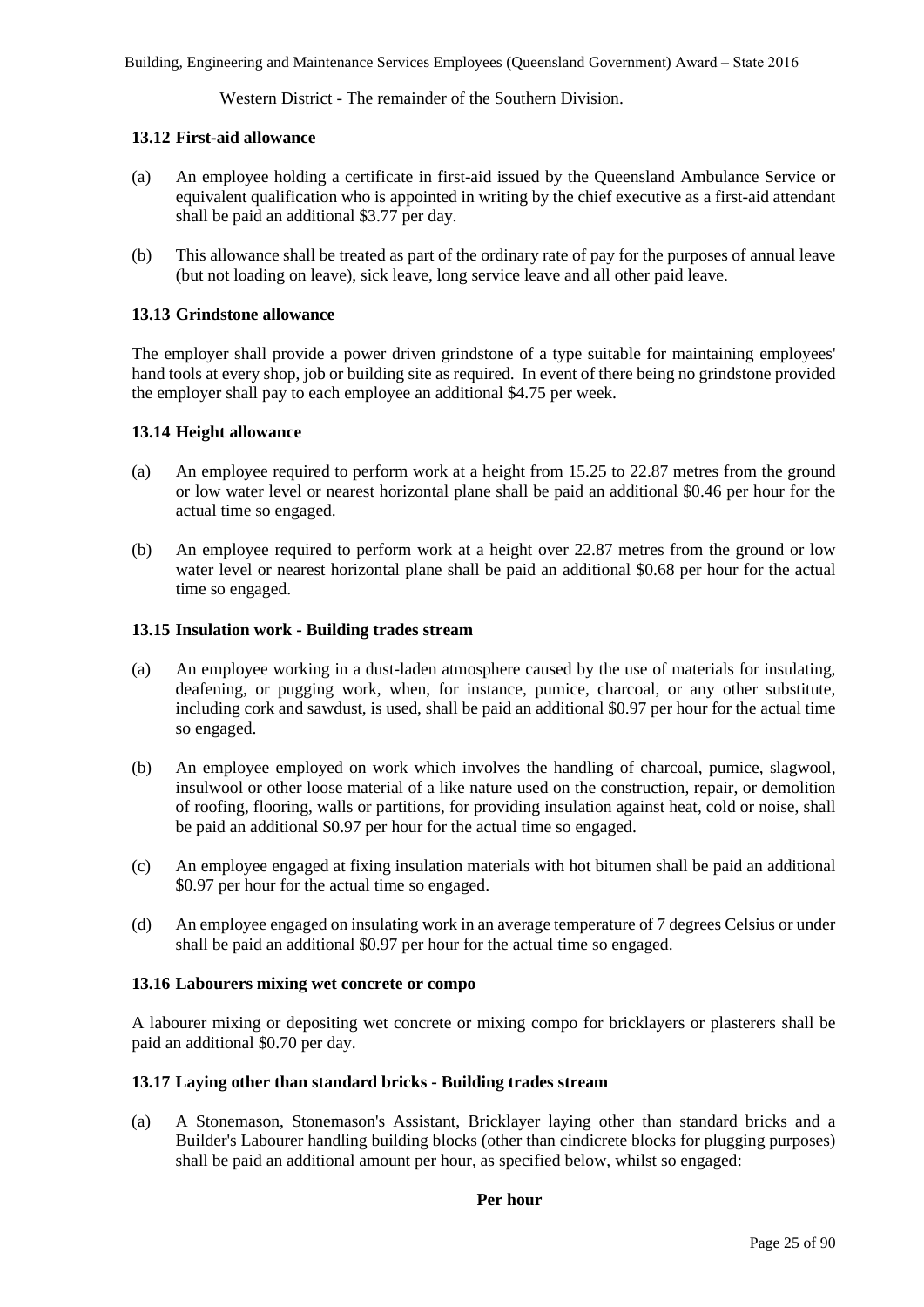|                           | \$   |
|---------------------------|------|
| For bricks over 5.5kg     | 0.80 |
| Over 9 kg and up to 18 kg | 1.38 |
| Over 18kg                 | 2.00 |

- (b) An employee shall not be required to lift a building block in excess of 20kg in weight unless such employee is provided with mechanical aid or with an assisting employee.
- (c) A Stonemason or a Stonemason's Assistant shall not receive the above allowances if the employer provides mechanical means for the handling, lifting and placing of heavy blocks.

# **13.18 Leading hand allowance - Building trades and Engineering streams**

(a) An employee occupying the position of leading hand shall be paid the following additional rates per day:

| <b>Building trades stream</b> | Per day<br>\$                               |       |
|-------------------------------|---------------------------------------------|-------|
|                               | All other than plumbers -                   |       |
| (i)                           | In charge of not more than 1 person         | 4.72  |
| (ii)                          | In charge of 2 and not more than 5 persons  | 10.47 |
| (iii)                         | In charge of 6 and not more than 10 persons | 13.17 |
| (iv)                          | In charge of more than 10 persons           | 17.52 |
|                               | Plumbers only -                             |       |
| (i)                           | In charge of not more than 1 person         | 6.82  |
| (ii)                          | In charge of 2 and not more than 4 persons  | 9.52  |
| (iii)                         | In charge of more than 4 persons            | 13.28 |
|                               | <b>Engineering stream</b>                   |       |
| (i)                           | In charge of less than 10 employees         | 8.24  |
| (ii)                          | In charge of 10 but less than 20 employees  | 12.34 |
| (iii)                         | In charge of 20 or more employees           | 16.23 |

- (b) Leading hand allowances shall be taken into consideration in the computation of overtime, payment for annual leave, sick leave, public holidays, week-end work, etc.
- (c) A **leading hand plumber** means a qualified plumber who has one or more employees, other than apprentices, under their control. Where the employer is not a licensed plumber, the plumber in charge of the work shall be deemed to be a leading hand plumber.
- (d) For the purposes of clause 13.18(a) in respect of the Engineering stream, the leading hand shall be reckoned as one of the employees.

# **13.19 Motor vehicle allowance**

- (a) Where an employer requires an employee to use their own vehicle in or in connection with the performance of their duties, the employee shall be paid an allowance for each kilometre of authorised travel as follows:
	- (i) motor vehicle \$0.82 per kilometre; and
	- (ii) motorcycle \$0.28 per kilometre.
- (b) An employer may require an employee to record full details of all such official travel requirements in a log book.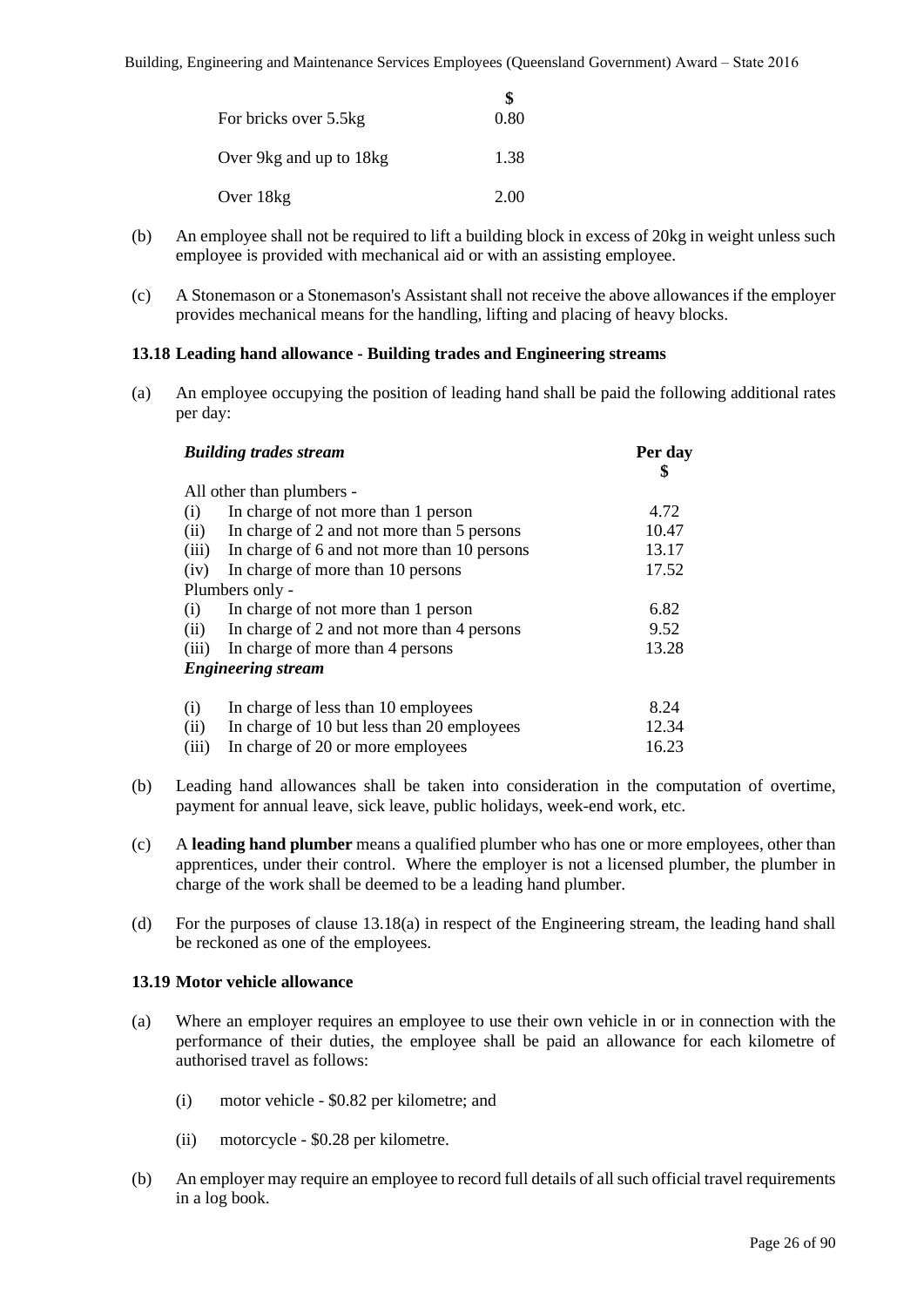*Note: Where a directive about motor vehicle allowances covers an employee, the provisions of the directive apply to the employee to the extent it provides a more generous entitlement.*

### **13.20 Motor vehicles drawing trailers**

- (a) Where an employee is required to drive a motor vehicle to which a trailer is attached they shall be paid an additional \$3.53 per day.
- (b) Not more than one trailer shall be attached and drawn at any one time.
- (c) The additional payment prescribed shall not apply to employees driving articulated vehicles or machinery floats and/or low loaders.
- (d) The allowance shall apply only in respect of the drawing of trailers having a loading capacity in excess of 0.5 tonnes.

# **13.21 Overtime meal allowances and meal breaks**

- (a) An employee working day work required to work overtime for:
	- (i) more than 2 hours after ordinary ceasing time or for more than one hour continuing beyond 1800 on any normal working day; or
	- (ii) more than 4 hours on a scheduled day off or a rostered day off,

shall be provided with an adequate meal at the employer's expense or paid a meal allowance of \$14.10 in lieu of the provision of such meal.

- (b) A shift worker required to work overtime for:
	- (i) more than 2 hours after ordinary ceasing time on any normal working day; or
	- (ii) more than 4 hours on a scheduled day off, public holiday or a rostered day off,

shall be provided with an adequate meal at the employer's expense or paid a meal allowance of \$14.10 in lieu of the provision of such meal.

- (c) An employee working overtime in the circumstance mentioned in clause 13.21(a)(i) shall be entitled to take a 30 minute unpaid meal break at a time agreed between the employer and the employee.
- (d) An employee working overtime in the circumstance mentioned in clause 13.21(b)(i) shall be entitled to take a 30 minute paid crib break after the first 2 hours worked.
- (e) Where the employer requires the employee to continue working for a further 4 hours of continuous overtime work in either of the situations mentioned in clauses 13.21(a) or (b), the employee shall be entitled to a 30 minute unpaid meal break and either provided with an adequate meal at the employer's expense or paid an additional meal allowance of \$14.10.
- (f) Where an employee has been given notice to work overtime on the previous working day or prior thereto, and has brought to work a prepared meal and such overtime is cancelled, the employee shall be paid a meal allowance of \$14.10 for such prepared meal.
- (g) An employee, who is required to commence work more than 2 hours before the ordinary commencing time, shall be allowed 30 minutes for a meal break in the employer's time provided the employee resumes work at the end of such break.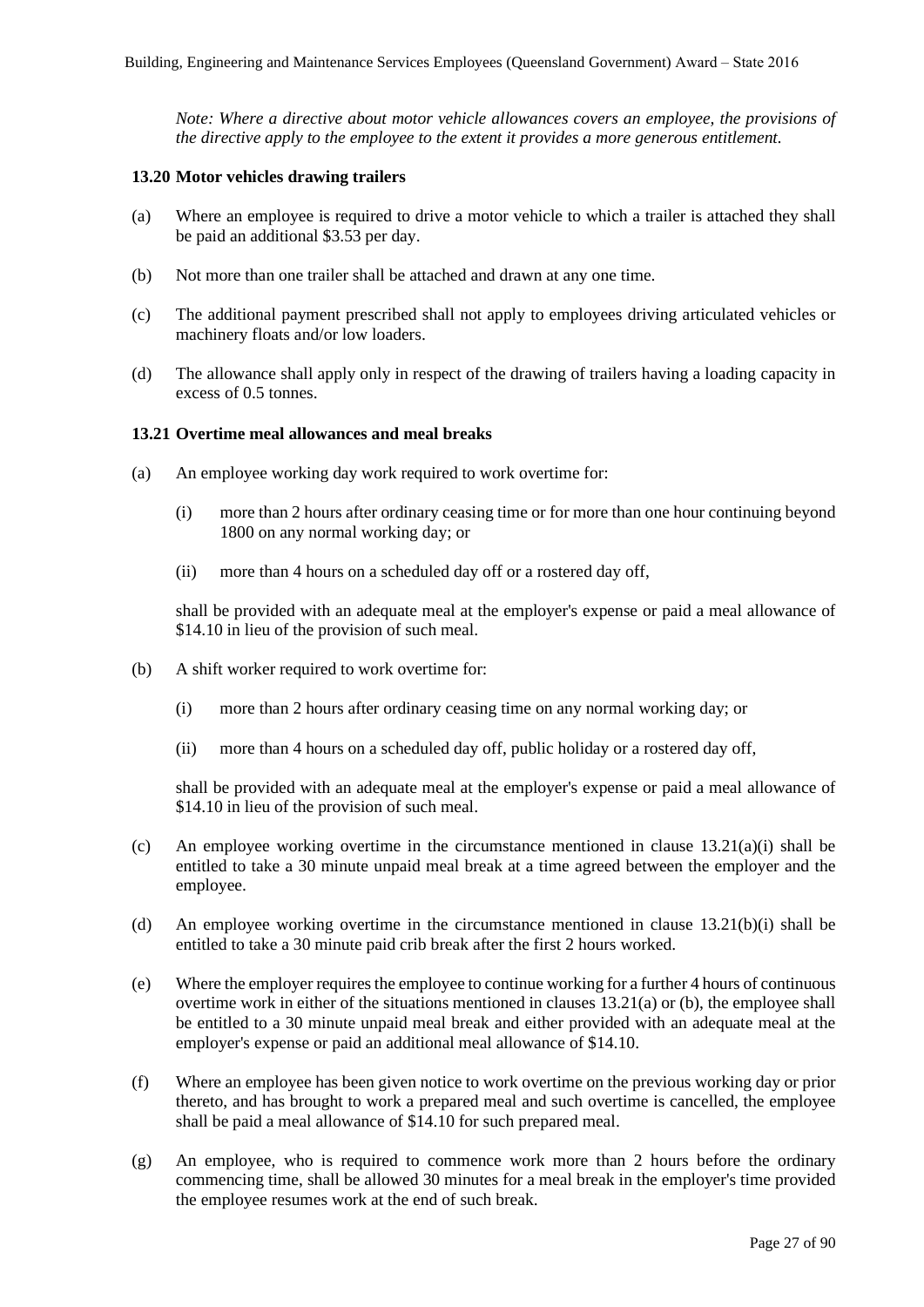*Note: Where a directive about overtime meal allowances covers an employee, the directive applies to the extent that it provides a more generous entitlement.*

### **13.22 Painters labourers wages**

A painter's labourer engaged on any class of varnishing or finishing work shall be paid for the whole day at the rate of level C10 prescribed in clause 12.3(b).

### **13.23 Painting poles allowance**

An employee engaged in painting electric tramway or electric light poles shall be paid the rates prescribed for painters in the Building trades stream.

### **13.24 Plasterers in sewers**

A Plasterer engaged in sewer or shaft work in drains shall be paid an additional:

- (a) in drains 1.22 metres and over in diameter: \$0.45 per hour for the actual time so engaged; and
- (b) in drains under 1.22 metres in diameter: \$0.59 per hour for the actual time so engaged.

### **13.25 Plasterers top-dressing floors**

A Plasterer engaged in top-dressing floor work or patching old and dirty work shall be paid an additional \$0.45 per hour for the actual time so engaged. This payment shall not apply to terrazzo layers.

### **13.26 Repair work allowance**

- (a) A Boilermaker and any assistant engaged in repairs and alterations to old work only, notwithstanding that new material may have to be used for the purpose, shall be paid an additional \$0.95 per hour for actual time so engaged, but nothing extra shall be claimed for dirty work.
- (b) An employee employed on:
	- (i) the repair of the bodies of vehicles used to transport tar and bitumen where such vehicles have not been thoroughly cleaned down immediately before work on such repairs is commenced; or
	- (ii) the repairs of floors and undergear of trams and buses,

shall be paid an additional \$0.70 per hour for the actual time so engaged.

### **13.27 Roof repairs**

An employee engaged on repairs to existing roofs shall be paid an additional \$0.96 per hour for the actual time so engaged.

### **13.28 Rubbing allowance**

A painter's labourer engaged in rubbing shall receive allowances as follows for the actual time so engaged:

- (a) wet rubbing an additional \$0.73 per hour; and
- (b) using a compound and/or polish for rubbing bodies or any portion of a car after it has been sprayed with pyroxylin enamel - an additional \$0.42 per hour.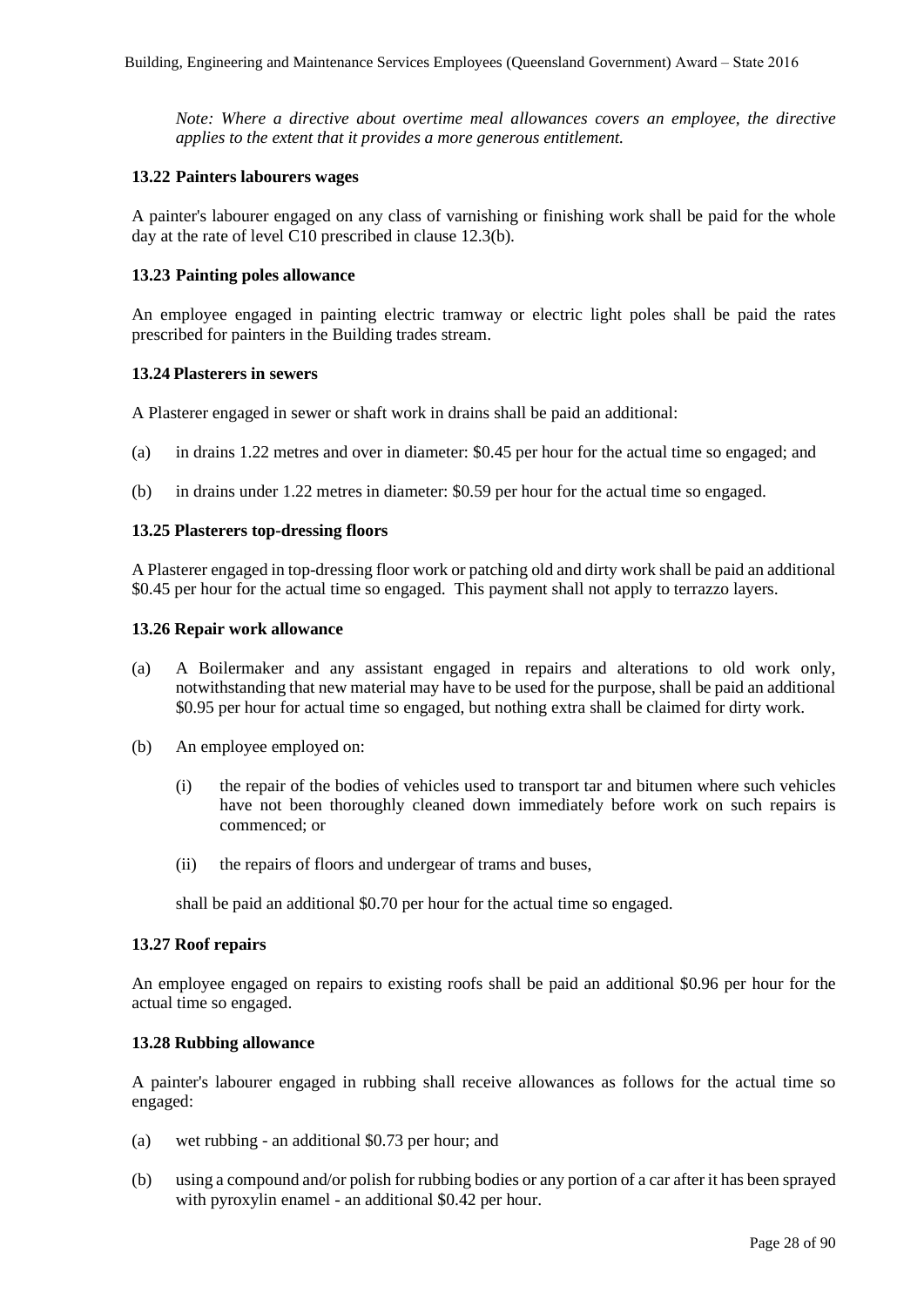# **13.29 Second hand articles allowance**

Any employee engaged in the manufacture of any domestic article manufactured from any article already made up shall be paid 20 per cent in addition to their ordinary rate of pay.

# **13.30 Second hand timber**

Where, whilst working with second hand timber, an employee's tools are damaged by nails, dumps or other foreign matter on the timber the employee shall be entitled to an additional \$3.06 per day on each day upon which the employee's tools are so damaged, provided that no allowance shall be payable unless it is reported immediately to the employer's representative on the job in order that the employer's representative may approve the claim.

# **13.31 Special material handling allowance**

An employee engaged in the undermentioned task/s shall be paid an additional \$0.74 per hour for the actual time so engaged:

- (a) electrical labourers mixing concrete;
- (b) employees loading or unloading not less than six bags of lime and/or cement; or
- (c) handling loose slag wool, loose insulwool, or other loose material of a like nature, used in the construction, repair, or demolition of roofing, flooring, walls or partitions, for providing insulation against heat, cold or noise.

# **13.32 Special responsibilities allowances**

- (a) An employee in the Engineering stream required to work on the undermentioned task/s shall receive an additional \$7.29 per day:
	- (i) firing boilers with fuel other than coal, coke or corkwood, fuel oil, tar or gas;
	- (ii) as an electrical labourer at hammer and drill work;
	- (iii) as a jumper worker on gads and moils;
	- (iv) in the pole lifting gang;
	- (v) as a tool dresser;
	- (vi) as a jack-hammer worker; or
	- (vii) in the position of marker-off.
- (b) The additional payment at clause  $13.32(a)(vii)$  for a maker-off is an 'all purpose' payment and shall be taken into consideration in the computation of overtime, payment for annual leave, sick leave, public holidays, week-end work etc.
- (c) An employee in the Building trades stream required to work as follows shall receive an additional \$5.77 per day:
	- (i) as a tradesperson who holds and is required to act on a scaffolding or rigging certificate issued by Workplace Health and Safety Queensland whilst engaged on work requiring a certificated person; and/or
	- (ii) as an employee, except if in receipt of a leading hand allowance, who regularly computes or estimates quantities of materials in respect to the work performed by other employees.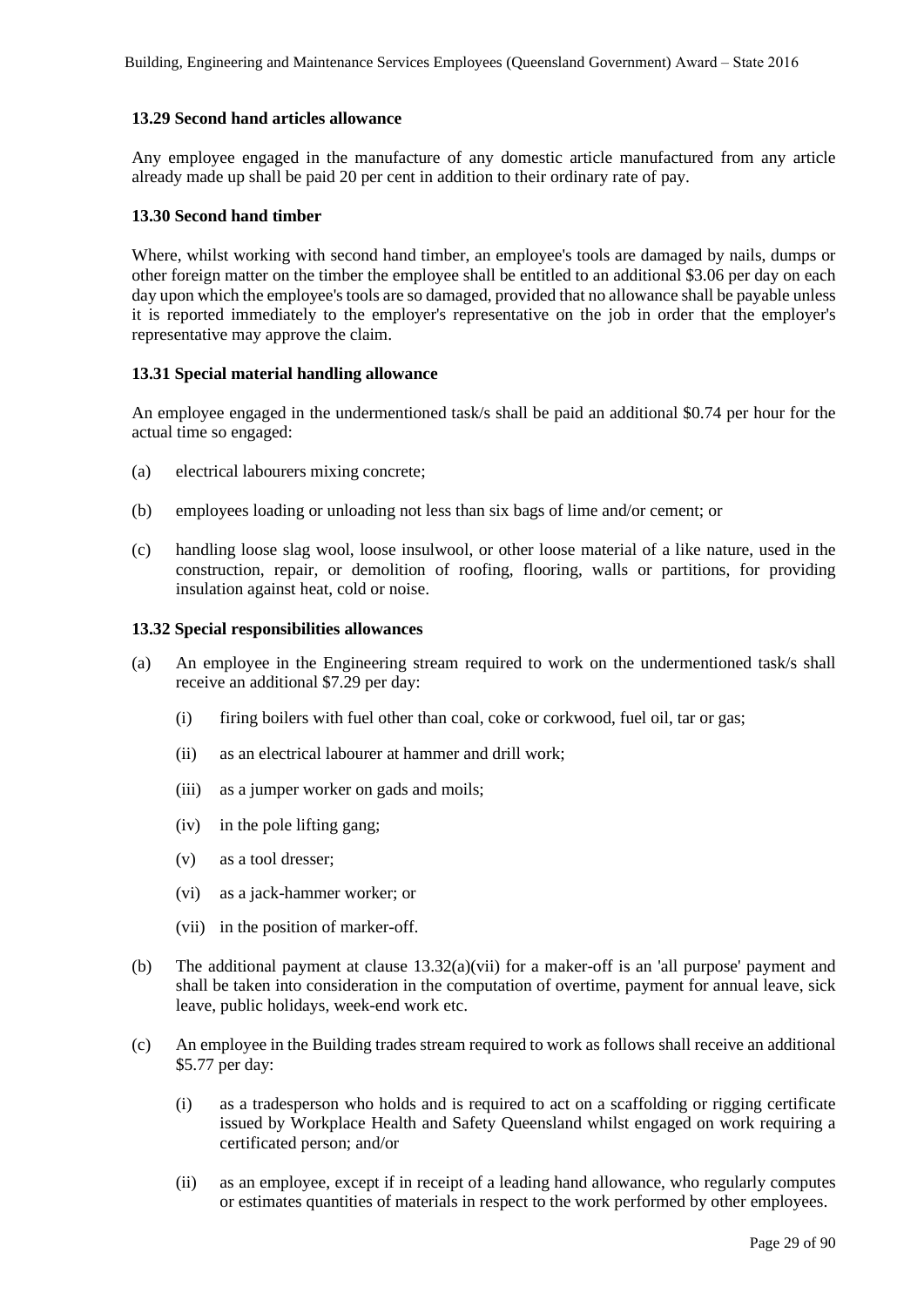(d) The additional payment at clause  $13.32(c)(i)$  for certificate holders shall not be payable cumulative on the allowance for swing scaffolds set out in clause 13.35.

### **13.33 Special substance allowance**

An employee required to work in the following circumstances shall be paid an additional \$0.95 per hour for the actual time so engaged:

- (a) exposed to the effect of sulphuric acid;
- (b) using epoxy based materials and materials which include or require the addition of a catalyst hardener and reactive additives or two pack catalyst system;
- (c) working in close proximity to those subject to clause 13.33(b);
- (d) working amongst ammonia or other noxious gas fumes; or
- (e) in the maintenance, overhaul or repair of storage batteries or erecting second hand pre-used storage batteries.

### **13.34 Special tool using allowance - Engineering stream and, in relation to explosive powered tools only, Building trades stream**

An employee required to use the following tools or equipment shall be paid an additional \$1.95 per day:

- (a) chainsaw;
- (b) explosive powered tools;
- (c) pneumatic hammers for cleaning and dressing castings (other than full-time); or
- (d) shot blast or sand blast.

# **13.35 Swing scaffold**

A payment of \$5.77 for the first 4 hours or any portion thereof, and \$1.18 for each hour thereafter on any day, shall be made to any person employed:

- (a) on any type of swing scaffold or any scaffold suspended by rope, cable or bosun's chair (however named); or
- (b) on a suspended scaffold requiring the use of steel or iron hooks or angle irons at a height of 6 metres or more above the nearest horizontal plane.

### **13.36 Tool allowance**

- (a) The following tool allowances shall be paid to all tradespersons who are required to supply and use their own tools:
	- (i) in the case of a tradesperson engaged in the Engineering stream or Forepersons stream (where the foreperson is performing work associated with the Engineering stream trades) - \$22.30 per week; and
	- (ii) in the case of a tradesperson engaged in the Building trades stream or Forepersons stream (where the foreperson is performing work associated with the Building trades stream trades):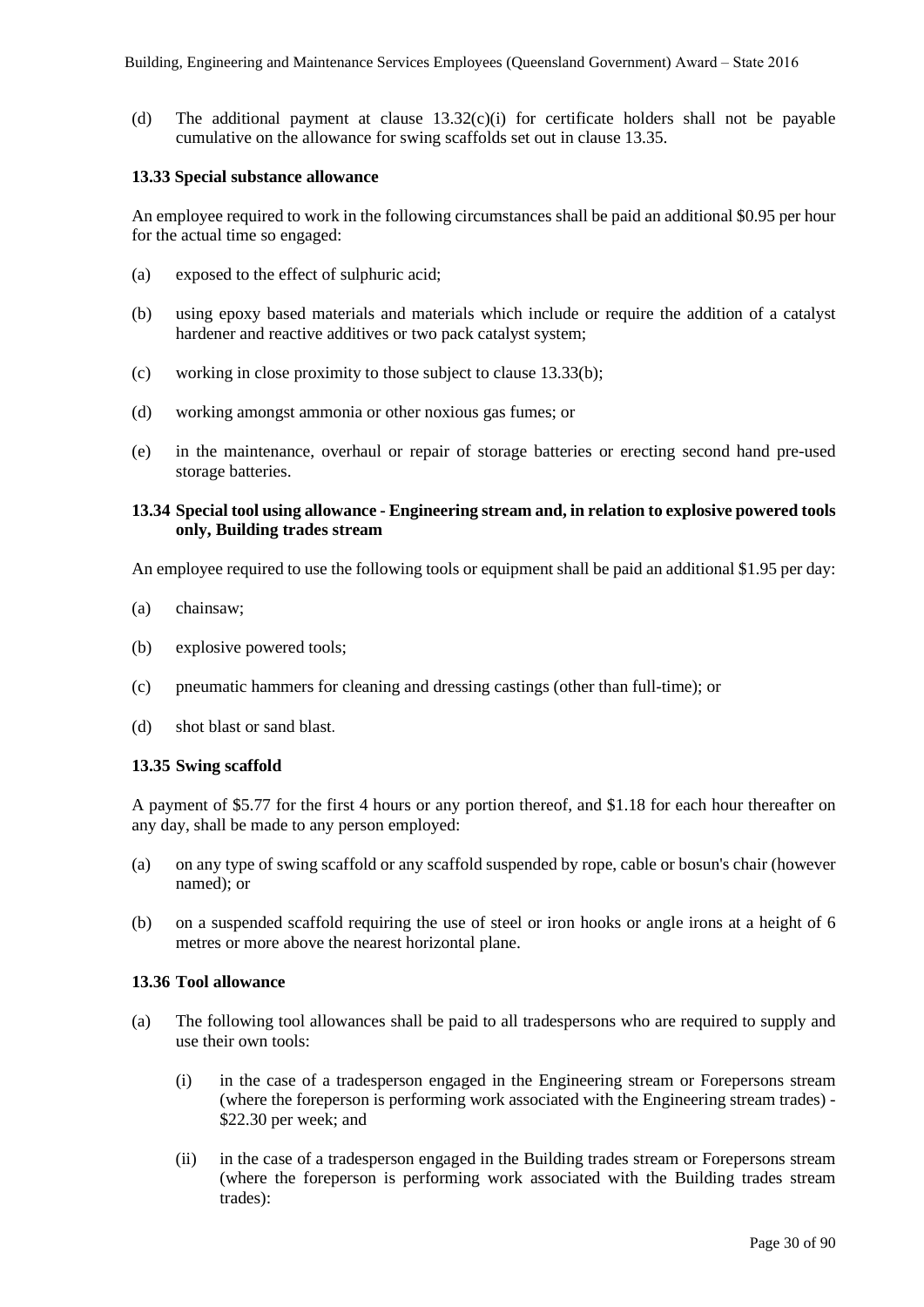|                              | Per Week |
|------------------------------|----------|
|                              |          |
| Carpenter and/or Joiner      | 27.55    |
| <b>Plumber and Gasfitter</b> | 27.55    |
| Plasterer and Tiler          | 22.70    |
| Bricklayer                   | 19.55    |
| Stonemason                   | 19.55    |
| Waterproofer                 | 10.70    |
| Signwriter, Painter, Glazier | 6.55     |
| <b>Licensed Drainer</b>      | 6.55     |
|                              |          |

- (b) The tool allowances prescribed in clause 13.36(a) are not payable while an employee is absent on annual leave.
- (c) A tradesperson shall replace or pay for any tools supplied by their employer which are lost as a result of negligence on the part of the employee.

# **13.37 Tunnel work - Building trades stream**

An employee engaged:

- (a) in tunnel work and required to work underground (other than pot and drive work) at a depth of 3.6 metres or less; or
- (b) in shafts with a cross section area of less than 13.3 square metres, which will be sunk to a depth greater than 6 metres; or
- (c) in trenches more than 1.8 metres in depth and less than 0.9 metres in width,

shall be paid an additional \$0.68 per day or shift.

# **13.38 Uniforms and laundry allowance**

- (a) Where the employer requires an employee to wear a uniform, the employee shall be supplied suitable uniforms of good quality as approved by the employer. Uniforms will be replaced by the employer on a fair wear and tear basis.
- (b) Where an employee employed under the Forepersons stream is required to wear a uniform the employer must launder the uniform without charge to the employee or pay the employee an additional \$0.48 per day.

# **13.39 Wet work and work in the rain**

- (a) Where practicable suitable waterproof clothing shall be supplied by the employer to an employee who is required to work in the rain.
- (b) When an employee is required to work in any place where water is continually dripping so that their clothing becomes wet with water, or when they are required to work where there is water under foot so that the feet of the employee become wet, such employee shall be paid an additional \$0.95 per hour for the actual time so engaged. Such additional amount shall not be payable when protective clothing or boots are supplied.
- (c) When an employee is required to work in the rain and by so doing gets wet clothing, the employee shall be paid double rates for all time so worked with a minimum of one hour. Such payment shall continue until the employee finishes work or is able to change into dry clothing.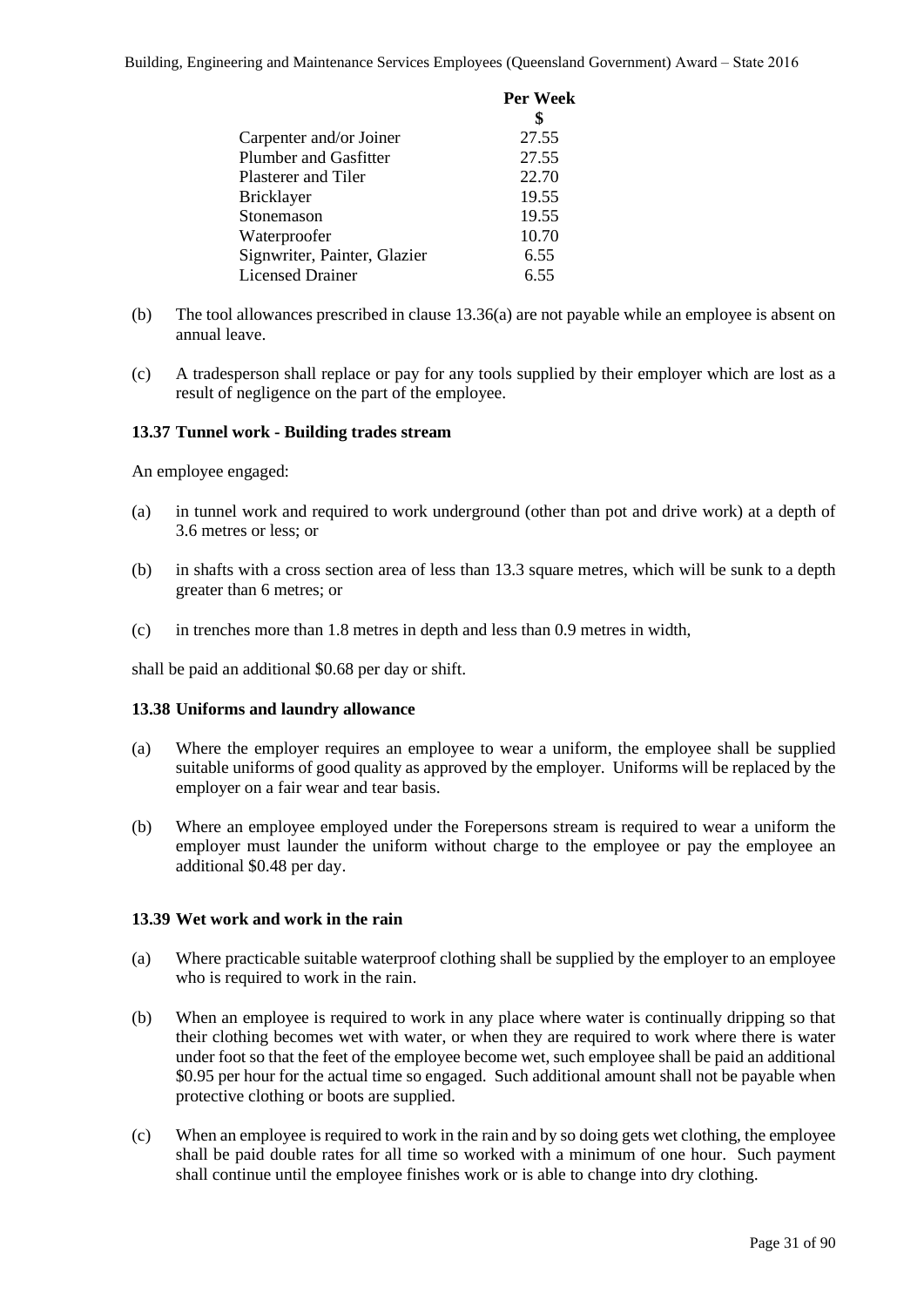# **13.40 Hot and cold work allowance**

Where an employee is required to work for more than one hour continuously in places where the temperature is raised by artificial means to 45 degrees Celsius or more or is below 0 degrees Celsius they shall be paid an additional \$0.95 per hour for the actual time so engaged.

# **13.41 Work in excessive heat**

- (a) An employee who finds that the temperature is excessive shall be entitled to request the employer or employer's representative to take reasonable action to reduce the temperature to below an excessive level. The employee shall not be required to work in excessive heat when it is not safe to do so.
- (b) When the employer is unable to reduce the temperature below 54 degrees Celsius the employee shall be entitled to receive an additional \$0.97 per hour for the actual time so engaged. Where work continues for more than 2 hours in temperatures exceeding 54 degrees Celsius, the employee shall rest for at least twenty minutes after every 2 hours. Work shall only resume if it is safe to do so.
- (c) When the temperature is between 46 and 54 degrees Celsius and the employer has been unable to reduce the temperature below 46 degrees, the employee shall receive an additional \$0.80 per hour for the actual time so engaged.
- (d) The temperature shall be determined by the representative of the employer after consultation with the employee who claims the additional rate. Any temperature measurement shall be based on an in the shade measurement. However the overriding consideration shall be to ensure that it is safe to continue to work at the assigned task. In order to promote safe working practice the employer shall give consideration to the allocation of alternative duties during periods of excessive heat.

# **13.42 Work under unpleasant conditions**

An employee engaged in cleaning covered drains, cleaning septic tanks, on live sewer work involving personal contact with live or raw sewerage, shall be paid at the rate of time and one-quarter.

# **13.43 Adjustment of monetary allowances**

- (a) Other than the expense related allowances at clauses 13.19 (motor vehicle allowance), 13.21 (overtime meal allowance), 13.36 (tool allowance) and Divisional and District parities at clause 13.11, respectively, all other monetary allowances specified in clause 13 (including clause 13.38(b) (laundry allowance)) shall be automatically adjusted from the same date and in the same manner as monetary allowances are adjusted in any State Wage Case decision or other decision of the Commission adjusting minimum wage rates in this Award.
- (b) The monetary allowances in clauses 15.2(c)(iii) (rotation of shift payment Engineering stream),  $25.3(b)(i)$  (radial allowance) and  $25.3(c)$  (radial allowance), respectively, shall also be adjusted in the same manner and at the same time as monetary allowances are adjusted in accordance with clause 13.43(a).
- (c) At the time of any adjustment to the wage rates in this Award the expense related amounts at clauses 13.19 (motor vehicle allowance), 13.21 (overtime meal allowance), 13.36 (tool allowance), 25.2(b)(ii) (mileage allowance), 25.2(c)(ii) (mileage allowance), 25.3(b)(ii) (mileage allowance),  $25.3(c)(ii)$  (mileage allowance),  $26.1(a)(iii)$  (accommodation allowances),  $26.2(a)$ (camping allowance), 26.3(d) (mileage allowance) and 29.1(d)(i) (tools insurance value), respectively, shall be automatically adjusted by the relevant adjustment factor. The relevant adjustment factor for this purpose is the percentage movement in the applicable index figure most recently published by the Australian Bureau of Statistics since the allowance was last adjusted.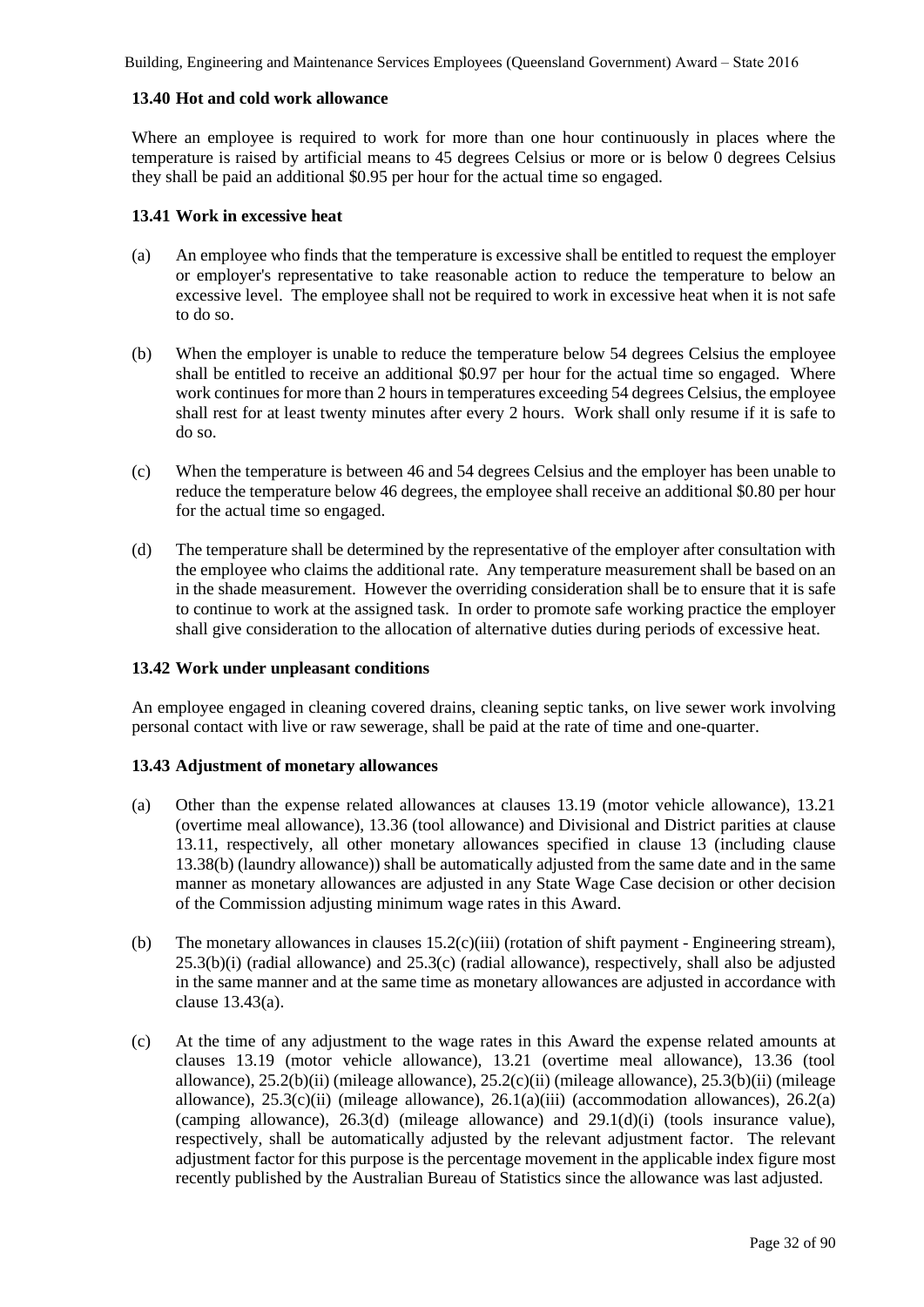(d) The applicable index figure is the index figure published by the Australian Bureau of Statistics for the Eight Capitals Consumer Price Index, as follows:

| Allowance                                                                    | Eight Capitals Consumer Price Index<br>(ABS Cat No. 6401.0 - Table 7)                                              |
|------------------------------------------------------------------------------|--------------------------------------------------------------------------------------------------------------------|
| Accommodation allowance<br>(last adjusted 1 September 2021)                  | Domestic holiday, travel and<br>accommodation sub-group                                                            |
| Camping allowance<br>(last adjusted 1 September 2021)                        | Other recreation, sport and culture<br>sub-group                                                                   |
| Motor vehicle/Mileage allowance<br>(last adjusted 1 September 2021)          | Private motoring sub-group                                                                                         |
| Overtime meal allowance<br>(last adjusted 1 September 2021)                  | Take-away and fast foods sub-group                                                                                 |
| Tool allowance and Tools insurance value<br>(last adjusted 1 September 2021) | Tools and equipment for house and garden<br>component of the household appliances,<br>utensils and tools sub-group |

# **14. Superannuation**

- (a) Subject to Commonwealth legislation and clause 14(b), all employers subject to this Award must comply with superannuation arrangements prescribed in the *Superannuation (State Public Sector) Act 1990* (and associated Deed, Notice and Regulation).
- (b) Where Commonwealth legislation provides for choice of fund rights to an employee subject to this Award, and that employee fails to elect which superannuation fund to which employer contributions are directed, the employer will direct contributions to the appropriate fund prescribed in the abovementioned Queensland legislation.

# **PART 5 - Hours of Work and Related Matters**

# **15. Hours of duty**

# **15.1 Ordinary hours of duty**

- (a) Except as provided in clauses 15.1(b), (c) and (d), the ordinary hours of duty for all employees covered by this Award, exclusive of meal breaks, shall be an average of 38 hours per week and 7.6 hours per day, with a maximum of 8 hours per day.
- (b) Unless otherwise provided, the ordinary hours of duty of employees are to be worked on a maximum of five days of each week on one of the following bases as agreed between the employer and the employees concerned:
	- (i) 38 hours within a work cycle not exceeding 7 consecutive days; or
	- (ii) 76 hours within a work cycle not exceeding 14 consecutive days; or
	- (iii) 114 hours within a work cycle not exceeding 21 consecutive days; or
	- (iv) 152 hours within a work cycle not exceeding 28 consecutive days.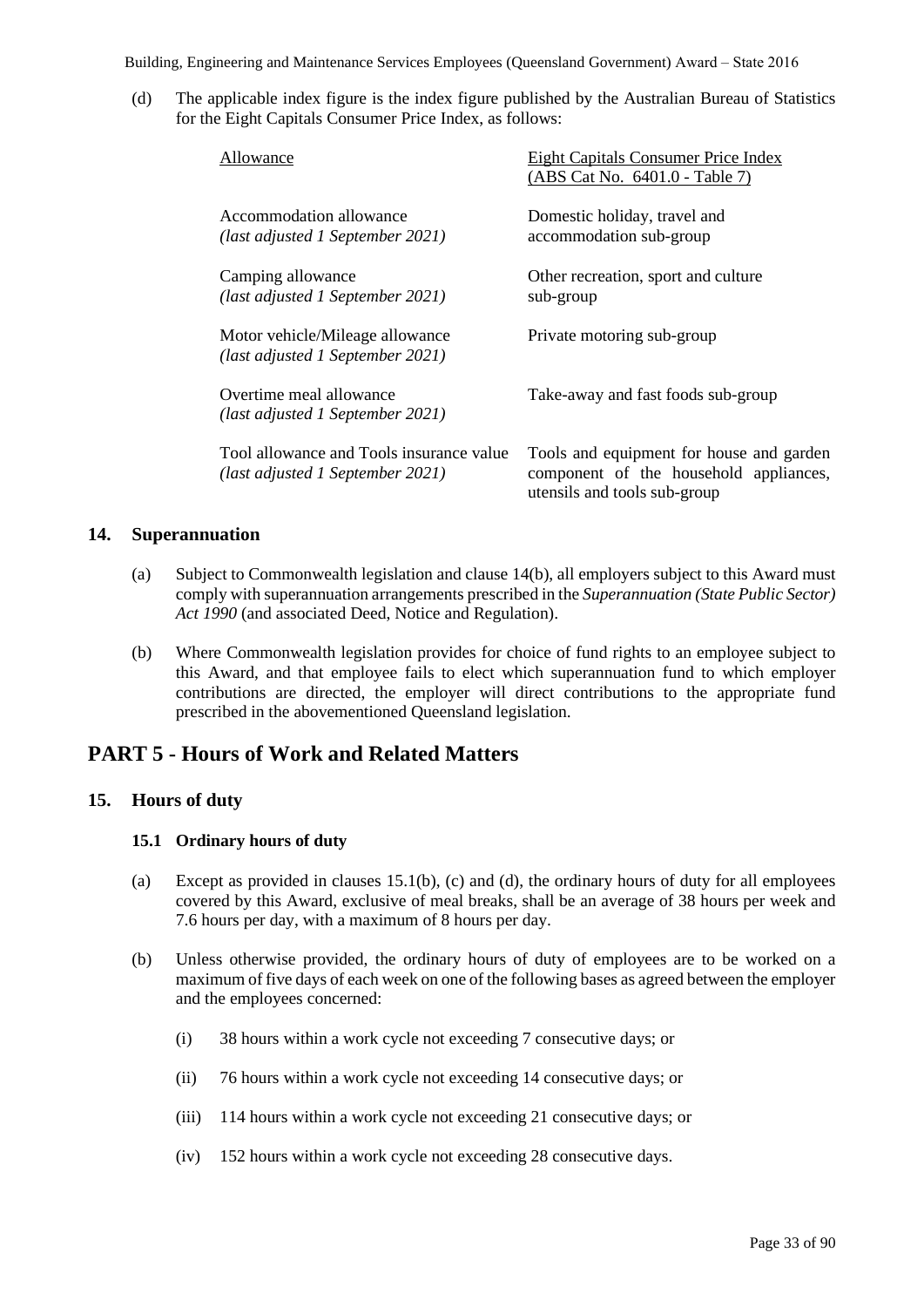- (c) Notwithstanding the working hours arrangements recorded in clause 15.1(a), an employer and an employee or group of employees may agree that hours of work can exceed 8 hours on any day, to a maximum of 10 hours, thus enabling more than one rostered day off to be taken during a particular work cycle.
- (d) In the case of employees engaged in the Engineering stream, an employer, a relevant union/s and the majority of employees in the work section or sections concerned, may agree for ordinary hours not exceeding twelve on any day to be worked subject to:
	- (i) the employer and the employee concerned being guided by the occupational health and safety provisions of the ACTU Code of Conduct on 12 hour shifts;
	- (ii) proper health monitoring procedures being introduced;
	- (iii) suitable roster arrangements being made; and
	- (iv) proper supervision being provided.
- (e) Different methods of working a 38 hour week may apply to individual employees, groups or sections of employees in each location concerned.
- (f) Rostered day off
	- (i) Where the arrangement of ordinary hours of work provides for a rostered day off, the employer and an individual employee and/or the majority of employees concerned may agree to accrue up to a maximum of five rostered days off. Consent to accrue rostered days off shall not be unreasonably withheld by either party.
	- (ii) Where such agreement has been reached, the accrued rostered days off shall be taken within 12 calendar months of the date on which each rostered day off was accrued.
- (g) Scheduled days off
	- (i) Unless prescribed elsewhere in this Award, all employees whose ordinary hours of duty may be worked on days other than Monday to Friday shall be entitled to not less than two consecutive scheduled days off duty each week.
	- (ii) In lieu of two whole days off in each week, an employee may be allowed in each fortnightly period either one scheduled day off in one week and three consecutive scheduled days off in the other week or four consecutive scheduled days off.
	- (iii) Two consecutive scheduled days off, one at the end of one week and one at the beginning of the following week may be counted as meeting the requirements of clause  $15.1(g)(i)$ .

# **15.2 Shift work arrangements**

- (a) Employees covered by this Award may be required to perform shift work.
- (b) Such shift work shall be worked in accordance with a roster mutually agreed between the chief executive and the majority of employees directly affected and/or the employees' representative.
- (c) Shift work arrangements for employees engaged within the Engineering stream
	- (i) No afternoon or night shift shall be recognised as such unless the shift work operation is scheduled for at least four successive working afternoons and/or nights (where shifts in excess of 8 hours are worked) or at least five days (where shifts of 8 hours or less are worked).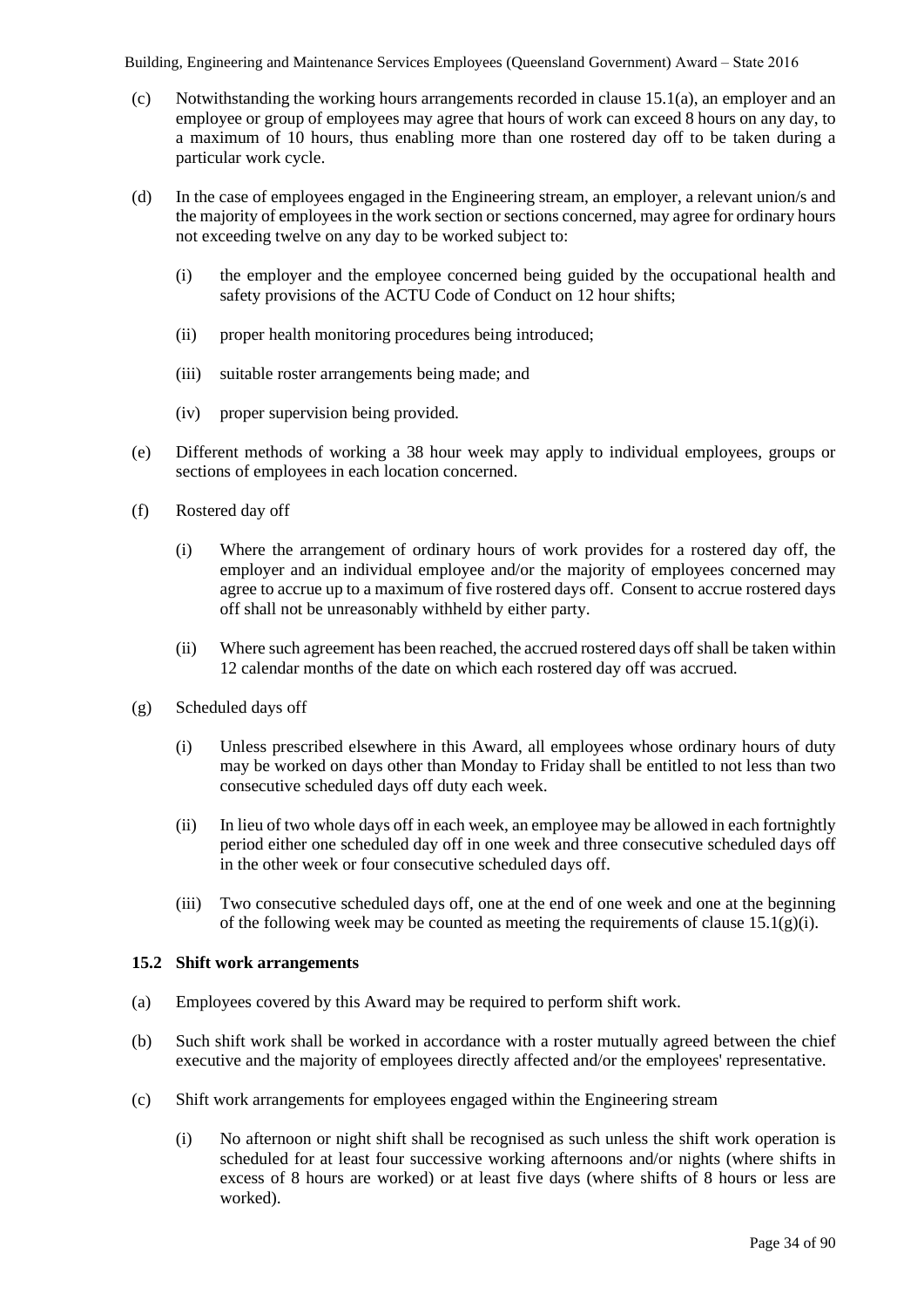- (ii) Where more than one shift of workers is employed they shall be changed if possible in weekly alteration or rotation.
- (iii) Where an employer refuses to allow a changeover rotation of shifts, an employee who works on afternoon or night shift shall be paid \$0.28 an hour in addition to the shift allowance prescribed in clause 15.5(a).
- (d) Shift work arrangements for employees engaged within the Forepersons stream

Changes within a roster, other than those due to emergent circumstances, shall be by agreement between the employer and the employee concerned but failing agreement 24 hours' notice of any change in the roster must be given by the employer or double time is to be paid for the employee's next shift.

(e) Shift work arrangements for employees engaged within the Building trades stream working on sewers

Employees performing sewerage construction work may work underground, on continuous shifts, corresponding to those worked by other underground workers provided:

- (i) where continuous shifts are not required, shift work may be performed at such times as may be arranged;
- (ii) each shift shall consist of 8 hours, back to back, including 45 minutes for crib on the surface; and
- (iii) no employee shall be required to work night shift more than one week in three, or afternoon shift more than one week in two.

# **15.3 Spread of ordinary hours of duty - day workers**

(a) The spread of ordinary hours of duty for day workers shall be 0600 to 1800, Monday to Sunday, or other spread of hours as recorded in the table below:

| Department, classification, group or area          | <b>Spread of ordinary hours</b><br>and conditions attached thereto                                                                                                     |
|----------------------------------------------------|------------------------------------------------------------------------------------------------------------------------------------------------------------------------|
| Employees engaged in the Building<br>trades stream | 0600 to 1800, Monday to Friday                                                                                                                                         |
|                                                    | The spread of hours may be altered as to all or a section of<br>employees provided there is agreement between the employer<br>and the majority of employees concerned: |
|                                                    | Work done outside the hours of 0600 to 1800 shall be paid at<br>overtime rates and will be deemed to be part of the ordinary<br>hours of work.                         |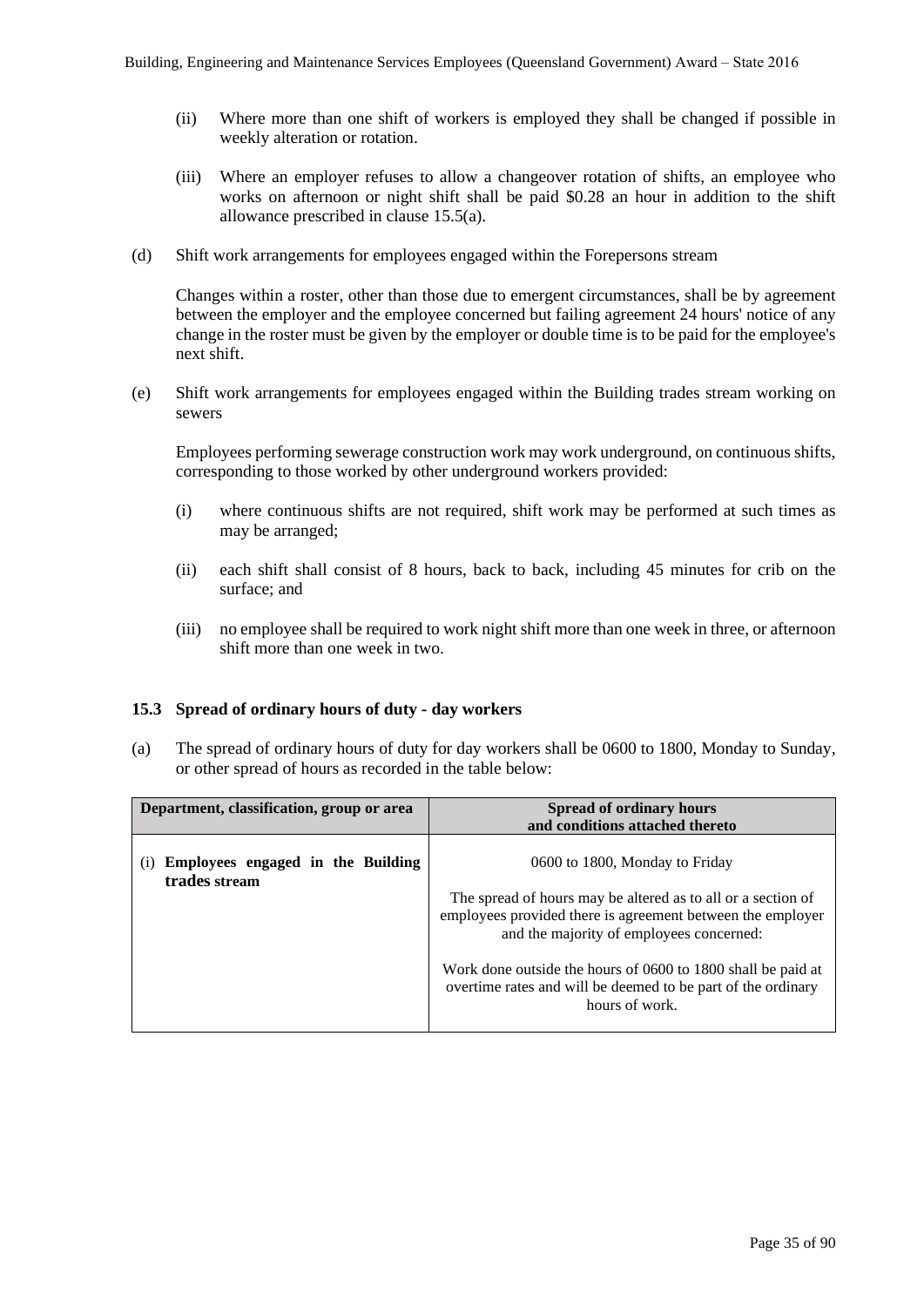| Department, classification, group or area                                       | <b>Spread of ordinary hours</b>                                                                                                                                                                                                 |
|---------------------------------------------------------------------------------|---------------------------------------------------------------------------------------------------------------------------------------------------------------------------------------------------------------------------------|
|                                                                                 | and conditions attached thereto                                                                                                                                                                                                 |
| (ii) Employees engaged in the Engineering<br>stream<br>all employees<br>$\circ$ | 0600 to 1800, Monday to Sunday*                                                                                                                                                                                                 |
|                                                                                 | The spread of hours may be altered by up to one hour at either<br>end of the spread provided there is agreement between the<br>employer and the majority of the employees in the plant or<br>work section or sections involved. |
|                                                                                 | Work done outside the hours 0600 to 1800 shall be paid at<br>overtime rates but may be deemed to be part of the ordinary<br>hours of work.                                                                                      |
|                                                                                 | *Any arrangement of hours which includes a Saturday or<br>Sunday as ordinary hours shall be subject to agreement<br>between the employer and the employee or the majority of the<br>employees involved.                         |

- (b) The ordinary starting and finishing times of various groups of employees or individual employees may be staggered provided that there is agreement between the employer and the majority of employees concerned.
- (c) Employees are required to observe the nominated starting and finishing times for the work day including designated breaks to maximise available working time. Preparation for starting and finishing work including personal clean up will be in the employee's time (except in cases of very dirty work having been performed in electroplating and/or polishing).

# **15.4 Payment for working ordinary hours - day workers**

- (a) Except as provided by clause 15.4(b), all ordinary hours of duty performed by a day worker within the ordinary spread of hours prescribed in clause 15.3 shall be paid for as follows:
	- (i) Monday to Friday ordinary time;
	- (ii) between 0000 and 2400 on a Saturday time and one-half;
	- (iii) between 0000 and 2400 on a Sunday double time; and
	- (iv) between 0000 and 2400 on a public holiday at the rate prescribed in clause 23.1.
- (b) In the case of employees engaged in the Engineering stream, all ordinary hours of duty performed by a day worker within the ordinary spread of hours on a Saturday shall be paid for at the rate of time and one-half for the first 3 hours and double time thereafter.
- (c) In the case of employees engaged in the Forepersons stream, the Sunday penalty referred to in clause 15.4(a)(iii) shall include the casual loading paid to casual employees.

# **15.5 Payment for working ordinary hours - shift workers**

(a) All employees who work an afternoon shift or night shift Monday to Friday, inclusive, are to be paid an additional allowance of 15% for all ordinary time worked on such shifts, except in the case of employees engaged in the Building trades stream who will receive 12.5% when an afternoon shift is worked.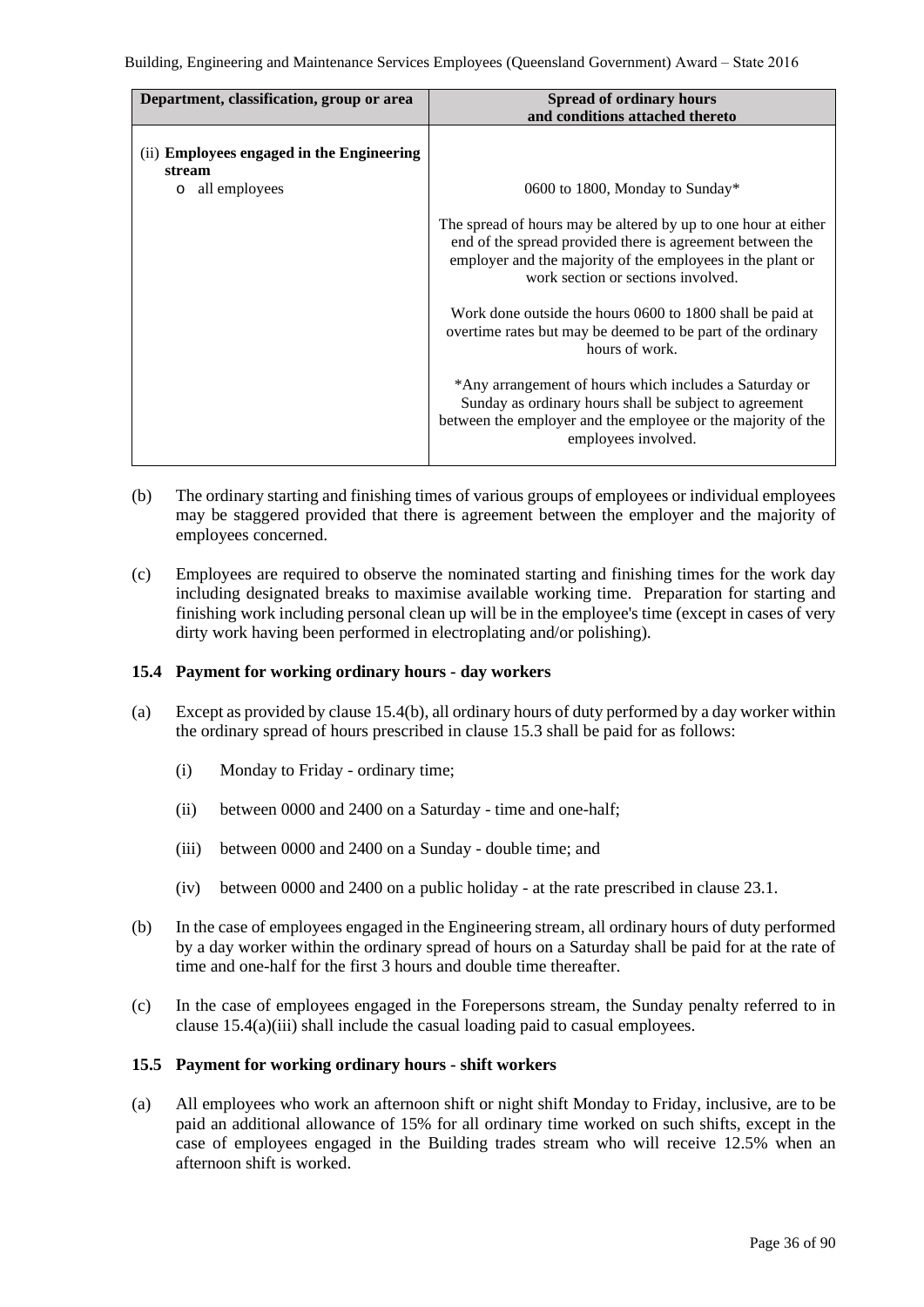- (b) Subject to clauses 15.5(c) and (d) all ordinary hours of duty worked by a shift worker on a weekend or a public holiday shall be paid for as follows:
	- (i) between 0000 and 2400 on a Saturday time and one-half;
	- (ii) between 0000 and 2400 on a Sunday time and one-half; and
	- (iii) between 0000 and 2400 on a public holiday at the rate prescribed in clause 23.1.
- (c) In the case of employees engaged in the Engineering stream, where the ordinary night shift commences prior to midnight on Sunday, the time between the commencement of the ordinary night shift and midnight shall be deemed not to be work done on Sunday, and the ordinary night shift rate shall apply.
- (d) In the case of employees engaged in the Forepersons stream, all ordinary hours of duty worked by a shift worker on a Sunday shall be paid for at the rate of double time.

## **15.6 Time checking**

Any system used by an employer for the purpose of checking or recording their employees' time shall be operated in the employer's time only. This shall not apply to any system of checking employees' entrance to or exit from their place of work.

## **16. Meal breaks**

#### **16.1 Meal breaks - day workers**

- (a) Subject to clause 16.1(b), all day workers who work in excess of 5 hours on any day shall be allowed not less than 30 minutes and not more than 60 minutes for an unpaid meal break between the fourth and sixth hours of duty.
- (b) Clause 16.1(a) shall not apply to employees required by reason of their certificate of competency to remain in charge of an engine or boiler.
- (c) Where an employee is directed to work through their normal break the employee shall be paid at the rate of double time for all work so performed until a meal break of the usual duration can be taken or until the employee ceases work for the day.
- (d) Except in cases of emergency, no employee shall be required to work more than 6 hours without a break of the prescribed duration for a meal. This provision shall not apply to employees who are required by legislation to maintain constant vigil over plant or equipment when no relief is available.

#### **16.2 Meal breaks - shift workers**

- (a) All shift workers shall be allowed not less than 30 minutes for a meal break, without deduction of salary, with such break being taken at a time which maintains the continuity of work.
- (b) Where an employee is directed to work through their normal meal break the employee shall be paid at the rate of double time for all work so performed until a meal break of the usual duration can be taken or until the employee ceases work for the day.
- (c) Except in cases of emergency no employee shall be required to work more than 6 hours without a break of the prescribed duration for a meal. This provision shall not apply to employees who are required by legislation to maintain constant vigil over plant or equipment when no relief is available.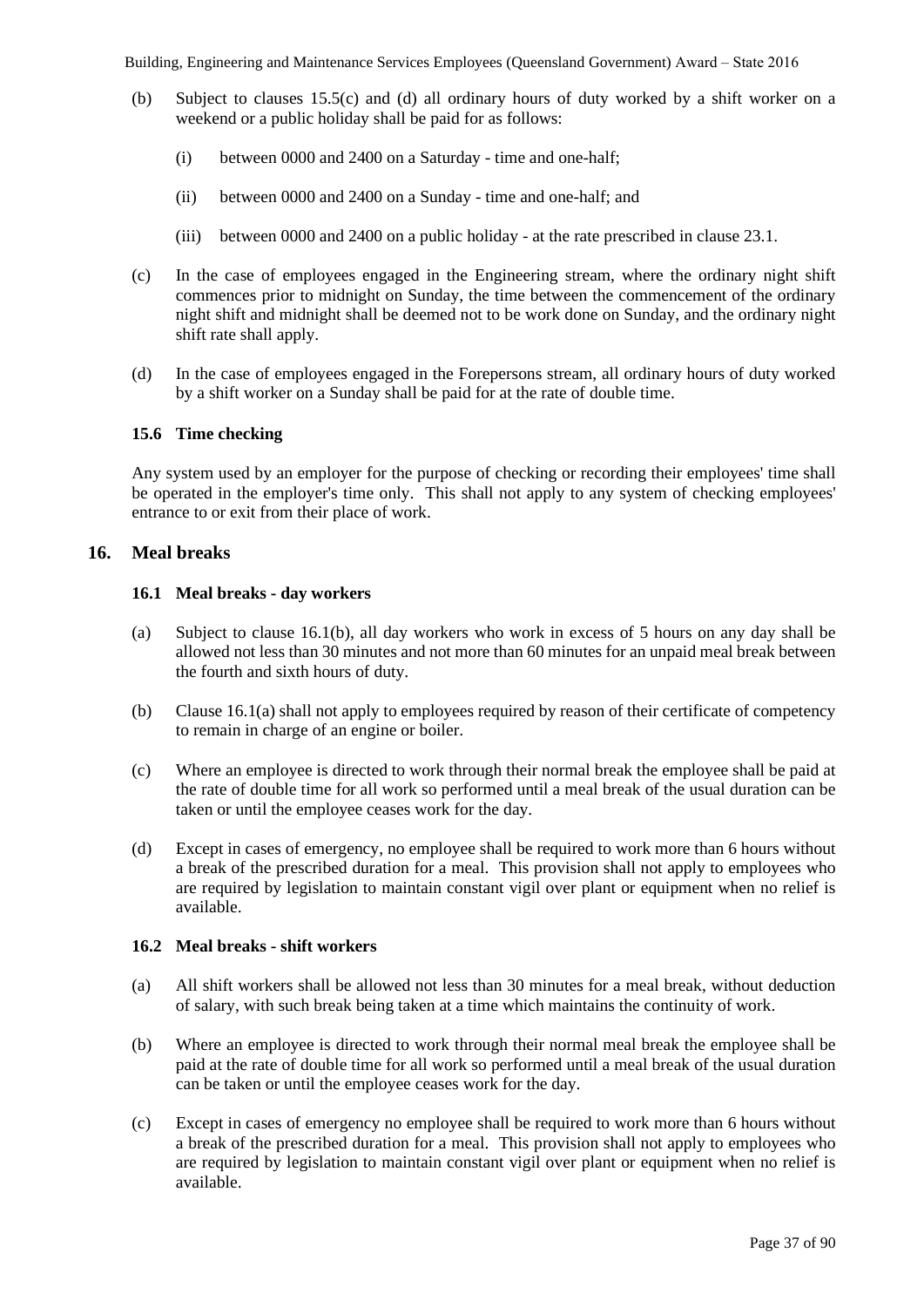## **17. Rest pauses - both day workers and shift workers**

- (a) All employees are entitled to a paid rest pause of 10 minutes duration in the employer's time in the first and second half of the working day, subject to the following:
	- (i) a total of 10 minutes for an employee who works for more than 4 hours but less than 6 ordinary hours in any day; or
	- (ii) a total of 20 minutes for an employee who works for at least 6 ordinary hours in any day.
- (b) Where there is agreement between the employer and the majority of employees concerned the rest pauses may be combined into one 20 minute rest pause to be taken in the first part of the ordinary working day, with such 20 minute rest pause and the meal break arranged in such a way that the ordinary working day is broken up into three approximately equal working periods. Consent to combine the rest pauses shall not be unreasonably withheld by either party.
- (c) All rest pauses shall be taken at such times as will not interfere with the continuity of work where such continuity is necessary.

## **18. Overtime**

## **18.1 Overtime - general**

- (a) Employees shall work reasonable overtime whenever necessary in the opinion of the chief executive but 24 hours' notice shall be given, where practicable, to an employee required to work overtime.
- (b) Overtime is to be calculated to the nearest quarter of an hour.
- (c) Each day is to stand by itself when overtime is being computed, except where an employee commences overtime on one day and continues to work such overtime into the next day.

## **18.2 Payment for overtime**

Except as provided elsewhere in this Award:

- (a) All authorised overtime worked by an employee in excess of their ordinary daily hours of duty or outside their spread of ordinary working hours on any day, Monday to Friday, shall be paid:
	- (i) for an employee engaged within the Building trades stream, at the rate of time and one-half for the first 2 hours and double time thereafter; and
	- (ii) for an employee engaged within the Engineering stream or Forepersons stream, at the rate of time and one-half for the first 3 hours and double time thereafter.
- (b) All authorised overtime worked by an employee on a Saturday shall be paid:
	- (i) for an employee engaged within the Building trades stream, at the rate of time and one-half for the first 2 hours and double time thereafter, with a minimum payment as for 3 hours' work; and
	- (ii) for an employee engaged within the Engineering stream or Forepersons stream, at the rate of time and one-half for the first 3 hours and double time thereafter, with a minimum payment as for 3 hours' work.
- (c) All authorised overtime worked by an employee on a Sunday shall be paid at the rate of double time with a minimum payment as for 3 hours' work.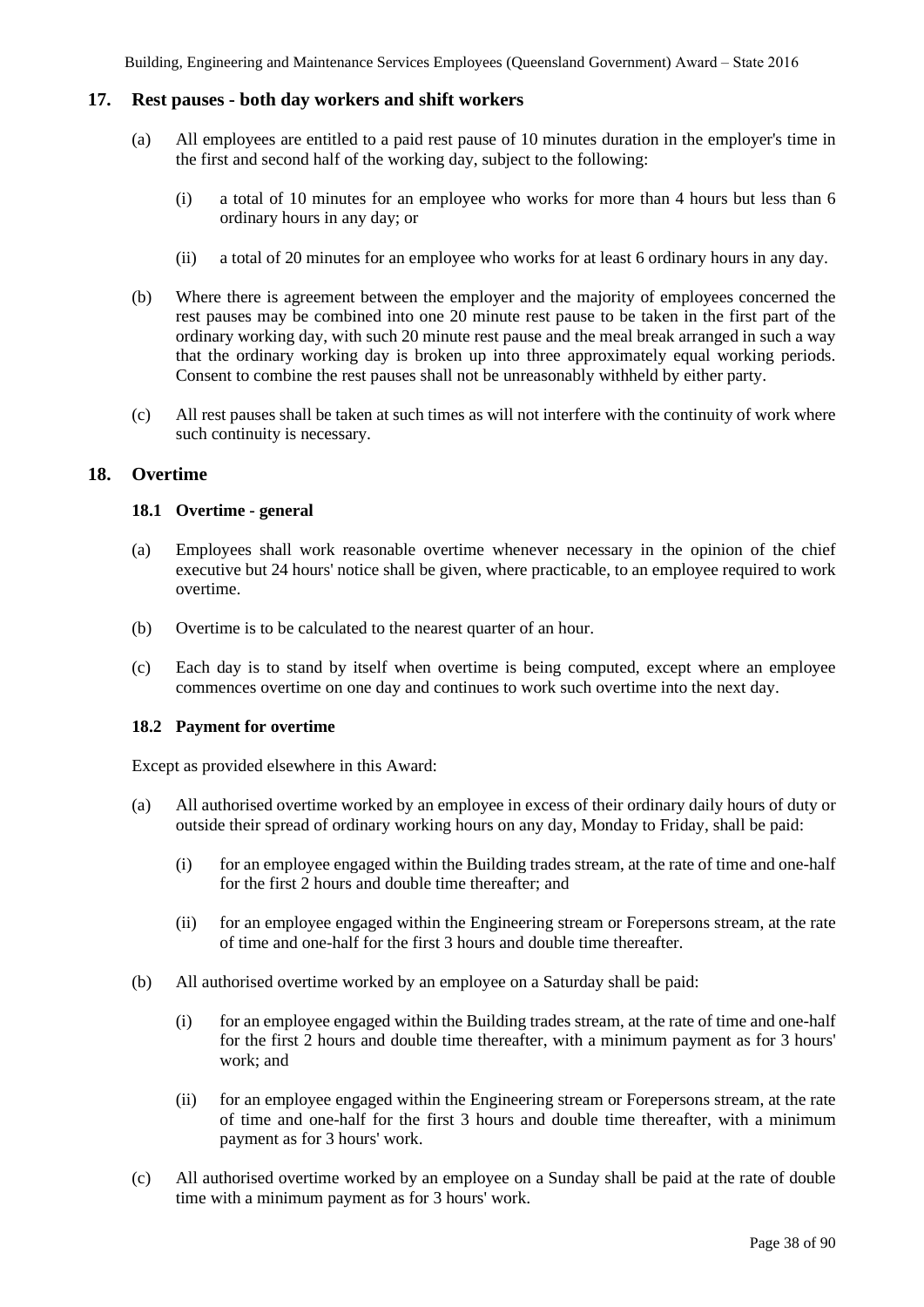- (d) All authorised overtime worked by a shift worker is to be paid for at the rate of double time.
- (e) Rostered and scheduled days off
	- (i) All authorised overtime worked by an employee on the employee's rostered day off or first or third scheduled day/s off during a work cycle shall be paid at the rate of time and one-half for the first 3 hours and double time thereafter with a minimum payment as for 3 hours' work.
	- (ii) All authorised overtime worked by an employee on the employee's second or fourth scheduled day off during a work cycle shall be paid at the rate of double time with a minimum payment as for 3 hours' work.
- (f) Where an employee in the Engineering stream is required to report for overtime between midnight and 0600 they shall be paid at the rate of double time for all overtime so worked up to the ordinary starting time Monday to Friday and up to 0700 on Saturday.
- (g) All authorised overtime worked by an employee on a public holiday shall be paid at the rate prescribed in clause 23.1.
- (h) The minimum payments provided in clauses 18.2(b), (c) and (e) shall not apply where such overtime is performed immediately preceding or following ordinary hours.
- (i) An employee in the Building trades stream who, after having been notified to do so, reports for overtime worked on a Saturday, Sunday or public holiday and is unable to work through wet weather shall receive payment for 3 hours at the ordinary rate of wages.

## **18.3 Transport costs following overtime**

When an employee living more than two kilometres from the place of work, after having worked overtime or a shift which has not been regularly rostered, finishes work at a time when the customary means of transport is not available and is unable to arrange reasonable alternative means of transport, the employer shall provide the employee with suitable means of transport home or pay such expenses as are reasonably incurred by the employee in travelling to their home.

## **18.4 Recall to duty - generally**

- (a) Subject to clause 18.4(c) and (d), an employee having been recalled to perform duty after leaving the employer's business premises (whether notified before or after leaving the premises) shall be paid for the time worked at the appropriate rate, with a minimum payment as for 4 hours' work for each time they are so recalled.
- (b) Except in the case of unforeseen circumstances the employee will not be required to work the full 4 hours if the job for which the employee has been recalled is completed within a shorter period.
- (c) The minimum payment prescribed in clause 18.4(a) will not apply:
	- (i) in cases where it is customary for an employee to return to the job site out of hours to perform a specific task; or
	- (ii) where the overtime worked is continuous (subject to prescribed meal breaks) with the completion or commencement of ordinary working hours.
- (d) The provisions of clauses  $18.4(a)$ , (b) and (c) do not apply to: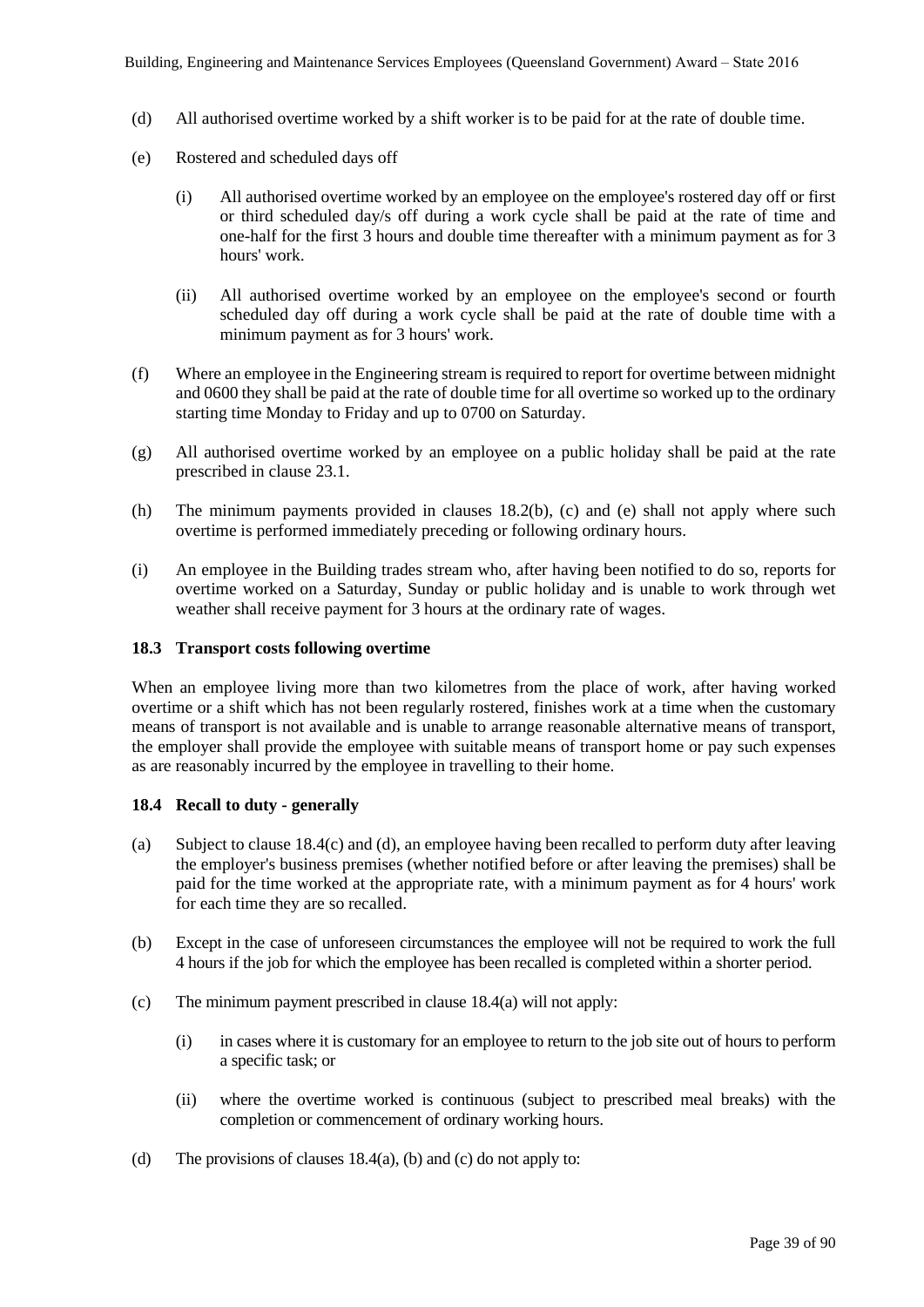- (i) an employee engaged within the Forepersons stream who is on call and receives payment if called upon to perform duty in accordance with clause 18.6; or
- (ii) an employee engaged within the Engineering stream who is required to report for emergency work, who is entitled to payment for such work from the time of leaving home until they return home from that work, with a minimum payment as for 2 hours' work at overtime rates.

## **18.5 On call - additional payments**

(a) Where an employee in the department, classification, group or area recorded in the table below is instructed to be available on call outside ordinary or rostered working hours the employee shall be entitled to an additional payment as follows:

| Department, classification, group or area |                                                                                                                                                                                                                                                                                                                                                                                                         | <b>Additional payment</b>                                                                                                                                                                                                                                                                                                                                                                                                                                                                                                                                                            |  |
|-------------------------------------------|---------------------------------------------------------------------------------------------------------------------------------------------------------------------------------------------------------------------------------------------------------------------------------------------------------------------------------------------------------------------------------------------------------|--------------------------------------------------------------------------------------------------------------------------------------------------------------------------------------------------------------------------------------------------------------------------------------------------------------------------------------------------------------------------------------------------------------------------------------------------------------------------------------------------------------------------------------------------------------------------------------|--|
| (i)                                       | <b>Employees engaged by Public Safety Business</b><br>Agency in connection with work performed for<br><b>Queensland Fire and Emergency Services</b><br>Employees engaged in the Engineering stream<br>$\circ$                                                                                                                                                                                           | For each week an employee is rostered on call for<br>emergency work outside ordinary hours, the<br>employee shall be paid 14% of the C10 weekly rate<br>of pay.                                                                                                                                                                                                                                                                                                                                                                                                                      |  |
| (ii)                                      | <b>Various departments</b><br>Employees engaged in the Forepersons stream<br>Where:<br>For the purpose of calculating the prescribed hourly<br>rate, the divisor shall be based upon a 38 hour week<br>and calculated to the nearest \$0.05.<br>For the purpose of clause $18.5(a)(ii)$ , a night is<br>deemed to consist of those hours falling between<br>1900 and 0600 or mainly between such hours. | An allowance based upon the hourly rate of the<br>classification of professional officer level 3,<br>paypoint 4 of the Queensland Public Service<br>Officers and Other Employees Award - State 2015<br>in accordance with the following scale:<br>on call throughout the whole of a Saturday,<br>٠<br>Sunday or a public holiday: 95% of the<br>prescribed hourly rate;<br>on call during the night only of a Saturday,<br>$\bullet$<br>Sunday or a public holiday: 60% of the<br>prescribed hourly rate; and<br>on call on any other night: 47.5% of the<br>prescribed hourly rate. |  |

## **18.6 Undertaking duties from home - Forepersons stream**

An employee on call who undertakes duties without the need to leave the employee's place of residence shall be entitled to the following:

- (a) where providing advice, referring callers to other staff or organisations, taking details of complaints/incidents for resolution during ordinary hours or directing other staff to attend an incident (normally no greater than 10 minutes for each occurrence) - payment at the overtime rate prescribed in clause 18.2 for the actual time worked up to a maximum of 2 hours on any one day. Where at least four calls in this category are taken between 2200 and 0600, such calls shall be deemed to constitute a minimum of one hour's work;
- (b) where undertaking normal duties (e.g. correcting/resolving faults via internet, making and receiving phone calls in order to manage an incident other than provided for in clause 18.6(a)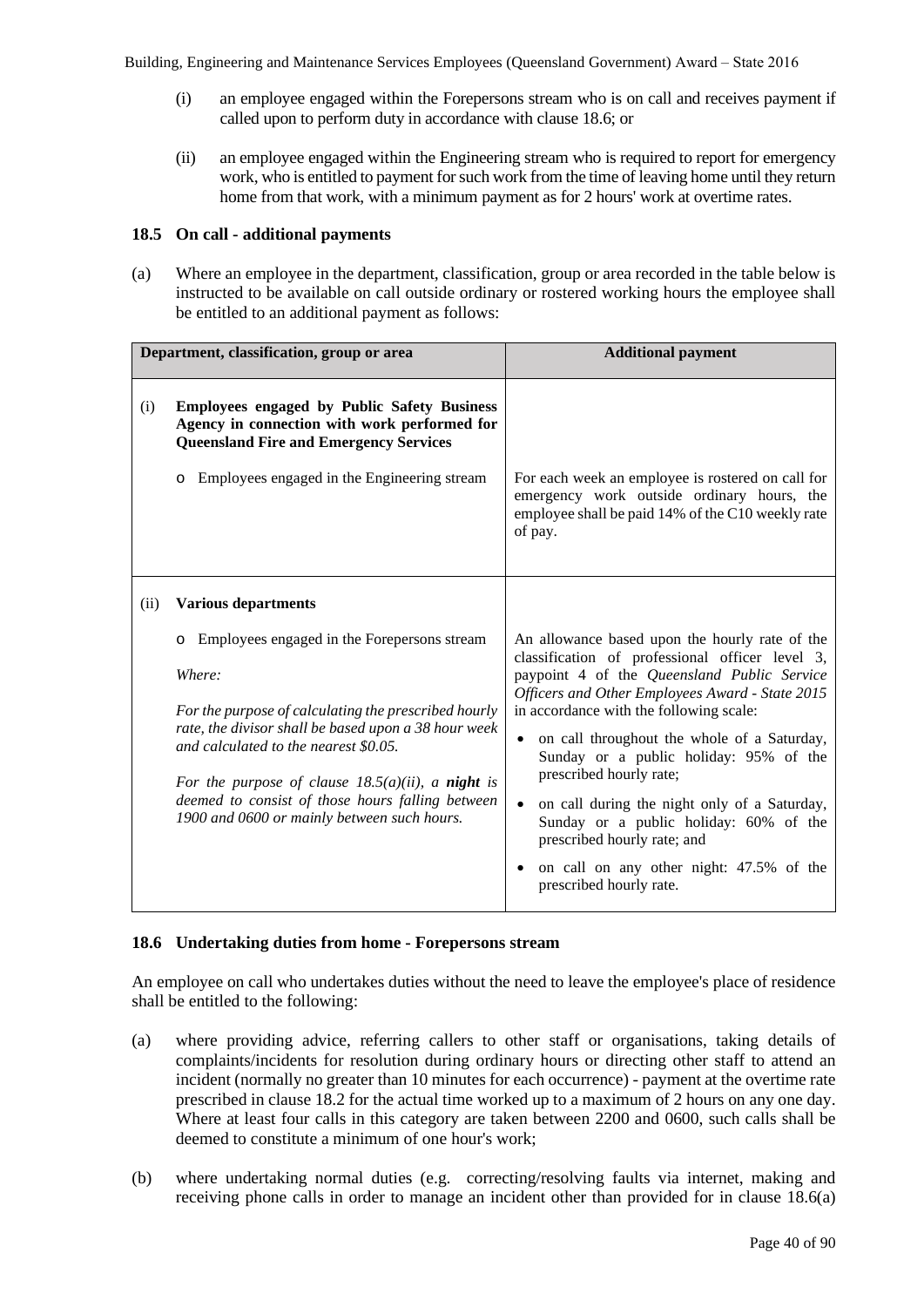above) - payment at the overtime rate prescribed in clause 18.2 for the actual time worked with a minimum payment of one hour for each time the employee performs such duties. Should such employee be recalled again to perform duties separately within the minimum one hour period, no further payment shall apply; and

(c) the employee will be responsible for the recording of the nature and the times of contact in respect of the types of matters mentioned in clauses 18.6(a) and (b), respectively, for subsequent verification by the chief executive.

## **18.7 Fatigue leave/rest period after overtime**

- (a) An employee who works so much overtime between the termination of ordinary work on one day and the commencement of ordinary work on the next day so that 10 consecutive hours off duty has not occurred shall be released after completion of such overtime until 10 consecutive hours off duty does occur without loss of pay for ordinary working time occurring during such absence.
- (b) If, on the instructions of the employer, an employee resumes or continues ordinary work without having had 10 consecutive hours off duty the employee shall be paid double rates until released from duty and shall then be entitled to be absent until 10 consecutive hours off duty has occurred without loss of pay for ordinary working time occurring during such absence.
- (c) The provisions of clause 18.7 shall apply to shift workers who rotate from one shift to another as if 8 hours were substituted for 10 hours when overtime is worked:
	- (i) for the purposes of changing shift rosters; or
	- (ii) when a shift worker does not report for duty; or
	- (iii) where a shift is worked by arrangement between the employees themselves.
- (d) An employee engaged within the Building trades stream who has worked continuously (except for meal breaks) for 20 hours, is to have a break of at least 12 hours before again starting work.
- (e) Clause 18.7 does not apply to employees:
	- (i) who reside or remain on or about their place of work and are required to perform duties on an intermittent basis outside their ordinary hours of duty; or
	- (ii) who has been recalled to duty and the actual time worked is less than 3 hours on each of such recalls (see clause 18.4).

## **PART 6 - Leave of Absence and Public Holidays**

## **19. Annual leave**

Annual leave is provided for in Division 5 of the QES. Clauses 19.1 to 19.3 supplement the QES.

*Note: Where a directive about annual leave covers an employee, the provisions of the directive apply to the employee to the extent it provides a more generous entitlement.*

## **19.1 Payment for annual leave**

(a) An employee (other than a shift worker) proceeding on annual leave is entitled to receive the following payments: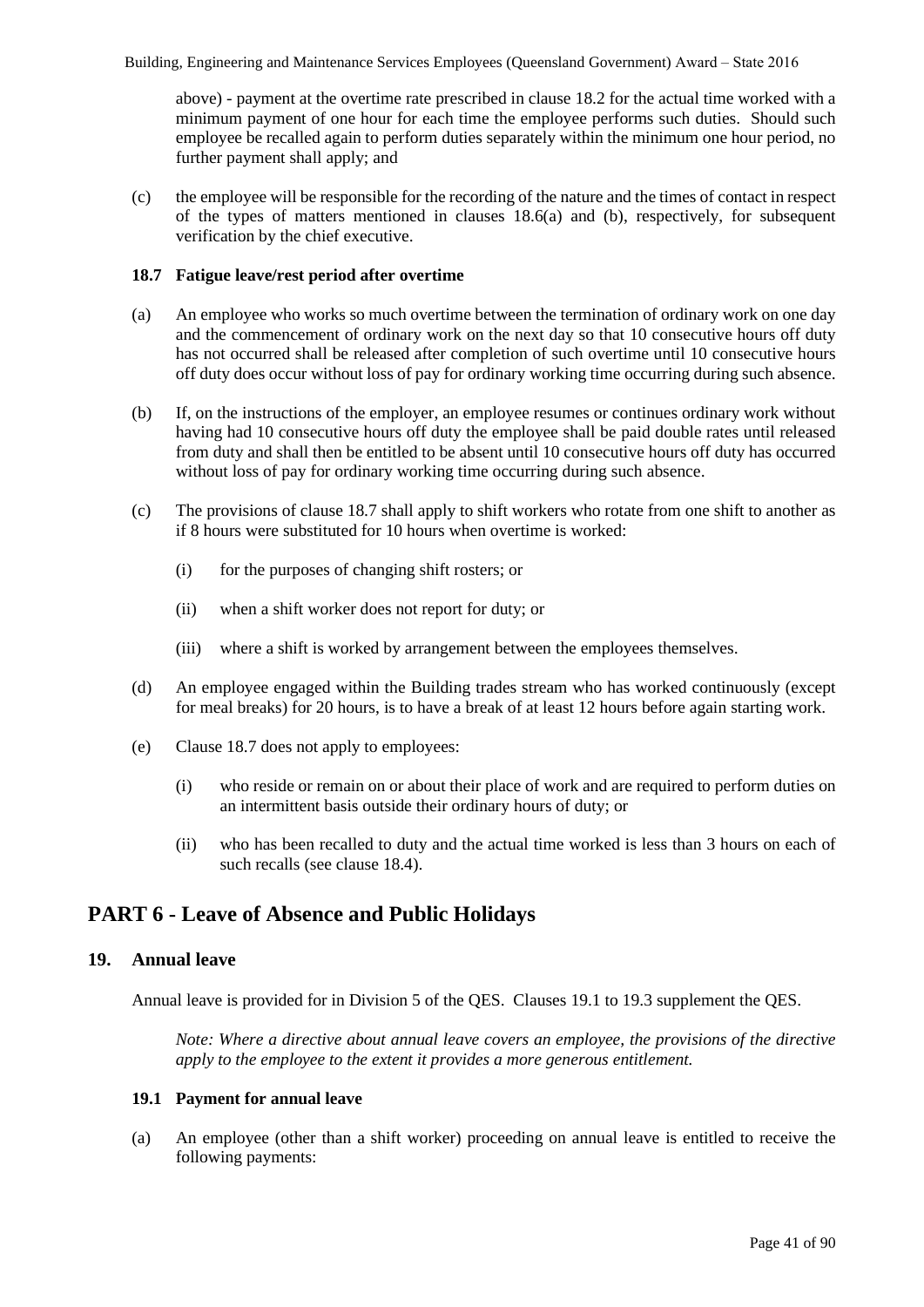- (i) an amount equal to the salary level being paid to the employee immediately before the employee takes the leave for the period of such leave; and
- (ii) a further amount equal to 17.5% of the salary payable for ordinary time in relation to the employee's substantive position for the period of such leave.
- (b) A shift worker proceeding on annual leave is entitled to receive the following payment:
	- (i) an amount equal to the salary level being paid to the employee immediately before the employee takes the leave for the period of such leave calculated according to the employee's roster or projected roster including shift, weekend or public holiday penalties; or
	- (ii) an amount equal to the salary level being paid to the employee immediately before the employee takes the leave for the period of such leave, plus a further amount equal to 17.5% of the salary payable for ordinary time in relation to the employee's substantive position for the period of such leave, excluding any shift, weekend or public holiday penalties,

whichever is the higher.

- (c) An employee engaged within the Engineering stream who is a continuous shift worker proceeding on annual leave is entitled to receive the following payments:
	- (i) an amount equal to the salary level being paid to the employee immediately before the employee takes the leave for the period of such leave; and
	- (ii) a further amount equal to 27.5% of the salary payable for ordinary time in relation to the employee's substantive position for the period of such leave.

## **19.2 Christmas/New Year closure**

- (a) Where their employing department is compulsorily closed over the Christmas/New Year period, all affected employees shall have their annual leave entitlement debited (other than a **concessional day**) by the number of ordinary working days, or hours in the case of part-time employees, they would ordinarily have worked between Christmas Day and New Year's Day, inclusive.
- (b) For the purposes of clause 19.2(a), **concessional day** means any day upon which an employee is permitted to be absent on full pay without debit to any leave account as a result of a compulsory closure of Government establishments over the Christmas/New Year period or such closure or restricted staffing as the employer determines.
- (c) Notwithstanding the provisions of clause 19.2(a), an employer and an employee may agree that an employee may access any accrued rostered days off or any other accumulated time off during a compulsory Christmas closure period instead of having their annual leave entitlement debited.

## **19.3 Specific annual leave provisions applying to certain employees**

- (a) An employee engaged within the Engineering stream as an emergency worker (except continuous shift workers) who makes a specific agreement in writing with their employer to remain in readiness to do overtime work at all hours shall be allowed one week's additional paid leave exclusive of public holidays.
- (b) If an employee in the Building trades stream is engaged on country work when annual leave is granted and the employee returns to the place of engagement, or if employed prior to going to country work the place regarded as such employee's headquarters, by the first reasonable means of transport, such employee's annual leave shall commence on the first full working day following such employee's return to such place of engagement or headquarters as the case may be.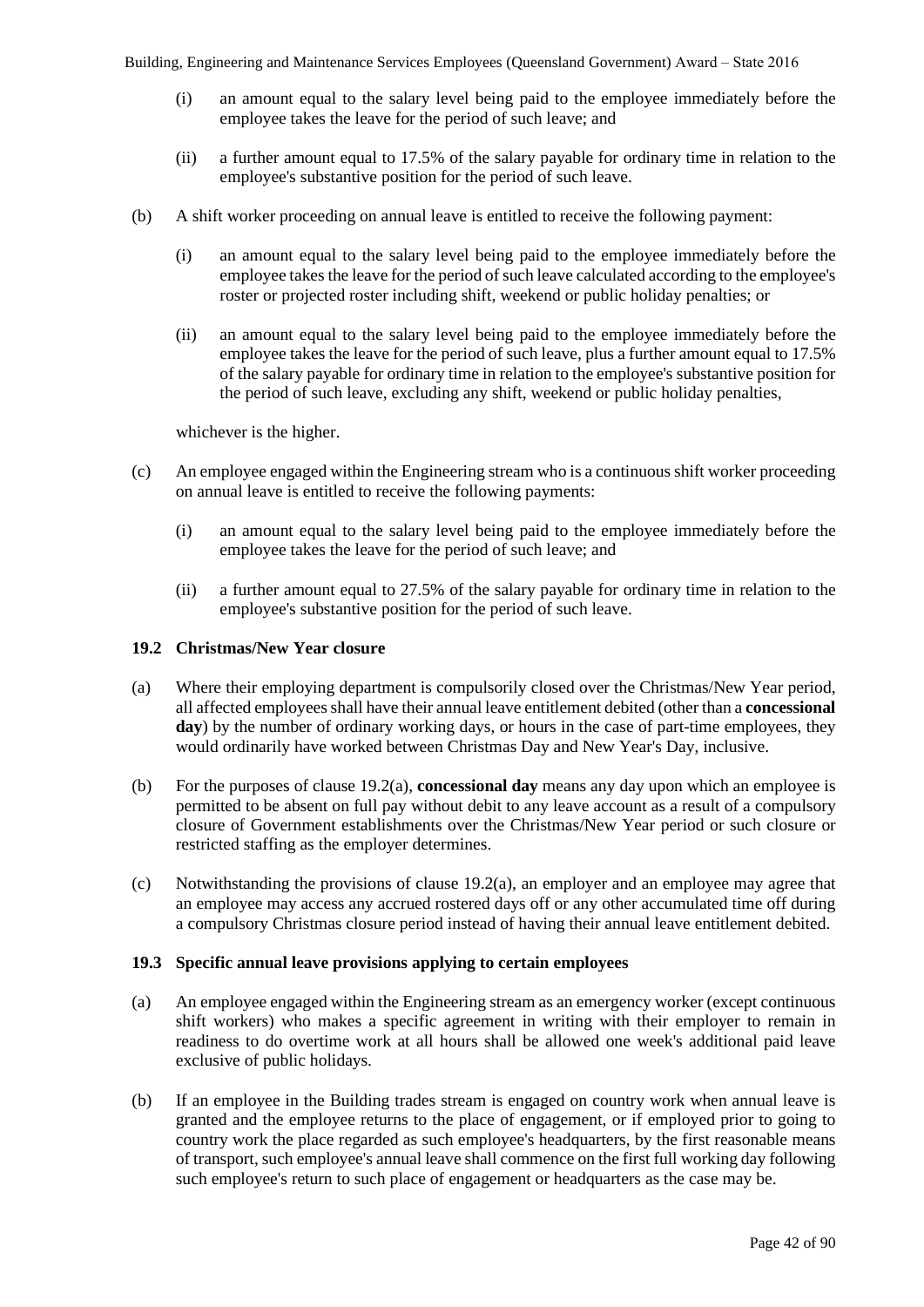(c) Annual leave is exclusive of any rostered day off which would have occurred had the employee not been on annual leave.

## **20. Personal leave**

- (a) Personal leave is provided for in Division 6 of the QES and covers:
	- (i) sick leave;
	- (ii) carer's leave;
	- (iii) bereavement leave; and
	- (iv) cultural leave.
- (b) In addition to the provisions of Subdivision 2 of Division 6 of the QES an employee is entitled to use any sick leave to which they have an entitlement for carer's leave purposes.
- (c) An employee may also elect, with the consent of the employer, to take annual leave for carer's leave purposes.
- (d) An application for sick leave of more than 2 days is to be supported by a medical certificate or any other evidence that is acceptable to the employer.

*Note: Where a directive about sick leave or bereavement leave covers an employee, the provisions of the relevant directive apply to the employee to the extent it provides a more generous entitlement.* 

## **21. Parental leave**

- (a) Parental leave is provided for in Division 8 of the QES and covers:
	- (i) birth-related leave for an employee who is pregnant or whose spouse gives birth;
	- (ii) adoption leave; and
	- (iii) surrogacy leave.
- (b) Notwithstanding the provisions of Subdivision 2 of Division 8 of the QES, all full-time and parttime employees are entitled to parental leave upon commencement of employment.
- (c) (i) An employee who is pregnant, whether or not she has given her employer written notice of the date/s on which she proposes to start and/or end maternity leave, must:
	- (A) commence maternity leave at least 6 weeks prior to the expected date of birth of her child; and
	- (B) remain on maternity leave until at least 6 weeks after the birth of the child.
	- (ii) An employer may at the request of the employee and on receipt of a certificate from a medical practitioner certifying that in the opinion of the medical practitioner:
		- (A) the employee is fit for duty until a specified date reduce the period mentioned in clause  $21(c)(i)(A)$ ; or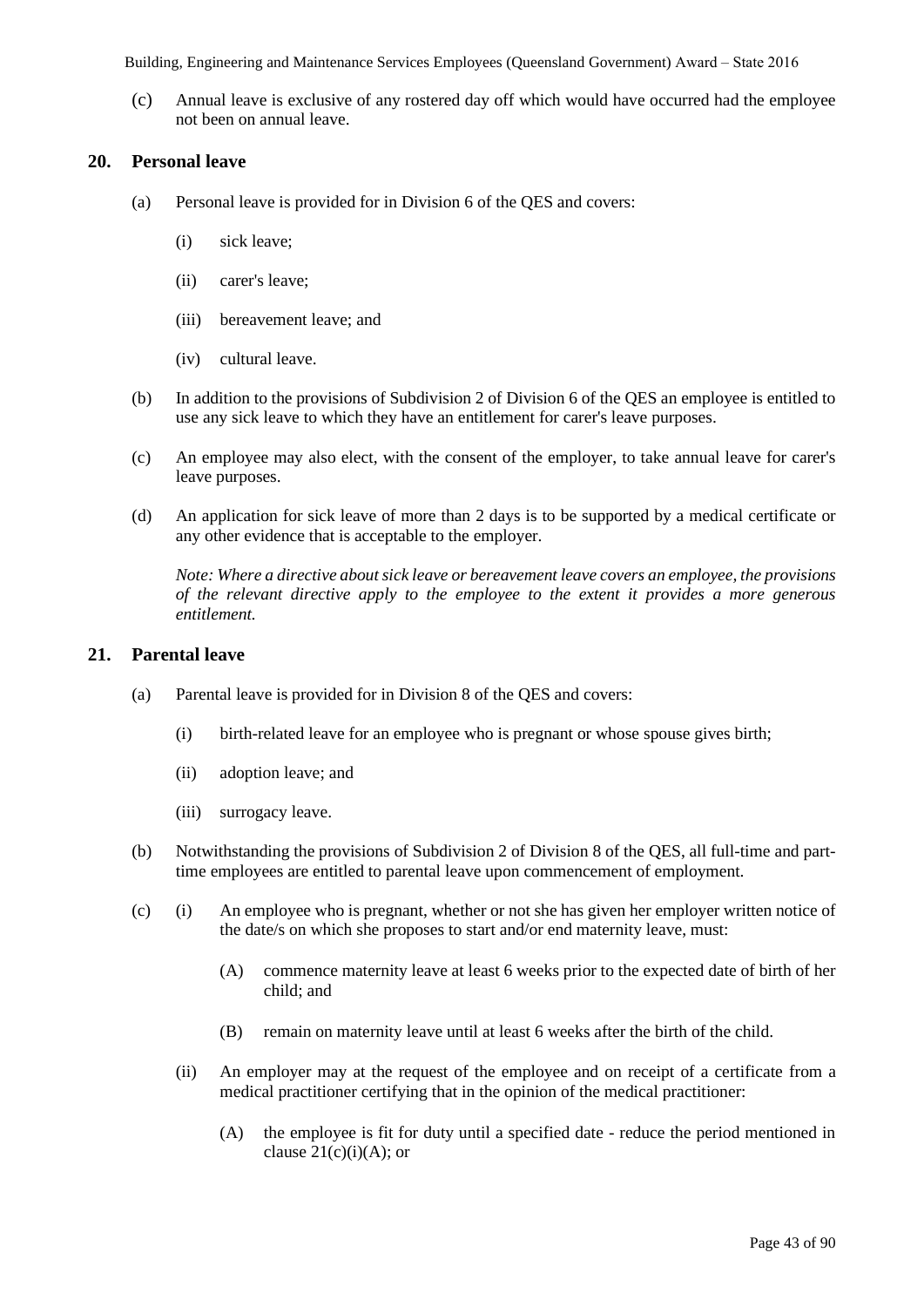- (B) the employee is fit to resume duty reduce the period mentioned in clause  $21(c)(i)(B)$ .
- (iii) If the employer makes a decision under clause  $21(c)(ii)(A)$  to reduce the period, the approval is of effect until:
	- (A) the day specified in the medical certificate; or
	- (B) the day 14 days after the day the employer revokes the decision by giving written notice to the employee; or
	- (C) the employee commences maternity leave; or
	- (D) the day of the employee's confinement,

whichever happens first.

- (d) An employee who is pregnant, during the term of her pregnancy until 6 weeks before the expected date of birth of her child or lesser period as approved by the employer, may request to work parttime or other flexible work arrangements.
- (e) An employee who has taken leave to attend compulsory interviews or examinations as part of an adoption process or who has taken leave to attend compulsory interviews or court hearings associated with a surrogacy arrangement may request that such leave be taken as paid annual leave.
- (f) In addition to the provisions of Subdivision 6 of Division 8 of the QES an employee who has returned to work on a part-time basis may seek to return to the position they held prior to commencing parental leave.
- (g) If the position mentioned in clause 21(f) no longer exists but there are other positions available that the employee is qualified for and is capable of performing, the employee is entitled to be employed in a position that is, as nearly as possible, comparable in status and remuneration to that of the employee's former position.
- (h) The employer must make a position to which the employee is entitled available to the employee.
- (i) (i) An employee who is the parent of a child may apply, at any time, to their employer to work on a part-time basis in order to be the child's primary caregiver when not at work.
	- (ii) The requirements concerning the manner in which the employee may make an application to work part-time under clause 21(i)(i) are the same as those contained in the QES with respect to applications to return to work on a part-time basis for an employee on parental leave (i.e. s 75).
	- (iii) The period in relation to which an application under clause 21(i) may be made cannot extend beyond the day the child is required to be enrolled for compulsory schooling under the *Education (General Provisions) Act 2006*.
	- (iv) The requirements concerning the manner by which the employer is to assess any application by an employee to work part-time are the same as those contained in the QES with respect to assessing applications to return to work on a part-time basis for an employee on parental leave (i.e. s 76).

*Note: Where a directive about paid parental leave covers an employee, the provisions of the directive apply to the employee to the extent it provides a more generous entitlement.*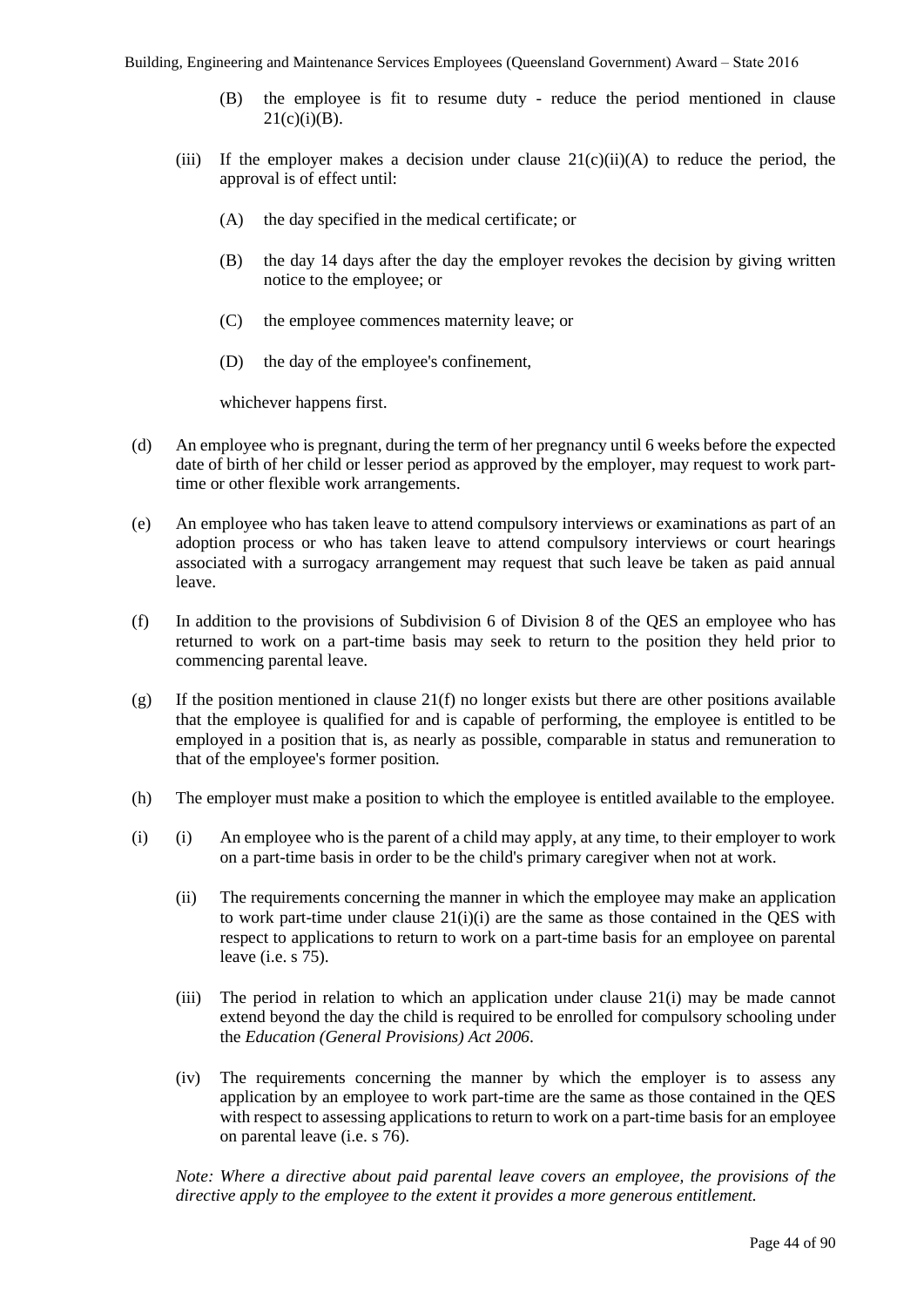## **22. Long service leave**

- (a) Long service leave, including for casual employees, is provided for in Division 9 of the QES. Clause 22(b) supplements the QES.
- (b) In lieu of the provisions of sections 95(2)(a) and (b) of the Act, all employees who complete 10 years' continuous service are entitled to long service leave at the rate of 1.3 weeks on full pay for each year of continuous service and a proportionate amount for an incomplete year of service.

*Note: Where a directive about long service leave covers an employee, the provisions of the directive apply to the employee to the extent it provides a more generous entitlement.* 

## **23. Public holidays**

Public holidays are provided for in Division 10 of the QES. Clauses 23.1 to 23.5 supplement the QES provisions.

## **23.1 Payment for public holidays and for work on a public holiday**

- (a) An employee (other than a casual employee) who would normally work on a day on which a public holiday falls and who:
	- (i) is not required to work on that day, shall be paid for the ordinary hours the employee would normally have worked if that day had not been a public holiday;
	- (ii) is required to work on the public holiday shall, in addition to the payment prescribed in clause  $23.1(a)(i)$ , be paid at the rate of time and one-half for any hours worked, with a minimum payment as for 4 hours' work for the day.
- (b) An employee (including a casual employee) who would normally work on a day on which a public holiday falls and who performs authorised overtime outside the employee's ordinary working hours for that day shall be paid for such time at double the overtime rate prescribed in clause 18.2.
- (c) An employee (including a casual employee) who would not normally be required to work on a public holiday but who is required to work on that day shall be paid at the rate of double time and one-half for any hours worked, with a minimum payment as for 4 hours' work for the day.
- (d) The minimum payment provided in clauses 23.1(a) or (c) shall not apply where the work performed on the public holiday is immediately preceding or following ordinary hours.

## **23.2 Equivalent time off - Forepersons stream**

- (a) Subject to clause 23.1, an employee who performs work on any public holiday, or any day appointed under the *Holidays Act 1983* to be kept in place of any such holiday, shall at the employee's option receive time off equivalent to the number of hours worked, with a minimum of 4 hours in lieu of monetary compensation.
- (b) Where an employee elects to take equivalent time off such employee shall in addition be paid at half the ordinary rate with a minimum as for 4 hours' work.
- (c) Such equivalent time off shall be taken within 12 months of the public holiday day on which the employee performed the work at a time to be mutually agreed with the employer.
- (d) Where such equivalent time off is not utilised within 12 months of the date of accrual, it shall be paid out at the rate of time and one-half.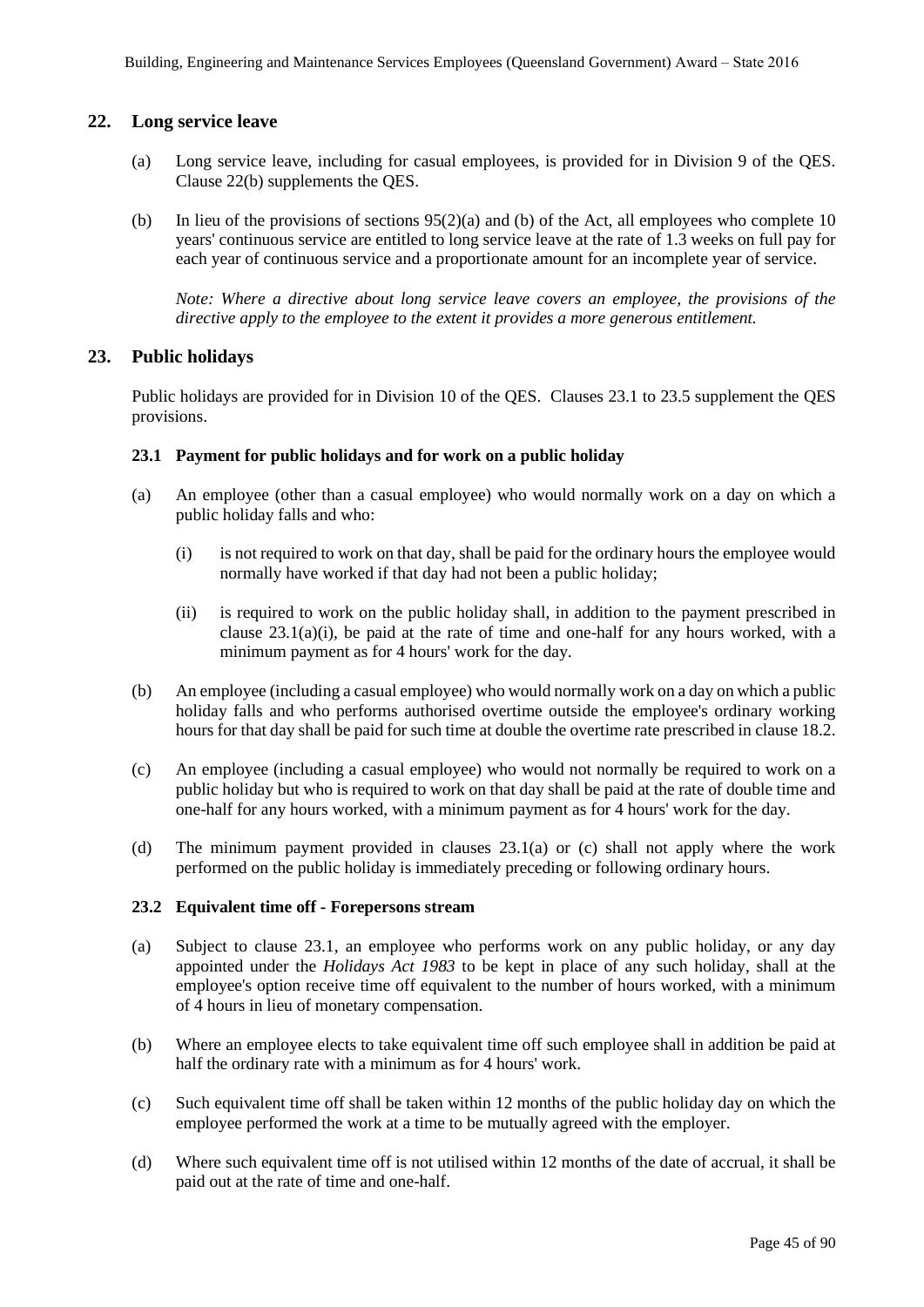## **23.3 Substitution**

- (a) Subject to statutory limitations (such as the time work may not be performed on Anzac Day) where there is agreement between the chief executive and an employee or employees, another ordinary working day may be substituted for a public holiday.
- (b) Where an employee is subsequently required to work on the substituted day they shall be paid at the rate prescribed in clause 23.1.

## **23.4 Employees who do not ordinarily work Monday to Friday of each week**

- (a) An employee (other than a casual employee) who does not ordinarily work Monday to Friday of each week is entitled to public holidays as follows:
	- (i) either payment for each public holiday or a substituted day's leave.
	- (ii) where a public holiday would have fallen on a Saturday or a Sunday (e.g. Australia Day) but is substituted for another day, an employee (other than a casual employee) who would ordinarily have worked on such Saturday or Sunday but who is not rostered to work on such day is entitled to payment for the public holiday or a substituted day's leave.
- (b) Where Christmas Day falls on a Saturday or a Sunday and the public holiday is observed on another day, an employee required to work on Christmas Day (i.e. 25 December) is to be paid at the usual rate for work performed on a Saturday or Sunday, as the case may be, plus a loading of 50% of the ordinary hourly rate.
- (c) For the purpose of clause 23.4(a) **payment for each public holiday** and **a substituted day's leave** means:
	- (i) for full-time employees: 7.6 hours at ordinary rates; and
	- (ii) for part-time employees: the number of ordinary hours normally worked on the same day of the week on which the holiday falls.
- (d) Nothing in clause 23.4 confers a right to any employee to payment for a public holiday as well as a substituted day in lieu.

## **23.5 Rostered day off on a public holiday**

- (a) An employee engaged within the Forepersons stream (other than a casual employee) whose rostered day off falls on a public holiday shall be paid an additional day's wage or be granted a day's holiday in lieu at a time to be mutually arranged, including by taking it in conjunction with annual leave.
- (b) For the purpose of clauses 23.5(a) **additional day's wage** and **a day's holiday in lieu** means:
	- (i) for full-time employees: 7.6 hours at ordinary rates; and
	- (ii) for part-time employees: the number of ordinary hours normally worked on the same day of the week on which the holiday falls.
- (c) A shift worker engaged within the Engineering stream whose rostered day off falls on a public holiday shall be granted a day's holiday in lieu to be added to their annual leave.
- (d) Nothing in clause 23.5 confers a right to any employee to payment for a public holiday as well as a substituted day in lieu.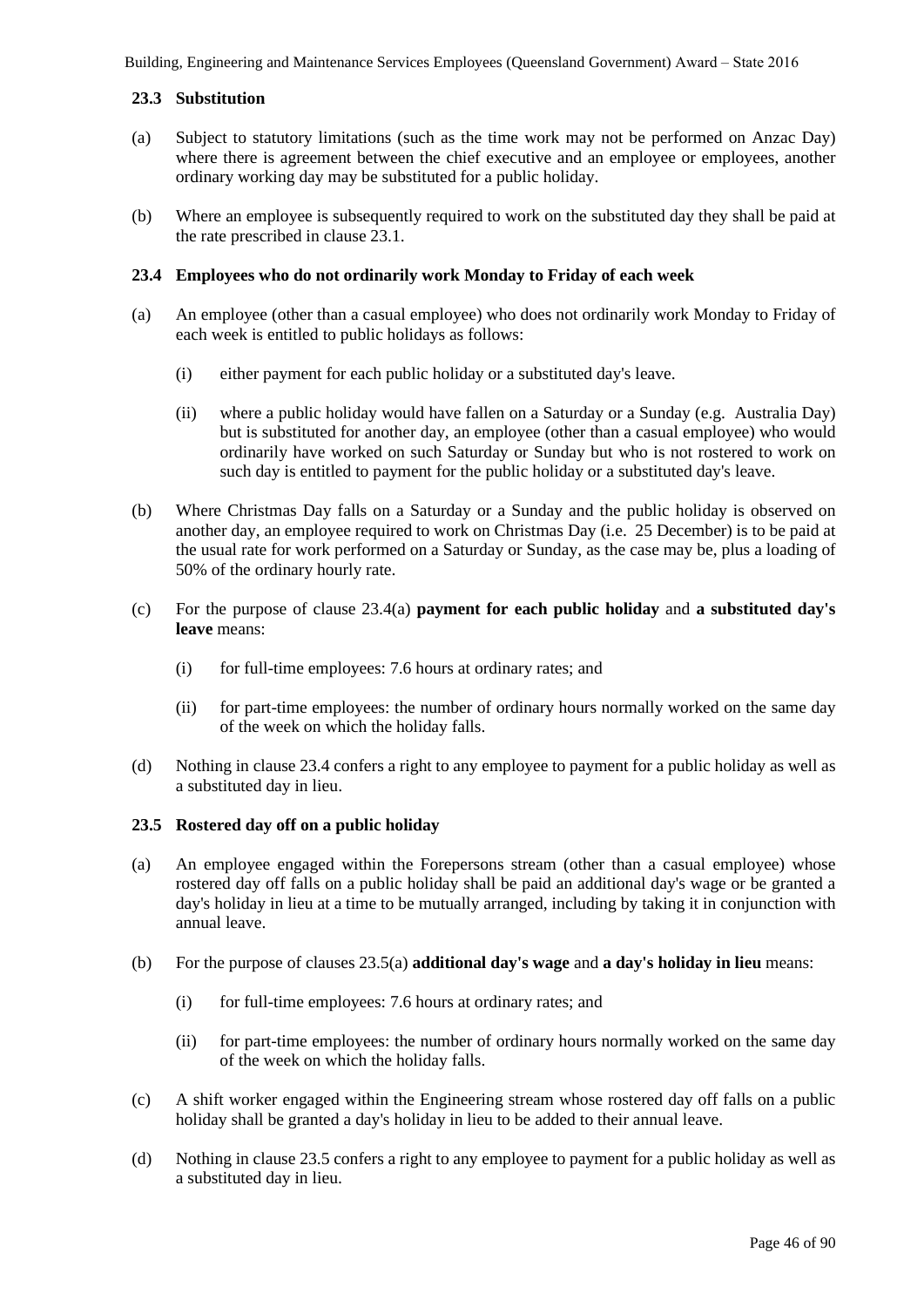## **24. Jury service**

Jury service is provided for in Division 12 of the QES.

*Note: Where a directive about court attendance or jury service covers an employee, the provisions of the directive apply to the employee to the extent it provides a more generous entitlement.* 

## **PART 7 - Transfers, Travelling and Working Away from Usual Place of Work**

## **25. Fares and travelling time**

#### **25.1 Provisions of general application**

- (a) Each employee covered by this Award shall start and cease work on the job at the usual commencing and finishing times and may be required to travel from work site to work site as directed by the employer.
- (b) An employee driving a vehicle supplied by the employer outside ordinary working hours at the direction of the employer for the purpose of transporting:
	- (i) other employees; and/or
	- (ii) goods, stores, provisions, tools or equipment on behalf of the employer,

shall be deemed to be working and entitled to be paid overtime at the applicable overtime rate/s.

(c) For purposes of clarity, nothing in clause  $25.1(b)$  is designed to entitle an employee to overtime rates where the vehicle they might be driving is carrying goods, stores, provisions, tools or equipment owned by the employee or the employer as an incidental aspect of the journey.

## **25.2 Provisions applicable to depot, workshop or facility based employees**

- (a) Except as prescribed elsewhere in this Award, no fares or travelling time shall be paid to a depot, workshop or facility (DWF) based employee who is engaged to work either permanently or principally at a depot, workshop or facility owned or operated by the employer.
- (b) (i) A DWF based employee who, during the course of the working day, is required to work at a work site away from their permanent or principal depot, workshop or facility shall be transported to such work site by the employer in the employer's time.
	- (ii) In the event the employer does not provide transport and the employee is required to make their own way to the work site the employee shall be paid reasonable cost of fares by the most convenient public transport between such work sites or, where the employer requests the employee to use their own vehicle to effect such a transfer and the employee agrees to do so, be paid an allowance at the rate of \$0.88 per kilometre.
- (c) (i) Subject to clause 25.2(d), a DWF based employee who is required by the employer to travel in their own time to a work site other than their permanent or principal depot, workshop or facility shall be transported by the employer from the permanent or principal depot, workshop or facility to the work site and return and the actual time occupied in such travelling shall be paid for at ordinary rates except on Sundays and public holidays when it shall be time and one-half.
	- (ii) In the event the employer does not provide transport and the employee is required to make their own way to the work site the employee shall also be paid reasonable cost of fares by the most convenient public transport between such sites or, where the employer requests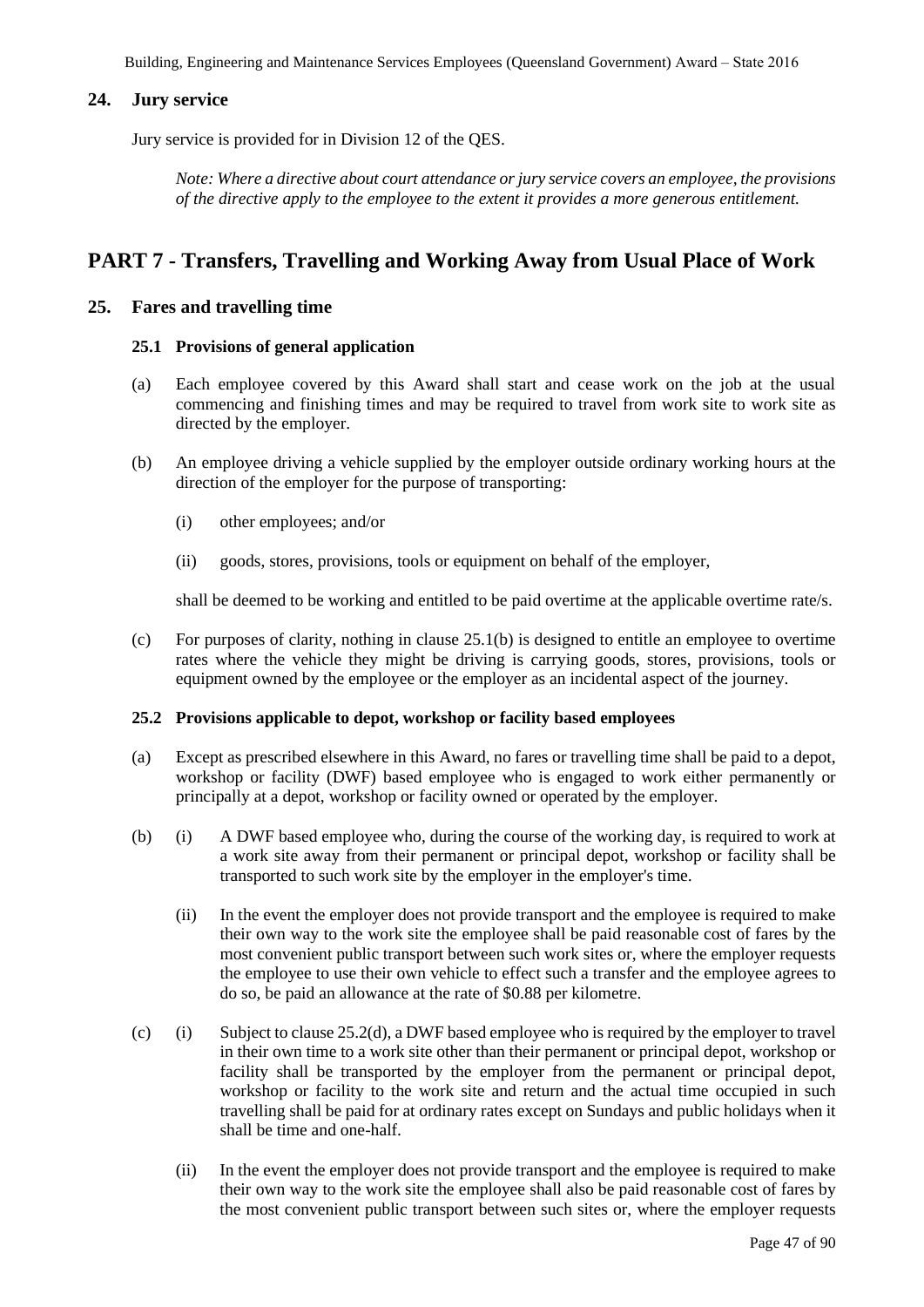the employee to use their own vehicle to effect such a transfer and the employee agrees to do so, be paid an allowance at the rate of \$0.88 per kilometre.

- (d) (i) In lieu of the provisions set out in clause 25.2(c), an employee may agree with their employer to make their own way from their usual place of residence to the work site, rather than being required to report to the depot, workshop or facility. In such cases, the employee shall be entitled to excess travelling time and distance calculated on the basis of the time taken and distance travelled by the employee between their usual place of residence and their depot, workshop or facility compared to the distance between their usual place of residence and the work site, and return.
	- (ii) Any excess travelling time and distance is to be paid at the rates specified in clause  $25.2(c)(i)$  and (ii).
- (e) For the purposes of clause 25.2, the word **principal** shall be interpreted to mean the depot, workshop or facility at which the employee spends the majority of their working hours.

#### **25.3 Provisions applicable to radial based employees**

- (a) The fares, allowances and/or travelling time provisions in clause 25.3 shall apply to an employee required to start and cease work at a work site, other than a depot, workshop or facility owned or operated by their employer, by travelling to and from such work site in their own time by their own means.
- (b) Subject to clause 25.3(d) a radial based employee travelling in their own time and using their own vehicle to travel to and from a work site within a 50 km radius from the GPO Brisbane or the principal Post Office of the nearest town to the work site shall be paid:
	- (i) an allowance of \$18.11 per day; and, where applicable
	- (ii) for distances actually travelled beyond 75 km but within the 50 km radius: additional travel time at ordinary rates plus an allowance of \$0.47 per km for every kilometre travelled beyond 75 km.
- (c) A radial based employee travelling in their own time and using their own vehicle to travel from inside the 50 km radius described in clause 25.3(b) to a work site outside that radial area shall be paid an allowance of \$18.11 per day and in respect of travel beyond the 50 km radius to the work site and return to that radius:
	- (i) travel time at ordinary rates to the next quarter of an hour, with a minimum payment of 30 minutes per day for each return journey, for time spent outside ordinary or rostered working hours reasonably spent in undertaking such travel; and
	- (ii) reimbursed any expenses necessarily and reasonably incurred in such travel or paid an allowance of \$0.42 per km for each kilometre travelled outside the 50 km radius where the employee uses their own vehicle.
- (d) Subject to clause 25.1(b), where a radial based employee has been provided with, or is offered, a vehicle at no additional cost to the employee to travel to or from a designated work site, the employee is only entitled to travelling time, paid at ordinary rates.

## **26. Living away from home**

## **26.1 Distant work**

(a) An employee required to travel to a locality at such distance from the employee's usual place of residence that the employee cannot reasonably return to that place each night shall be: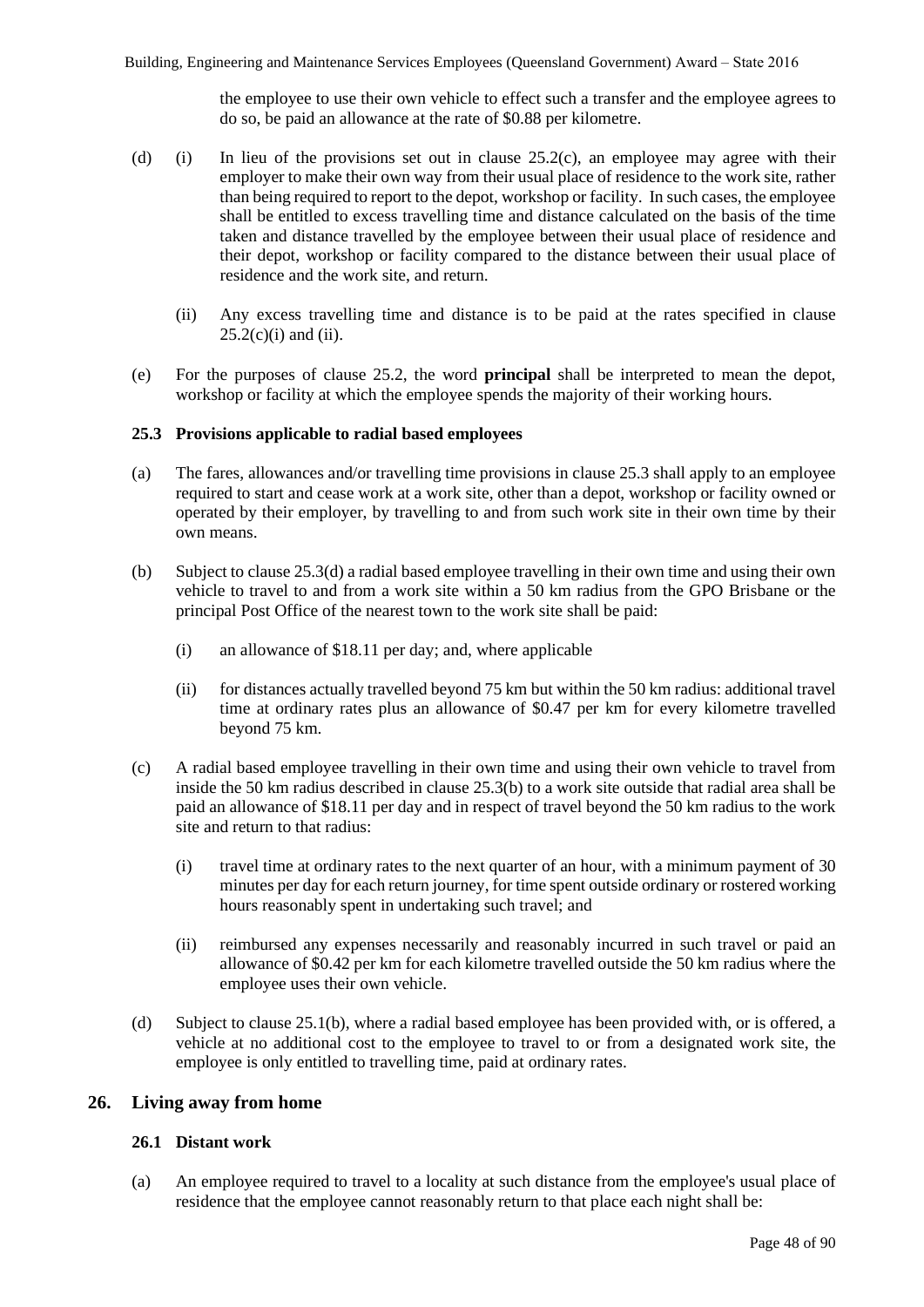- (i) provided with reasonable transport to and from such locality; and
- (ii) reimbursed the actual and reasonable expenses for any meals and incidental expenses necessarily incurred by the employee while undertaking such travel; and
- (iii) subject to clause 26.1(b), provided with reasonable board and accommodation or paid an allowance of \$456.15 per week (\$65.16 per day), which shall not be wages.
- (b) The allowance prescribed in clause 26.1(a)(iii) shall be increased if the employee satisfies the employer that the employee reasonably incurred a greater outlay than that prescribed. In the event of any disagreement about the outlay involved, the matter may be dealt with in accordance with clause 7.1.
- (c) If the employee is required to travel to, or return from, the distant locality in their own time they shall be paid a maximum of 8 hours travelling time during any 24 hour period which shall be paid at ordinary rates, except on Sundays and public holidays when it shall be time and one-half.
- (d) Subject to clause 26.1(e), on jobs lasting over two months and where the distant locality is not more than 450 km, the employee shall be entitled to return to their usual place of residence once each month and be reimbursed any fares reasonably incurred in travelling from the distant location to their usual place of residence and return. Where the distance is more than 450 km, the employee shall be entitled to return to their usual place of residence once each two months and reimbursed any fares reasonably incurred in travelling from the distant location to their usual place of residence and return.
- (e) Except in the case of an employee who leaves their employment for a legitimate compassionate reason or whose employment is terminated for other than serious misconduct, no employee shall be entitled to return fares from the distant locality to their usual place of residence unless they carry out their duties:
	- (i) to the completion of the work for which they are engaged; or
	- (ii) for a period of at least eight weeks,

whichever is the lesser.

#### **26.2 Camp allowance and camp accommodation**

- (a) Where for the performance of work it is necessary for an employee to live in a camp provided by the employer they shall be paid at the rate of \$104.55 per week of seven days and tents with suitable flys and suitable wooden flooring or other weatherproof accommodation, stretchers, camp and cooking utensils shall be supplied free of charge by the employer.
- (b) The erection of all such camps shall be done in the employer's time, but the employee shall be liable for damage done to such accommodation, tents, wooden flooring, stretchers, camp and cooking utensils wilfully or by reason of negligence.
- (c) When an employee lives in a camp during the week and returns home for a weekend or part of a weekend but is not absent from the job for any of the ordinary working hours, the employee shall be paid the full camping allowance prescribed in clause 26.2(a).

#### **26.3 Travelling arrangements from a camp to a work site**

Where an employee is obliged to reside in a camp the following compensation for travelling shall apply: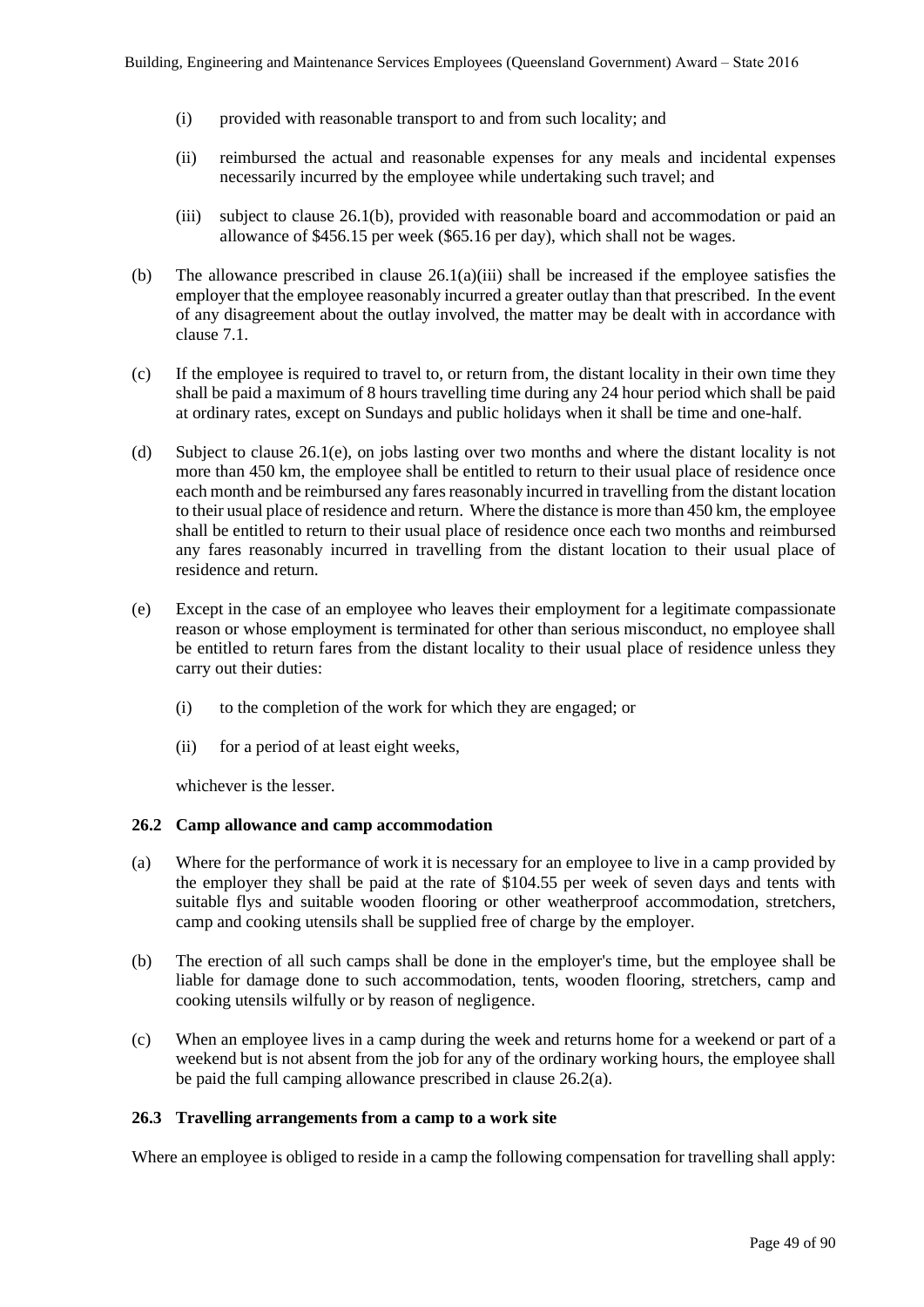- (a) An employee who is not transported, or not offered transport, from the camp to the work site and return shall be entitled to travelling time on the following basis:
	- (i) for all travelling time in excess of 30 minutes up to and including 60 minutes per day: half the travelling rate specified in clause  $25.3(b)(i)$ ;
	- (ii) all travel in excess of 60 minutes per day: at the full rate expressed in clause  $25.3(b)(i)$ ;
	- (iii) for all travel outside the 50 km radius expressed in clause  $25.3(c)$ : paid in accordance with clause 25.3(c).
- (b) Where a camp is situated:
	- (i) within a radius of 150 km of the principal Post Office in the nearest town: the employee will be transported to and from such centre on a weekly basis by the employer.
	- (ii) outside a radius of 150 km of and within a radius of 300 km of the principal Post Office in the nearest town: the employee will be transported to and from such centre on a fortnightly basis by the employer.
	- (iii) outside a radius of 300 km of the principal Post Office in the nearest town: the employee will be transported to and from such centre on a 4 weekly basis by the employer.
- (c) Travelling time between the camp and the principal Post Office in the nearest town in any of the situations described in clause 26.3(b) is to be paid at the employee's ordinary rate of pay.
- (d) Where transport between the camp and the principal Post Office in the nearest town is not provided by the employer and the employee agrees to use their own vehicle, the employee shall also be paid \$0.47 per kilometre travelled.
- (e) An employee using their own vehicle pursuant to clause 26.3(d) and who agrees to transport stores and/or other materials between the camp and the recognised centre, or vice versa, shall also be paid travelling time at overtime rates.

# **PART 8 - Training and Related Matters**

## **27. Training, learning and development**

- (a) The parties to this Award recognise that in order to increase efficiency and productivity a greater commitment to learning and development is required.
- (b) Accordingly, the parties commit themselves to developing a more highly skilled and flexible workforce and providing employees with career opportunities through appropriate training to acquire additional skills and removing barriers to the use of skills acquired.
- (c) Within each agency, a consultative mechanism and procedures involving representatives of management, employees and relevant unions shall be established as determined by the chief executive, having regard to the size, structure and needs of that agency.
- (d) Following consultation, the chief executive shall develop a learning and development strategy consistent with:
	- (i) the current and future needs of the agency;
	- (ii) the size, structure and nature of the operations of the agency; and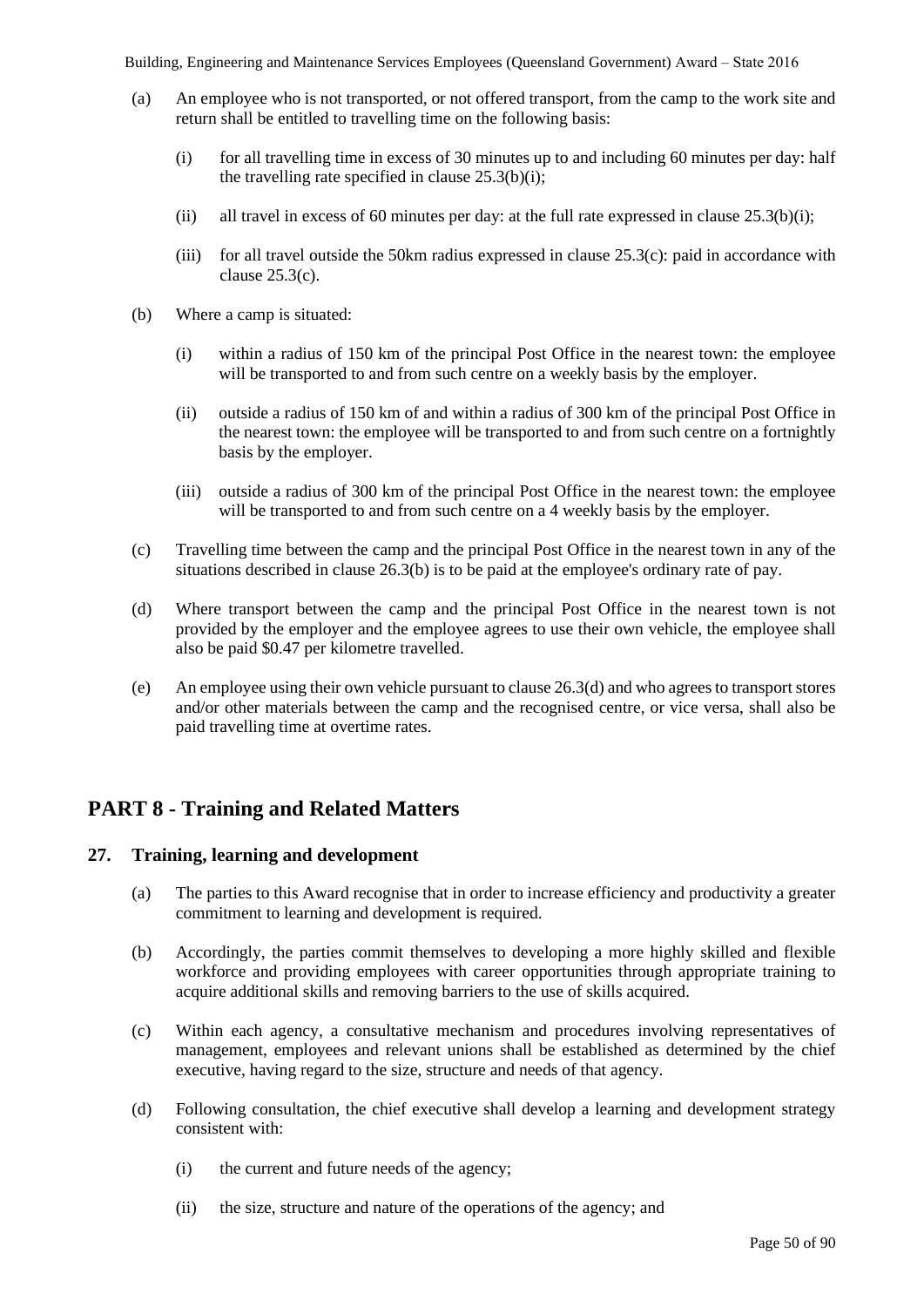- (iii) the need to develop vocational skills relevant to the agency through courses conducted wherever possible by accredited educational institutions and providers.
- (e) Learning and development may be both on-the-job or off-the-job and either internal or external to the organisation. If the training is undertaken during ordinary working hours the employee concerned shall not suffer any loss of pay. The employer shall not unreasonably withhold such paid training leave.
- (f) Learning and development provided should assist employees in obtaining accredited competencies, knowledge and skills.
- (g) All such learning and development should be directed at enabling employees to enhance skills relevant to duties to be performed. Employees will be expected to attend scheduled learning and development activities.
- (h) (i) In the case of the Building trades stream, where it is determined, through the classification process, that an employee is required to perform a certain task and the employee is not yet competent in that task, the employer shall, as soon as practicable and subject to clause 27(h)(ii), provide the necessary training to progress the employee to full competence. Such training shall be funded by the employer.
	- (ii) Notwithstanding clause  $27(h)(i)$ , an employer may instruct an employee not to undertake certain tasks which they are not yet competent to perform. In such a case training by the employer will not be required.
- (i) Costs incurred in association with the training described in this clause shall be reimbursed or funded by the employer as follows:
	- (i) standard fees for prescribed course and prescribed textbooks (excluding those textbooks which are contained in the employer's technical library) incurred in connection with the undertaking of training pursuant to clause 27 shall be reimbursed by the employer upon the production of evidence of such expenditure, subject to the presentation of reports of satisfactory progress; and
	- (ii) travel costs incurred by an employee undertaking training in accordance with clause 27 which exceed those normally incurred travelling to and from work shall be reimbursed by the employer.
- (j) Any disputes arising from the operation of this clause shall be subject to the dispute settlement procedure contained in clause 7.1 of the Award.

## **PART 9 - Occupational Health and Safety Matters, Equipment, Tools and Amenities**

## **28. Workplace health and safety**

The use of personal protective clothing and equipment together with the relevant safety measures are to be followed at all times in accordance with the relevant legislation.

## **28.1 Employees engaged within the Engineering stream**

(a) Repairs shall not be done in lifts, shafts or dangerous places of a similar nature whilst the same are in ordinary use.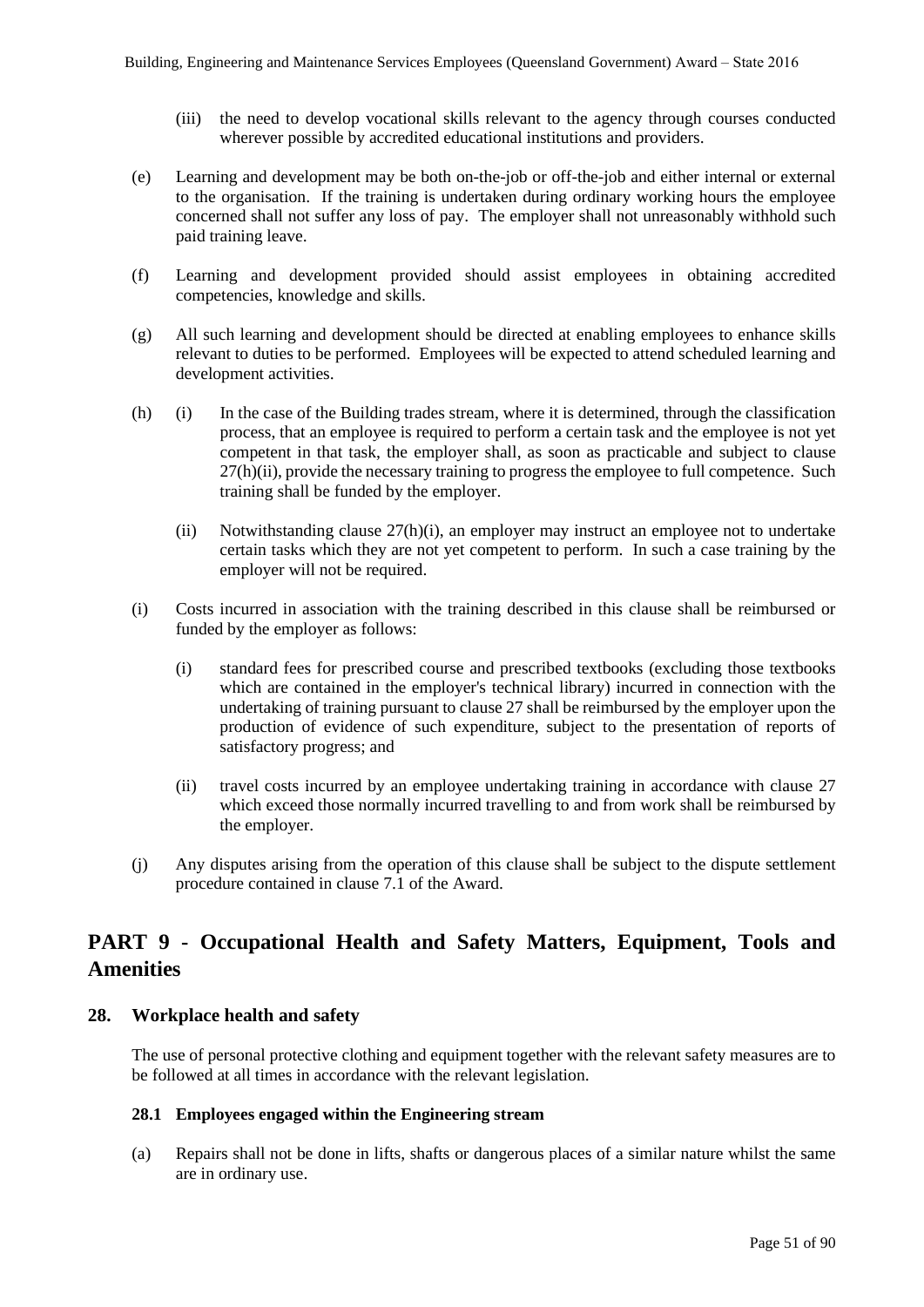(b) An employee engaged in cutting out work with handsnips shall be relieved of such cutting for the rest of the day after a given period for given gauges as follows:

|                | Hours |
|----------------|-------|
| 20 to 22 gauge |       |
| 24 gauge       | 3     |
| 26 gauge       | 4.5   |
| 28 gauge       | h     |

- (c) All poles over 10.5 metres in height except those carrying suspension wires only shall be stepped from that height upwards.
- (d) Employees who have to work on poles shall be provided with a ladder or tower wagon. If any such employee is left on a pole, there shall be within 90 metres a ladder or tower wagon. Hauling lines shall be supplied but climbers shall not be used.
- (e) Employees working in wet places shall be supplied by the employer with waterproof clothing and knee boots in good order and condition, and a suitable and safe place for drying wet clothing. A place shall be deemed to be "wet" when water other than rain is continually dropping from overhead so that the clothing of workers employed there will become saturated with water, or where there is water underfoot to a depth exceeding five centimetres, so that the feet of the workers employed there will become wet. No place shall be considered wet where workers are not actually working or where the wetness is caused by a jet or spraying of water.
- (f) Employees working on 200 volts and over, direct current, and on all alternating current live wires, shall, where required, be provided with the necessary insulating tools, rubber mats, or any other necessary protective appliances by their employer.
- (g) Employees emerying copper shall work no longer than one hour at any one time. There shall also be a break of 30 minutes after each such job.
- (h) The proportion of trainee electrical linespersons to certificated electrical linespersons shall not exceed one trainee electrical linesperson to every four certificated electrical linespersons in the employ of the employer.
- (i) An Electrician in Charge of Installation, Class I or II, shall not at any time be in charge of more than one self-contained electrical generating plant. A **self contained electrical generating plant** shall mean one electrical plant which contains one or more sets of prime movers or generators. An electrical motor is not to be regarded as a prime mover.

## **29. Equipment, tools and amenities**

## **29.1 Employees engaged within the Building trades stream**

- (a) An employee whose clothes, spectacles, hearing aids or tools have been accidentally spoilt by acid, sulphur or other deleterious substances, shall be paid such amount to cover the loss thereby suffered by the employee as may be agreed upon between the employee and the employer or, in default of agreement, as may be fixed by the Commission. However, should the employee's clothes be issued to the employee by the employer, the employer will have the option to issue new replacement clothing based on a fair wear and tear basis.
- (b) The maximum list of tools to be supplied by glaziers when required to use such tools in their employment shall be as follows: two putty knives (one facing, one stripping), 12mm wood chisel, light claw hammer, pair pincers, duster nail punch, hacking knife, heavy claw hammer, 1 metre folding rule, one pair 250 mm snips, medium screwdriver, heavy punch, centre punch, prick punch, broad knife, marking line (20 metres) and one 3 metre steel tape.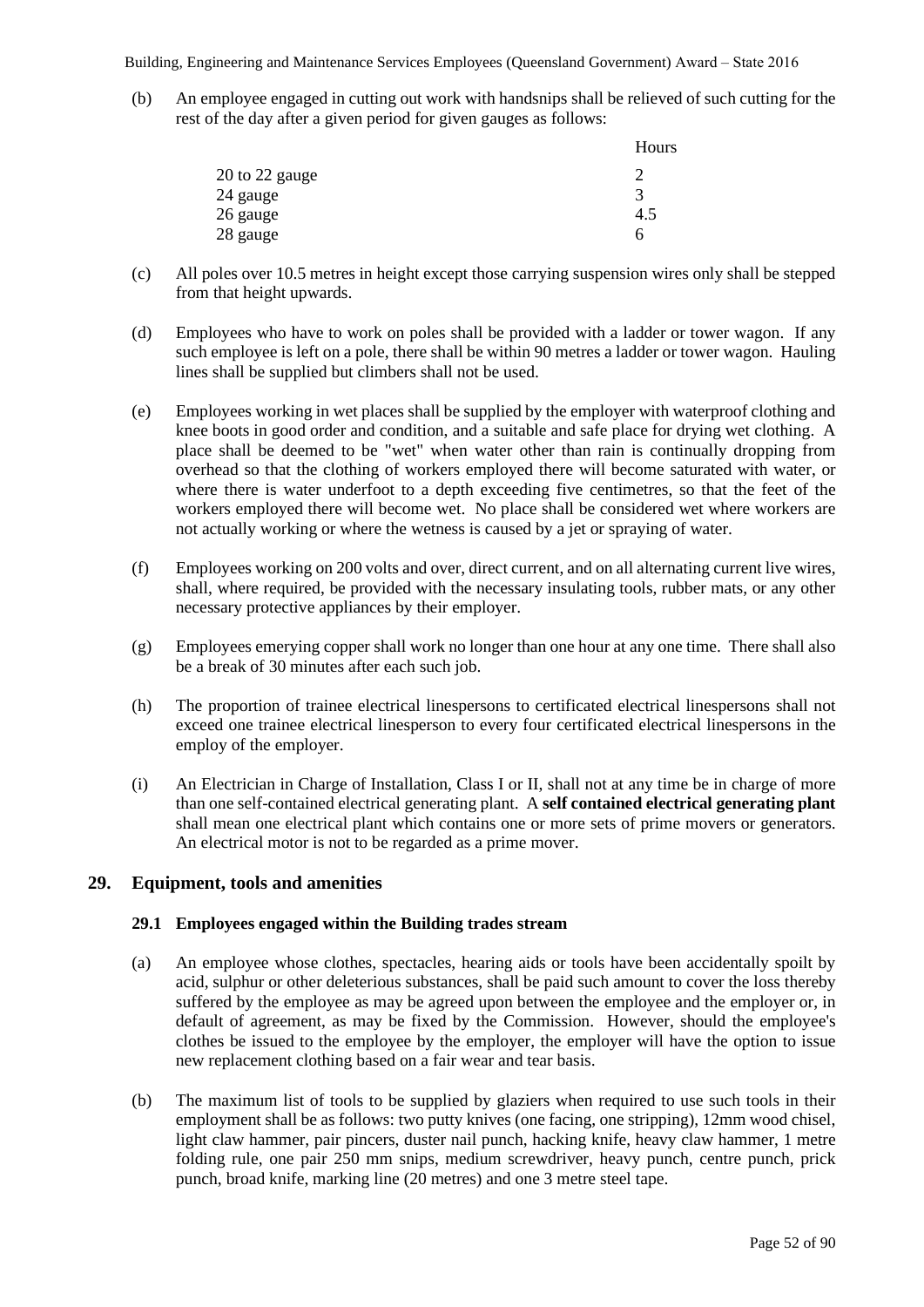- (c) Each employer shall provide the following tools and appliances where necessary: chain wrenches, pipe cutters, plumbing irons, ratchets, stocks and dies, taps and drills, vices, soldering iron files, hacksaw blades, hammers over 0.9 kilos in weight, pinch bars, all pipe tongs 300 mm and over in length, chamois leather, gilding tip, gilding knife, gilding brush, signwriter's mop, dagger liner, sponge, pliers, claw hammer, screw driver, stripping knife, large compass, duster, perspex square, tracing wheel, T square, sign cutter, glass cutters and putty knife.
- (d) (i) Subject to clause 29.1(d)(ii), an employee shall be reimbursed by the employer to a maximum of \$1,596.00 for loss of tools or clothes by fire or breaking and entering whilst securely stored at the employer's direction in a room or building on the employer's premises, job or workshop or in a lock-up or if the tools are lost or stolen while being transported by the employee at the employer's direction, or if the tools are accidentally lost over water or if the tools are lost or stolen owing to the employee leaving the job because of injury or illness.
	- (ii) An employee transporting their own tools shall take all reasonable care to protect those tools and prevent theft or loss.
- (e) (i) Unless prevented from doing so because of injury or illness, it is the responsibility of the employee to ensure that the employee's tools are securely stored at the completion of each days' work or shift.
	- (ii) Where an employee is absent from work because of illness or accident and has advised the employer in accordance with clause 20 the employer shall ensure that the employee's tools continue to be securely stored during such absence.
- (f) When an employer requires an employee to wear spectacles with toughened glass lenses the employer will pay the costs of the toughening process.
- (g) For the purposes of clause 29.1:
	- (i) only tools used by the employee in the course of their employment shall be covered;
	- (ii) the employee shall, if requested to do so, furnish the employer with a list of tools so used;
	- (iii) reimbursement shall be at the current replacement value of new tools of the same or comparable quality;
	- (iv) the employee shall report any theft to the Police prior to making a claim on the employer for replacement of stolen tools.

## **29.2 Employees engaged within the Engineering stream**

- (a) Each employer shall provide their employees with suitable accommodation for the preservation of the employees' tools and clothes.
- (b) The employer shall provide boiling water ready for meal times and rest pauses.
- (c) Where practicable suitable shelter shall be provided for all employees.
- (d) All employees shall be allowed such reasonable time as the employer deems necessary during working hours in each week to put their tools, benches and/or machines in order.
- (e) All precision tools over 300 millimetres in length, micrometers, verniers and dial indicators shall be provided by the employer.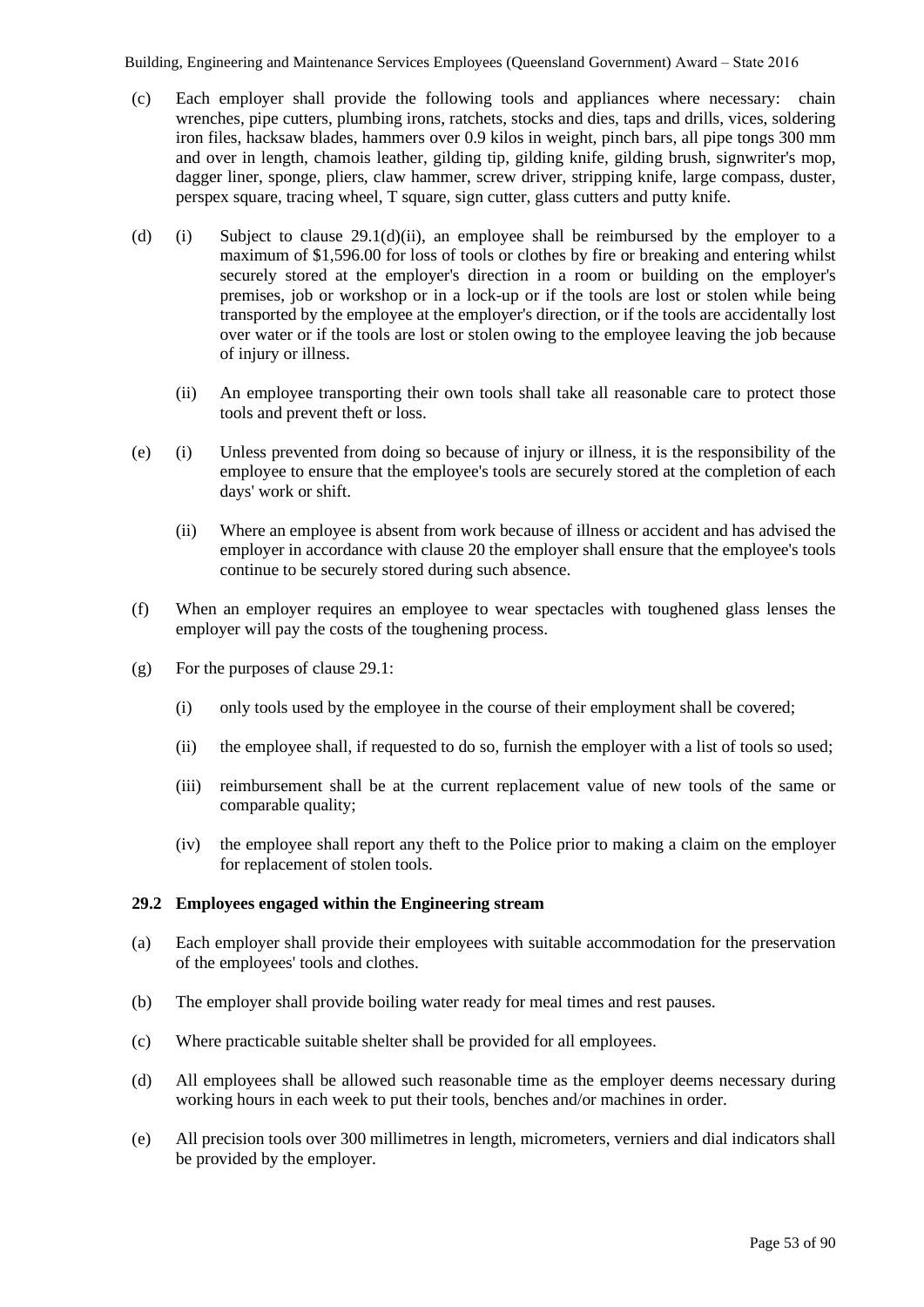- (f) Where it is customary to do so, all portable power tools, special tools, hammers, chisels, spanners, hacksaws, blades, scrapers, files, taps, dies, wrenches, pipe dies, clamps, jacks, tackle, heating appliances, handsaws, stocks, pipe grips (over 250 millimetres), saw files, snips, hand drills, rivet sets, cramps and parallel shank drills etc shall be provided by the employer.
- (g) Employees in maintenance work required to carry the employer's tools or spare parts continuously shall be provided with a suitable receptacle.

## **PART 10 - Union Related Matters**

## **30. Union encouragement**

- (a) The parties recognise the right of individuals to join a union and will encourage that membership. However, it is also recognised that union membership remains at the discretion of individuals.
- (b) An application for union membership and information on the relevant union/s will be provided to all employees at the point of engagement.
- (c) Information on the relevant union/s will be included in induction materials.
- (d) Union representative/s will be provided with the opportunity to discuss union membership with new employees.

## **31. Union delegates**

- (a) The parties acknowledge the constructive role democratically elected union delegates undertake in the workplace in relation to union activities that support and assist members. That role will be formally recognised, accepted and supported.
- (b) Employees will be given full access to union delegates/officials during working hours to discuss any employment matter or seek union advice, provided that service delivery is not disrupted and work requirements are not unduly affected.
- (c) Provided that service delivery and work requirements are not unduly affected, delegates will be provided convenient access to facilities for the purpose of undertaking union activities. Such facilities include: telephones, computers, e-mail, photocopiers, facsimile machines, storage facilities, meeting rooms and notice boards. It is expected that management and delegates will take a reasonable approach to the responsible use of such facilities for information and communication purposes.
- (d) Subject to the relevant employee's written approval and any confidentiality provisions, delegates may request access to documents and policies related to a member's employment.

## **32. Industrial relations education leave**

- (a) Industrial relations education leave is paid time off to acquire knowledge and competencies in industrial relations. Such knowledge and competencies can allow employees to effectively participate in consultative structures, perform a representative role and further the effective operation of grievance and dispute settlement procedures.
- (b) Employees may be granted up to 5 working days (or the equivalent hours) paid time off (non-cumulative) per calendar year, approved by the chief executive, to attend industrial relations education sessions.
- (c) Additional leave, over and above 5 working days non-cumulative (or the equivalent hours) in any one calendar year may be granted where approved structured employees' training courses involve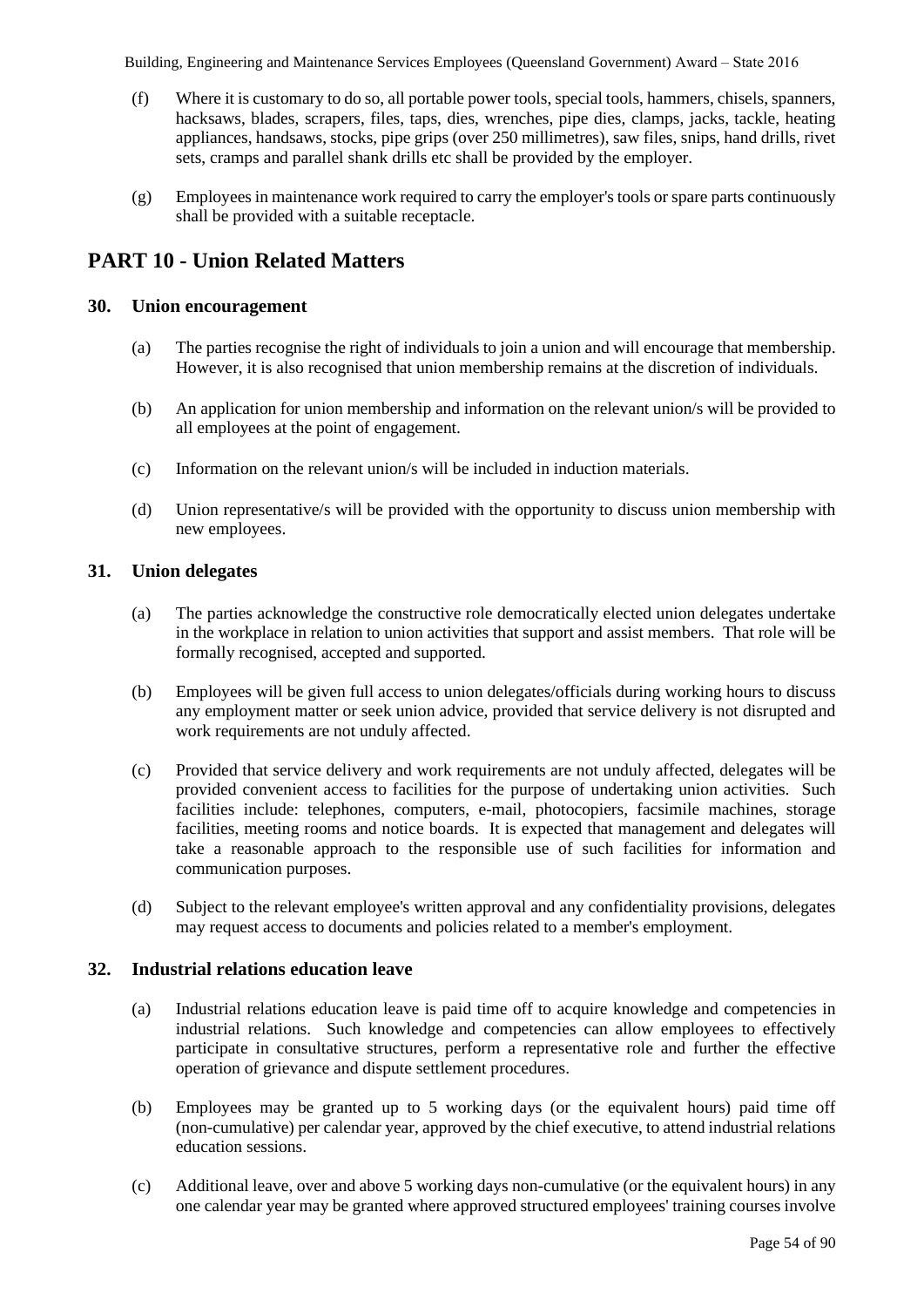more than 5 working days (or the equivalent). Such leave will be subject to consultation between the chief executive, the relevant union and the employee.

- (d) Upon request and subject to approval by the chief executive, employees may be granted paid time off in special circumstances to attend management committee meetings, union conferences, and Australian Council of Trade Unions (ACTU) Congress.
- (e) The granting of industrial relations education leave or any additional special leave should not impact adversely on service delivery, work requirements or the effectiveness and efficiency of the agency/work unit concerned. At the same time, such leave shall not be unreasonably refused.
- (f) At the discretion of the chief executive, employees may be granted special leave without pay to undertake work with their union.

## **33. Right of entry**

- (a) Authorised industrial officer
	- (i) An 'authorised industrial officer' is any union official holding a current authority issued by the Industrial Registrar.
	- (ii) Right of entry is limited to workplaces where the work performed falls within the registered coverage of the union.
- (b) Entry procedure
	- (i) An authorised industrial officer may enter a workplace at which an employer carries on a calling of the officer's organisation, during the employer's business hours, to exercise a power under Chapter 9, Part 1, Division 5, Subdivision 2 of the Act as long as the authorised industrial officer:
		- (A) has notified the employer or the employer's representative of the officer's presence; and
		- (B) produces their authorisation, if required by the employer or the employer's representative.
	- (ii) Clause 33(b)(i) does not apply if, on entering the workplace, the officer discovers that neither the employer nor the employer's representative having charge of the workplace is present.
	- (iii) A person must not obstruct or hinder any authorised industrial officer exercising their right of entry.
	- (iv) If the authorised industrial officer does not comply with a condition of clause  $33(b)(i)$  the authorised industrial officer may be treated as a trespasser.
- (c) Inspection of records
	- (i) An authorised industrial officer is entitled to inspect the time and wages record required to be kept under section 339 of the Act.
	- (ii) An authorised industrial officer is entitled to inspect such time and wages records of any current employee except if the employee:
		- (A) is ineligible to become a member of the authorised industrial officer's union; or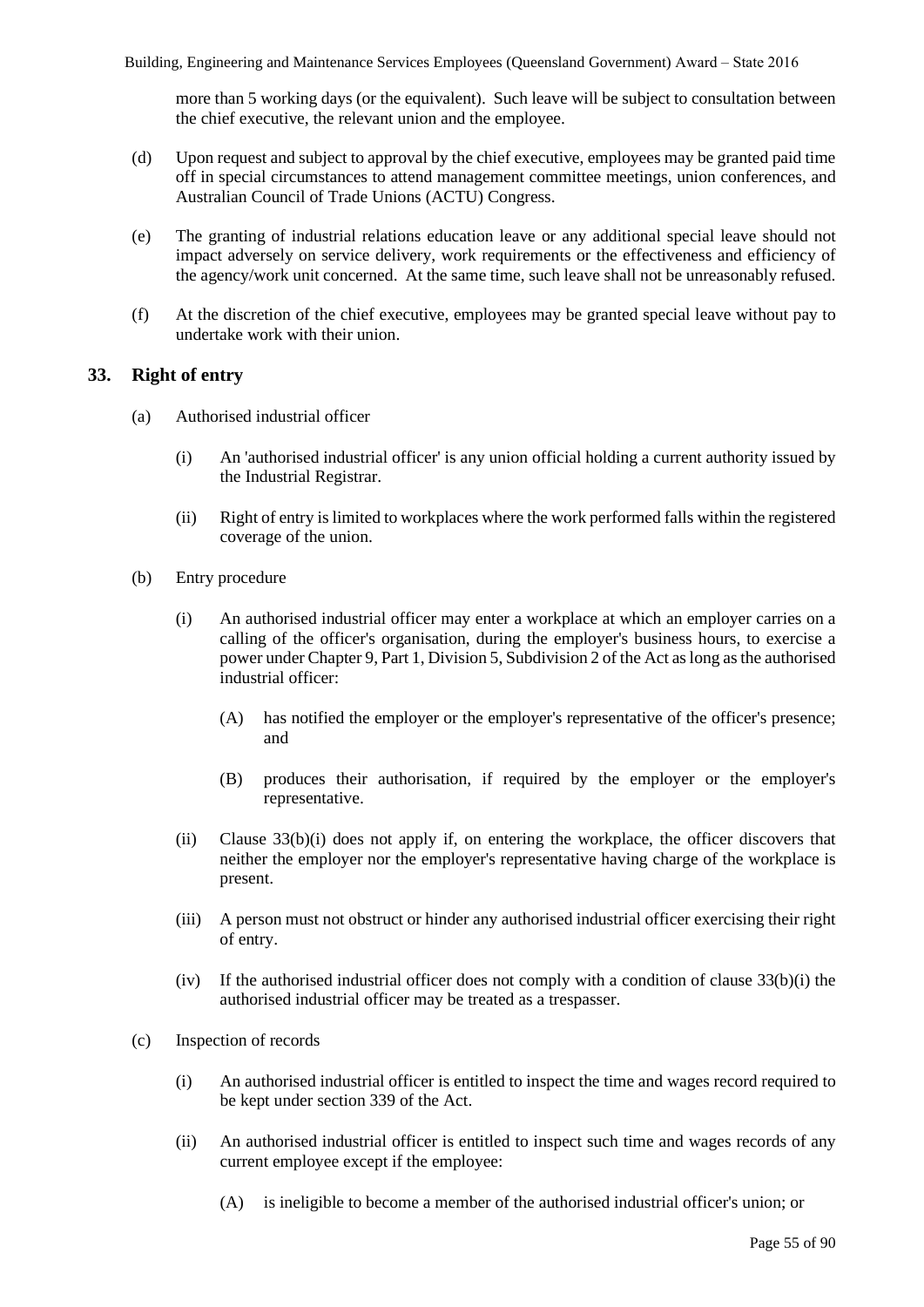- (B) has made a written request to the employer that they do not want their record inspected.
- (iii) The authorised industrial officer may make a copy of the record, but cannot require any help from the employer.
- (iv) A person must not, by threats or intimidation, persuade or attempt to persuade an employee or prospective employee to make, or refuse to make, a written request to the employer or prospective employer that the record not be available for inspection by an authorised industrial officer.
- (d) Discussions with employees

An authorised industrial officer is entitled to discuss with the employer, or a member or employee eligible to become a member of the union:

- (i) matters under the Act during working or non-working time; and
- (ii) any other matter with a member or employee eligible to become a member of the union, during non-working time.
- (e) Conduct
	- (i) The employer must not obstruct the authorised industrial officer exercising their right of entry powers.
	- (ii) An authorised industrial officer must not wilfully obstruct the employer, or an employee during the employee's working time.

*Note: Clause 33 - Right of entry, deals with comparable provisions contained within the Act. In order to ensure the currency of existing legal requirements parties are advised to refer to Chapter 9, Part 1, Division 5 of the Act as amended from time to time.*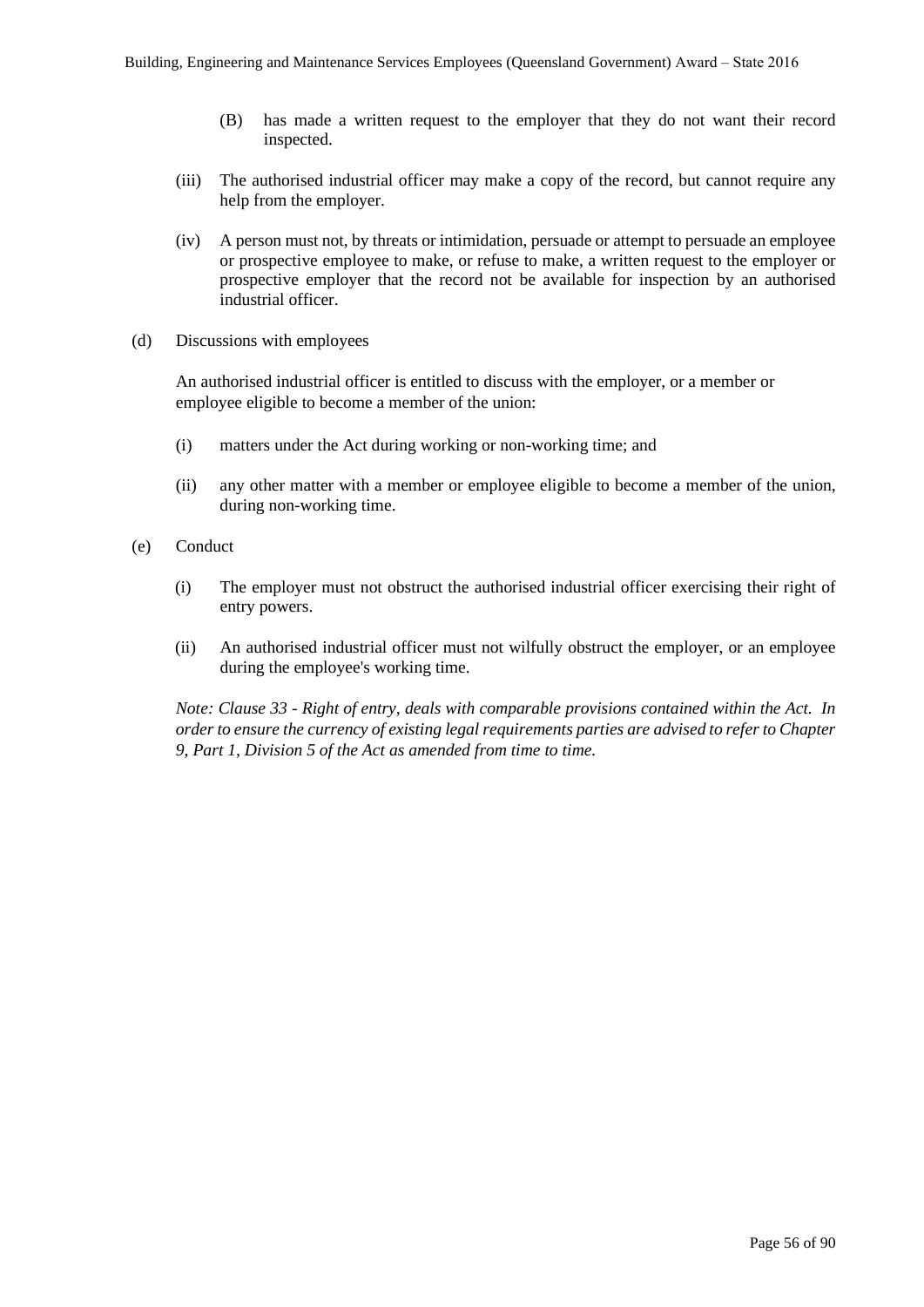# **Schedule 1 - Classification Structure and Level Descriptors - Building Trades Stream**

## **S1.1 Outline of classification structure**

The definitions below guide the classification of employees in this group by indicating the standard of skill and indicative tasks required of a particular role.

Building trades employees at each classification level may be required to have the competencies for the level or levels below their own level. When required, employees at each level will undertake lower level duties as well as performing tasks incidental to work at their level.

## **S1.2 Definitions**

Definitions for the purpose of determining classifications of employees within the Building trades stream:

**points** means the points assigned to an employee who successfully completes units of competence within a qualification that may lead to the issue of a statement of attainment. One (1) point is the equivalent of each 10 hours of time nominally assigned from the unit/s or element/s of competence undertaken

**recognition of prior learning (RPL)** means recognition of competencies currently held, regardless of how, when or where the learning occurred. Under the Australian Quality Training Framework, competencies may be attained in a number of ways. This includes through any combination of formal or informal training and education, work experience or general life experience. In order to grant RPL, the assessor must be confident that the candidate is currently competent against the endorsed industry or enterprise competency standards or outcomes specified in Australian Qualifications Framework accredited courses. The evidence may take a variety of forms and could include certification, references from past employers, testimonials from clients and work samples. The assessor must ensure that the evidence is authentic, valid, reliable, current and sufficient

**self-directed work area team** or **WAT** means a group of employees who work as a team to plan and execute functions relevant to their employers' business. Work area teams are generally autonomous of direct managerial supervision and perform their tasks in a way that maximises productivity and the utilisation of skills

**supervision** within the classification structure relates to the increasing value of the employee to the employer in terms of the degree of autonomy, decision-making, problem-solving application and responsibility of the employee as an individual or within a work area team environment. This Award recognises two levels of supervision which are as follows:

**general supervision** applies to an employee who:

- receives general instructions, usually covering only the broader technical aspects of the work;
- may be subject to progress checks but such checks are usually confined to ensuring that, in broad terms, satisfactory progress is being made;
- has their assignments reviewed on completion;
- although technically competent and well experienced there may be occasions on which the person will receive more detailed instructions; and
- usually operates within a work area team but may have specified areas of autonomy to perform a range of allocated activities and functions.

**limited supervision** applies to an employee who: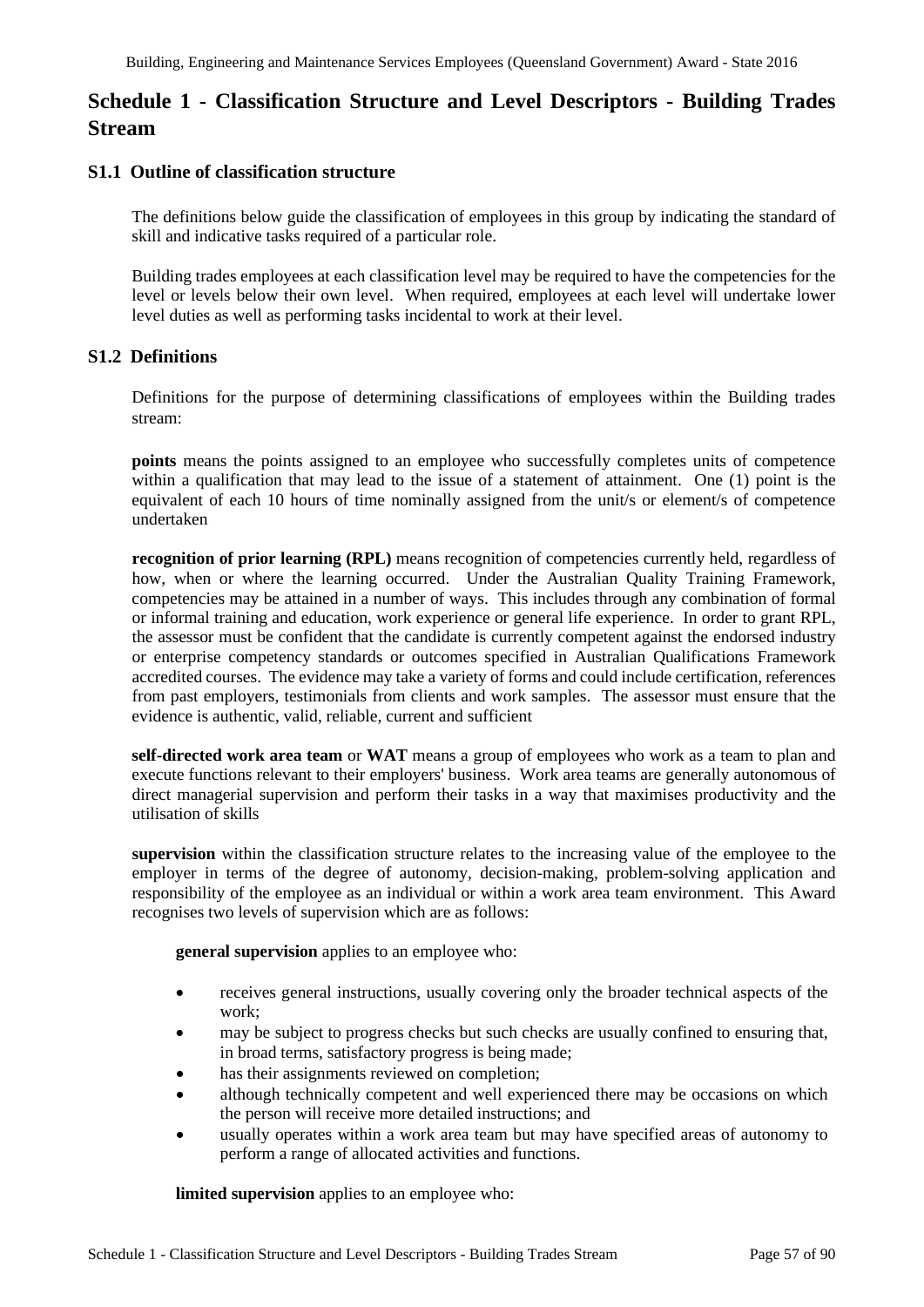- receives only limited instructions normally confined to a clear statement of objectives;
- has their work usually measured in terms of the achievement of stated objectives;
- is fully competent and very experienced in a technical sense and requires little guidance in the performance of work; and
- may lead or manage a work area team.

## **S1.3 Classification structure and descriptors**

## **Building worker level 1 (BW1)**

| $\vert$ BW1 (a): | Upon commencement in the industry (i.e. new entrant)                    |  |
|------------------|-------------------------------------------------------------------------|--|
| $\vert$ BW1 (b): | After 3 months in the industry                                          |  |
| $\vert$ BW1(c):  | After 12 months in the industry                                         |  |
| $\vert$ BW1 (d): | Upon fulfilling the substantive requirements of Building worker level 1 |  |

- (a) A **Building worker level 1 (BW1)** works under general supervision in one or more aspects of building and/or construction activities and will:
	- (i) have completed, in accordance with recognised prior learning principles, a construction skills test equivalent to the required competency standards; or
	- (ii) have completed relevant structured training equivalent to the required competency standards.
- (b) Skills and duties

An employee at this level performs work to the extent of their skills, competence and training. Employees will have completed the required training or will have the equivalent skills gained through work experience in accordance with the prescribed standards for this level. They will undertake indicative tasks within the scope of the skills that they possess.

An employee at this level:

- (i) may be part of a self-directed work area team (WAT);
- (ii) may be required to perform a range of duties in one or more area of the overall building and/or construction industry;
- (iii) works from instructions and procedures;
- (iv) assists in the provision of on-the-job training to a limited degree;
- (v) coordinates work in a team environment or works individually under general supervision;
- (vi) is responsible for assuring the quality of their own work;
- (vii) has a qualification in first aid.
- (c) Indicative tasks

Indicative tasks that an employee may perform at this level include the following:

- (i) uses precision measuring instruments;
- (ii) basic material handling functions;
- (iii) operates small plant and pneumatic machinery;
- (iv) inventory and store control;
- (v) uses a range of hand tools and oxy welding equipment;
- (vi) has a knowledge of the construction process and understands the sequencing of construction functions;
- (vii) is able to provide first aid assistance to other employees.
- (d) The BW1 classification incorporates the following (traditionally used) job titles/positions: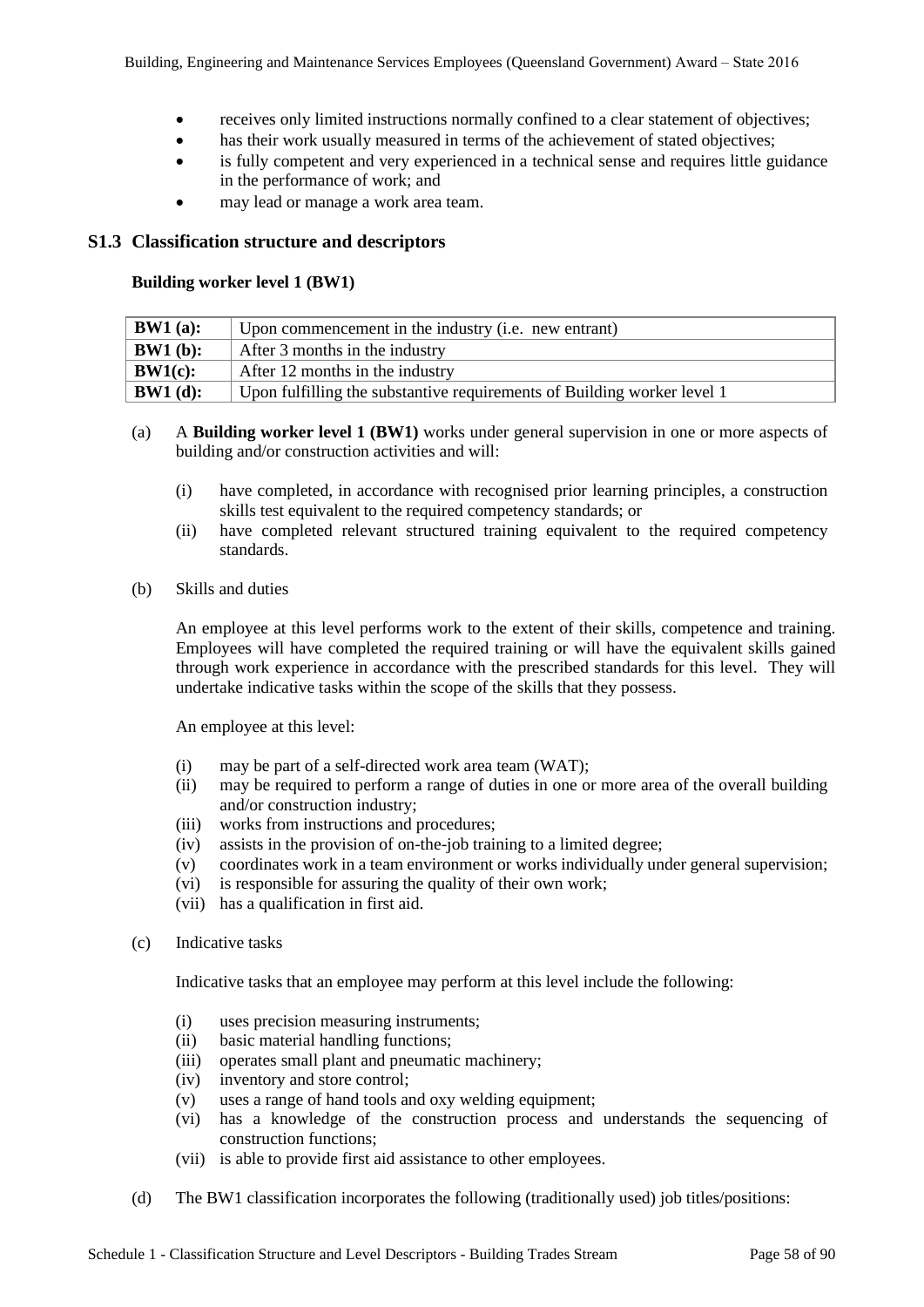- aluminium alloy structural erectors
- assistant powder monkey bricklayer's labourer
- assistant rigger (as defined)
- cement gun operator
- concrete cutting or drilling machine operator
- concrete formwork stripper
- concrete gang, including concrete floater
- crane chaser
- demolition worker (after three months experience)
- dump cart operator
- gantry hand or crane hand
- gear hand
- jackhammer person
- labourer
- labourer assisting any other tradesperson
- mixer driver (concrete)
- plasterer's labourer
- roof layer (malthoid or similar material)
- steel erector (whether prefabricated or otherwise)
- steel or bar bender to pattern or plan
- trades labourer
- underpinner.

#### **Building worker level 2 (BW2)**

- (a) A **Building worker level 2 (BW2)** works under limited supervision in one or more aspects of building and/or construction activities and will:
	- (i) have completed in accordance with recognised prior learning principles a construction skills test equivalent to the required competency standards; or
	- (ii) have completed relevant structured training equivalent to the required competency standards.
- (b) Skills and duties

An employee at this level performs work to the extent of their skills, competence and training. Employees will have completed the required training or will have the equivalent skills gained through work experience in accordance with the prescribed standards for this level. They will undertake indicative tasks within the scope of the skills that they possess.

An employee at this level:

- (i) may be part of a self-directed work area team (WAT);
- (ii) may be responsible for the supervision of one or more employees working at BW1 level;
- (iii) can interpret plans and drawings relevant to their functions;
- (iv) assists with the provision of on-the-job training;
- (v) assumes responsibility for allocating tasks within a WAT within the area of the employee's skills, competence and training;
- (vi) has some responsibility for the order and purchase of materials within defined parameters;
- (vii) is able to sequence functions relevant to the employee's WAT; and
- (viii) applies quality control techniques to the employee's own work and that of other employees within the WAT.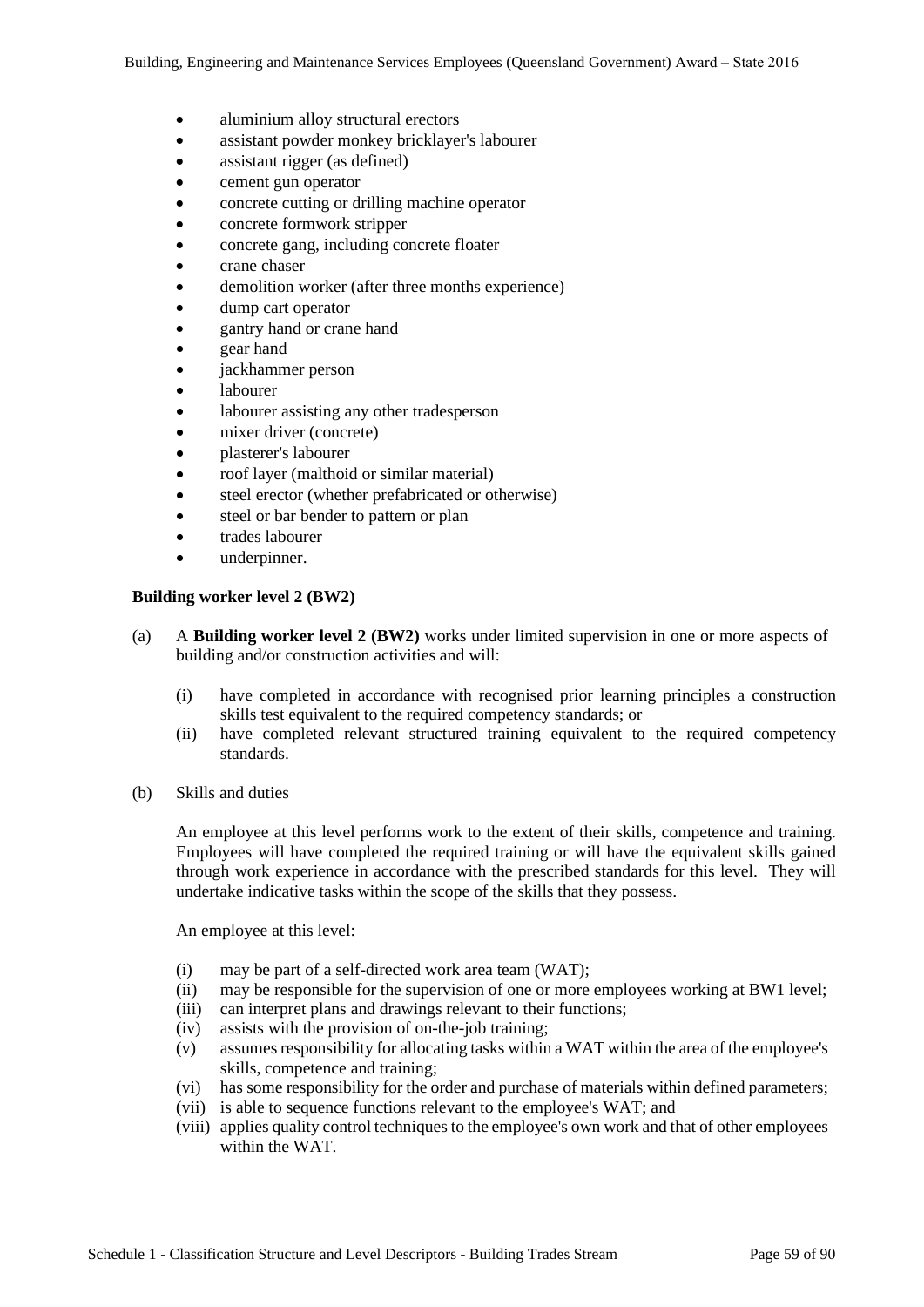(c) Indicative tasks

Indicative tasks that an employee may perform at this level include the following:

- (i) calculates safe loads and stress factors;
- (ii) measures accurately using specialised equipment;
- (iii) non-trade's maintenance of relevant plant and equipment;
- (iv) anticipates and plans for constant changes to the work environment.
- (d) The BW2 classification incorporates the following (traditionally used) job titles/positions:
	- certified scaffolder
	- concrete finisher
	- dogperson
	- foundation shaftsworker
	- hoist or winch driver
	- powder monkey
	- rigger
	- steelfixer
	- tack welder (other than an employee who is employed within the Engineering stream).

#### **Building tradesperson level 1 (BT 1)**

- (a) A **Building tradesperson level 1** (BT1) works individually or in a team environment in one or more aspects of building and/or construction activities and will:
	- (i) have successfully completed a relevant trade apprenticeship or its AQF equivalent, or
	- (ii) have successfully completed, in accordance with recognised prior learning principles, a competency assessment for this level.
- (b) Skills and duties

An employee at this level performs work to the extent of their skills, competence and training. Employees will have completed the required training or will have the equivalent skills gained through work experience in accordance with the prescribed standards for this level. They will undertake indicative tasks within the scope of the skills that they possess.

An employee at this level demonstrates:

- (i) understanding of quality control techniques;
- (ii) ability to inspect products and/or materials for conformity with established standards;
- (iii) good interpersonal communications skills;
- (iv) ability to work in a safe manner so as not to cause self injury or injury to others;
- (v) ability to exercise discretion and utilise basic fault-finding skills in the cause of their work;
- (vi) ability to work under general supervision either individually or in a team environment; and
- (vii) ability to instruct apprentices in the correct performance of work.
- (c) Indicative tasks

Indicative tasks that an employee may perform at this level include the following:

- (i) trade skills associated with a relevant certificated trade;
- (ii) non-trade tasks incidental to their work;
- (iii) informal on-the-job guidance to a limited degree;
- (iv) instruction of apprentices in the correct performance of trade-related skills.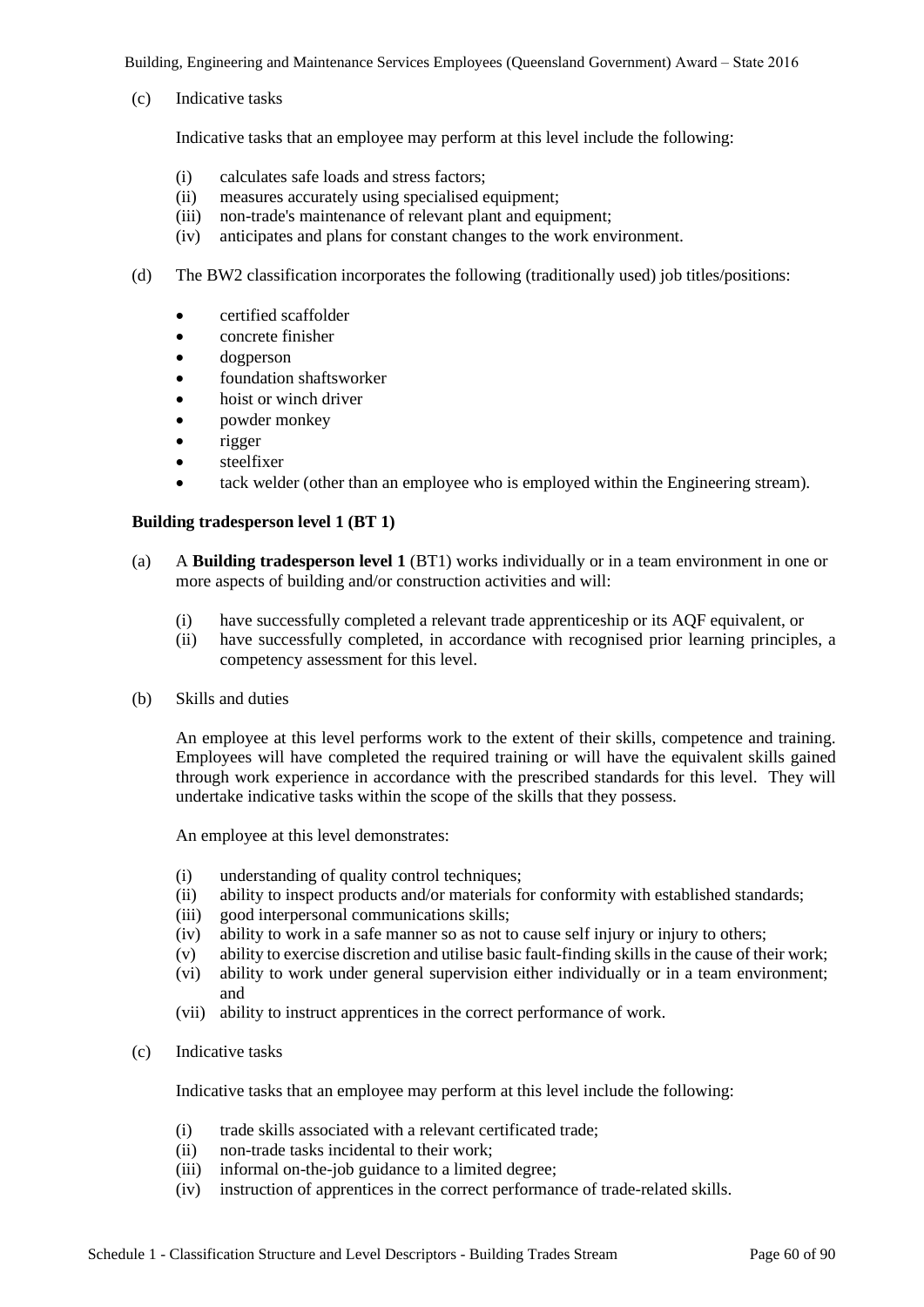- (d) The BT1 classification incorporates, but is not limited to, the following (traditionally used) job titled/positions:
	- bricklayer
	- carpenter
	- floor specialist
	- glazier
	- *joiner*
	- licensed drainer
	- machinist (other than an employee who is employed within the Engineering stream)
	- painter
	- plasterer
	- plumber
	- sandblaster
	- shopfitter
	- signwriter
	- stone mason
	- tiler
	- waterproofer.

## **Building tradesperson level 2 (BT 2)**

- (a) A **Building tradesperson level 2** (BT2) works independently or in a team environment. A Building tradesperson level 2 will:
	- (i) have successfully completed an additional 12 points of relevant structured training from another trade or post-trade in addition to the requirements of a BT1, or
	- (ii) have successfully completed, in accordance with recognised prior learning principles, a competency assessment for this level.
- (b) The above training requirements may be obtained in relation to a range of skills including, but not limited to, trade skills in comparable trades other than that in which they are primarily employed which would allow an employee to perform a range of duties across trades as required by an employer.
- (c) In order to be classified at this level a tradesperson may be required to establish they have undertaken the necessary training (either on or off-the-job) or has the necessary experience and is competent to perform the duties involved as well as meet existing licensing requirements, where applicable.
- (d) A BT2 includes a Plumber or Licensed Drainer whose duties require that they have an additional 12 points of training beyond their own trade classification at BT1.
- (e) Skills and duties

An employee at this level:

- (i) performs work to the extent of their skills, competence and training; and
- (ii) will have completed the required training; or
- (iii) will have the equivalent skills gained through work experience in accordance with the prescribed standards for this level.

A BT2 works above and beyond a BT1 and to the level of their training:

(i) exercises skills gained through satisfactory completion of the training prescribed for this level or through satisfactory completion of a skills assessment for this level;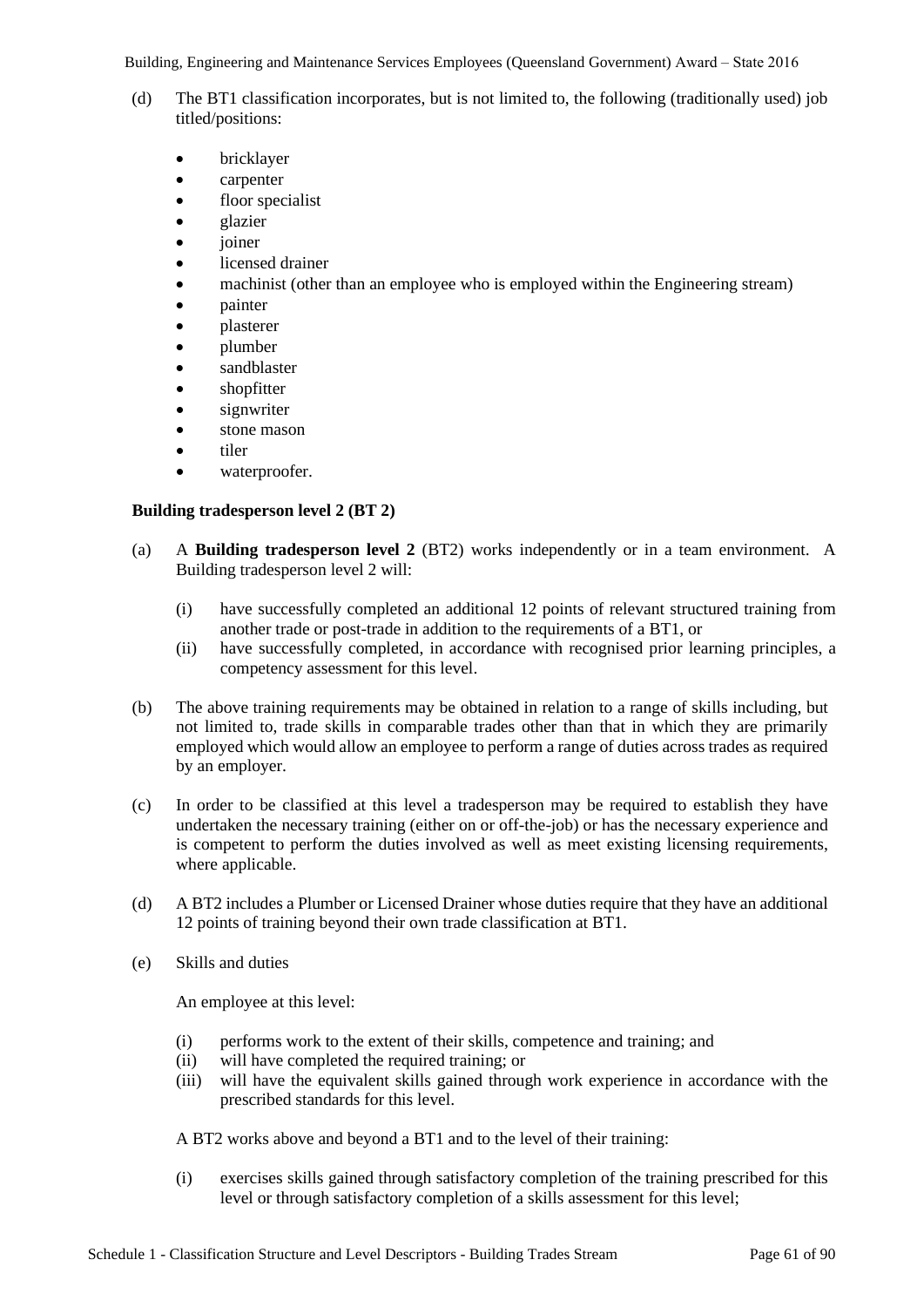- (ii) exercises discretion within the scope of this level;
- (iii) works under general supervision either individually or in a team environment;
- (iv) understands and implements quality control techniques;
- (v) provides guidance and assistance as part of a work team;
- (vi) works in a safe manner so as not to injure themselves or other employees; and
- (vii) exercises trade skills relevant to the requirements of the enterprise at a level higher than an employee at BT1.
- (f) Indicative tasks

The following indicative tasks, which an employee at this level may perform, are subject to the employee having appropriate trade and post-trade training or experience to enable the employee to perform the particular indicative tasks:

- (i) assists in the provision of on-the-job training in conjunction with other tradespersons and supervisors;
- (ii) operates and maintains a wide range of complex machines or equipment in the workplace;
- (iii) ability to apply relevant legislation to the work of self and others;
- (iv) ability to carry out any other tasks as directed in accordance with their level of skill training; and
- (v) utilises trade skills not related to the employee's designated core trade.

## **Building tradesperson level 3 (BT 3)**

- (a) A **Building tradesperson level 3** (BT3) will:
	- (i) have successfully completed an additional 12 points of relevant structured training from another trade or post-trade in addition to the requirements of a BT2, or
	- (ii) have successfully completed, in accordance with recognised prior learning principles, a competency assessment for this level.
- (b) The above training requirements may be obtained in relation to a range of skills in comparable trades other than that in which they are primarily employed, which would allow an employee to perform a range of duties across trades as required by an employer.
- (c) In order to be classified at this level a tradesperson may be required to establish they have undertaken the necessary training (either on or off-the-job) or has the necessary experience and is competent to perform the duties involved as well as meet existing licensing requirements, where applicable.
- (d) A BT3 includes a Plumber, Licensed Plumber or Licensed Drainer whose duties require them to use additional licences and/or endorsement that equate to an additional 12 points of training beyond their own trade classification at level 2, from the table below:

| <b>Licences and Endorsements</b> | <b>Points</b> |
|----------------------------------|---------------|
| Thermostatic mixing valves       | 3.2           |
| Backflow prevention              |               |
| Restricted electrical licence    | 5.6           |
| Urban irrigation installation    | 8.2           |
| Gas installers licence           | 12            |

- (e) Skills and duties
	- (i) An employee at this level performs work to the extent of their skills, competence and training and will have:
		- (A) completed the required training; or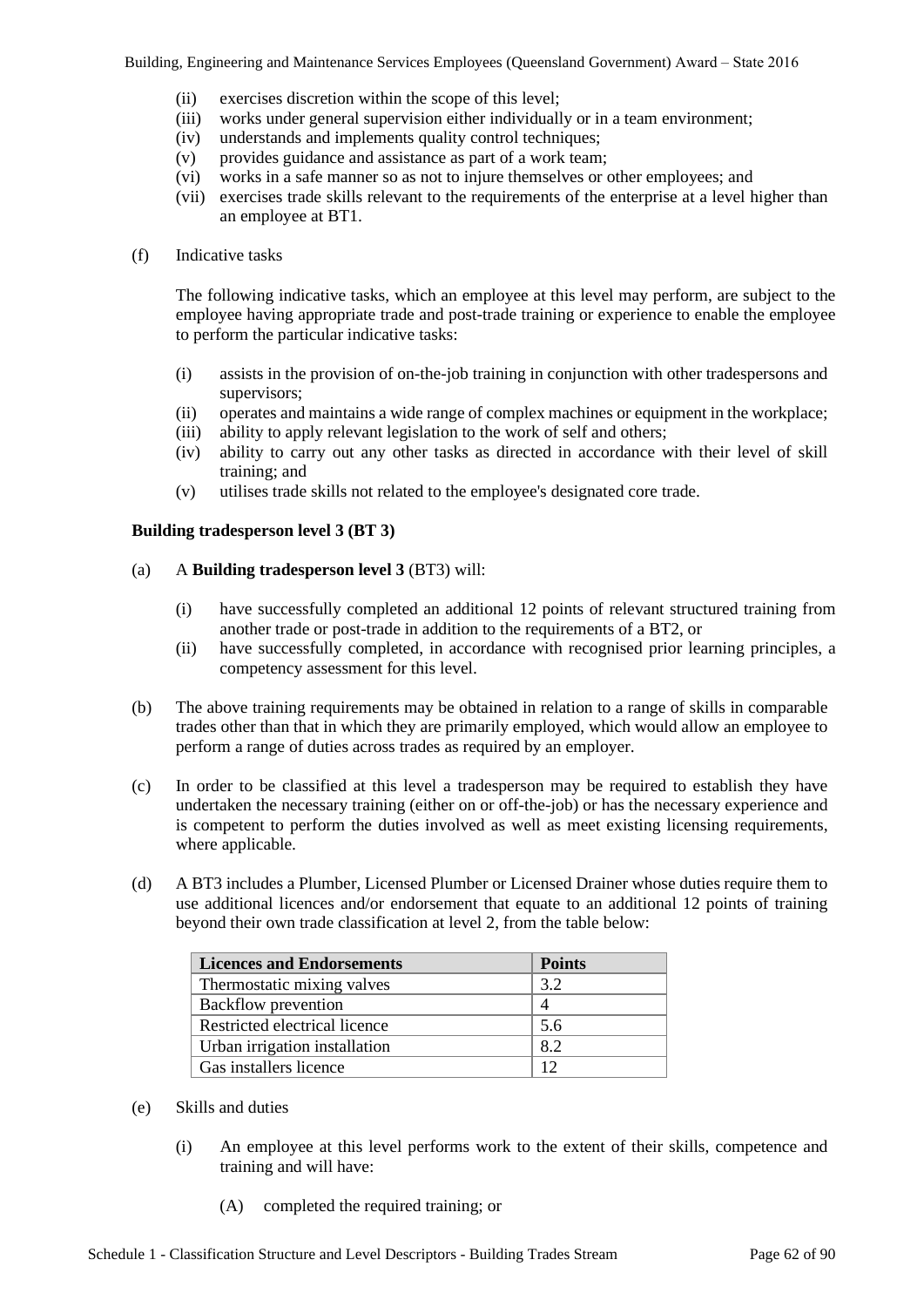- (B) gained the equivalent skills through work experience in accordance with the prescribed standards for this level.
- (ii) A BT3 works above and beyond a BT2 and to the level of their training:
	- (A) exercises the skills attained through satisfactory completion of the training and standard prescribed for this classification;
	- (B) provides guidance and assistance as part of a work team;
	- (C) assists in the provision of training in conjunction with supervisors and trainers;
	- (D) understands and implements quality control techniques and is responsible for the quality of their work and is able to identify faults in the work of others at this or lower levels;
	- (E) works in a safe manner so as not to injure themselves or other employees;
	- (F) is able to identify hazards and unsafe work practices which may affect others in the team environment;
	- (G) exercises excellent interpersonal skills;
	- (H) performs work under limited supervision either individually or in a team environment; and
	- (I) exercises discretion within their level of skill.
- (f) Indicative tasks

The following indicative tasks which an employee at this level may perform are subject to the employee having appropriate trade and post-trade training or experience to enable the employee to perform the particular indicative tasks:

- (i) exercises high precision trade skills using various materials and/or specialised techniques;
- (ii) utilises additional trade licences;
- (iii) utilises post-trade skills;
- (iv) utilises trade skills not related to the employee's designated core trade; and
- (v) performs tasks on a CAD/CAM terminal in the performance of routine modifications.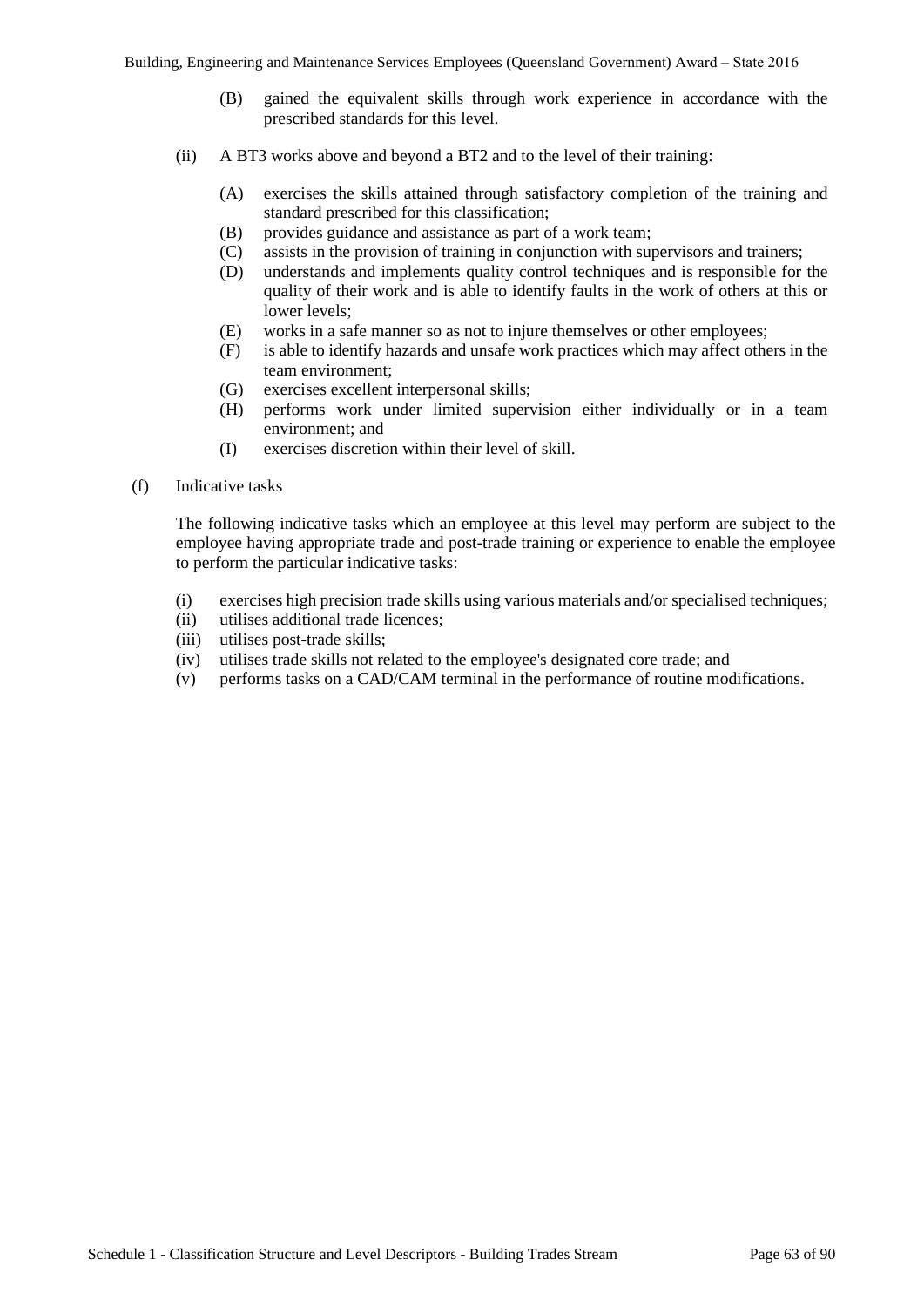## **Schedule 2 - Classification Structure and Level Descriptors - Engineering Stream**

## **S2.1 Summary**

Employees in this group are to be classified according to the level of competency they hold and are required to use in their work. The classification definitions provide descriptors of the nature of the work performed at each classification level. Where there is a query about the classification of an employee, their classification should be determined in accordance with the National Metal and Engineering Competency Standards Implementation Guide (Implementation Guide). A copy of the guide can be downloaded at www.mskills.com.au.

Competency can be shown by formal qualifications or by the actual exercise of skills. If an employee holds the minimum training requirement for a particular classification level in this Award, and they are required by the employer to use or will be required by the employer to use those skills in their job, then they cannot be classified below that particular classification level. For example, a person who holds a trade certificate and is required to use those skills cannot be classified below the C10 classification.

| <b>Number</b>  | <b>Classification Title</b>                                                             | <b>Minimum Training</b>                                     | <b>Recommended</b>                    |
|----------------|-----------------------------------------------------------------------------------------|-------------------------------------------------------------|---------------------------------------|
|                |                                                                                         | Requirement                                                 | <b>Points</b>                         |
| C2(b)          | Principal Technical Officer                                                             | $\overline{15}$ modules in addition to                      | Standards yet to                      |
|                |                                                                                         | <b>Advanced Diploma</b>                                     | be finalised                          |
|                |                                                                                         | or equivalent.<br>7 modules in addition to                  |                                       |
| C2(a)          | Leading Technical Officer                                                               | <b>Advanced Diploma</b>                                     | Standards yet to<br>be finalised      |
|                | Principal/Trainer/Supervisor/Co-ordinator                                               | AQF 6 Advanced Diploma -                                    |                                       |
|                |                                                                                         | with 15 modules minimum in                                  |                                       |
|                |                                                                                         | supervision/training                                        |                                       |
|                |                                                                                         | or equivalent                                               |                                       |
| C <sub>3</sub> | Engineering Associate - Level II                                                        | AQF 6 Advanced Diploma                                      | Standards yet to                      |
|                |                                                                                         | or equivalent                                               | be finalised                          |
| C4             | Engineering Associate 3rd year of - Level 1                                             | 22 Modules towards                                          | Standards yet to                      |
|                |                                                                                         | <b>Advanced Diploma</b><br>or equivalent                    | be finalised                          |
| C <sub>5</sub> | Engineering Technician - Level V                                                        | AQF 5 - Diploma or                                          | 60<br>points<br>in                    |
|                | Advanced Engineering Tradesperson Level II                                              | 15 modules towards                                          | addition to C10                       |
|                |                                                                                         | <b>Advanced Diploma</b>                                     |                                       |
|                |                                                                                         | or equivalent                                               |                                       |
| C <sub>6</sub> | Engineering Technician - Level IV                                                       | 12 modules towards Diploma                                  | 48<br>points<br>in                    |
|                | Advanced Engineering Tradesperson Level 1                                               | or Advanced Diploma                                         | addition to C10                       |
|                |                                                                                         | or equivalent                                               |                                       |
| C7             | Certificate IV in Engineering, including HET<br>and Special Class Tradesperson Level II | <b>AQF</b> Level 4 Certificate<br>9 modules towards Diploma | 36<br>points<br>in<br>addition to C10 |
|                | <b>Engineering Technician</b>                                                           | or Advanced Diploma                                         |                                       |
|                | Level III                                                                               | 3 appropriate modules in                                    |                                       |
|                |                                                                                         | addition to C8                                              |                                       |
|                |                                                                                         | or equivalent                                               |                                       |
| C8             | Engineering Technician - Level II                                                       | 3 appropriate modules in                                    | 24<br>points<br>in                    |
|                | <b>Engineering Tradesperson</b>                                                         | addition to C9 or                                           | addition to C10                       |
|                | - Special Class Level I                                                                 | 6 modules towards Diploma                                   |                                       |
|                |                                                                                         | or Advanced Diploma<br>or equivalent                        |                                       |
| C9             | Engineering Technician - Level 1                                                        | 3 appropriate modules in                                    | 12<br>points<br>in                    |
|                |                                                                                         | addition to C10 or                                          | addition to C10                       |
|                | Engineering Tradesperson - Level II                                                     | 3 modules towards Diploma                                   |                                       |
|                |                                                                                         | or Advanced Diploma                                         |                                       |
|                |                                                                                         | or equivalent                                               |                                       |
| C10            | Engineering Tradesperson - Level 1                                                      | Trade Certificate (AQFIII) or                               | 96                                    |

The classification structure can be summarised as follows: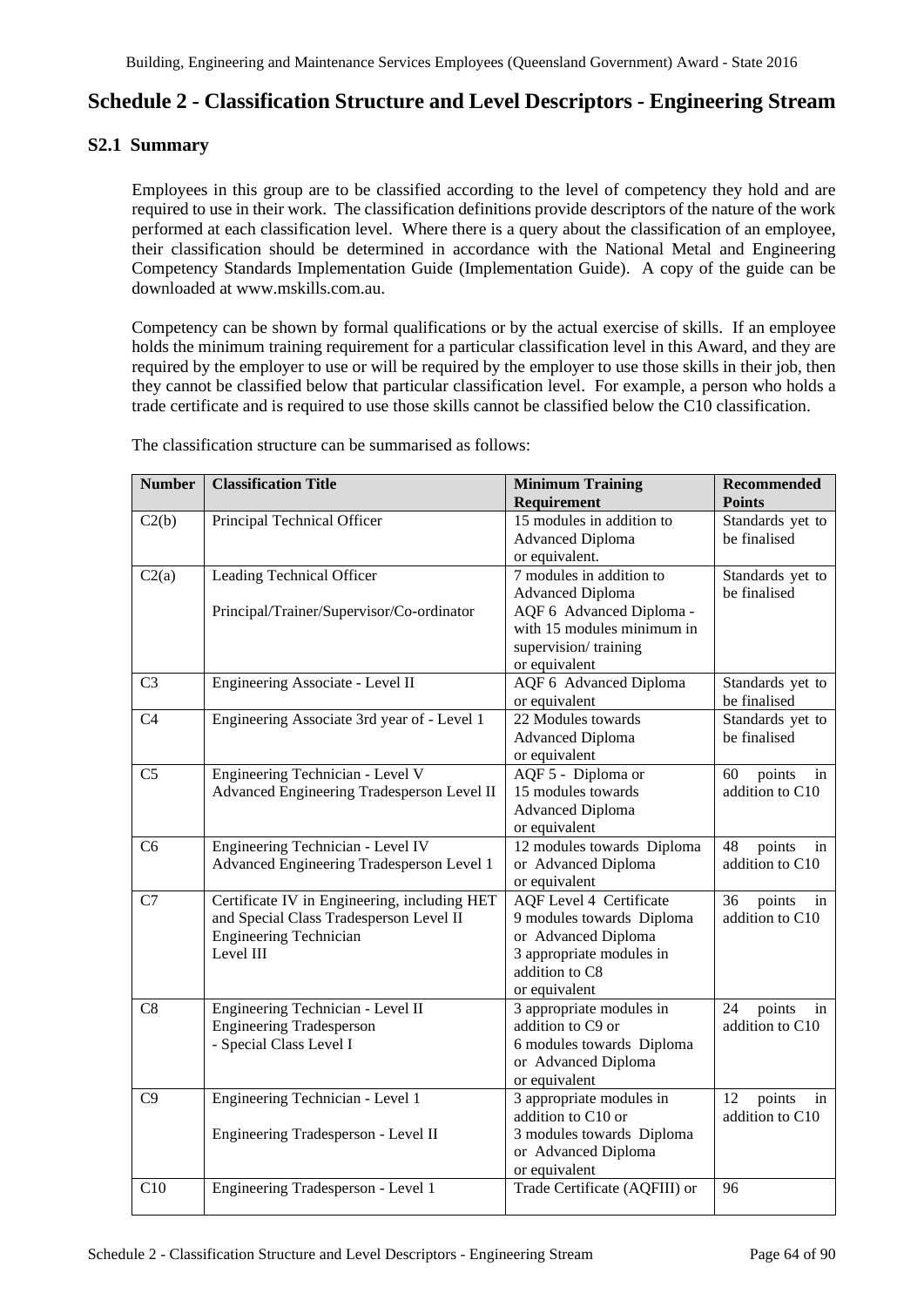| <b>Number</b> | <b>Classification Title</b>                 | <b>Minimum Training</b>       | <b>Recommended</b> |
|---------------|---------------------------------------------|-------------------------------|--------------------|
|               |                                             | Requirement                   | <b>Points</b>      |
|               | Production Systems Employee                 | <b>Engineering Production</b> |                    |
|               |                                             | Certificate III (AQF III)     |                    |
|               |                                             | or equivalent                 |                    |
| C11           | Engineering/Production                      | <b>Engineering Production</b> | 64                 |
|               | Employee - Level IV                         | Certificate II (AQF II)       |                    |
|               |                                             | or equivalent                 |                    |
| C12           | Engineering/Production Employee - Level III | <b>Engineering Production</b> | 32                 |
|               |                                             | Certificate I (AQF I)         |                    |
|               |                                             | or equivalent                 |                    |
| C13           | Engineering/Production Employee Level II    | In-house training             | Nil                |
| C14           | Engineering/Production Employee - Level 1   | Up to 38 hours induction      | Nil                |
|               |                                             | training                      |                    |

## **S2.2 Definitions**

Definitions for the purpose of determining classifications of employees in the Engineering stream:

#### **or equivalent** means:

- (a) any training which a registered training provider (e.g. TAFE) has recognised as equivalent to an accredited course which Manufacturing Skills Australia (MSA) recognises for this level. This can include advanced standing through recognition of prior learning and/or overseas qualifications; or
- (b) where competencies meet the requirements set out in the MSA competency standards in accordance with the Implementation Guide.

#### **work within the scope of this level** means:

- (a) for an employee who does not hold a qualification listed as a minimum training requirement, the employee shall apply skills within the enterprise selected in accordance with the Implementation Guide. Competencies selected must be MSA competency standards.
- (b) where an employee has a relevant qualification recognised as a minimum training requirement for the level at which the employee seeks to be classified and the employee is exercising or will be required to exercise the skills and knowledge gained from that qualification necessary for that level of work, the employee shall be classified appropriately. It is up to the employer to demonstrate reasons for a qualification that is a recognised minimum training requirement not being regarded as relevant for an employee's work.

**Engineering associate** is a generic term which includes technical officers in a wide range of disciplines, including laboratories and quality assurance; drafting officers; planners and other para-professionals.

**Engineering groups** are the 3 broad engineering groups recognised within these classification definitions, namely:

- (a) **Electrical/electronic group** includes the design, assembly, manufacture, installation, modification, testing, fault finding, commissioning, maintenance and service of all electrical and electronic devices, systems, equipment and controls, e.g., electrical wiring, motors, generators, programable logic controllers (PLC) and other electronic controls, instruments, refrigeration, telecommunications, radio, and television, communication and information processing equipment.
- (b) **Mechanical group -** includes the design, assembly, manufacture, installation, modification, testing, fault finding, commissioning, maintenance and service of all mechanical equipment,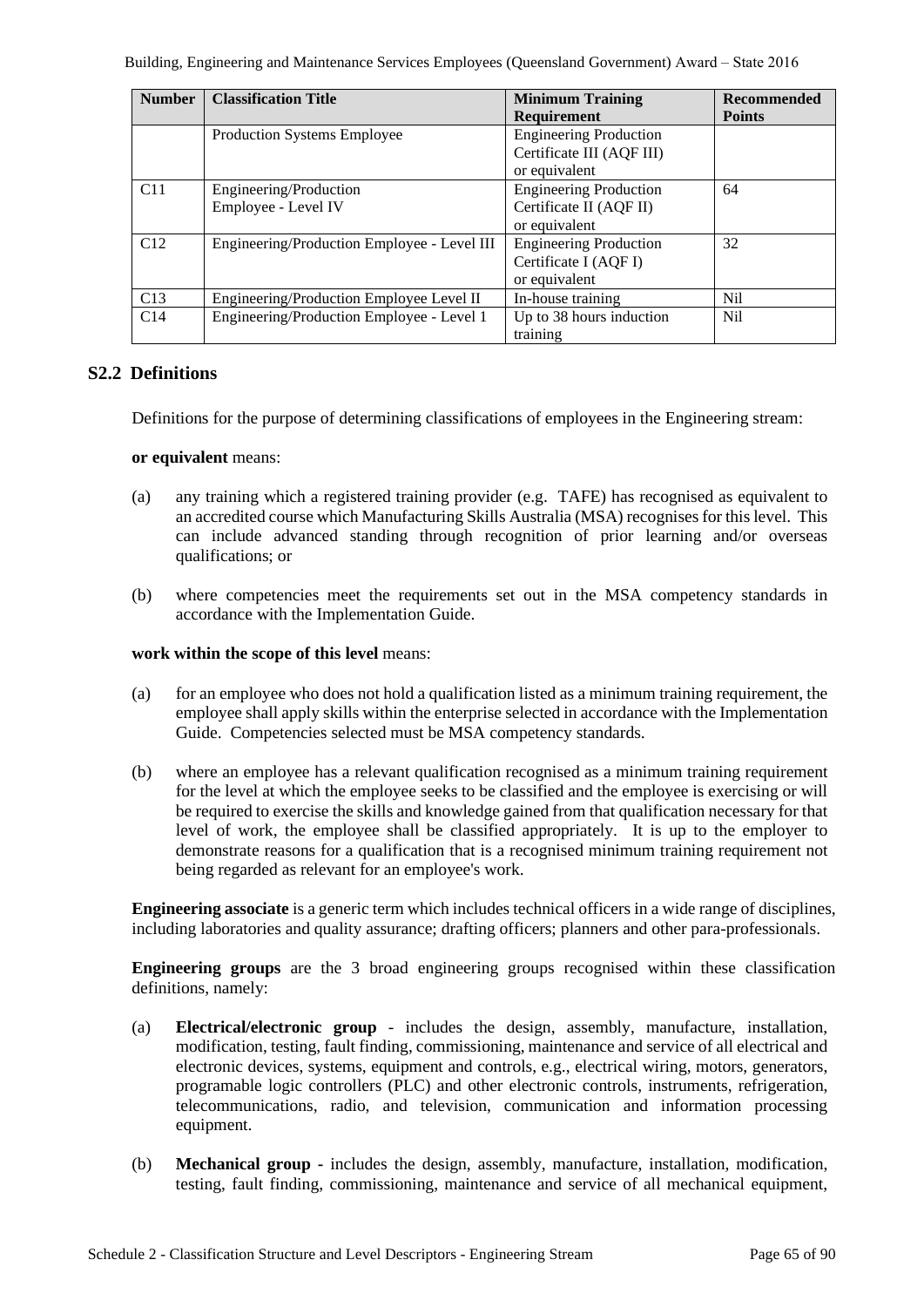machinery, fluid power systems, automotive mechanics, instruments, refrigeration, and the use of related computer controlled equipment, e.g., computer numeric controlled machine tools.

(c) **Fabrication/vehicle building group** - includes fabrication, forging, carpentry, plumbing, founding, structural steel erection, electroplating, metal spinning, metal polishing, sheet metal work and the use of related computer controlled equipment. This includes fabrication in all metals, plastics, carbon fibre, composite materials, ceramics and other materials.

**Vocational fields** are the 5 vocational fields recognised within the classification structure of this group as follows:

- (a) **Trade** includes an employee who possesses as a minimum qualification a trade certificate in any of the 3 engineering streams or a Certificate IV in Engineering, including higher engineering trades or special class trades.
- (b) **Technical field** includes:
	- (i) production planning, including scheduling, work study, and estimating materials, handling systems and like work;
	- (ii) technical work including inspection, quality control, supplier evaluation, laboratory, nondestructive testing, technical purchasing, and design and development work (prototypes, models, specifications) in both product and process areas and like work;
	- (iii) design and drafting and like work.
- (c) **Engineering/Production field** includes employees primarily engaged in production work including production, distribution, stores and warehousing, but does not require a qualification in a trade, technical, professional or supervisory field.
- (d) **Supervisor/Trainer/Coordinator field** includes employees who are:
	- (i) responsible for the work of other employees and/or provision of on-the-job training including coordination and/or technical guidance; or
	- (ii) responsible for supervision and/or training of other supervisors or trainers; or
	- (iii) responsible primarily for the exercise of technical skills, as defined, up to the level of their skill and competence and who are additionally involved in the supervision/training of other employees.
- (e) **Professional field** includes an employee who possesses an academic qualification which enables that employee to become a graduate member of the Institute of Engineers, Australia or an academic qualification in science.

**Trainer/Supervisor/Coordinator - level I** is an employee who is responsible for the work of other employees and/or provision of structured on-the-job training. Such an employee has completed 9 modules of training in supervision and/or training. Despite the above definition, an employee who has not completed the specified training or equivalent for this level may enter this classification if they have 6 months' demonstrated performance at the relevant level of supervision. A Trainer/Supervisor/Coordinator - Level I **shall be paid not less than 122%** of the highest rate paid to the highest technically qualified employee supervised or trained.

**Trainer/Supervisor/Coordinator - level II** is an employee who is responsible for supervision and/or training of Trainers/Supervisors/Coordinators - level I. Such an employee has completed 15 modules of training in supervision and/or training. Despite the above definition, an employee who has not completed the specified training or equivalent for this level may enter this classification if they have 6 months' demonstrated performance at the relevant level of supervision until such times as competency standards for this level are finalised. A Trainer/Supervisor/Co-ordinator - Level II **shall be paid not less than 115%** of the highest rate paid to persons supervised or trained.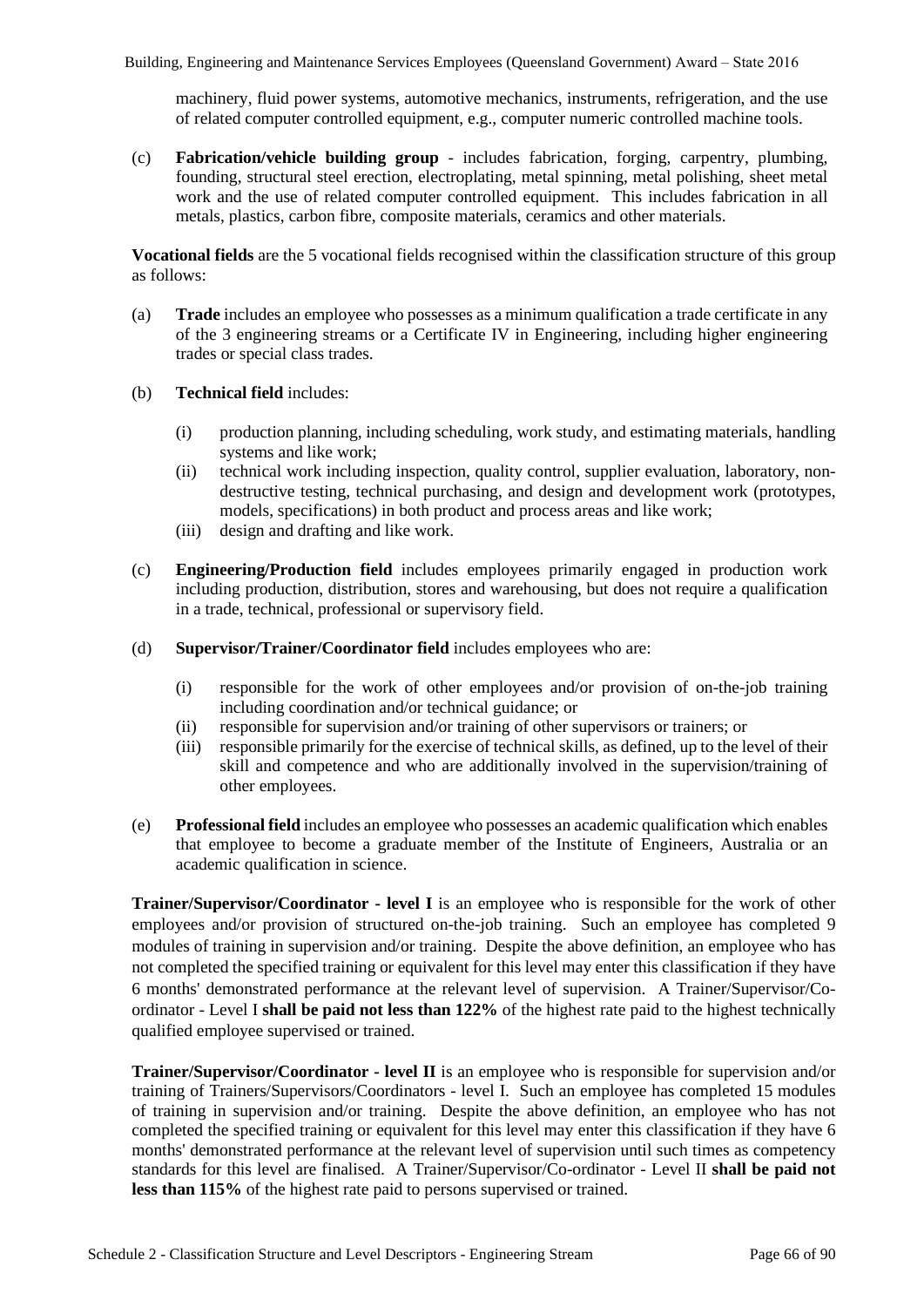**Trainer/Supervisor/Coordinator - Technical** is an employee who is responsible primarily for the exercise of skills in a technical field, as defined, up to the level of their skill and competence and who is additionally involved in the supervision/training of other technical employees. A Trainer/Supervisor/Coordinator - Technical **shall be paid not less than 107%** of the rate of pay applicable to the employee's technical classification.

## **S2.3 Classification definitions and indicative tasks\***

[\**Note:* Indicative tasks for classification levels are to be used as a guide only in the event that the classification of an employee is called into question. Indicative tasks are tasks which an employee may perform in the relevant classification.]

## **C14**

## **Engineering/Production employee - level I**

- (a) Is an employee who is undertaking up to 38 hours' induction training which may include information on the enterprise, conditions of employment, introduction to supervisors and fellow workers, training and career path opportunities, plant layout, work and documentation procedures, occupational health and safety, equal employment opportunity and quality control/assurance.
- (b) An employee at this level performs routine duties essentially of a manual nature and to the level of their training:
	- (i) performs general labouring and cleaning duties;
	- (ii) exercises minimal judgement;
	- (iii) works under direct supervision; or
	- (iv) is undertaking structured training so as to enable them to work at the C13 level.
- (c) This classification level shall not apply to employees who have previously completed up to 3 months' employment at this level. Such employees shall be classified at no lower than level C13. Casual employees shall not be engaged at this level.

## **C13**

## **Engineering/Production employee - level II**

- (a) Is an employee who has completed up to 3 months' structured training so as to enable the employee to perform work within the scope of this level.
- (b) An employee at this level performs work above and beyond the skills of an employee at C14 and to the level of their skills, competence and training:
	- (i) works in accordance with standard operating procedures and established criteria;
	- (ii) works under direct supervision either individually or in a team environment;
	- (iii) understands and undertakes basic quality control/assurance procedures including the ability to recognise basic quality deviations/faults;
	- (iv) understands and utilises basic statistical process control procedures;
	- (v) follows safe work practices and can report workplace hazards.
- (c) Indicative tasks which an employee at this level may perform are:
	- (i) repetition work on automatic, semi-automatic or single purpose machines or equipment;
	- (ii) assemble components using basic written, spoken and/or diagrammatic instructions in an assembly environment;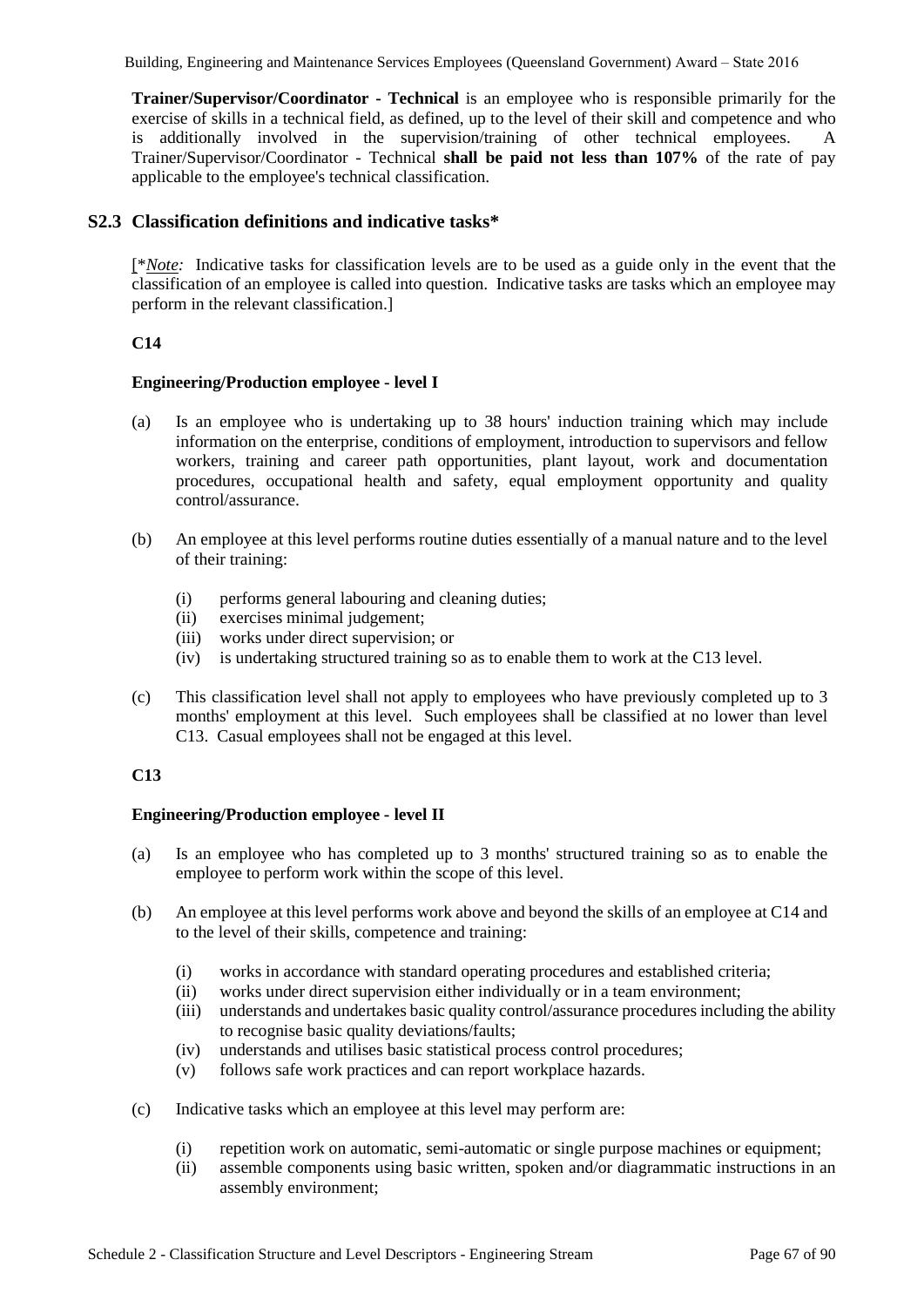- (iii) basic soldering or butt and spot welding skills or cutting scrap with an oxy-acetylene blow pipe;
- (iv) use selected hand tools;
- (v) boiler cleaning;
- (vi) maintain simple records;
- (vii) use hand trolleys and pallet trucks;
- (viii) assist in the provision of on-the-job training in conjunction with tradespersons and supervisors/trainers.

## **C12**

## **Engineering/Production employee - level III**

- (a) Is an employee who possesses an Engineering Production Certificate I, or has completed an AQF Level I traineeship, or equivalent (including the use of 32 competency points from the Implementation Guide) so as to enable the employee to perform work within the scope of this level.
- (b) An employee at this level performs work above and beyond the skills of an employee at C13 and to the level of their skills, competence and training:
	- (i) is responsible for the quality of their own work subject to routine supervision;
	- (ii) works under routine supervision either individually or in a team environment;
	- (iii) exercises discretion within their level of skills and training;
	- (iv) assists in the provision of on-the-job training.
- (c) Indicative tasks which an employee at this level may perform are:
	- (i) operates flexibly between assembly stations;
	- (ii) operates machinery and equipment requiring the exercise of skill and knowledge beyond that of an employee at level C13;
	- (iii) non-trade engineering skills;
	- (iv) basic tracing and sketching skills;
	- (v) receiving, despatching, distributing, sorting, checking, packing (other than repetitive packing in a standard container or containers in which such goods are ordinarily sold), documenting and recording of goods, materials and components;
	- (vi) basic inventory control in the context of a production process;
	- (vii) basic keyboard skills;
	- (viii) advanced soldering techniques;
	- (ix) operation of machinery requiring certification at 1D or 1E level;
	- (x) operation of mobile equipment including industrial trucks and cranes;
	- (xi) ability to measure accurately;
	- (xii) assists one or more tradespersons;
	- (xiii) welding which requires the exercise of knowledge and skills above C13;
	- (xiv) erecting and/or installing television and other electronic impulse transmitting and/or receiving antennae;
	- (xv) assists in the provision of on-the-job training in conjunction with tradespersons and supervisors/trainers.

## **C11**

## **Engineering/Production employee - level IV**

(a) Is an employee who possess an Engineering Production Certificate II, or has completed an AQF Level II Traineeship, or equivalent (including the use of 64 competency points from the Implementation Guide) so as to enable the employee to perform work within the scope of this level.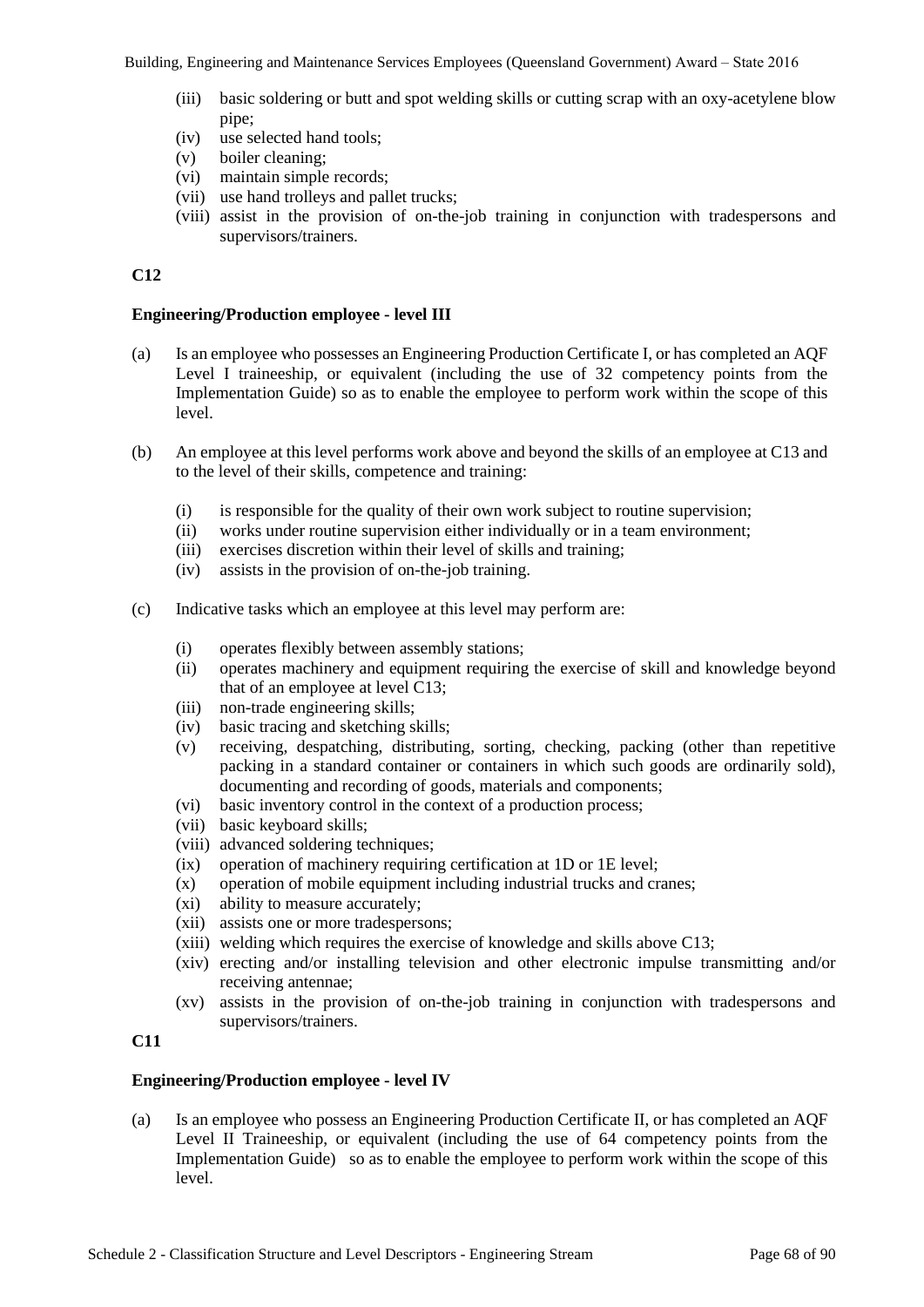- (b) An employee at this level performs work above and beyond the skills of an employee at C12 and to the level of their skills, competence and training:
	- (i) works from complex instructions and procedures;
	- (ii) assists in the provision of on-the-job training;
	- (iii) coordinates work in a team environment or works individually under general supervision;
	- (iv) is responsible for assuring the quality of their own work.
- (c) Indicative tasks which an employee at this level may perform are:
	- (i) uses precision measuring instruments;
	- (ii) machine setting, loading and operation;
	- (iii) rigging (certificated);
	- (iv) inventory and store control including licensed operation of all appropriate materials handling equipment;
	- (v) use of tools and equipment within the scope (basic non-trades) maintenance;
	- (vi) computer operation at a level higher than that of an employee at C12 level;
	- (vii) intermediate keyboard skills;
	- (viii) basic engineering, fault finding and repair skills;
	- (ix) perform basic quality checks on the work of others;
	- (x) licensed and certified for industrial truck, machinery and/or crane operating to a level higher than C12;
	- (xi) has a knowledge of the employer's operation as it relates to the work process;
	- (xii) lubrication of production machinery and similar equipment;
	- (xiii) assists in the provision of on-the-job training in conjunction with tradespersons and supervisors/trainers;
	- (xiv) in addition to the primary task of assisting tradespersons, is required, as a minor part of their duties, to drive a vehicle (over 1.27t) used in connection with the work of a work team;
	- (xv) delivery, installation, adjustment and testing of electronic products, not requiring the skill of a tradesperson.

## **C10**

## **Engineering tradesperson - level I**

- (a) Is an employee who:
	- (i) holds a trade certificate (through the completion of an AQF Level III apprenticeship) or tradespersons' rights certificate (through recognition by Trades Recognition Australia or Training and Employment Recognition Council or any successor organisation/s) as an Engineering tradesperson (any stream) - level I or equivalent; and
	- (ii) is able to exercise the skills and knowledge of the engineering trade so as to enable the employee to perform work within the scope of this level.
- (b) An Engineering tradesperson level I works above and beyond an employee at C11 and to the level of their skills, competence and training:
	- (i) understands and applies quality control techniques;
	- (ii) exercises good interpersonal and communications skills;
	- (iii) exercises keyboard skills at a level higher than C11;
	- (iv) exercises discretion within the scope of this classification level;
	- (v) performs work under limited supervision either individually or in a team environment;
	- (vi) operates lifting equipment incidental to their work;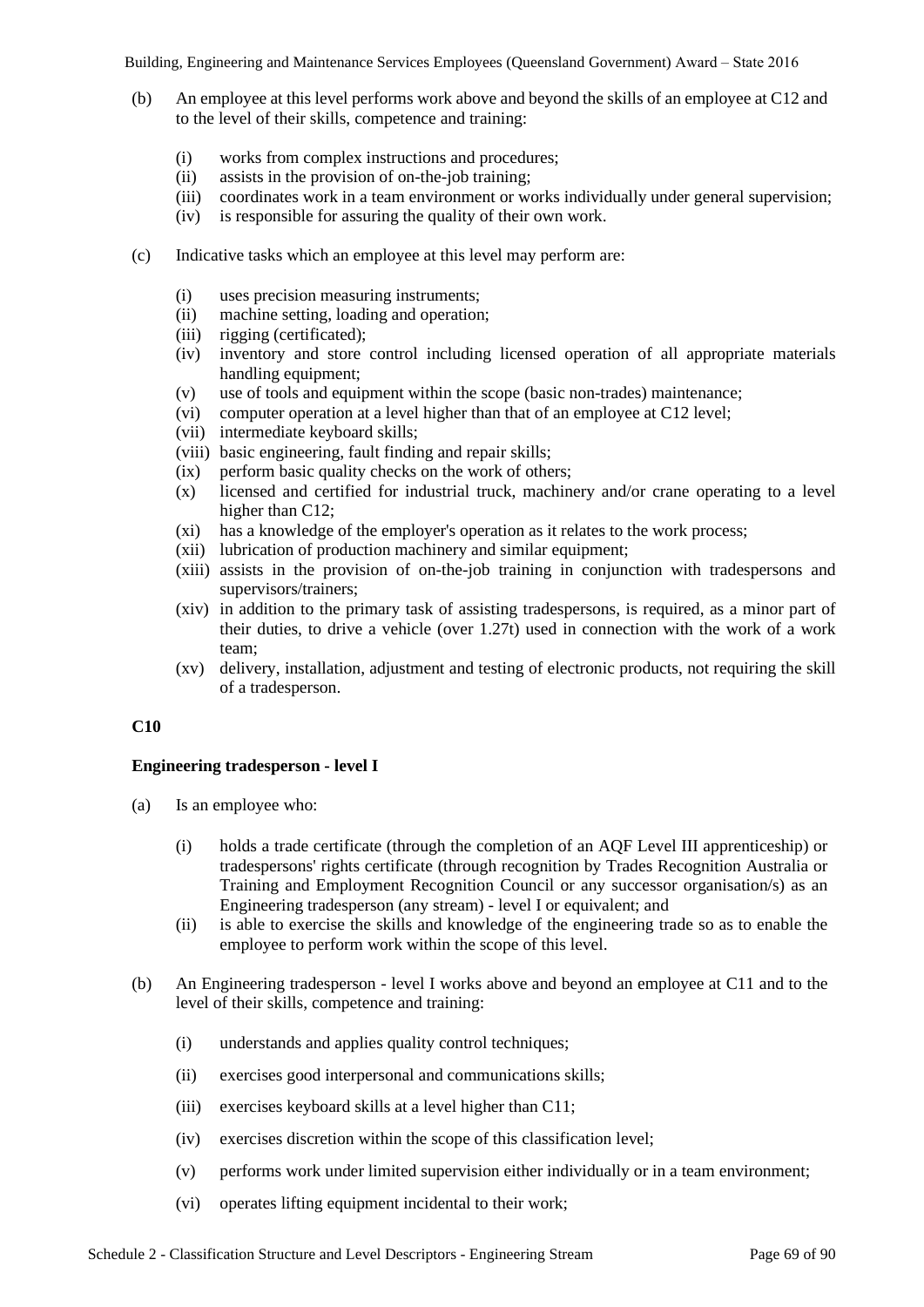- (vii) performs non-trade tasks incidental to their work;
- (viii) performs work which while primarily involving the skills of the employee's trade is incidental or peripheral to the primary task and facilitates the completion of the whole task. Such incidental or peripheral work would not require additional formal technical training; and
- (ix) able to inspect products and/or materials for conformity with established operational standards.

## **Production systems employee**

- (a) Is an employee who, while still being primarily engaged in Engineering/Production work applies the skills acquired through the successful completion of a Certificate Level III qualification or equivalent (including the use of 96 competency points from the Implementation Guide) in the production, distribution, or stores functions.
- (b) A Production systems employee is an employee who possess an Engineering Production Certificate III, or has completed an AQF Level III traineeship or equivalent so as to enable the employee to perform work within the scope of this level.
- (c) A Production systems employee works above and beyond an employee at C11 and to the level of their skills, competence and training undertakes Engineering tradesperson - level I requirements  $(i) - (v)$  and  $(ix)$ .

## **Indicative tasks**

Indicative tasks which an employee at the C10 level may perform are:

- (a) approves and passes first off samples and maintains quality of product;
- (b) works from production drawings, prints or plans;
- (c) operates, sets up and adjusts all production machinery in a plant including production process welding to the extent of training;
- (d) can perform a range of engineering maintenance functions including;
- (e) removing equipment fastenings including use of destructive cutting equipment;
- (f) lubrication of production equipment;
- (g) running adjustments to production equipment;
- (h) able to operate all lifting equipment;
- (i) basic production scheduling and materials handling within the scope of the production process or directly related functions within raw materials/finished goods locations in conjunction with technicians;
- (j) understands and applies computer techniques as they relate to production process operations;
- (k) operation of machinery requiring certification at 1A or 2A levels;
- (l) high level stores and inventory responsibility beyond the requirements of an employee at C11;
- (m) assists in the provision of on-the-job training in conjunction with tradespersons and trainers;
- (n) has a sound knowledge of the employer's operations as it relates to the production process.

## **C9**

## **Engineering tradesperson - level II**

- (a) Is an Engineering tradesperson (any stream) level II who has completed the following training requirements:
	- (i) 3 appropriate modules in addition to the training requirements of C10 level; or
	- (ii) 3 appropriate modules towards a Diploma; or
	- (iii) 6 appropriate modules towards an Advanced Diploma; or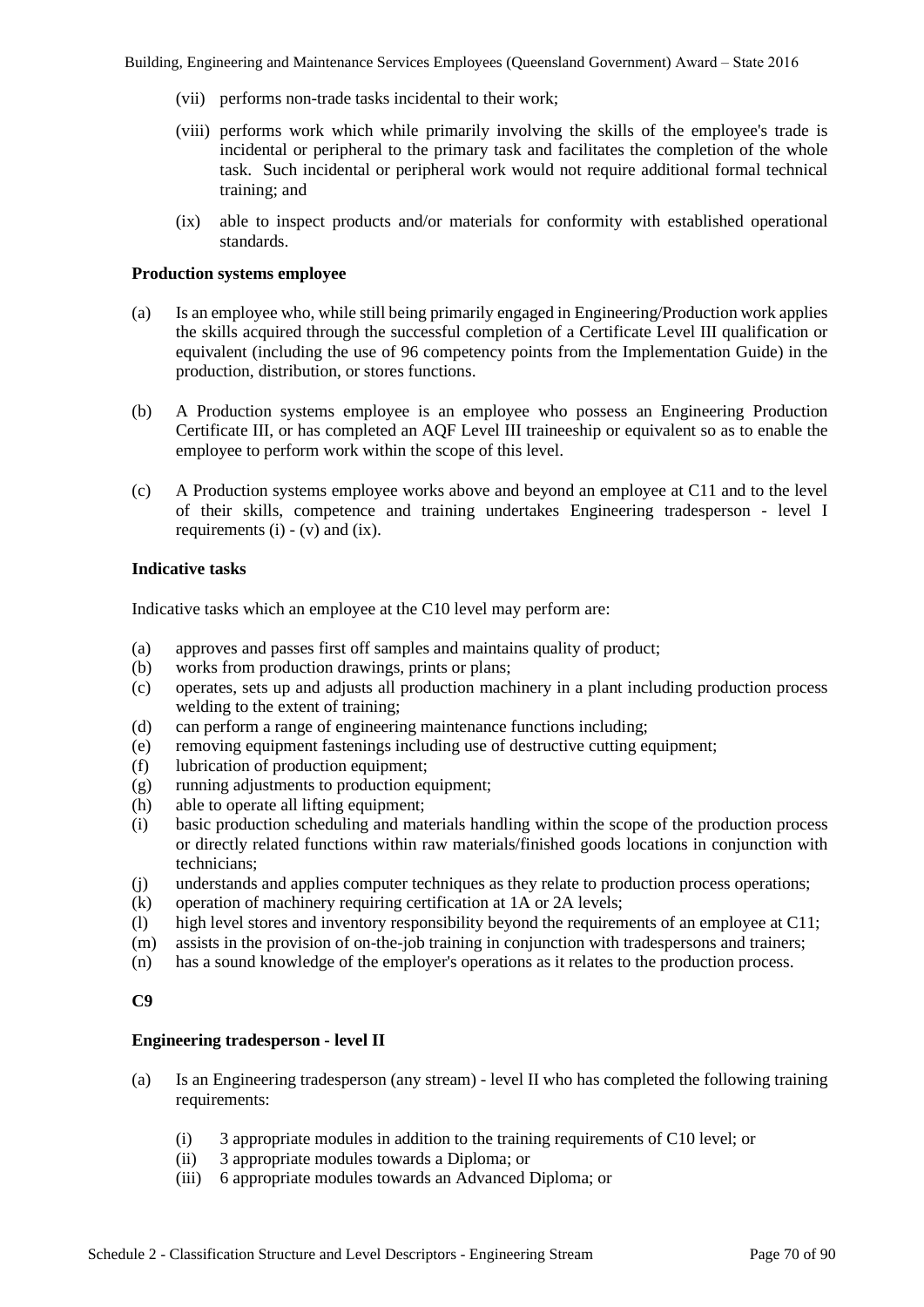- (iv) equivalent (including the use of 12 competency points from the Implementation Guide beyond the C10 classification).
- (b) An Engineering tradesperson level II works above and beyond a tradesperson at C10 and to the level of their skills and competence and training performs work within the scope of this level and:
	- (i) undertakes Engineering tradesperson level I requirements (i) (v); and
	- (ii) provides trade guidance and assistance as part of a work team.

## **Engineering technician - level I**

- (a) Is an employee who has the equivalent level of training of a C9 Engineering tradesperson or equivalent so as to enable the employee to apply skills within the scope of this level. The skills exercised by the Engineering technician level I are in the technical fields as defined by this Award including drafting, planning or technical tasks requiring technical knowledge.
- (b) At this level the employee is engaged on routine tasks in the technical fields.

## **C8**

## **Engineering tradesperson - special class level I**

- (a) A Special class engineering tradesperson level I means a:
	- (i) Special class engineering tradesperson (any stream) level I; or
	- (ii) Higher engineering tradesperson,

who has completed the following training requirement:

- (A) 6 appropriate modules in addition to the training requirements of C10 level; or
- (B) 6 appropriate modules towards a Diploma; or
- (C) 6 appropriate modules towards an Advanced Diploma;
- (D) a Higher Engineering Tradesperson apprenticeship; or
- (E) equivalent (including the use of 24 competency points from the Implementation Guide beyond the requirements of C10).
- (b) An Engineering tradesperson special class level I works above and beyond a tradesperson at C9 and to the level of their skills, competence and training performs work within the scope of this level and:
	- (i) undertakes Engineering tradesperson level I requirements (i) (iii);
	- (ii) provides trade guidance and assistance as part of a work team;
	- (iii) assists in the provision of training in conjunction with supervisors and trainers; and
	- (iv) understands and implements quality control techniques.

## **Engineering technician - level II**

- (a) Is an employee who has the equivalent level of training of a C8 Engineering tradesperson special class - level I or equivalent so as to enable the employee to apply skills within the scope of this level. The skills exercised by the Engineering technician level II are in the technical fields as defined by this Award including drafting, planning or technical tasks requiring technical knowledge.
- (b) At this level the employee is required to exercise judgement and skill in excess of that required at C9 under the supervision of technical or professional employees.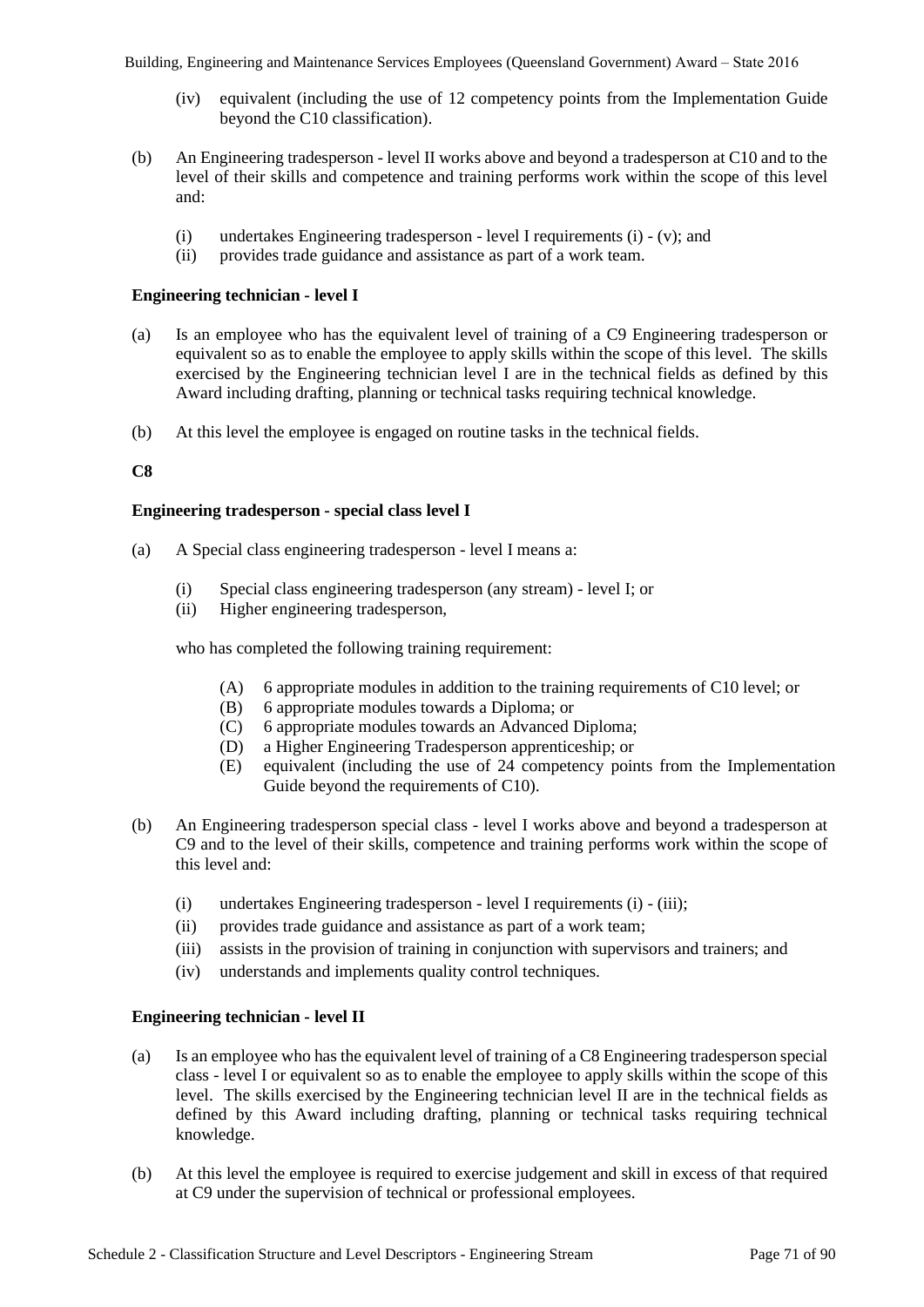## **Indicative tasks**

Indicative tasks which an employee at the C8 level may perform are:

- (a) exercises high precision trade skills using various materials and/or specialist techniques;
- (b) performs operations on a CAD/CAM terminal in the performance of routine modifications to NC/CNC programs;
- (c) installs, repairs, maintains, tests, modifies, commissions and/or fault finds on complex machinery and equipment which utilises hydraulic and/or pneumatic principles and in the course of such work, is required to read and understand hydraulic and pneumatic circuitry which controls fluid power systems;
- (d) works on complex or intricate circuitry which involves examining, diagnosing and modifying systems comprising inter-connected circuits.

## **C7**

## **Engineering tradesperson - special class level II**

- (a) A Special class engineering tradesperson level II means a Special class engineering tradesperson (any stream) - level II who has completed the following training requirement:
	- (i) 3 appropriate modules in addition to the requirements of C8 level; or
	- (ii) 9 appropriate modules towards an Advanced Certificate; or
	- (iii) 9 appropriate modules towards an Associate Diploma;
	- (iv) an AQF Level 4 Certificate; or
	- (v) equivalent (including the use of 36 competency points from the Implementation Guide beyond the requirements of C10).
- (b) An Engineering tradesperson special class level II works above and beyond a tradesperson at C8 and to the level of their skills, competence and training performs work within the scope of this level and:
	- (i) undertakes Engineering tradesperson level I requirements (i) (iv);
	- (ii) provides trade guidance and assistance as part of a work team; and
	- (iii) provides training in conjunction with supervisors and trainers.

[NB: *The AQF 4 Certificate referred to in this definition is not directly comparable with previous post-trade qualifications such as ASF4 Level post-trade courses. The possession of these previous qualifications does not necessarily justify classification of a tradesperson to this level. Parties should refer to the Implementation Guide.*]

## **Engineering technician - level III**

- (a) Is an employee who has the equivalent level of training of a C7 Engineering tradesperson special class level II or equivalent so as to enable the employee to apply skills within the scope of this level. The skills exercised by the Engineering technician level III are in the technical fields as defined by this Award including drafting, planning or technical tasks requiring technical knowledge.
- (b) At this level the employee is engaged in detail drafting and/or planning or technical duties requiring judgement and skill in excess of that required of a technician at C8 under the supervision of technical or professional staff.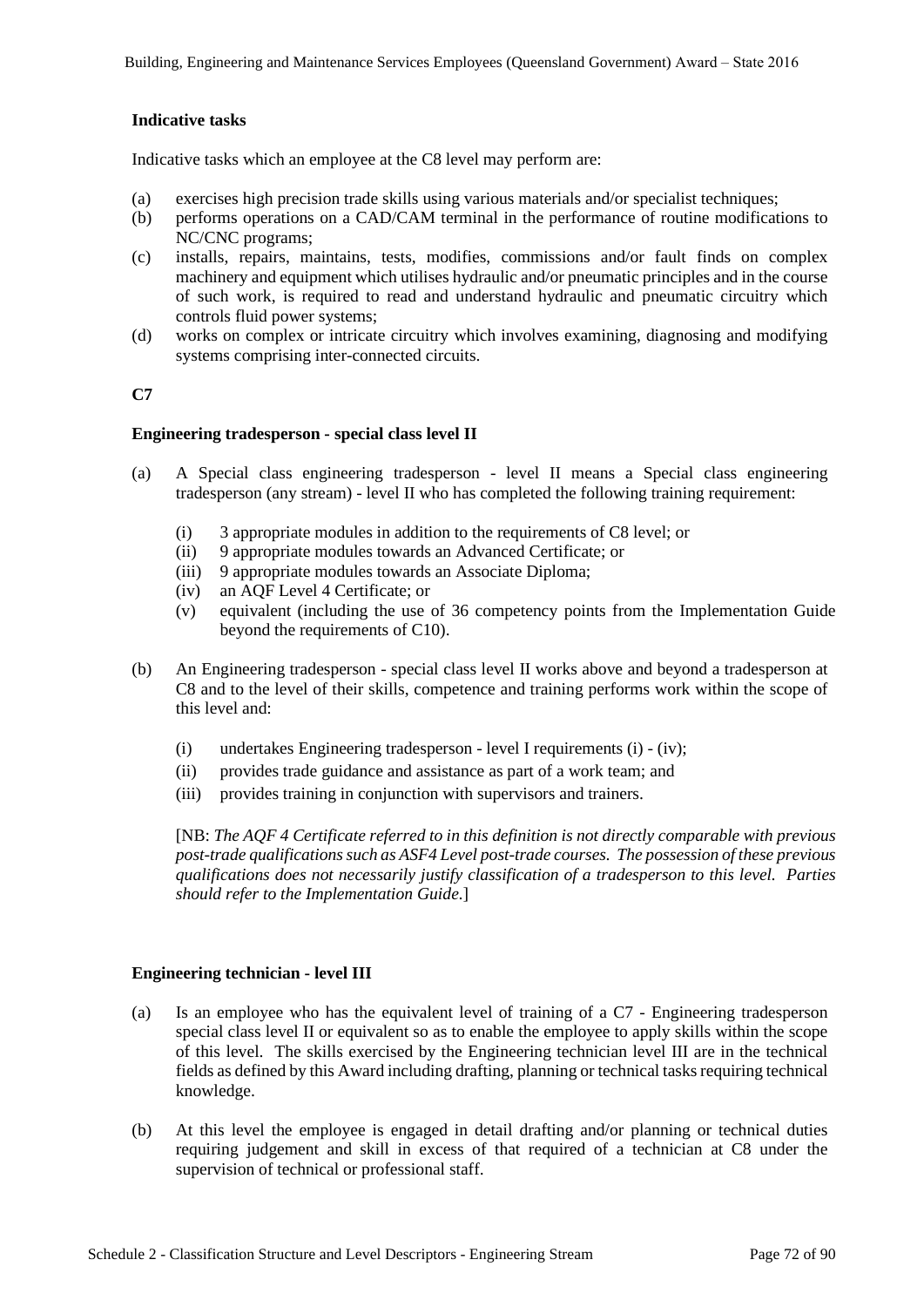## **Indicative tasks**

Indicative tasks which an employee at the C7 level may perform are:

- (a) works on machines or equipment which utilise complex mechanical, hydraulic and/or pneumatic circuitry and controls or a combination thereof;
- (b) works on machinery or equipment which utilises complex electrical/electronic circuitry and controls;
- (c) works on instruments which make up a complex control system which utilises some combination of electrical electronic, mechanical or fluid power principles;
- (d) applies advanced computer numerical control techniques in machining or cutting or welding or fabrication;
- (e) exercises intermediate CAD/CAM skills in the performance of routine modifications to programs;
- (f) works on complex or intricate interconnected electrical circuits at a level above C8;
- (g) works on complex radio/communication equipment.

# **C6**

## **Advanced engineering tradesperson - level I**

- (a) means an Advanced engineering tradesperson (any stream) level I who has completed:
	- (i) 12 appropriate modules of a Diploma; or
	- (ii) 12 appropriate modules of an Advanced Diploma; or
	- (iii) equivalent (including the use of 48 competency points from the Implementation Guide beyond the requirements of C10).
- (b) An Advanced engineering tradesperson level I works above and beyond a tradesperson at C7 and to the level of their skills, competence and training performs work within the scope of this level and:
	- (i) undertakes Engineering tradesperson level I requirements (i)  $-$  (iii) and (v);
	- (ii) undertakes Engineering tradesperson special class level I requirements (i) and (ii);
	- (iii) undertakes quality control and work organisation at a level higher than for C7; and
	- (iv) prepares reports of a technical nature on specific tasks or assignments.

## **Engineering technician - level IV**

- (a) Is an employee who has the equivalent level of training of a C6 Advanced engineering tradesperson level I or equivalent so as to enable the employee to apply skills within the scope of this level. The skills exercised by the Engineering technician level IV are in the technical fields as defined by this Award including drafting, planning or technical tasks requiring technical knowledge.
- (b) At this level the employee is engaged in detail drafting and/or planning and/or technical duties requiring judgement and skill in excess of that required of a technician at C7 under the supervision of technical and/or professional employees.

## **Indicative tasks**

Indicative tasks which an employee at the C6 level may perform are:

(a) works on combinations of machines or equipment which utilises complex electronic, mechanical and fluid power principles;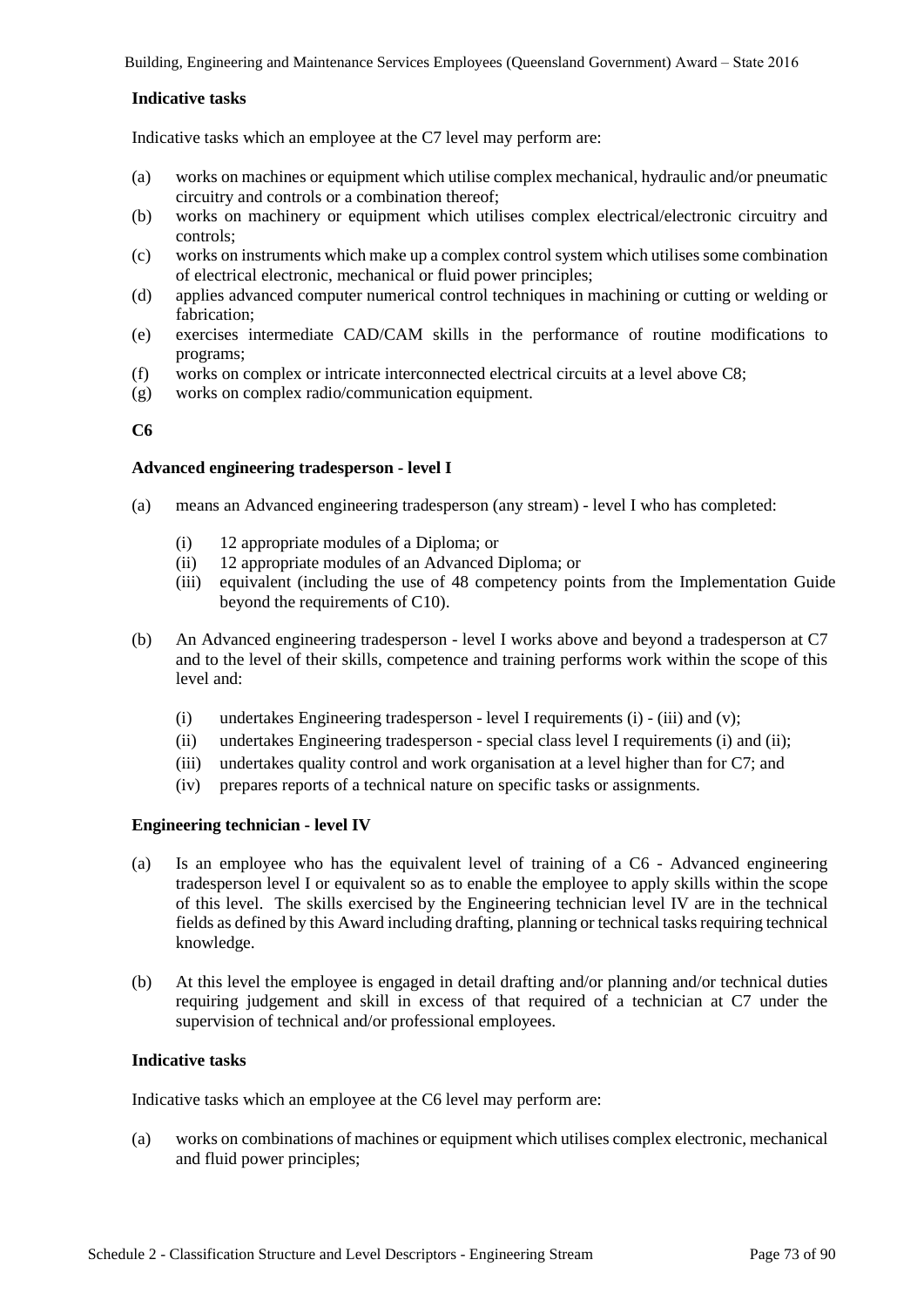- (b) works on instruments which make up a complex control system which utilise some combination of electrical, electronic, mechanical, fluid power principles and electronic circuitry containing complex analogue and/or digital control systems utilising integrated circuitry;
- (c) applies computer integrated manufacturing techniques involving a higher level of computer operating and programing skills than for C7;
- (d) works on various forms of machinery and equipment which are electronically controlled by complex digital and/or analogue control systems using integrated circuitry.

# **C5**

### **Advanced engineering tradesperson - level II**

- (a) means an Advanced engineering tradesperson (any stream) level II who has completed:
	- (i) a Diploma; or
	- (ii) 15 modules or 2nd year part-time of an Advanced Diploma; or
	- (iii) equivalent (including the use of 60 competency points from the Implementation Guide beyond the requirements of C10).
- (b) An Advanced engineering tradesperson level II works above and beyond a tradesperson at level C6 and to the level of their skills, competence and training, performs work within the scope of this level and:
	- (i) undertakes Engineering tradesperson level I requirements (i) and (ii);
	- (ii) provides technical guidance or assistance within the scope of this level;
	- (iii) assists in the provision of on-the-job training in conjunction with supervisors and trainers;
	- (iv) prepares reports of a technical nature on tasks or assignments within the employee's skills and competence;
	- (v) has an overall knowledge and understanding of the operating principle of the systems and equipment on which the tradesperson is required to carry out their task.

#### **Engineering technician - level V**

- (a) Is an employee who has the equivalent level of training of a C5 Advanced engineering tradesperson level II or equivalent so as to enable the employee to apply skills within the scope of this level. The skills exercised by the Engineering technician level V are in the technical fields as defined by this Award including drafting, planning or technical tasks requiring technical knowledge.
- (b) At this level the employee is required to exercise judgement and skill in excess of that required at level C6.

## **Indicative tasks**

Indicative tasks which an employee at the C5 level may perform are:

- (a) through a systems approach able to exercise high level diagnostic skills on complex forms of machinery, equipment and instruments which utilises some combination of electrical, electronic, mechanical or fluid power principles;
- (b) set up, commission, maintain and operate sophisticated maintenance, production and test equipment and/or systems involving the application of computer operating skills at a higher level than a C6;
- (c) works on various forms of machinery and equipment electronically controlled by complex digital and/or analogue control systems using integrated circuitry;
- (d) works on complex electronics or instruments or communications equipment or control systems which utilise electronic principles and electronic circuitry containing complex analogue and/or digital control systems using integrated circuitry.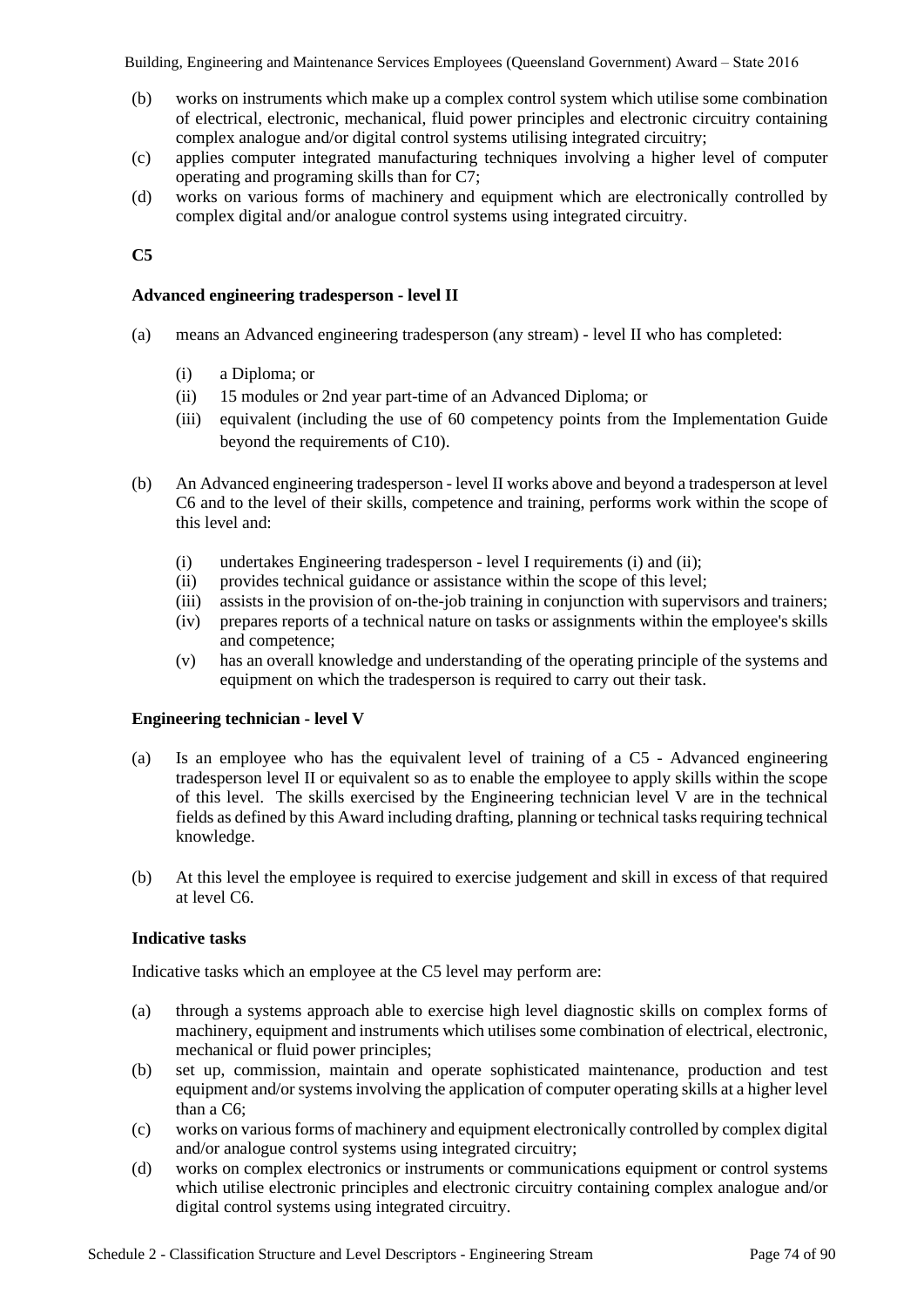# **C4**

## **Engineering associate - level I**

- (a) An Engineering associate level I means an employee who works above and beyond an Engineering technician at level C5 and has successfully completed the 3rd year part-time (or 22 modules) of an Advanced Diploma or equivalent and is engaged in:
	- (i) making of major design drawings or graphics or performing technical duties in a specific field of engineering, laboratory or scientific practice such as research design, testing, manufacture, assembly, construction, operation, diagnostics and maintenance of equipment facilities or products, including computer software, quality processes, occupational health and safety and/or standards and plant and material security processes and like work; or
	- (ii) planning of operations and/or processes including the estimation of requirements of staffing, material cost and quantities and machinery requirements, purchasing materials or components, scheduling, work study, industrial engineering and/or materials handling process.

#### **C3**

#### **Engineering associate - level II**

- (a) An Engineering associate level II means an employee who works above and beyond an Engineering associate at level C4 and has successfully completed an Advanced Diploma or the equivalent level of accredited training and is engaged in:
	- (i) performing drafting, or planning or technical duties which require the exercise of judgement and skill in excess of that required by an Engineering associate at level C4; or
	- (ii) possesses the skills of an Engineering associate level I in a technical field and exercises additional skills in a different technical field, as defined.

#### **C2(a)**

## **Leading technical officer**

Leading technical officer means an employee who works above and beyond an Engineering associate level II at level C3 and has successfully completed 7 modules in addition to an Advanced Diploma or equivalent. An employee at C2(a) is able to perform or coordinate work in more than one engineering, scientific or technical field as defined, or performs duties in a technical, engineering or scientific field which requires the exercise of judgement and/or skill in excess of that required of an Engineering associate - level II.

#### **Principal engineering trainer/supervisor/coordinator**

- (a) Principal engineering trainer/supervisor/coordinator means a Trainer/supervisor/ coordinator who has completed an Advanced Diploma of which 15 modules are supervision/training modules or equivalent and who when engaged at this level:
	- (i) possesses a sound knowledge of occupational health and safety, industrial relations, and communications processes and is able to use this knowledge in training and leading the work of others;
	- (ii) possesses a general knowledge and awareness of the administrative, business, and marketing strategies of the enterprise;
- (b) Indicative tasks which an employee at this level may perform are: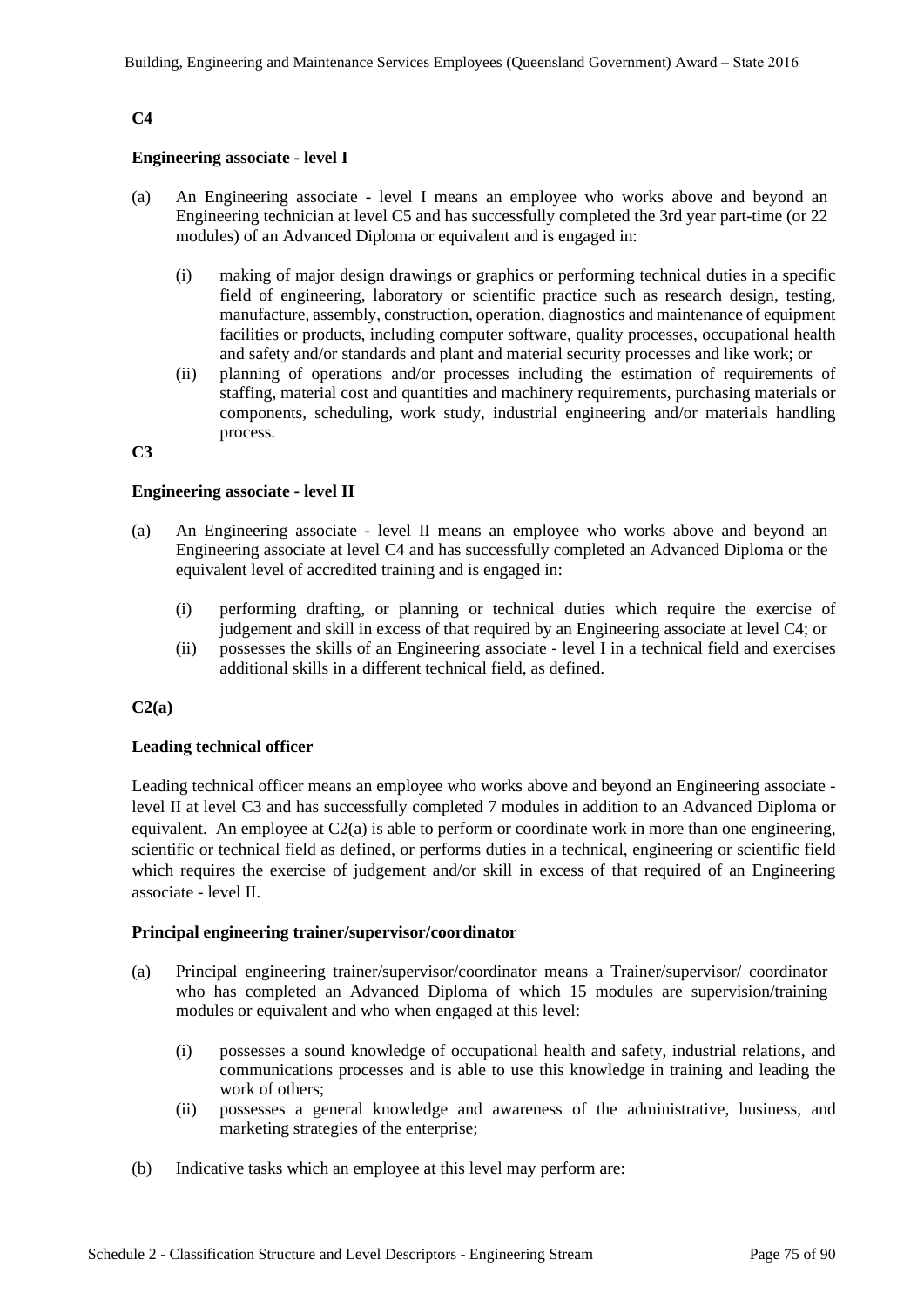- (i) plans, writes and delivers training programs for all engineering/production employees, apprentices, trainees, trade and lower technical levels;
- (ii) plans and directs the work of engineering/production employees especially in new work organisation environments, e.g., group work arrangements, CIM production techniques.

# **C2(b)**

Definition/descriptors/indicative tasks have not been established for this level.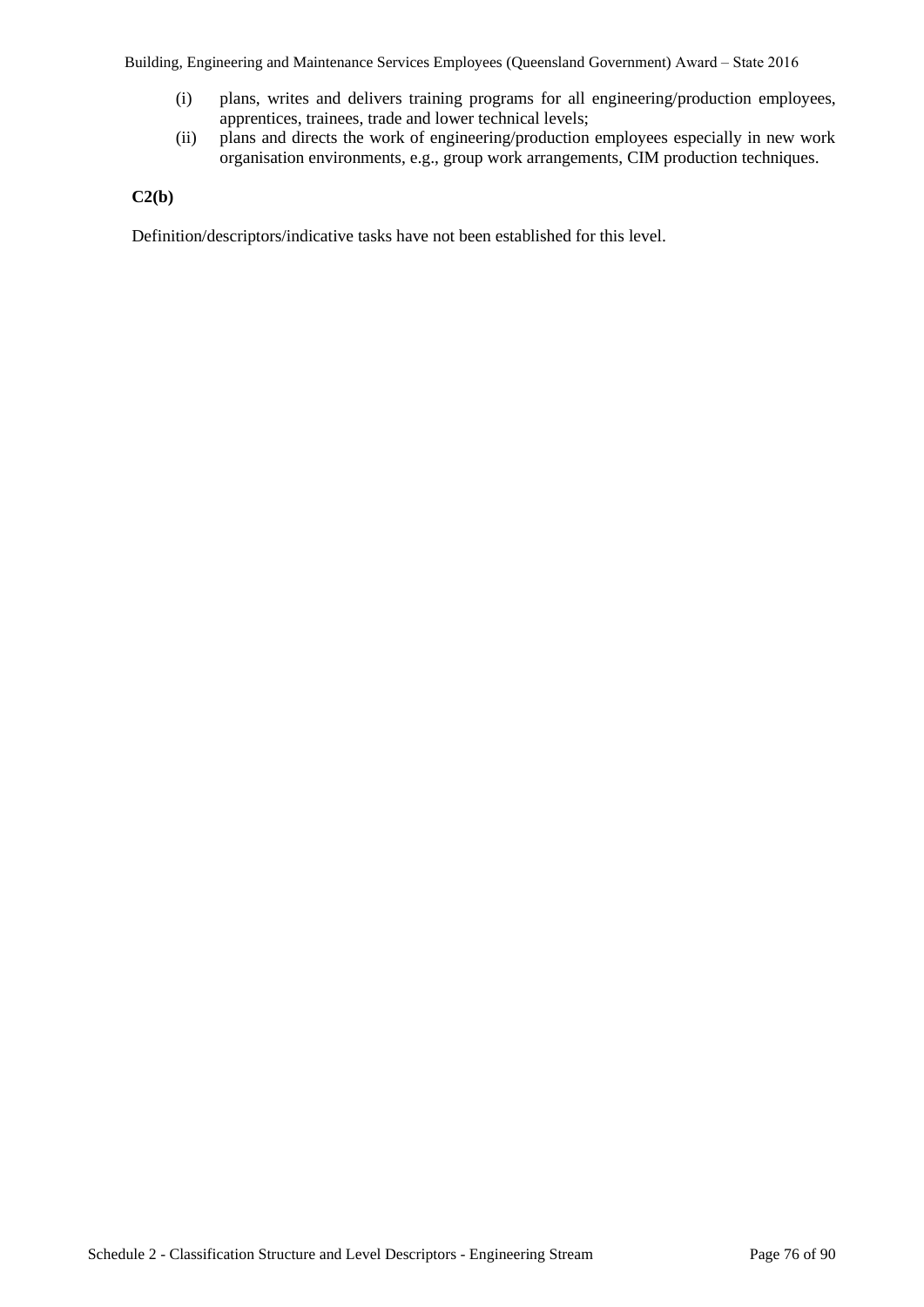# **Schedule 3 - Classification Structure - Forepersons Stream**

# **S3.1 Definitions**

**foreperson** means a trade based employee who is required to direct and/or supervise the work of other employee/s

**workshop foreperson** means an experienced tradesperson who is responsible for the day-to-day coordination of a workshop facility, including responsibilities relating to staff supervision, work flow, allocation of work, client liaison, budget management and quality of output

# **S3.2 Generic Level Statements**

# **Operational officer level 3 (OO3)**

## **Work level description**

Appointment to this level requires proven expertise in the particular discipline with demonstrated proficiency in applying established techniques.

An understanding of the agency's functions coupled with detailed knowledge of the work units' operations, practices and procedures is necessary for competent performance.

#### **Characteristics of the work**

Employees at this level work under general direction and undertake a range of functions which may require the application of trade based skills and experience or the practical application of a high level of skills.

Employees at this level may operate individually or as a member of a project team within a work group.

Supervision of subordinate employees within a small discrete work group or function may be a feature of this level.

Assistance is usually available if required when problems occur, although problems are usually resolvable by reference to procedures, documented methods and instructions.

Whilst there is some scope for the exercising of initiative in the application of established work practices and procedures, problems can generally be solved by reference to documented methods and instructions.

#### **Duties and skills**

Work at this level requires a sound knowledge of the agency's functions and the requirements of the discipline.

A sound knowledge of the operating procedures is required.

Supervisory responsibilities may include co-ordination of work-flow processes, training of subordinate staff, responsibility of quality of output of the workgroup, staff assessment and performance counselling in relation to subordinates.

Knowledge and compliance with regulations, codes and specifications may be required.

Duties at this level may include application of trade based skills or equivalent involving field work, design/modification of equipment, research projects, support services and the collating and analysis of specimens or data.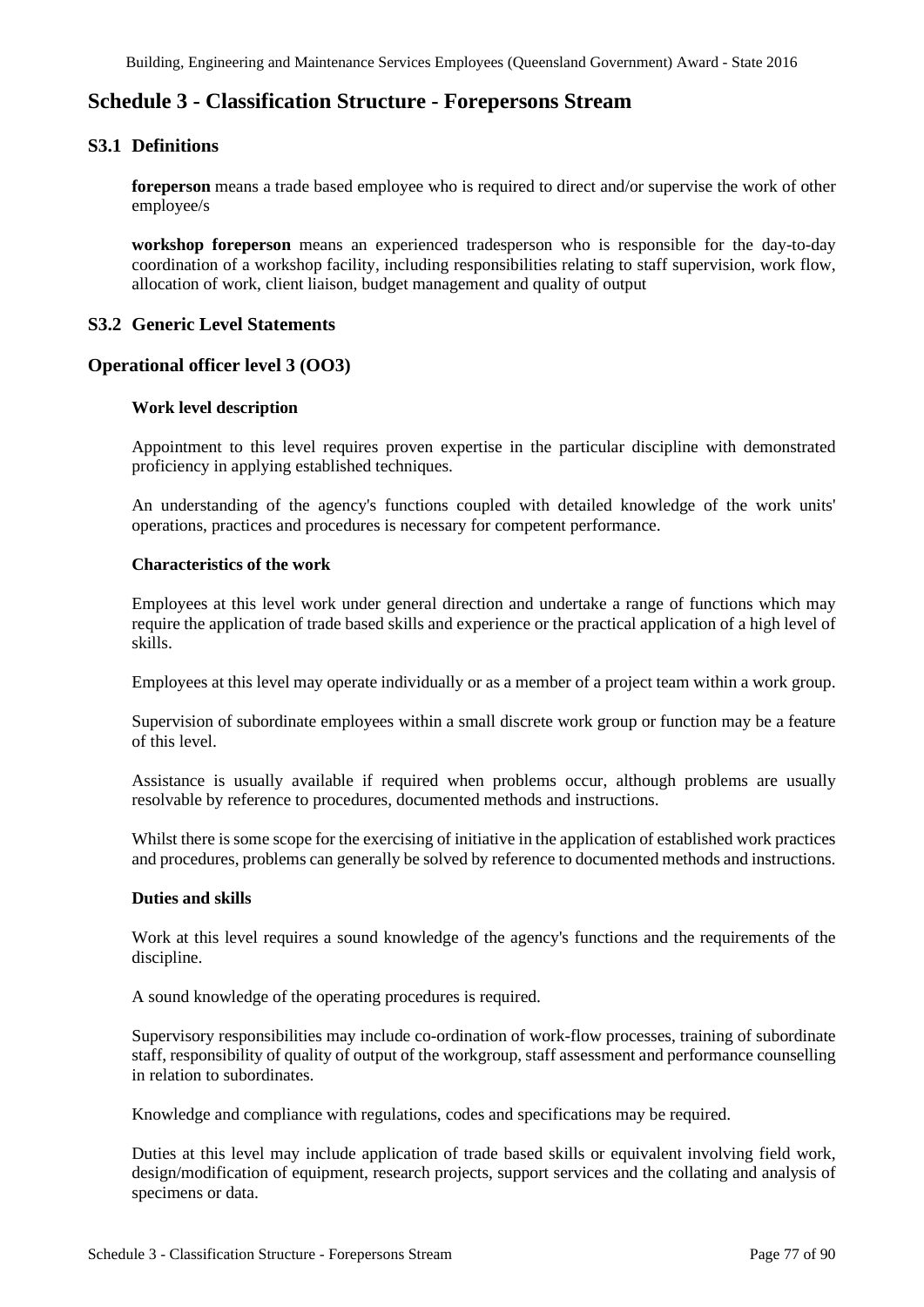# **Operational officer level 4 (OO4)**

#### **Work level description**

Work at this level requires specialised knowledge within the discipline.

Work is undertaken under limited direction as to work priorities and the detailed conduct of the task. Employees may be responsible for larger work groups or functions, field groups or district operations.

High levels of initiative in accomplishing objectives may be required to be exercised either on an individual basis or in a multi-disciplinary unit.

#### **Characteristics of the work**

Work is performed either independently with guidance from superiors only received for those aspects of work which involve new or sophisticated techniques or relate to areas outside the positions normal span of activity.

There is scope for the exercise of initiative in the application of established work practices and procedures.

#### **Duties and skills**

Duties include the supervision of a work group or function, field group or regional operation, with responsibility for the standard of workmanship, completion of work assignments and allocation of resources.

Interpretation of guideline material and documented precedents and the application of judgment may be required in the determining of solutions to problems.

## **Operational officer level 5 (OO5)**

#### **Work level description**

Work at this level requires specialised knowledge of complex though conventional methods and techniques.

High levels of autonomy and initiative may be required to be exhibited in accomplishing objectives and undertaking projects.

Management of large work groups may be a factor.

#### **Characteristics of the work**

Employees at this level are subject to limited direction and may exercise managerial responsibility for a large and complex work program.

Usually only broad guidance and advice is provided as to operational requirements and deadlines to achieve end results in line with operating goals.

#### **Duties and skills**

Duties may involve detailed planning, directing, co-ordinating or financial control within budget, material and workforce limitations established by management and the implementation of overall agency policies.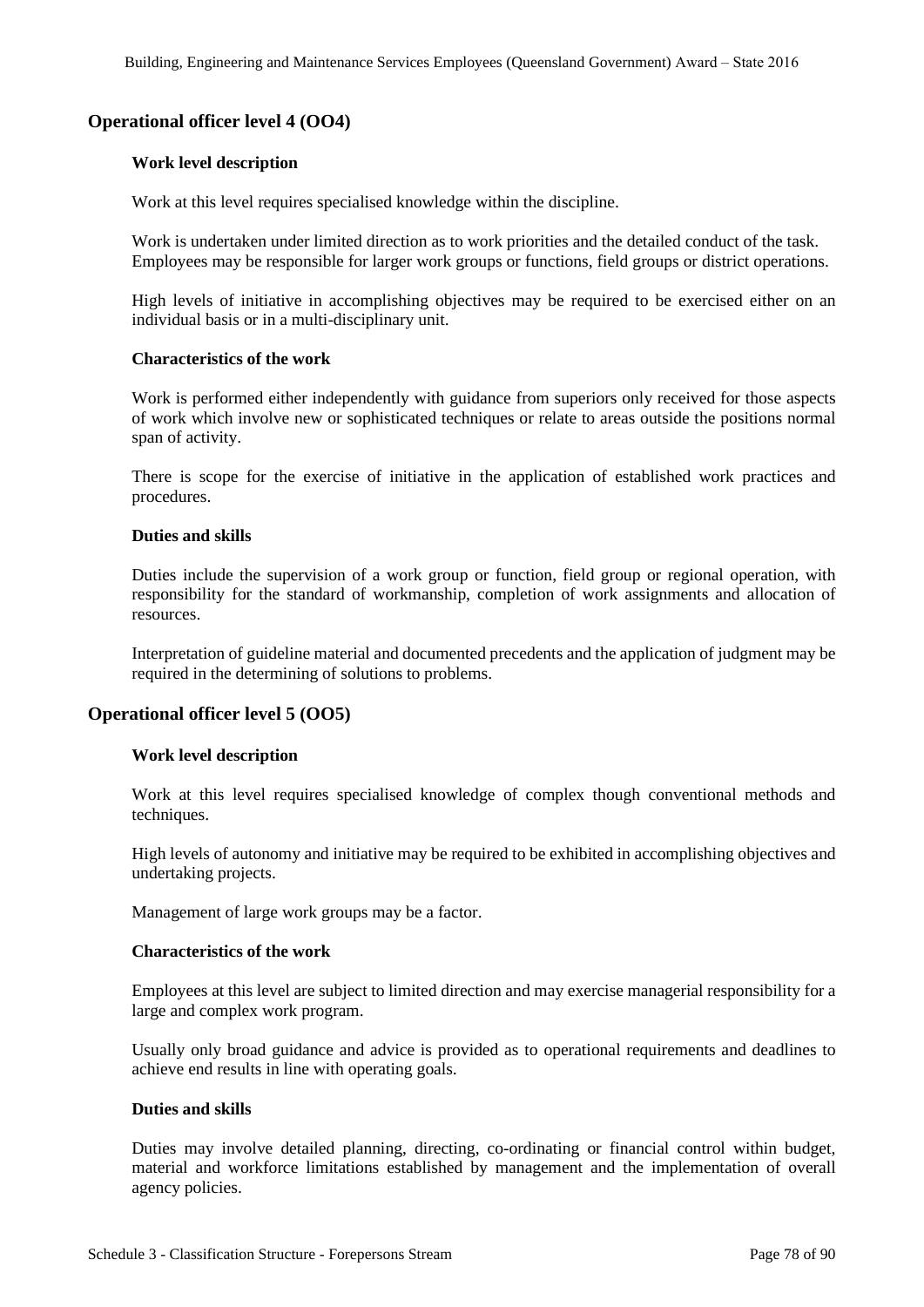Managerial responsibility includes training of subordinate staff, co-ordination of workflow processes, responsibility for quality of output of the work unit, performance assessment and review, staff counselling, career planning and development, application of equal employment opportunity principles as well as implementing occupational health and safety guidelines and principles.

# **Operational officer levels 6 and 7 (OO6 & OO7)**

### **Work level description**

Work at these levels require specialised knowledge and may be undertaken autonomously. These are managerial levels and may include responsibility for large and complex work groups.

#### **Characteristics of the work**

Responsibilities at these levels will reflect the size and complexity of agency operations and will normally entail significant independence of action in the allocation of resources within constraints imposed by management.

Work is performed under limited direction with a significant degree of discretion permitted within the boundaries of broad guidelines to achieve organizational goals.

#### **Duties and skills**

Duties at these levels reflect the independent operation of the employee and may involve significant allocation of resources.

Management of work units may include prioritising work, training staff, monitoring of work flow and setting of local strategic plans. Assessment and review of the standard of work of subordinate staff is also a requirement of these levels.

Work at these levels require a knowledge and awareness of agency operations as well as detailed knowledge of major activities of the work unit.

The requirement to interpret legislation, regulations and other guidance material relating to the operations and functions of the work area is necessary for adequate performance at these levels.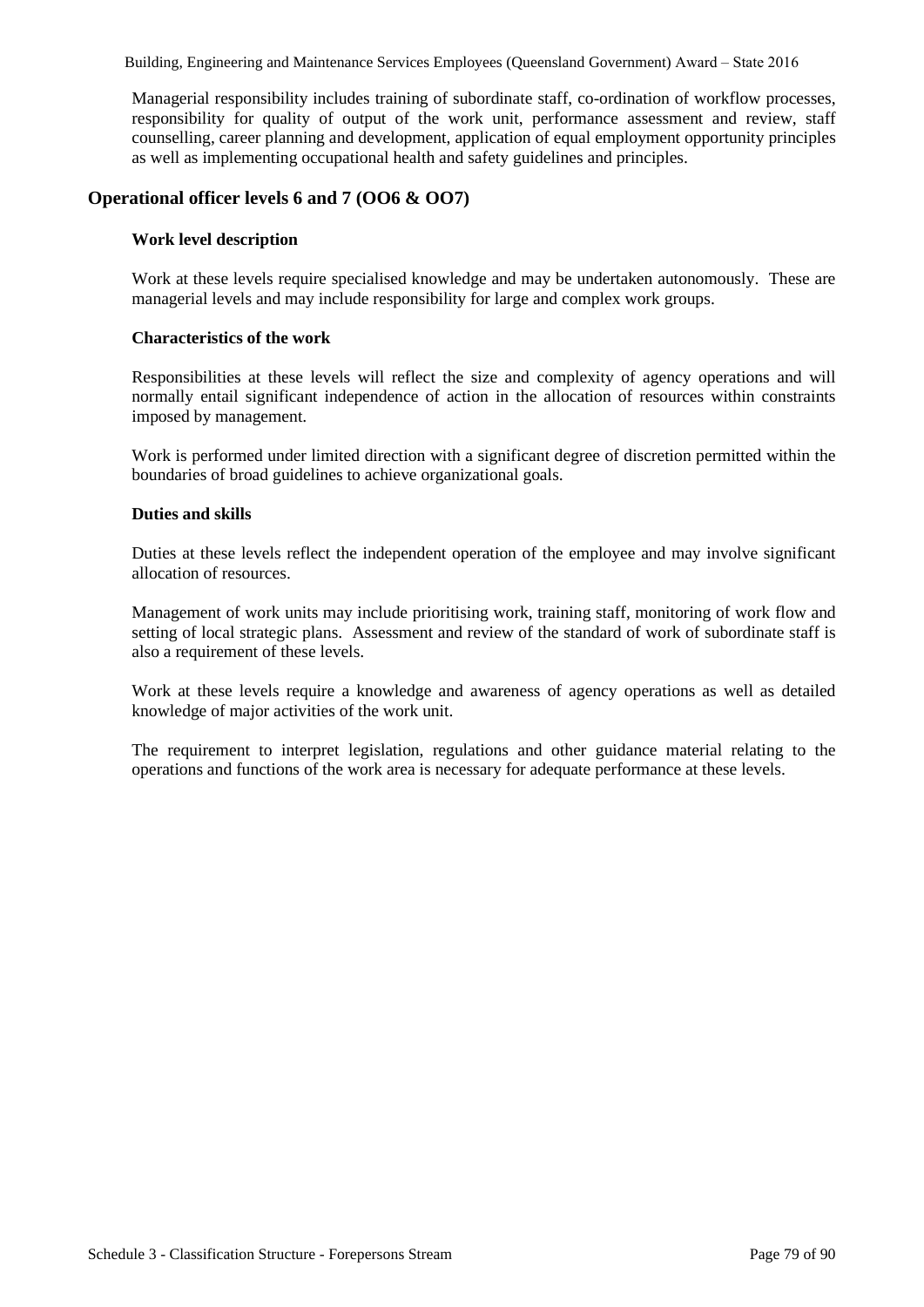# **Schedule 4 - Procedures for Classification and Reclassification of Employees**

# **S4.1 Building trades stream**

### **S4.1.1 Re-classification**

- (a) In seeking upward reclassification, employees will be required to demonstrate that they meet the full requirements of the specific skill level in accordance with the criteria outlined in this Award and are required to carry out the duties at that level.
- (b) The employer may instruct an employee not to exercise competencies that they possess. In such a case, an employee cannot seek reclassification for possessing such competencies.

#### **S4.1.2 Progression through the trade classification structure**

- (a) Upward progression for tradespersons through the classification structure will be facilitated through the process of re-classification. Employees will be provided the opportunity to be reclassified as they develop skills and appropriate to the requirements of the employer.
- (b) Progression through the classification structure can be achieved by the following processes:
	- (i) All trade employees shall commence at the 100% classification level. To achieve this level, the employee must hold an existing AQF Level 3 trade certificate, or have been assessed as competent in all core and the minimum number of elective competencies for the designated trade.
	- (ii) Acquisition of 12 "points" from outside their own trade at the Certificate 3 level or higher, in addition to the requirements of the employees' current level. This is equivalent to 120 nominal hours of accredited training. The acquisition of 12 points will result in the employee advancing one level higher than their current classification level. The employee shall advance one level for each 12 points acquired up to BT3 level.
	- (iii) Acquisition of 12 "points" of specialist post trade competencies in the employees own trade at AQF level 4 or higher (including specific licenses and endorsements for plumbers provided in the classification structure), in addition to the requirements of the employees' current level. This is equivalent to 120 nominal hours of accredited training. The acquisition of 12 points will result in the employee advancing one level higher than their current classification level. The employee shall advance one level for each 12 points acquired up to BT3 level.
	- (iv) The assessed competencies must be relevant to the work being performed and required by the employer.
	- (v) Competencies may be drawn from other trade qualifications.

#### **S4.1.3 Classification Disputes Procedure**

- (a) It is recognised that from time to time disputes may arise as to the proper classification of a position or job to be filled by an employee. In the event that a dispute as to the proper classification or reclassification of a position or job does arise the dispute settlement procedure contained in clause 7.1 of the Award shall apply.
- (b) The parties to the dispute may call upon people/organisations with technical/educational expertise (such as Construction Skills Queensland or any successor organisation) and any other persons they believe would assist in the resolution of the dispute.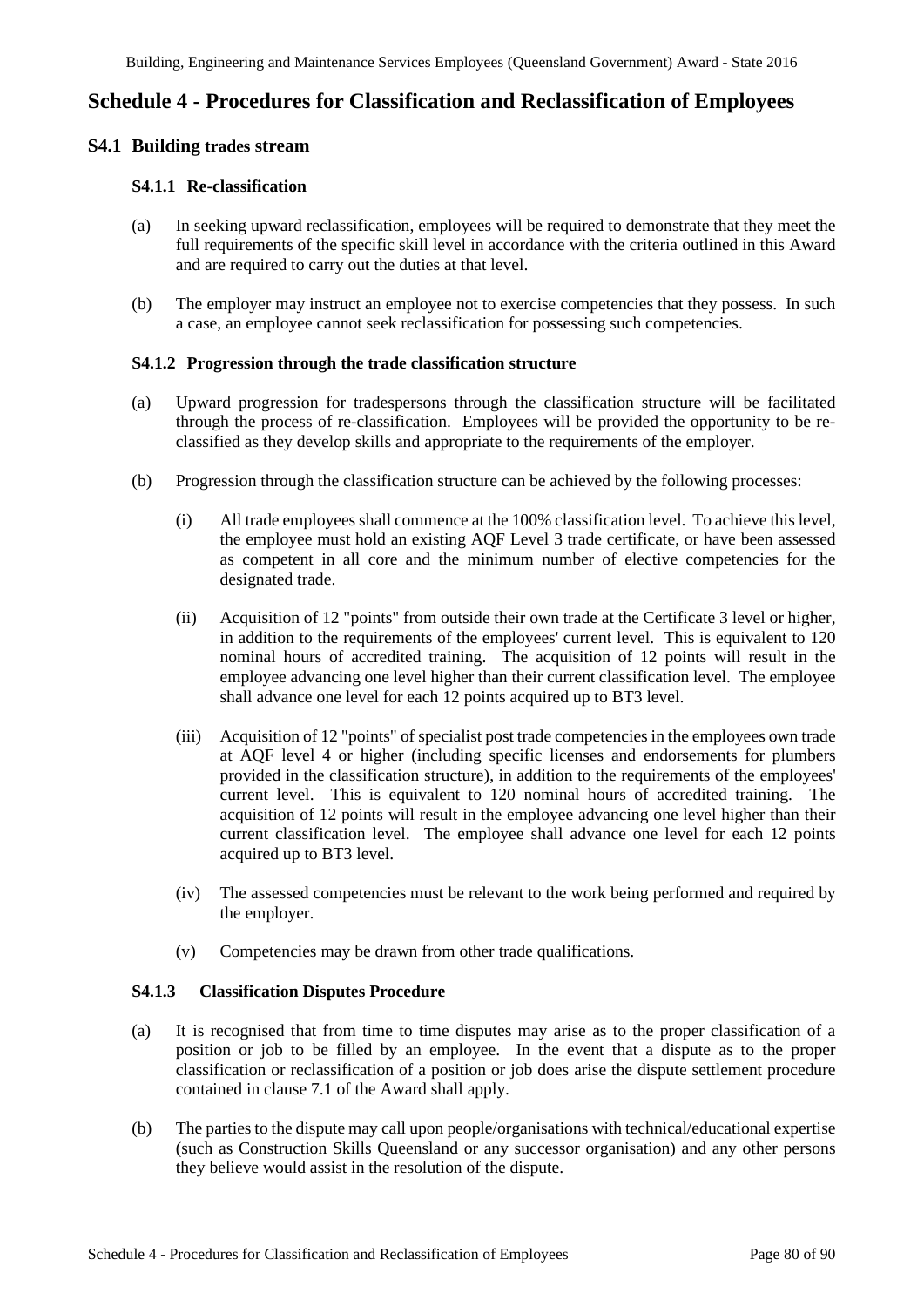- (c) In any case, in determining the appropriate classification of a position or job to be filled by an employee, an employer will pay full regard to:
	- the nature and skill requirements of the position to be filled;
	- the skill level and certification of the employee;
	- the experience and qualifications of the employee;
	- relevant indicative tasks nominated in this new structure; and/or
	- fields of work against which an employee is accredited.
- (d) Appropriate procedures will be established for testing the validity of an employee's claim for reclassification.

# **S4.1.4 Formal recognition of skills:**

- (a) Formal recognition of skills shall occur through either a skills assessment conducted in accordance with RPL principles, or through the acquisition of a statement of attainment issued by a Registered Training Organisation
- (b) Where it is identified that trade employees are required to use skills that are beyond the scope of their designated core trade, the employer shall ensure that a skills assessment is conducted to accurately determine the employees' competence in those skills so that the extra skills required can be formally recognised for the purpose of reclassification.
- (c) The employer shall be responsible for any costs associated with the skills assessment process. Results of skills assessments shall remain the property of the employee. Employees shall provide the results of skills assessments to the employer as required

# **S4.1.5 Multi skilling**

- (a) Multi-skilling facilitates employees working in non-traditional work areas and requires trades staff to perform duties and use skills that are not a part of their designated core trade. Higher skill levels may be beneficial to business operation and it is acknowledged employees should be remunerated according to the skills they are required to use. The reclassification process provides for wage levels to be determined according to skill levels with higher wages available to employees who are required to have and use the necessary competencies.
- (b) Employees who wish to progress through the classification structure may be required to up-skill and or cross-skill to meet the requirements of higher classification levels. Skills may be acquired from a variety of occupational areas. The business needs of the enterprise shall determine the skills required beyond the scope of the existing trade qualifications.
- (c) Upon request by the employee, existing trade skills used by an employee and required by the employer that are not part of the employee's designated trade, shall be identified, acknowledged, assessed, and counted towards a reclassification outcome.
- (d) Wherever possible registered competencies existing within the AQF shall be used as a benchmark for the assessment of vocational skills.

# **S4.2 Engineering stream**

- (a) The procedures for classifying or reclassifying employees under this Award are set out in the National Metal and Engineering Competency Standards Implementation Guide distributed by Manufacturing Skills Australia (MSA).
- (b) Without detracting from any of the processes set out in Schedule 4 any disputes in relation to classification or reclassification, including disputes relating to the terms of the Implementation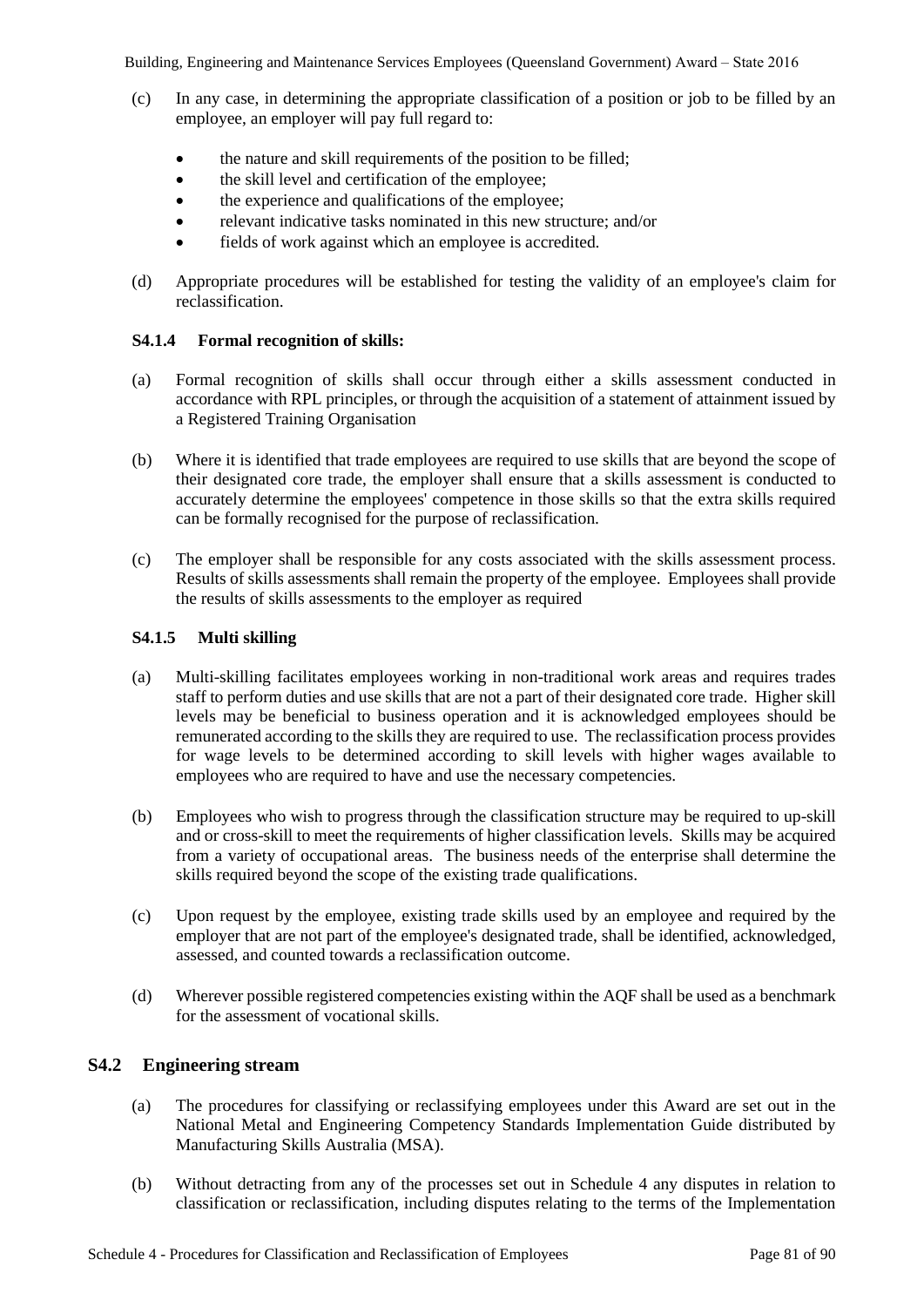Guide, shall be handled in accordance with the grievance and dispute settling procedure in clause 7.1 of this Award.

- (c) It shall be a term of the Award that where there is agreement to implement the standards at the enterprise, or in the event that the classification of an employee is called into question, the issue shall be settled by the application of competency standards in accordance with this clause and the Implementation Guide or by reference to the minimum training requirement in the relevant classification definition, except as provided in clauses S4.2(d) and (e).
- (d) Where the employee has a relevant qualification recognised as a minimum training requirement for the level at which the employee seeks to be classified and the employee is exercising or will be required to exercise the skills and knowledge gained from that qualification necessary for that level of work the employee shall be classified appropriately. It is up to the employer to demonstrate reasons for a qualification that is a recognised minimum training requirement not being regarded as relevant for an employee's work.
- (e) Where skill standards have not been finalised in respect of any class of work and this is necessary for determining an employee's classification, the employee shall be classified in accordance with the classification definitions at Schedule 2 of this Award.
- (f) All employees engaged under the Award at the relevant classification levels shall be subject to the metal and engineering competency standards.
- (g) Other provisions to be followed where competency standards are being implemented in an enterprise:
	- (i) Management and employee representatives responsible for oversighting the implementation of competency standards within enterprises shall be given access to briefing and/or training courses on the standards prior to implementation.
	- (ii) Such briefings/training courses on the metal and engineering competency standards and Implementation Guide should be approved by MSA. These briefings/training courses can be either a joint briefing delivered by the parties or by one party with the approval of other relevant parties at the enterprise or an approved course delivered by a MSA recognised provider with the approval of the relevant parties at the enterprise level.
	- (iii) The above does not exclude the delivery of additional training or advice by the parties or MSA to enterprises.
- (h) Points

The points to be assigned to the classification levels under the Award shall be:

| <b>Award Classification Level</b> | Recommended points             |
|-----------------------------------|--------------------------------|
| C <sub>14</sub>                   |                                |
| C13                               |                                |
| C12                               | 32                             |
| C11                               | 64                             |
| C10                               | 96                             |
| C9                                | 12 additional points above C10 |
| C8                                | 24 additional points above C10 |
| C7                                | 36 additional points above C10 |
| C <sub>6</sub>                    | 48 additional points above C10 |
| C <sub>5</sub>                    | 60 additional points above C10 |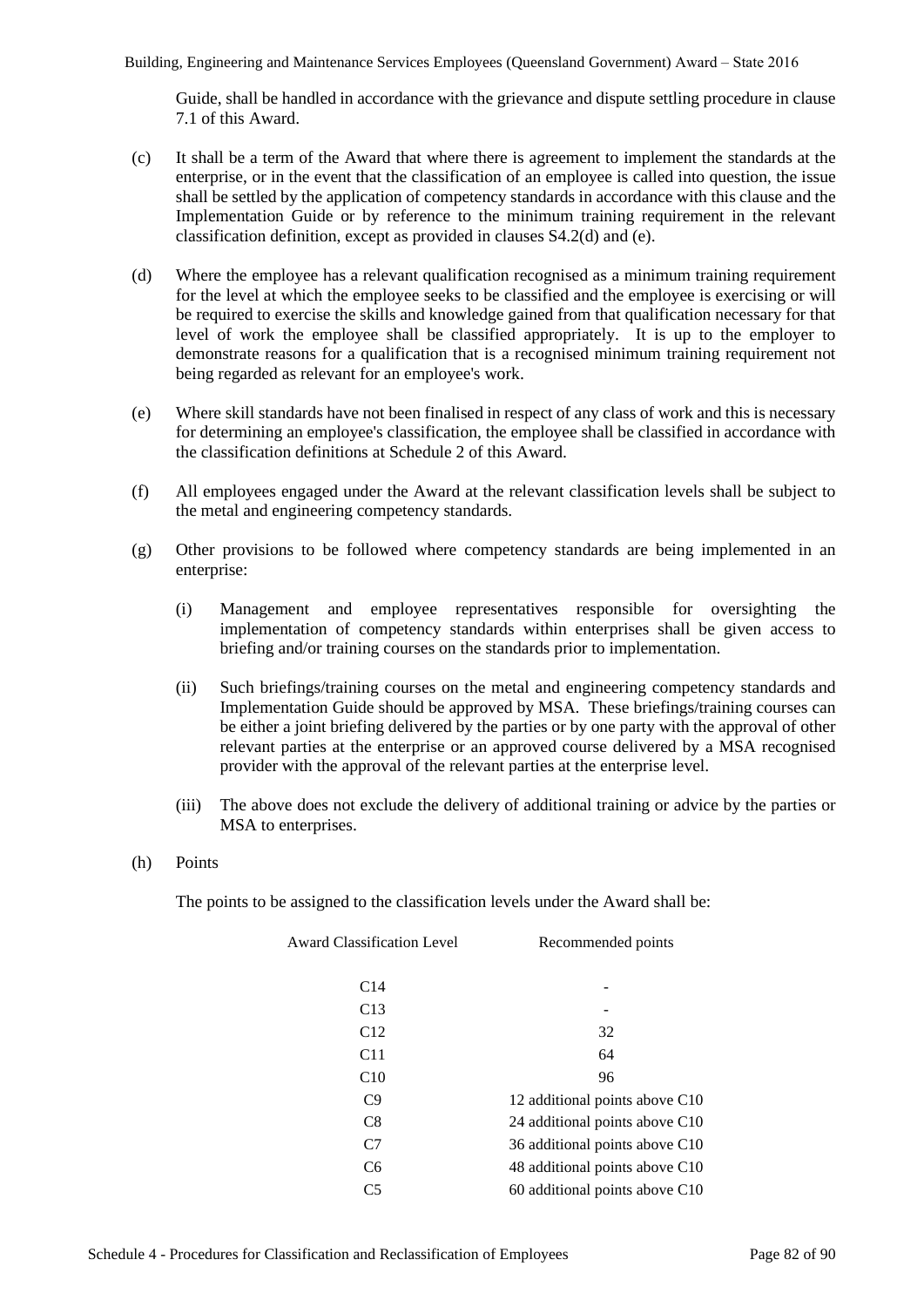| <b>Award Classification Level</b> | Recommended points                   |
|-----------------------------------|--------------------------------------|
| C4                                | Standards and points to be finalised |
| C3                                | Standards and points to be finalised |
| C <sub>2</sub> a                  | Standards and points to be finalised |
| $\sim 2h$                         | Standards and points to be finalised |

and in accordance with Table 2 in the Implementation Guide.

- (i) Facilitation of implementation If any party to this Award initiates a meeting at industry level in relation to major concerns about implementation of standards, including the application of points as set out in clause S4.2(h), the following procedure shall apply:
	- (i) if the major concerns involve problems at enterprise level the implementation process shall suspended at those enterprises and there shall be no industrial action in relation to the problem;
	- (ii) officials of the relevant industry parties shall meet immediately to attempt to resolve the concerns.
	- (iii) where necessary, arrangements shall be made for an assessment and report by experts representing the relevant industry parties, or a representative of MSA;
	- (iv) the relevant industry parties shall consider the experts' report/s and agree on a course of action to resolve the concerns of the initiating party. A record of any agreement will be forwarded to the relevant enforcement agency such as the Department of Justice and Attorney-General;
	- (v) if the concerns are not resolved any party may pursue any available course of action under the Act.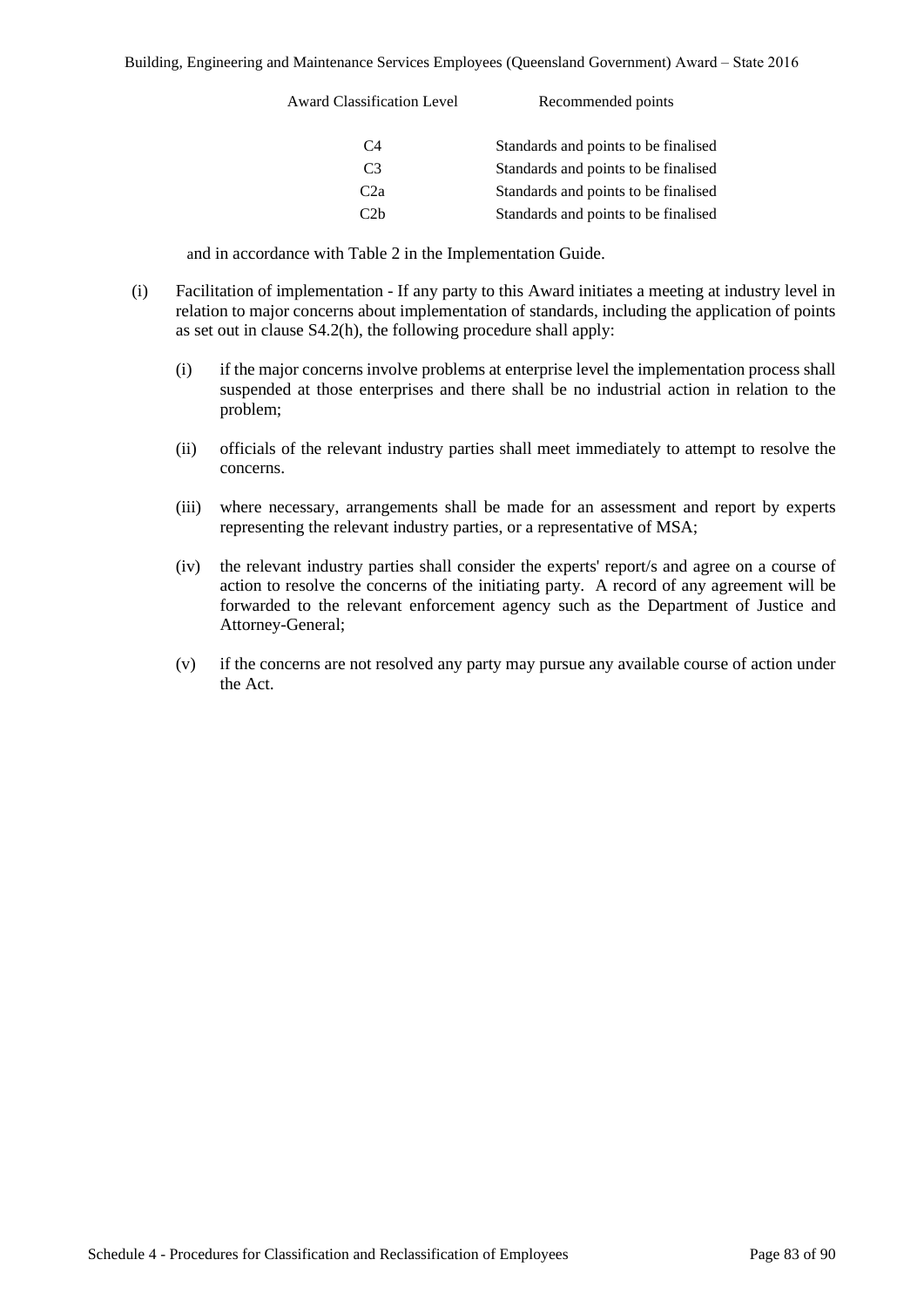# **Schedule 5 - Conversion of Casual Employment - Engineering Stream**

**S5.1** A casual employee engaged within the Engineering stream, other than an irregular casual employee as defined below, who has been engaged by a particular employer on a regular and systematic basis and for several periods of employment under this Award during a period of 6 months shall thereafter have the right to elect to have the employee's contract of employment converted to full-time employment or part-time employment if the employment is to continue beyond the conversion process.

**irregular casual employee** means one who has been engaged to perform work on an occasional or non-systematic or irregular basis

The provisions of Schedule 5 do not apply to irregular casual employees.

- **S5.2** Every employer of such an employee shall give the employee notice in writing of the provisions of Schedule 5 within 4 weeks of the employee having attained such period of 6 months.
- **S5.3** The employee retains the employee's right of election under Schedule 5 if the employer fails to comply with clause S5.2.
- **S3.4** Any such casual employee who does not within 4 weeks of receiving written notice elect to convert the employee's contract of employment to a full-time employment or a part-time employment will be deemed to have elected against any such conversion.
- **S5.5** Any casual employee who has a right to elect under clause S5.1, upon receiving notice under clause S5.2 or after the expiry of the time for giving such notice, may give 4 weeks' notice in writing to the employer that the employee seeks to elect to convert the employee's contract of employment to full-time or part-time employment, and within 4 weeks of receiving such notice the employer shall consent to or refuse the election but shall not unreasonably so refuse. Any dispute about a refusal of an election to convert a contract of employment shall be dealt with as far as practicable with expedition through the grievance procedure.
- **S5.6** Once a casual employee has elected to become and been converted to a full-time employee or a parttime employee, the employee may only revert to casual employment by written agreement with the employer.
- **S5.7** (a) If a casual employee has elected to have the employee's contract of employment converted to fulltime or part-time employment in accordance with clause S5.5, the employer and employee in accordance with Schedule 5 shall discuss and agree upon:
	- (i) which form of employment the employee will convert to, that is, full-time or part-time; and
	- (ii) if it is agreed that the employee will become a part-time employee, the number of hours and the pattern of hours that will be worked, as set out in clause 8.2.
	- (b) Provided that an employee who has worked on a full-time basis throughout the period of casual employment has the right to elect to convert the employee's contract of employment to full-time employment and an employee who has worked on a part-time basis during the period of casual employment has the right to elect to convert the employee's contract of employment to part-time employment, on the basis of the same number of hours and times of work as previously worked, unless other arrangements are agreed upon between the employer and employee.
	- (c) Following such agreement being reached, the employee shall convert to full-time or part-time employment.
	- (d) Where, in accordance with clause S5.5 an employer refuses an election to convert, the reasons for doing so shall be fully stated to and discussed with the employee concerned and a genuine attempt made to reach agreement.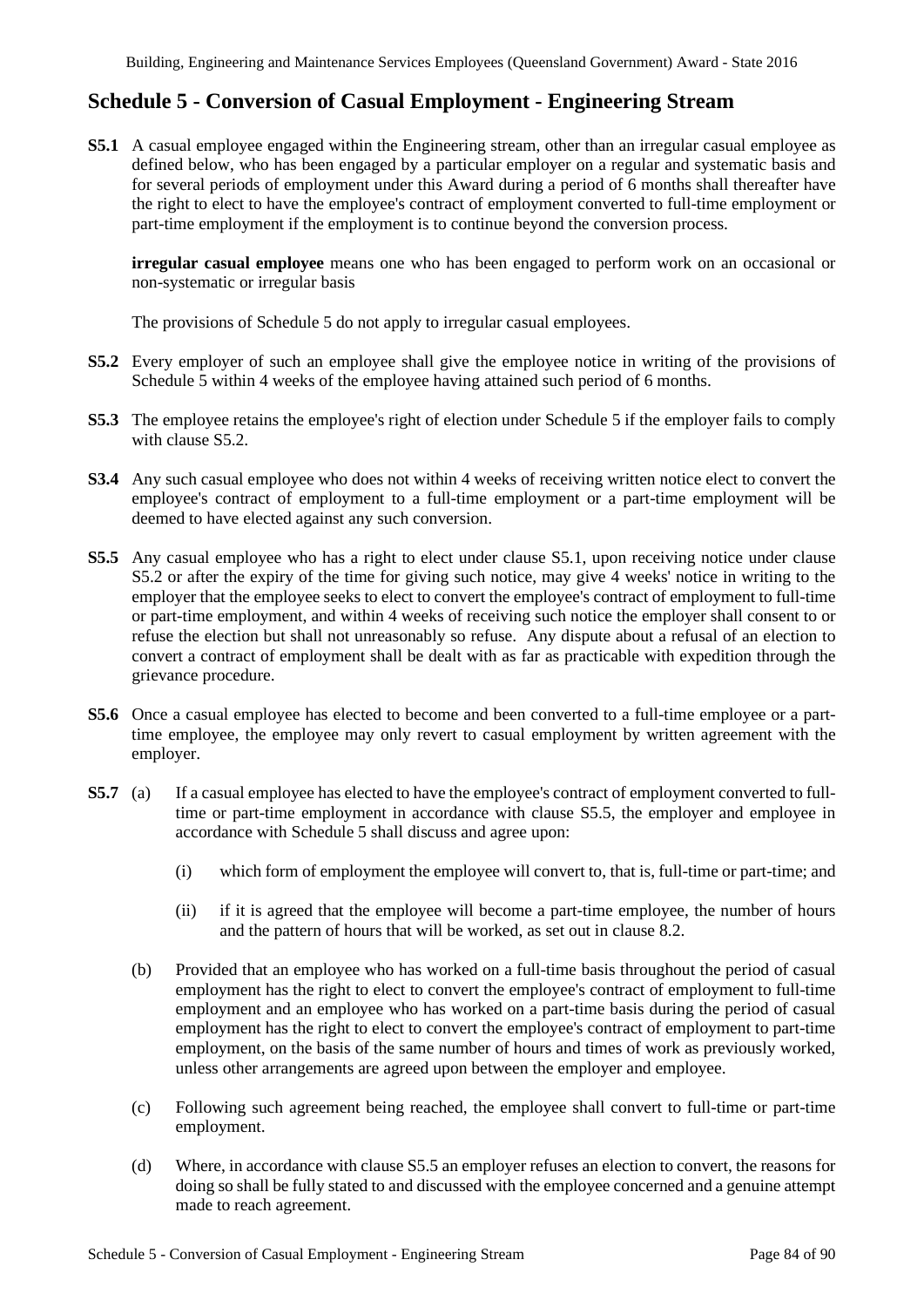- (e) Any dispute about the arrangements to apply to an employee converting from casual employment to full-time or part-time employment shall be dealt with as far as practicable with expedition through the grievance procedure.
- **S5.8** By agreement between the employer and the majority of the employees in the relevant workplace, or section of it, or with the casual employee concerned, the employer may apply clause S5.1 as if the reference to 6 months is a reference to 12 months, but only in respect of a currently engaged individual employee or group of employees. Any such agreement shall be recorded in the time and wages records. Any such agreement reached with an individual employee may only be reached within the 2 months prior to the end of the period of 6 months referred to in clause S5.1.
- **S5.9** An employer when engaging a person for casual employment must inform the employee then and there that the employee is to be employed as a casual, stating by whom the employee is employed, the job to be performed and the classification level, the actual or likely number of hours required, and the relevant rate of pay.
- **S5.10** The employer shall give to a casual employee who has been engaged for one or more periods of employment extending over 3 or more weeks in any calendar month, and whose employment is or is likely to be ongoing, a notice in writing signed by or on behalf of the employer stating:
	- (a) the name and address of the employer;
	- (b) if the employee has been engaged by the employer to perform work on hire to another person or company or is regularly engaged to perform work on hire to other persons or companies, a statement to that effect;
	- (c) the job to be performed and the classification level on which the employee has been or is likely to be engaged;
	- (d) as far as practicable, the terms of the current engagement, including the likely number and likely pattern of hours required to be worked, the base hourly rate upon which the casual loading is calculated, the casual loading and the total casual rate; and
	- (e) the contingency on which the engagement expires, or the notice, if any, that will be given to terminate any ongoing employment.
- **S5.11** It shall be sufficient compliance with clause S5.10 if the employer gives such a note in writing upon or following the first occasion on which the casual employee has been so engaged for a period or periods extending over 3 or more weeks in any calendar month.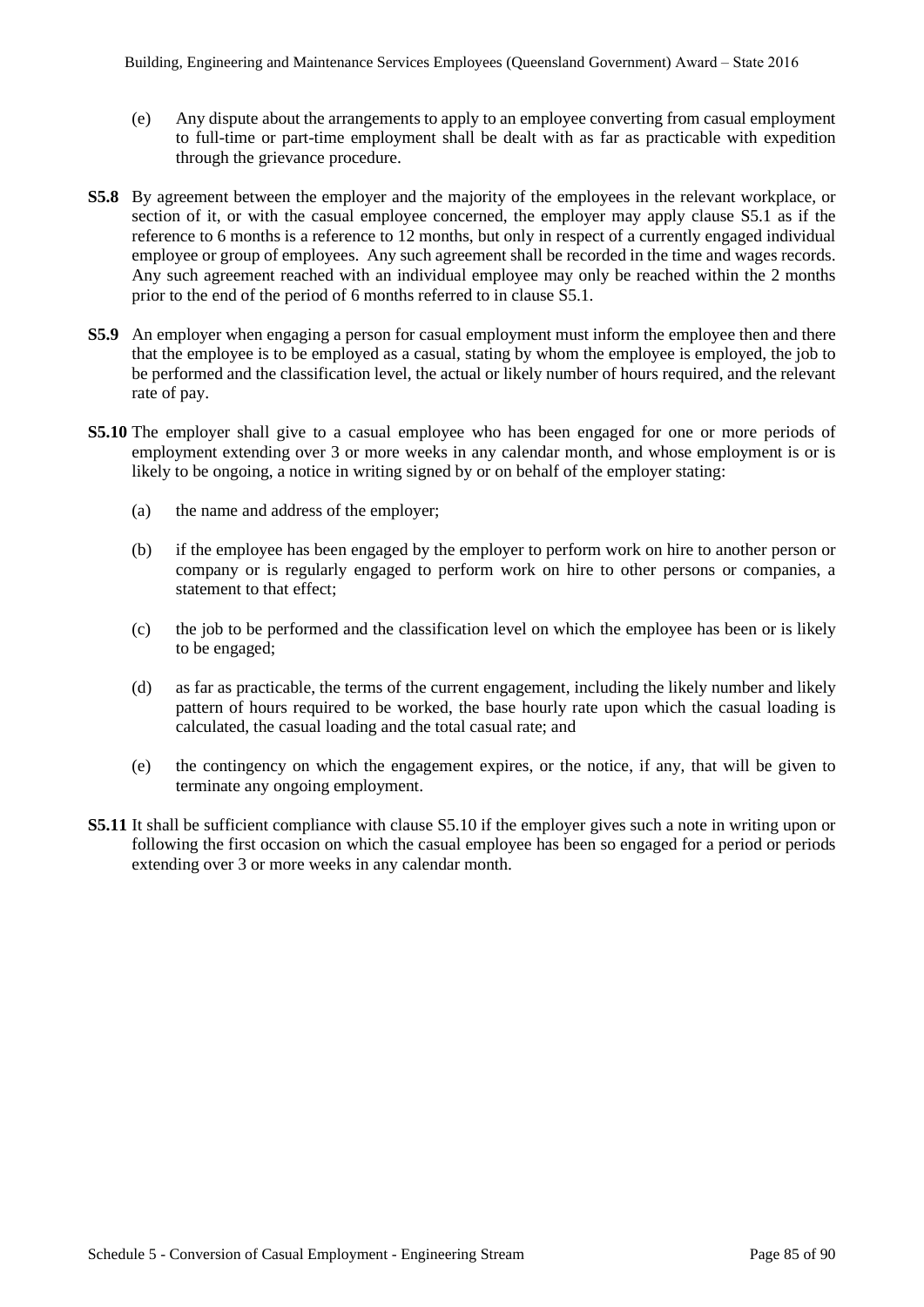# **Schedule 6 - Supported Wage System**

- **S6.1** This Schedule defines the conditions which will apply to employees who because of the effects of a disability are eligible for a supported wage under the supported wage system.
- **S6.2 Definitions -** In this Schedule:

**approved assessor** means a person accredited by the management unit established by the Commonwealth under the supported wage system to perform assessments of an individual's productive capacity within the supported wage system

**assessment instrument** means the tool provided for under the supported wage system that records the assessment of the productive capacity of the person to be employed under the supported wage system

**disability support pension** means the Commonwealth pension scheme to provide income security for persons with a disability as provided under the *Social Security Act 1991* (Cth), or any successor to that scheme

**relevant minimum wage** means the minimum wage prescribed in this Award for the class of work for which an employee is engaged

**supported wage system (sws)** means the Commonwealth Government system to promote employment for people who cannot work at full Award wages because of a disability, as documented in the Supported Wage System Handbook. The Handbook is available from the following website: www.jobaccess.gov.au

**sws wage assessment agreement** means the document in the form required by the Department of Social Services that records the employee's productive capacity and agreed wage rate

## **S6.3 Eligibility criteria**

- (a) Employees covered by this Schedule will be those who are unable to perform the range of duties to the competence level required within the class of work for which the employee is engaged under this Award, because of the effects of a disability on their productive capacity, and who meet the impairment criteria for receipt of a disability support pension.
- (b) This Schedule does not apply to any existing employee who has a claim against the employer which is subject to the provisions of the *Workers' Compensation and Rehabilitation Act 2003*.

#### **S6.4 Supported wage rates**

(a) Employees to whom this Schedule applies will be paid the applicable percentage of the relevant minimum wage according to the following Table and Note:

| Assessed capacity (see below) | Relevant minimum wage* |
|-------------------------------|------------------------|
| 10%                           | 10%                    |
| 20%                           | 20%                    |
| 30%                           | 30%                    |
| 40%                           | 40%                    |
| 50%                           | 50%                    |
| 60%                           | 60%                    |
| 70%                           | 70%                    |
| 80%                           | 80%                    |
| 90%                           | 90%                    |

\*Note: The minimum amount payable to an employee receiving a supported wage must not be less than \$90 per week.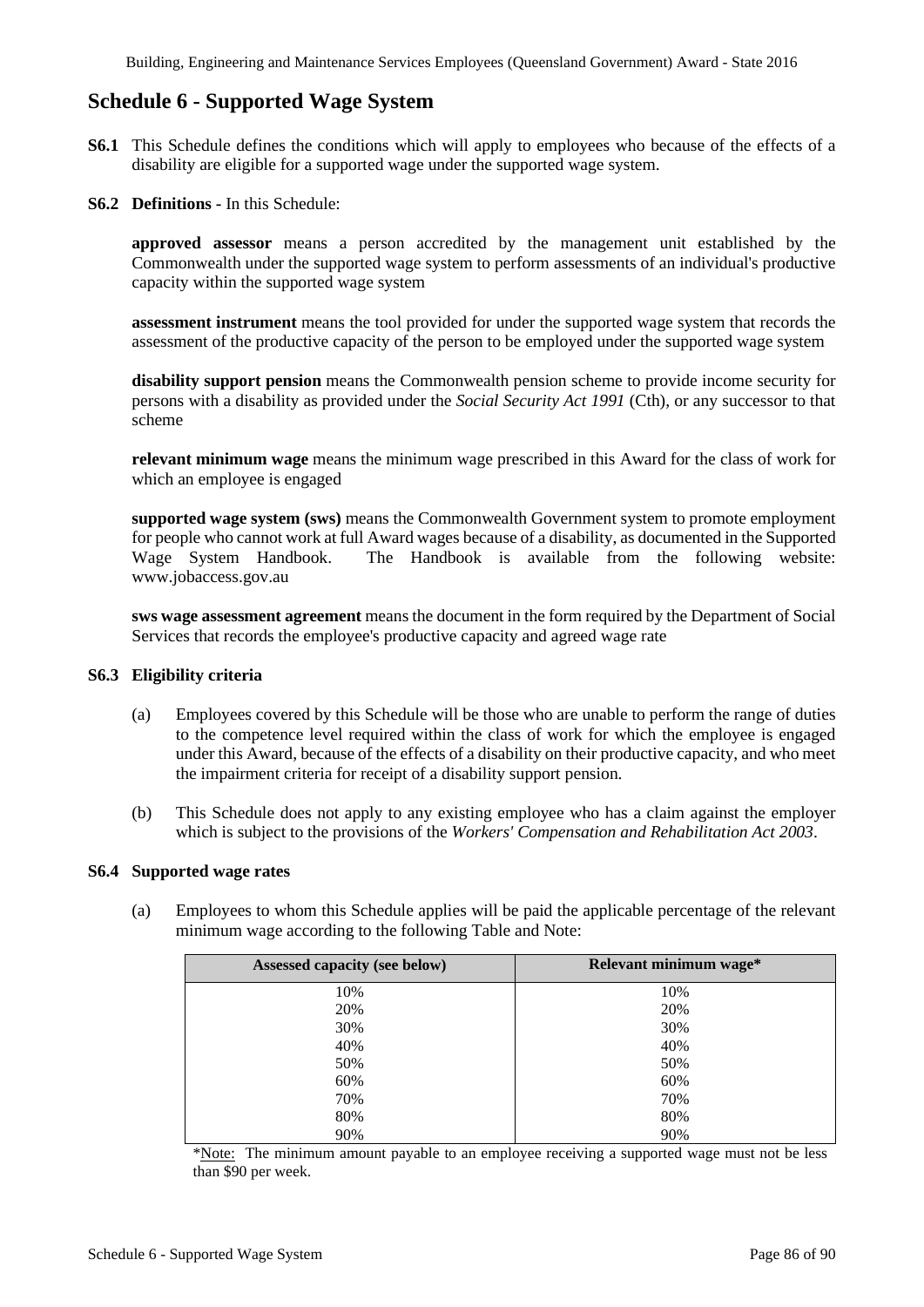(b) Where an employee's assessed capacity is 10%, the employee must receive a high degree of assistance and support.

## **S6.5 Assessment of capacity**

- (a) For the purpose of establishing the percentage of the relevant minimum wage, the productive capacity of the employee will be assessed in accordance with the sws by an approved assessor, having consulted the employer and employee and, if the employee so desires, a union which the employee is eligible to join.
- (b) All assessments made under this Schedule must be documented in a sws wage assessment agreement, and retained by the employer as a time and wages record in accordance with the Act.

#### **S6.6 Review of assessment**

The assessment of the applicable percentage should be subject to annual or more frequent review on the basis of a reasonable request for such a review. The process of review must be in accordance with the procedures for assessing capacity under the sws.

#### **S6.7 Other terms and conditions of employment**

Where an assessment has been made, the applicable percentage will apply to the relevant minimum wage only. Employees covered by the provisions of this Schedule will be entitled to the same terms and conditions of employment as other workers covered by this Award on a *pro rata* basis.

#### **S6.8 Workplace adjustment**

If the employer wishes to employ a person under the provisions of this Schedule it must take reasonable steps to make changes in the workplace to enhance the employee's capacity to do the job. Changes may involve re-design of job duties, working time arrangements and work organisation.

#### **S6.9 Trial period**

- (a) In order for an adequate assessment of the employee's capacity to be made, the employer may employ a person under the provisions of this Schedule for a trial period not exceeding 12 weeks, except that in some cases additional work adjustment time (not exceeding four weeks) may be needed.
- (b) During that trial period the assessment of capacity will be undertaken and the percentage of the relevant minimum wage for a continuing employment relationship will be determined.
- (c) The minimum amount payable to the employee during the trial period must be no less than the amount recorded in the Note under the Table (above).
- (d) Work trials should include induction or training as appropriate to the job being trialled.
- (e) Where the employer and employee wish to establish a continuing employment relationship following the completion of the trial period, a further contract of employment will be entered into based on the outcome of assessment (see **Assessment of capacity -** above).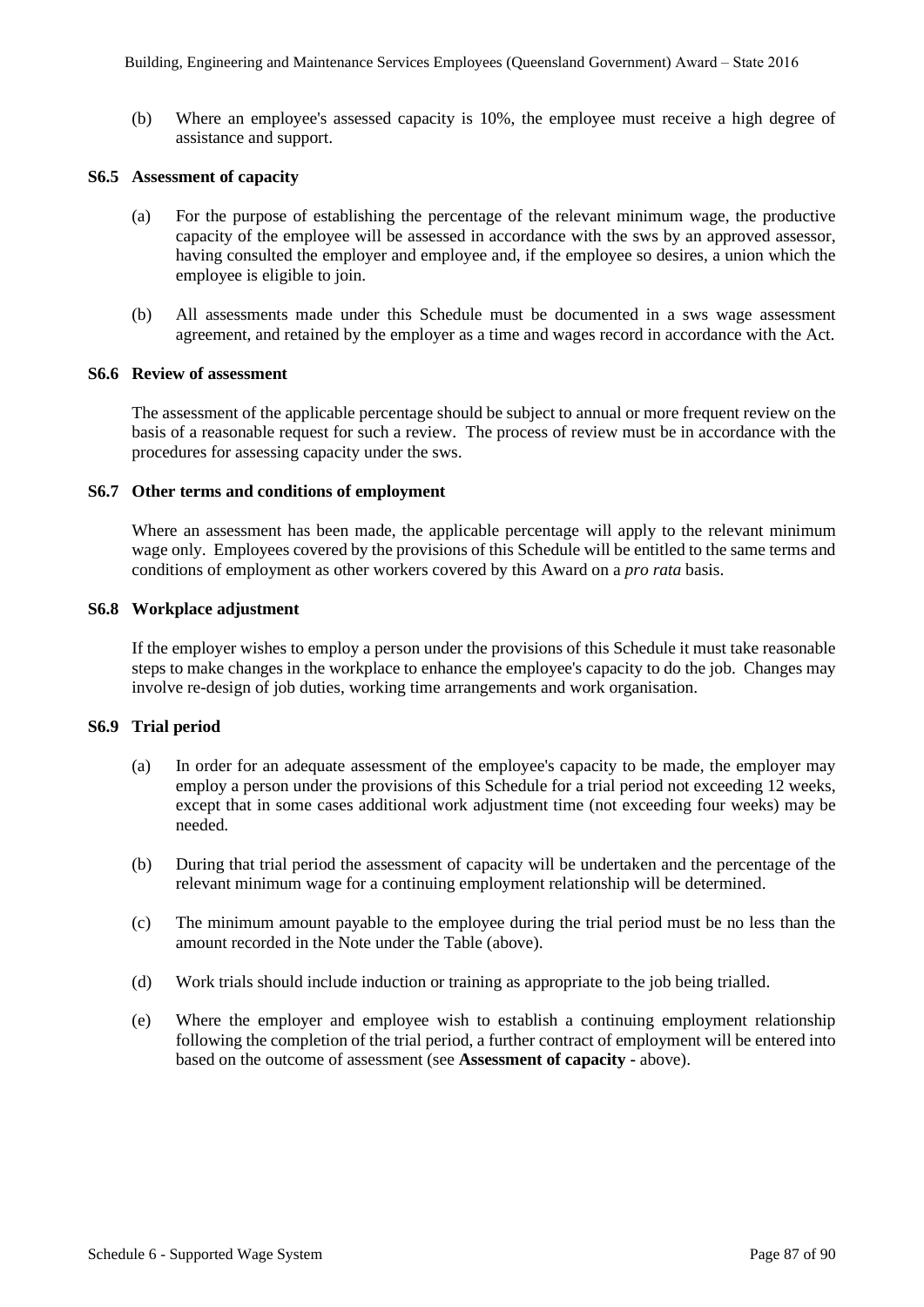# **Schedule 7 - Phasing in of Wage Rates of Employees in the Engineering Stream**

# **S7.1 Phasing in of wage rate of employees without relevant work experience**

An employee who possesses the appropriate level of academic qualifications and who otherwise meets the requirements of the relevant classification definition but who is without prior experience in the industries covered by this Award or other relevant work experience, shall be paid in accordance with the following formula:

| Qualification               | <b>Years of Relevant Work Experience</b> | <b>Percentage of Relevant Rate of Pay</b> |
|-----------------------------|------------------------------------------|-------------------------------------------|
|                             |                                          |                                           |
| <b>Advanced Certificate</b> |                                          | 77 of C5 Rate                             |
|                             |                                          | 85 of C5 Rate                             |
|                             |                                          | 96 of C5 Rate                             |
|                             |                                          | 100 of C5 Rate                            |
|                             |                                          |                                           |
| Associate Diploma           |                                          | 72 of C3 Rate                             |
|                             |                                          | 79 of C3 Rate                             |
|                             |                                          | 89 of C <sub>3</sub> Rate                 |
|                             |                                          | 93 of C <sub>3</sub> Rate                 |
|                             | 4                                        | 100 of C <sub>3</sub> Rate                |
|                             |                                          |                                           |

An employee commencing work in technical fields who is without the appropriate qualification for C10 classifications or above (or who is undertaking training in the qualifications prescribed) and who is also without relevant prior experience in industry but who otherwise meets the requirements of the relevant classification definitions shall be paid in accordance with the following formula:

| <b>Years of Relevant Work Experience</b> | <b>Percentage of Relevant Rate of Pay</b> |
|------------------------------------------|-------------------------------------------|
|                                          | 83                                        |
|                                          | 88                                        |
|                                          | 95                                        |
|                                          | . ()(1                                    |

## **S7.2 Work experience (Technicians)**

| <b>Qualification</b>        | <b>Years of Relevant Work Experience</b> | <b>Percentage of Relevant Rate of Pay</b>                                                        |
|-----------------------------|------------------------------------------|--------------------------------------------------------------------------------------------------|
| <b>Advanced Certificate</b> |                                          | 77 of C5 Rate<br>85 of C5 Rate<br>96 of C5 Rate<br>100 of C5 Rate                                |
| Associate Diploma           |                                          | 72 of C3 Rate<br>79 of C3 Rate<br>89 of C3 Rate<br>93 of C <sub>3</sub> Rate<br>100 of $C3$ Rate |

An employee commencing work in technical fields who is without the appropriate qualification for C10 classifications or above (or who is undertaking training in the qualifications prescribed) and who is also without relevant prior experience in industry but who otherwise meets the requirements of the relevant classification definitions shall be paid in accordance with the following formula: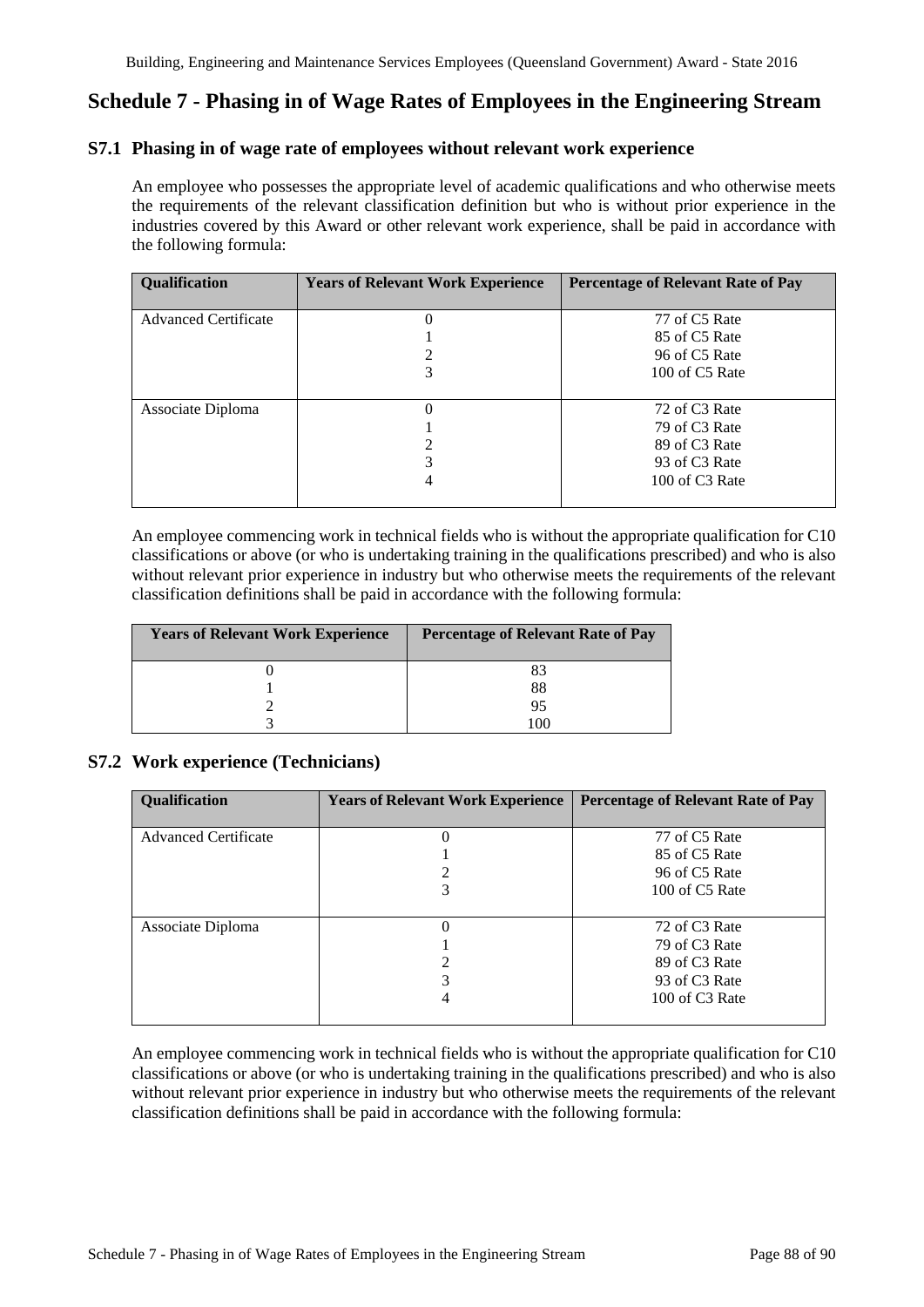| <b>Years of Relevant Work Experience</b> | <b>Percentage of Relevant Rate of Pay</b> |
|------------------------------------------|-------------------------------------------|
|                                          | 83                                        |
|                                          | 88                                        |
|                                          | 95                                        |
|                                          | $\alpha$                                  |